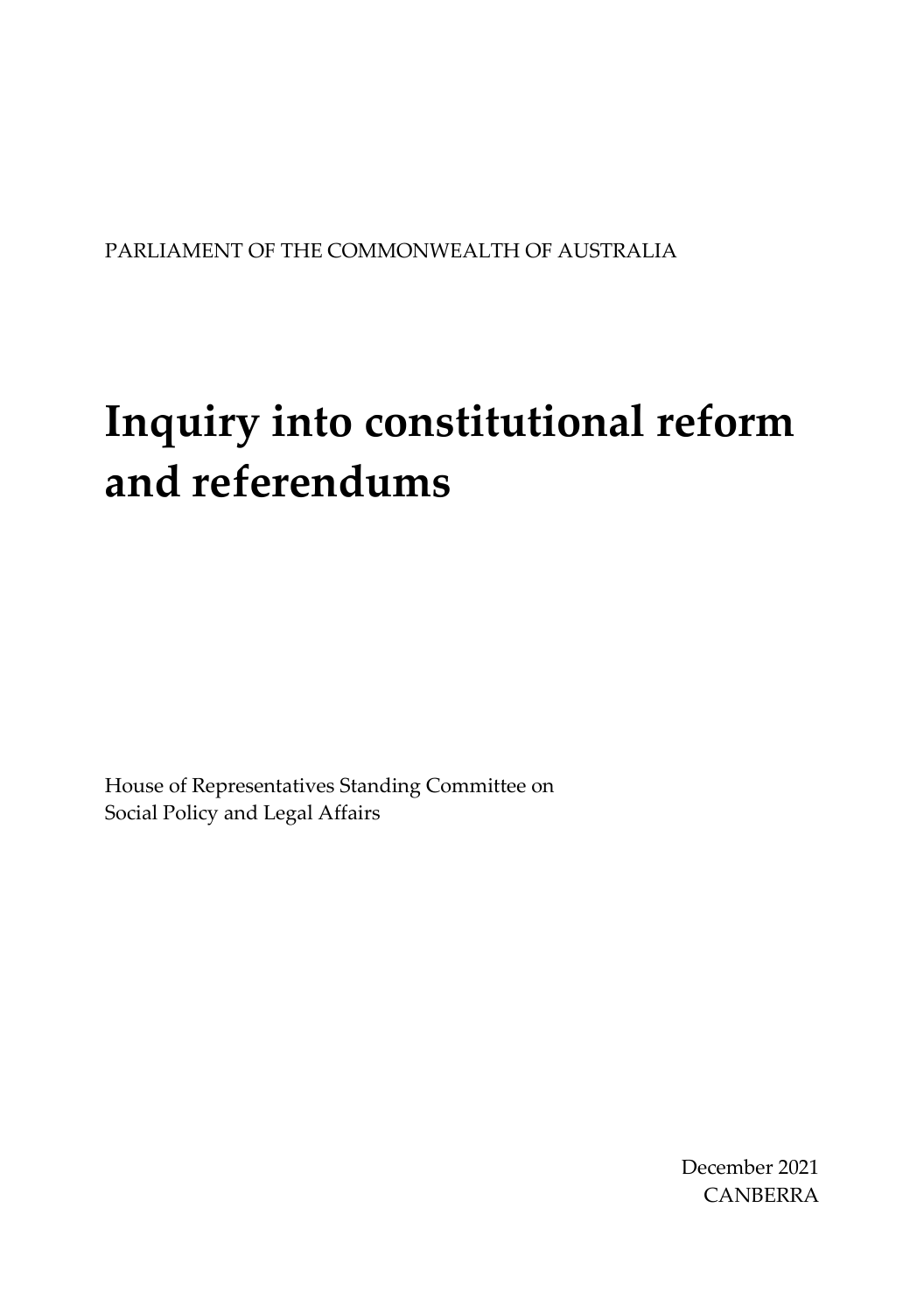© Commonwealth of Australia

ISBN 978-1-76092-333-4 (Printed Version)

ISBN 978-1-76092-334-1 (HTML Version)

This work is licensed under the Creative Commons Attribution-NonCommercial-NoDerivs 3.0 Australia License.



[http://creativecommons.org/licenses/by-nc-nd/3.0/au/.](http://creativecommons.org/licenses/by-nc-nd/3.0/au/)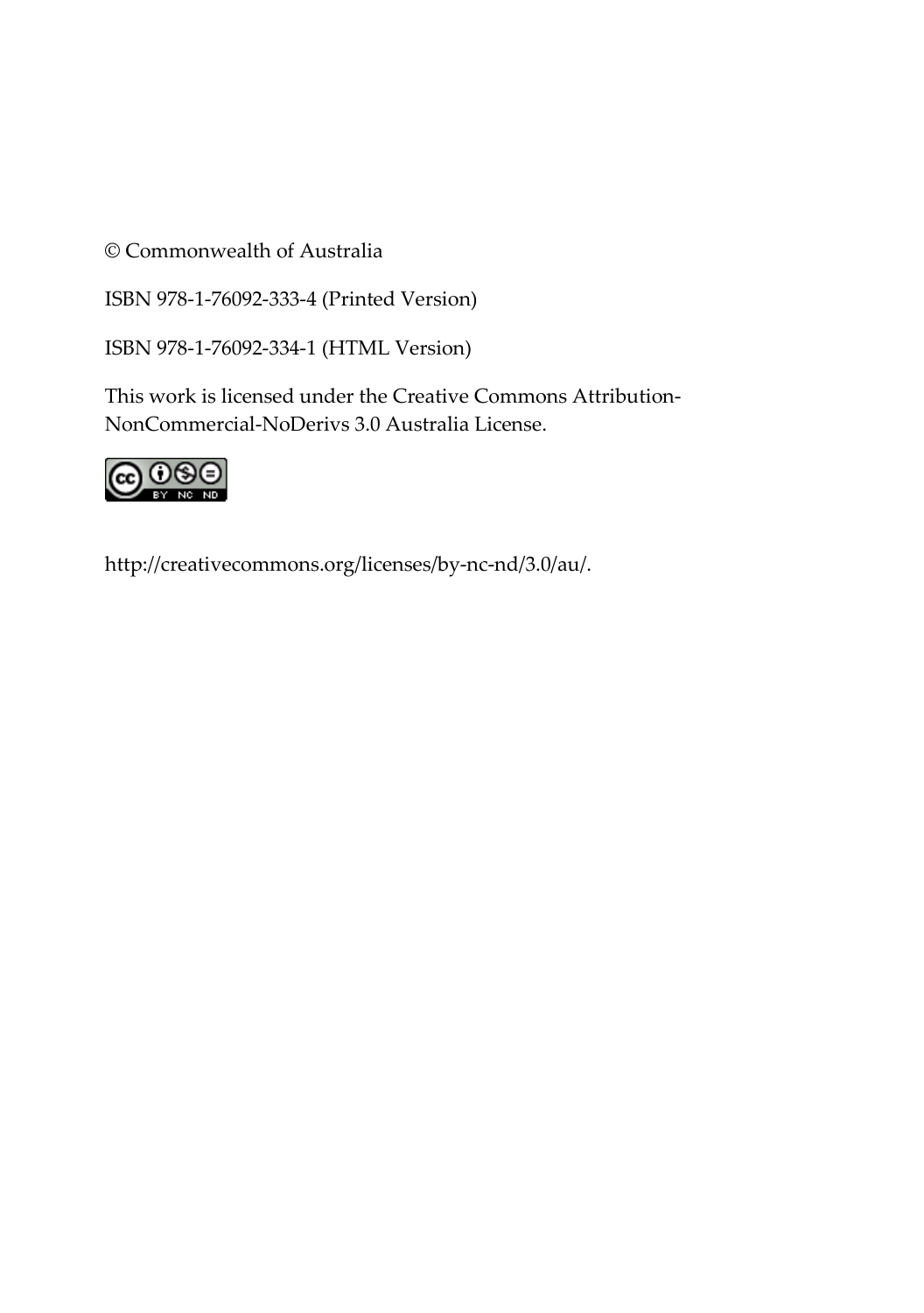## **Contents**

### The Report

| 1              |                                                                          |
|----------------|--------------------------------------------------------------------------|
|                |                                                                          |
|                |                                                                          |
|                |                                                                          |
|                |                                                                          |
|                |                                                                          |
|                |                                                                          |
|                | Constitutional Roundtable on fixed four-year parliamentary terms, 2019 5 |
|                |                                                                          |
| $\overline{2}$ |                                                                          |
|                |                                                                          |
|                |                                                                          |
|                |                                                                          |
|                |                                                                          |
|                |                                                                          |
|                |                                                                          |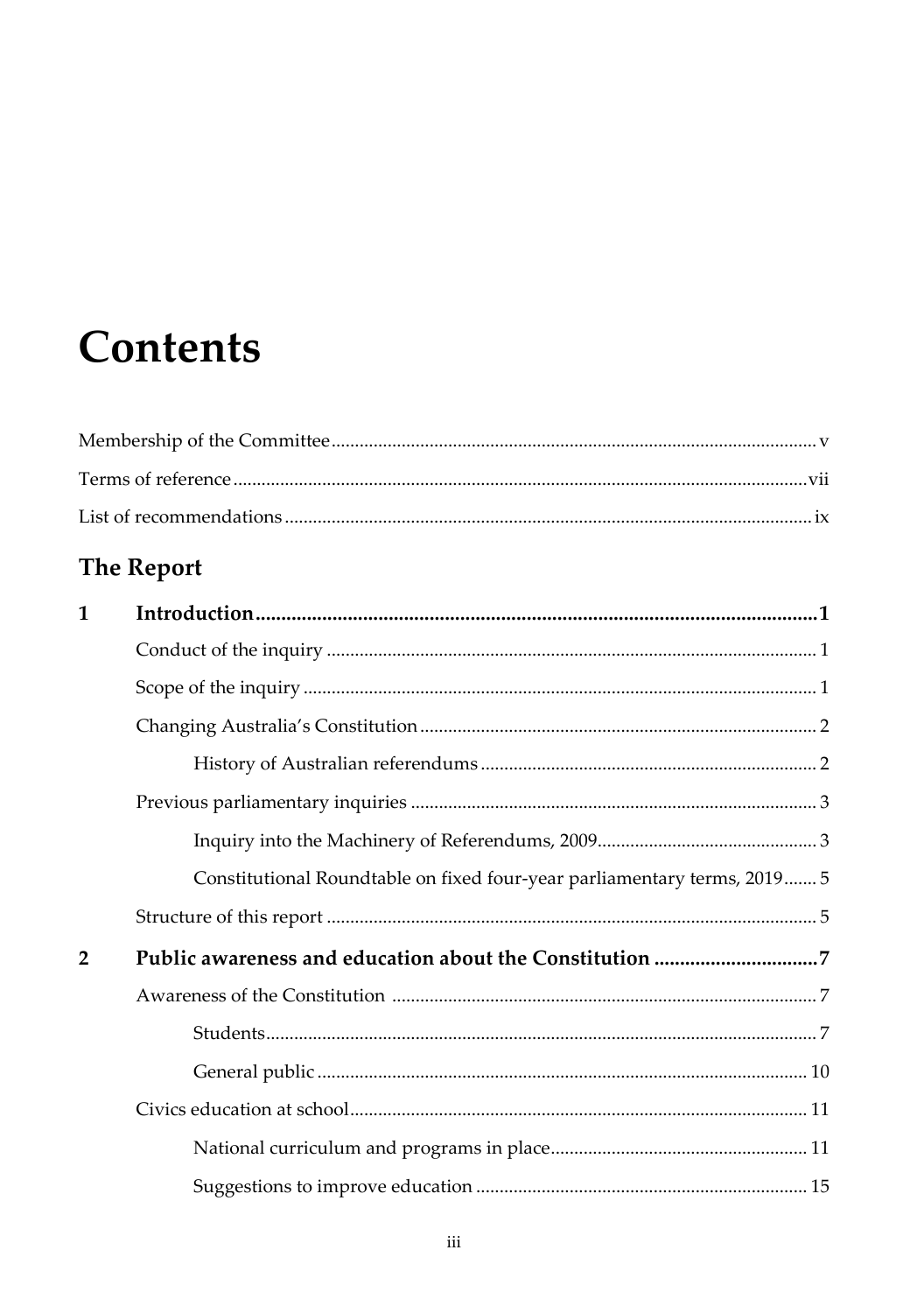| 3 |  |
|---|--|
|   |  |
|   |  |
|   |  |
|   |  |
|   |  |
|   |  |
|   |  |
| 4 |  |
|   |  |
|   |  |
|   |  |
|   |  |
|   |  |
|   |  |
|   |  |
|   |  |
|   |  |
|   |  |
|   |  |
|   |  |
|   |  |
|   |  |
|   |  |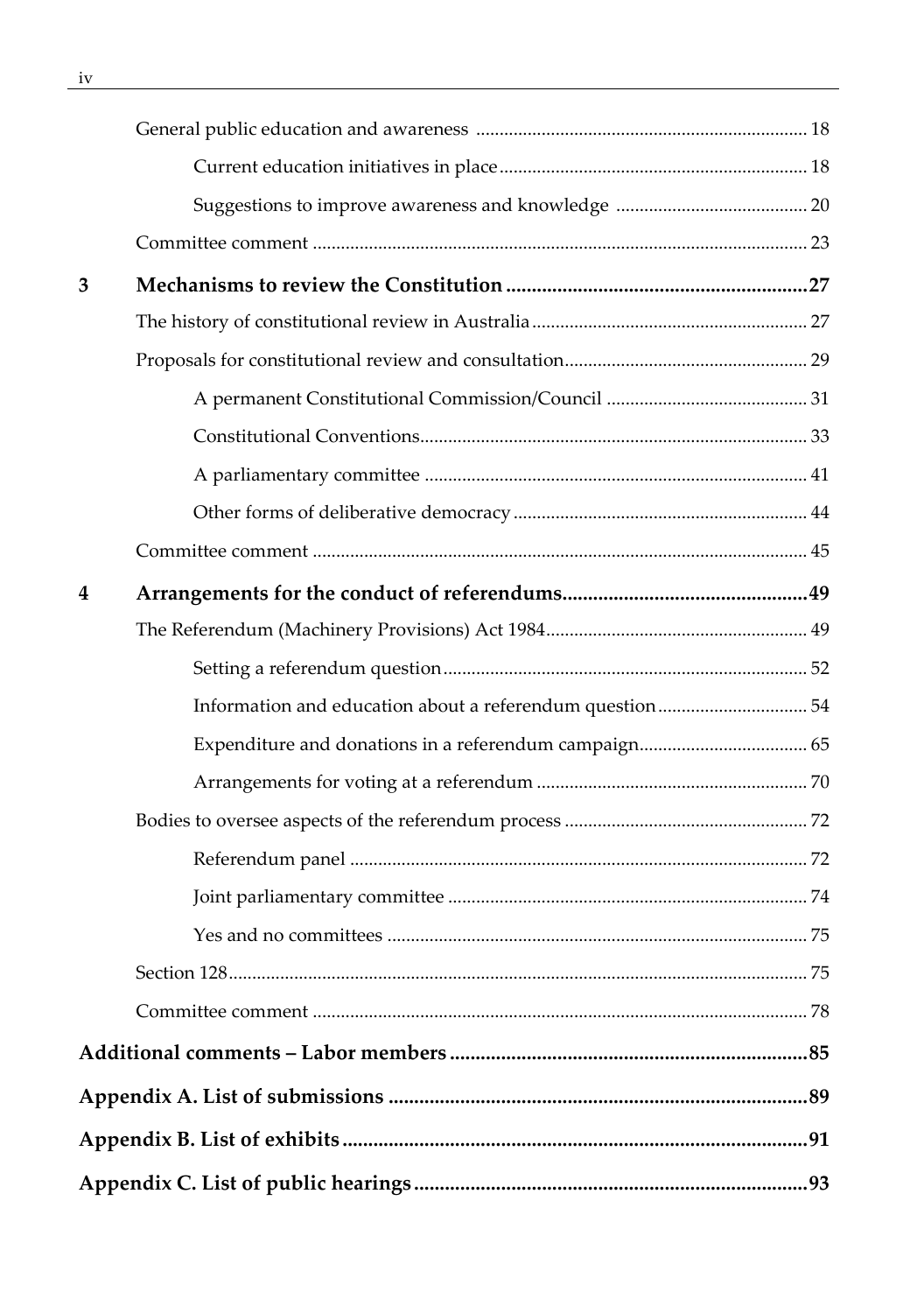## <span id="page-4-0"></span>**Membership of the Committee**

#### *Chair*

Mr Andrew Wallace MP (to 24 November 2021)

#### *Deputy Chair*

Ms Sharon Claydon MP

#### *Members*

Ms Angie Bell MP (from 17 December 2021)

Dr Mike Freelander MP

Mr Andrew Laming MP

Ms Peta Murphy MP

Mr Rowan Ramsey MP

Mr Julian Simmonds MP

Dr Anne Webster MP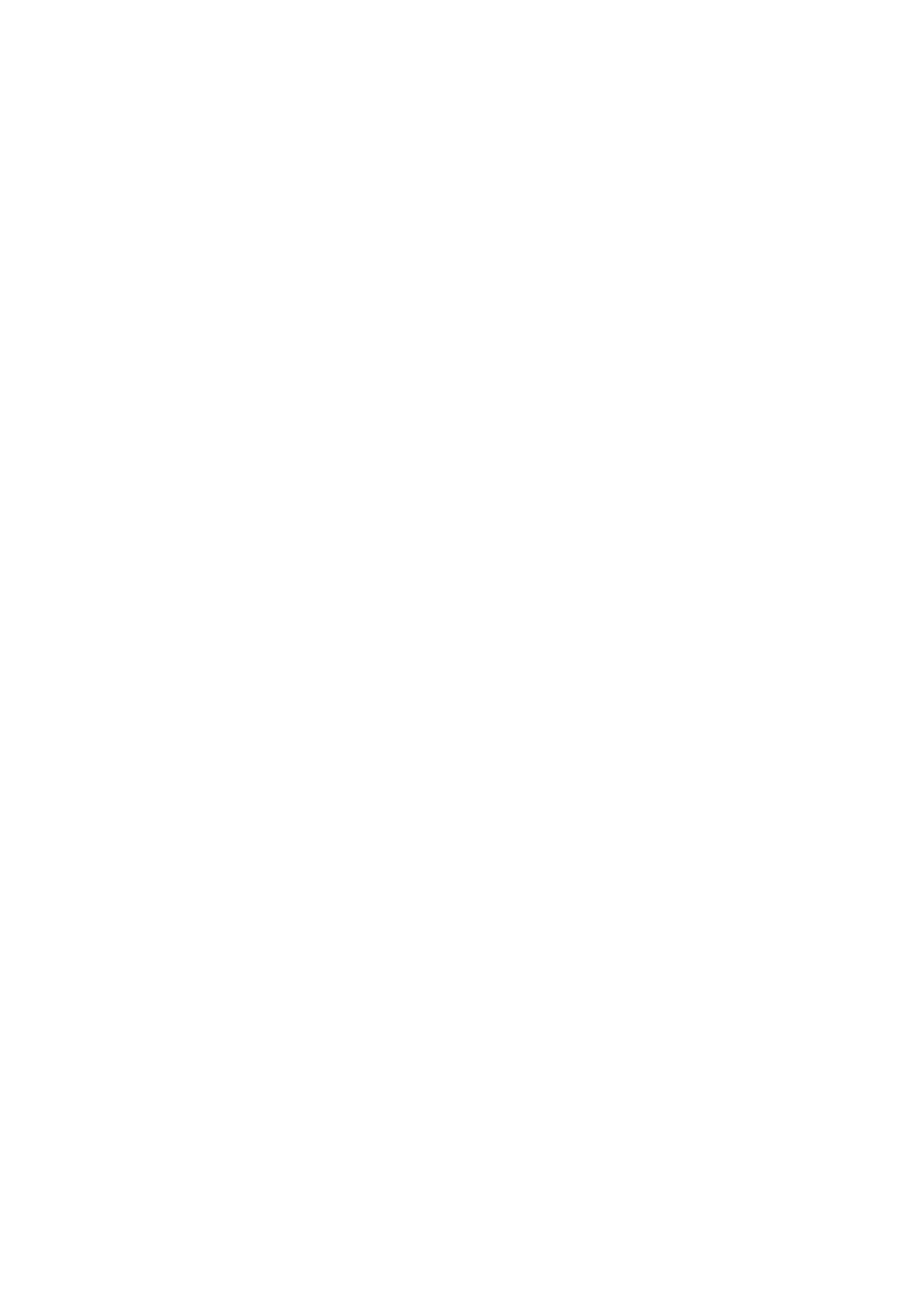## <span id="page-6-0"></span>**Terms of reference**

The House of Representatives Standing Committee on Social Policy and Legal Affairs will examine the 2019-20 annual report of the Attorney-General's Department. In doing so, the Committee will inquire into and report on constitutional reform and referendums, having particular regard to:

- 1 opportunities to improve public awareness and education about the Australian Constitution;
- 2 suggestions for mechanisms to review the Australian Constitution and for community consultation on any proposed amendments before they are put to a referendum;
- 3 the effectiveness of the arrangements for the conduct of referendums set out in the *Referendum (Machinery Provisions) Act 1984* and the need for any amendments; and
- 4 any other related matters.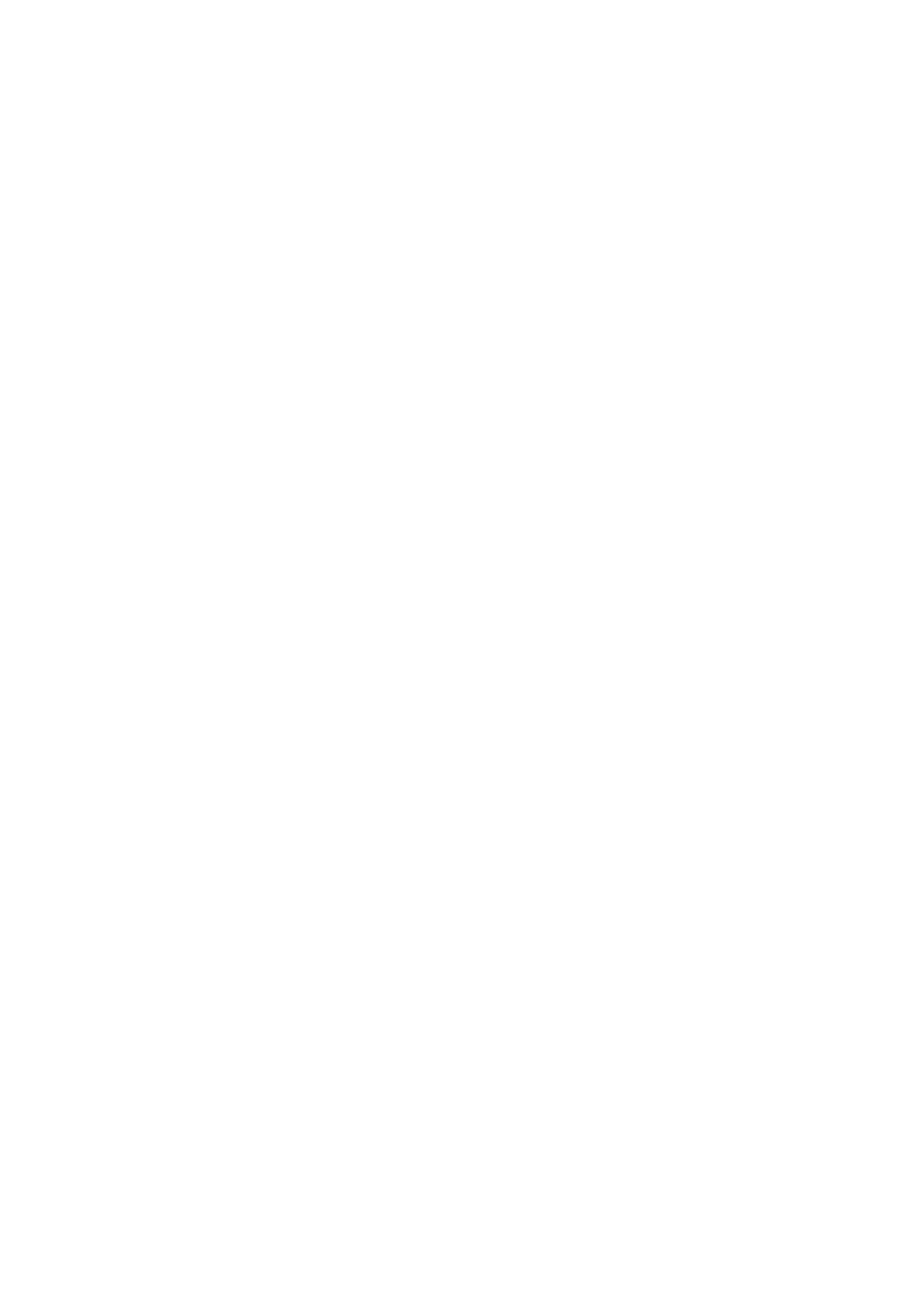## <span id="page-8-0"></span>**List of recommendations**

### **[Recommendation 1](#page-36-1)**

2.75 The Committee recommends that the Australian Government fund and support an expansion of the National Schools Constitutional Convention (NSCC) program with the objective of including more students every school year.

In expanding the NSCC, the Department of Education, Skills and Employment should work with the states and territories to ensure the broadest possible participation, including by:

- rotating the location of conventions to ensure that students in rural, regional and metropolitan areas can equally participate, or supporting students who face barriers to travel (geographical, financial) to attend Canberra
- assisting schools to hold their own convention, to encourage wider participation
- expanding the conventions or increasing their frequency to accommodate more students from years 9 to 12
- ensuring that students from disadvantaged and diverse backgrounds are appropriately represented.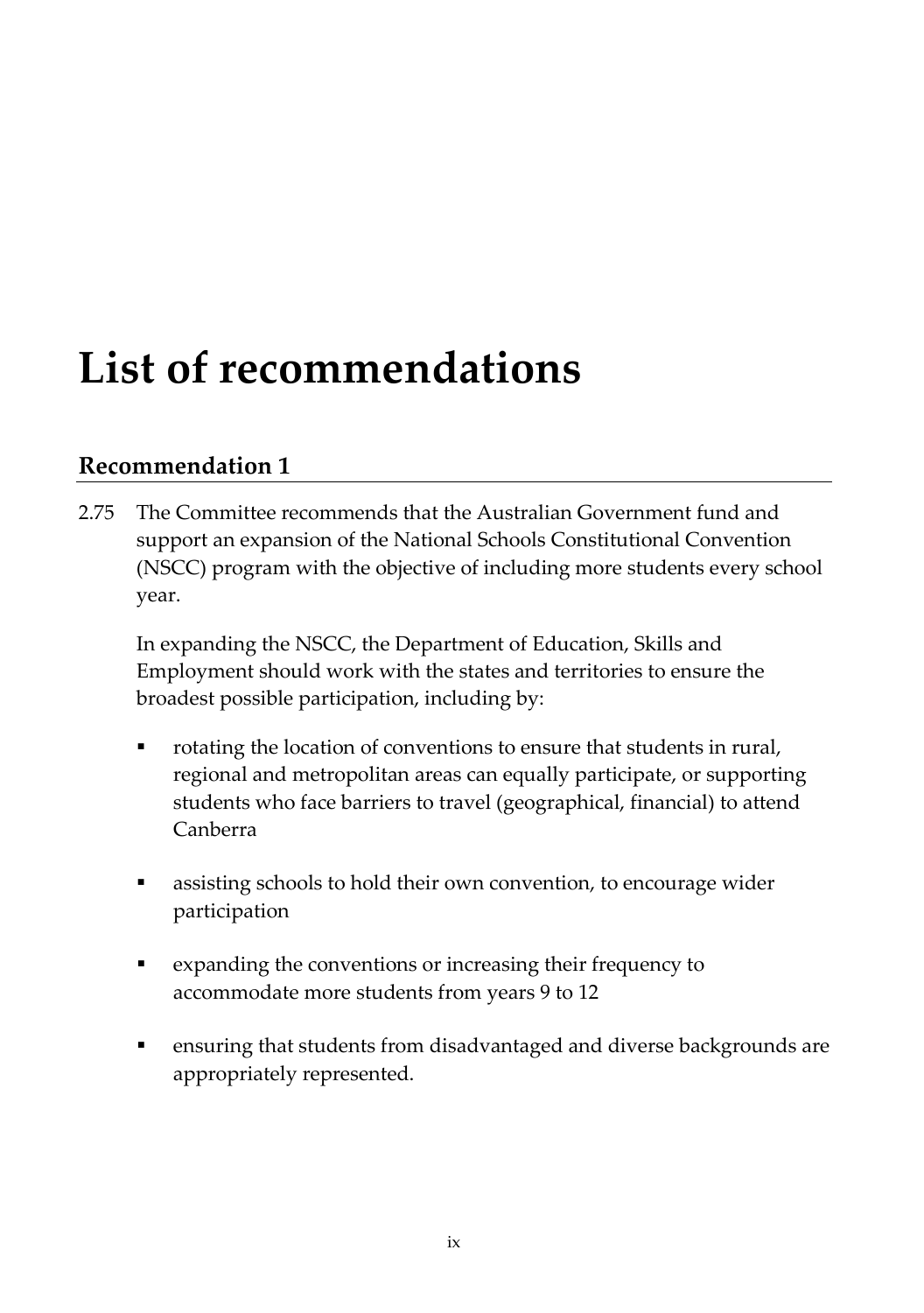### **[Recommendation 2](#page-38-0)**

2.82 The Committee recommends that the Attorney-General's Department commission a study on the Australian people's awareness of the Constitution, referendums and constitutional matters.

Outcomes from this study should inform consideration of future initiatives to increase public literacy about Australia's Constitution.

### **[Recommendation 3](#page-38-1)**

2.83 The Committee recommends that the Australian Government develop and implement a public awareness and education program on the Constitution, constitutional framework and Australia's democratic system.

Such a program may include an ongoing education campaign, and promotion online and on social media. It should draw on and seek to increase public engagement with existing resources already available to the public, such as those of the Australian Constitution Centre, Australian Electoral Commission and Parliamentary Education Office.

Such a program should be designed and operated independently from the timeframe and context of any particular referendum, while being able to capitalise on opportunities for public education presented by referendum periods or other constitutional events when they arise.

Any program should ensure it appropriately communicates with First Nations and CALD communities.

An ongoing education campaign should complement and feed into other processes considered by this Committee, including conventions, which are intended to increase citizen involvement in proposals and campaigns for constitutional reform.

### **[Recommendation 4](#page-61-0)**

3.90 The Committee recommends that both Houses of the Australian Parliament establish a Joint Standing Committee on Constitutional Matters to operate from the commencement of the 47th Parliament.

The Joint Standing Committee should be: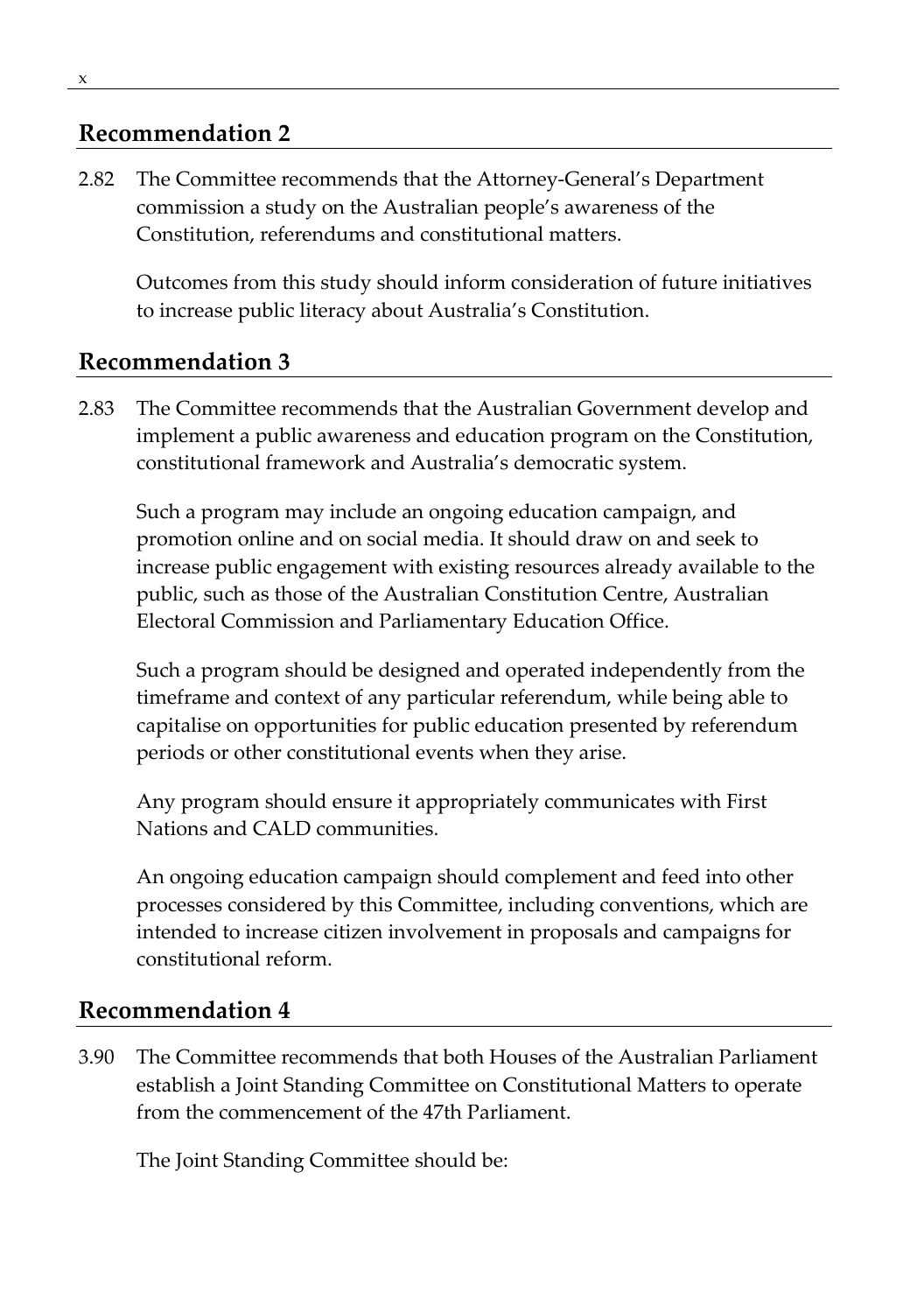- **EXECO** is given a broad mandate to review the Constitution and consider constitutional matters, including receiving and inquiring into proposals for change
- able to self-refer constitutional matters for inquiry as well as receive references from either House of Parliament or a relevant Minister
- required to consider and make recommendations to Parliament relating to the establishment of, agenda for, and resulting report from, ongoing or one-off constitutional conventions that may be warranted generally or to consider specific reform proposals
- mandated to exercise functions relating to the referendum process once a referendum proposal is taken forward by Government and/or Parliament, as recommended below at Recommendation 9.

### **[Recommendation 5](#page-61-1)**

3.91 The Committee recommends that the Australian Government use the opportunity of any constitutional convention established on the recommendation of the Joint Standing Committee recommended at Recommendation 4 to conduct a program of public engagement, including through media and social media campaigns, to ensure broad public awareness of the convention and help increase public understanding of the Constitution.

This should form part of the enhanced public education effort recommended at Recommendation 3.

#### **[Recommendation 6](#page-92-0)**

4.153 The Committee recommends that Section 11 of the *Referendum (Machinery Provisions) Act 1984* be amended to enable the Electoral Commissioner to distribute the yes/no pamphlet to all electors using any additional methods that the Electoral Commissioner considers appropriate.

#### **[Recommendation 7](#page-93-0)**

4.156 The Committee recommends that Section 11(4) of the *Referendum (Machinery Provisions) Act 1984* be amended to provide for the Australian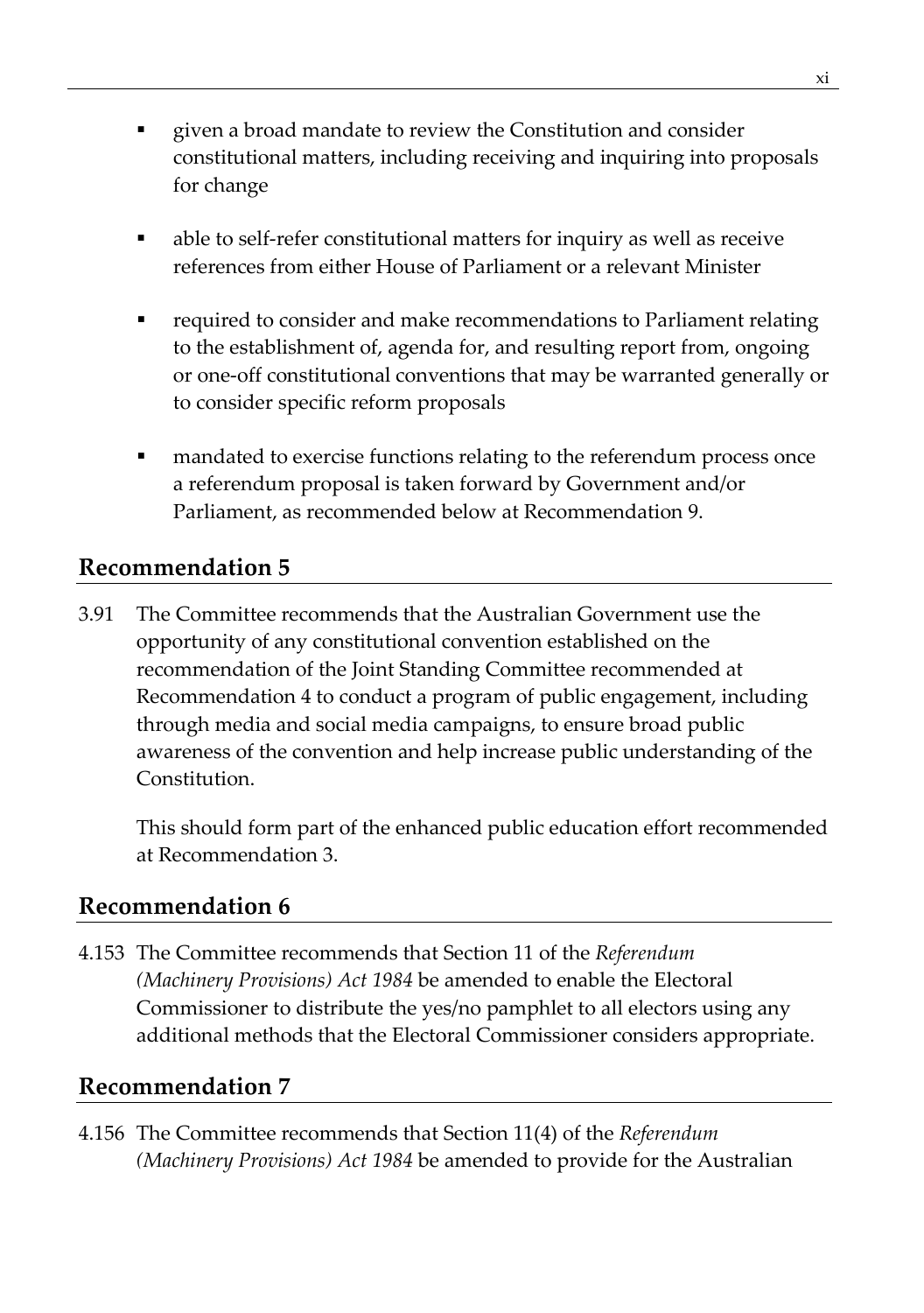Government to fund referendum education and promotion of the arguments for and against the referendum proposal.

### **[Recommendation 8](#page-93-1)**

- 4.158 The Committee recommends that the *Referendum (Machinery Provisions) Act 1984* be amended, consistent with relevant provisions in Part XX of the *Commonwealth Electoral Act 1918,* to:
	- prohibit referendum campaign organisations from receiving gifts or donations of \$100 or more from foreign donors
	- require referendum campaign organisations to disclose gifts or donations above a certain threshold.

### **[Recommendation 9](#page-94-0)**

- 4.163 The Committee recommends that an Independent Expert Panel be established to provide advice to the Joint Parliamentary Committee recommended at Recommendation 4 in the lead up to each referendum on aspects of the referendum process, including but not limited to:
	- the form of the wording of the referendum question
	- the inclusion of neutral information in the yes/no pamphlet
	- other neutral information and education activities
	- establishment of yes/no committees.

The Joint Parliamentary Committee would consider the advice of the Panel before providing that advice to the Parliament, along with the considered views of the Committee.

The Committee recommends that the Panel be appointed by the Prime Minister in consultation with other parliamentary party leaders, and should include experts in constitutional law, public communication, representatives from the Australian Electoral Commission and/or other relevant government entities, and community representatives.

This process should be reflected through amendments to the *Referendum (Machinery Provisions) Act 1984* where appropriate.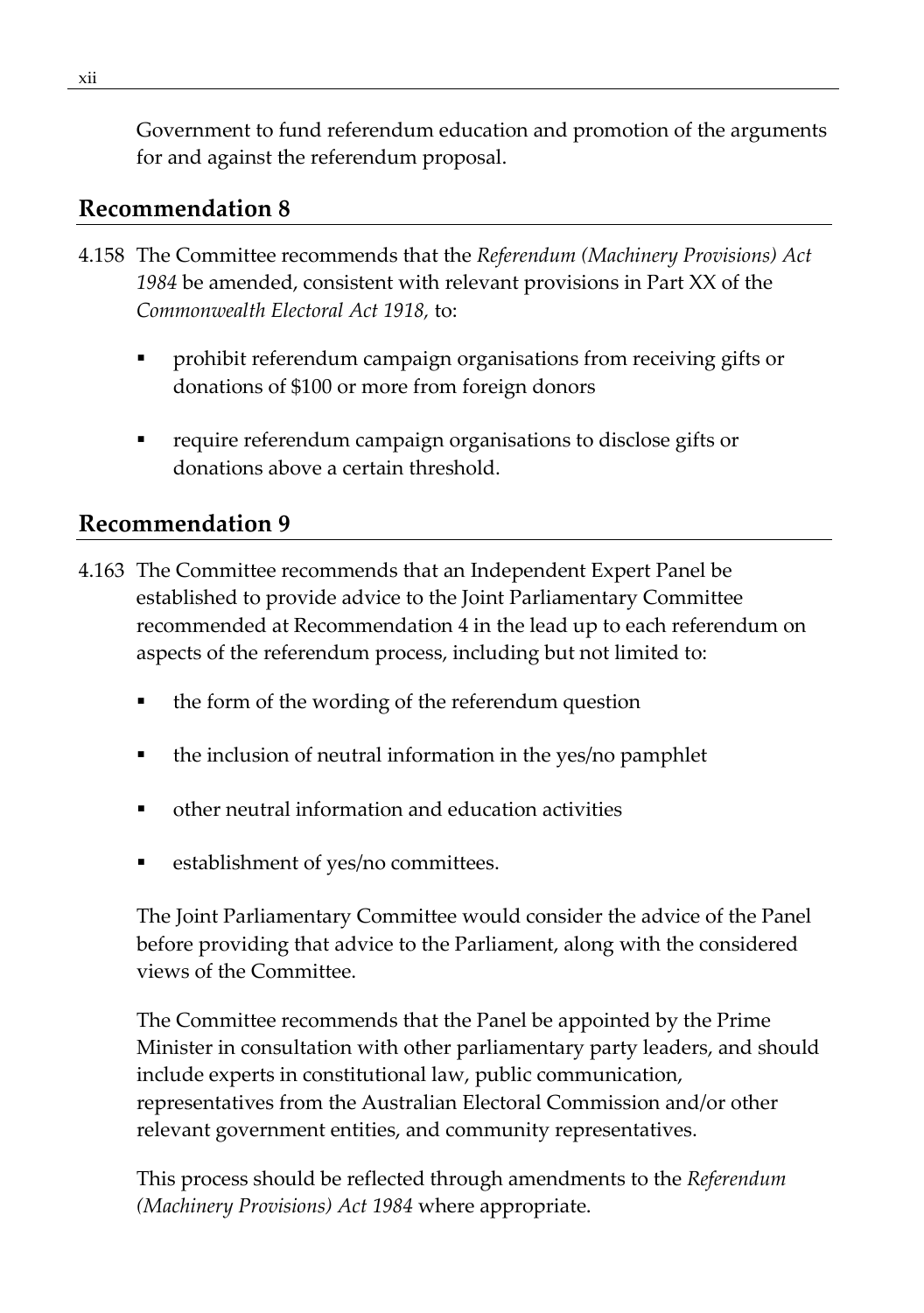#### **[Recommendation 10](#page-95-0)**

4.166 The Committee recommends that the Australian Government ensure that the *Referendum (Machinery Provisions) Act 1984* and the referendum process more generally is modernised well in advance of any referendum on the question of constitutional recognition of Indigenous Australians, which is expected to occur in the next term of Parliament, or any other future referendum.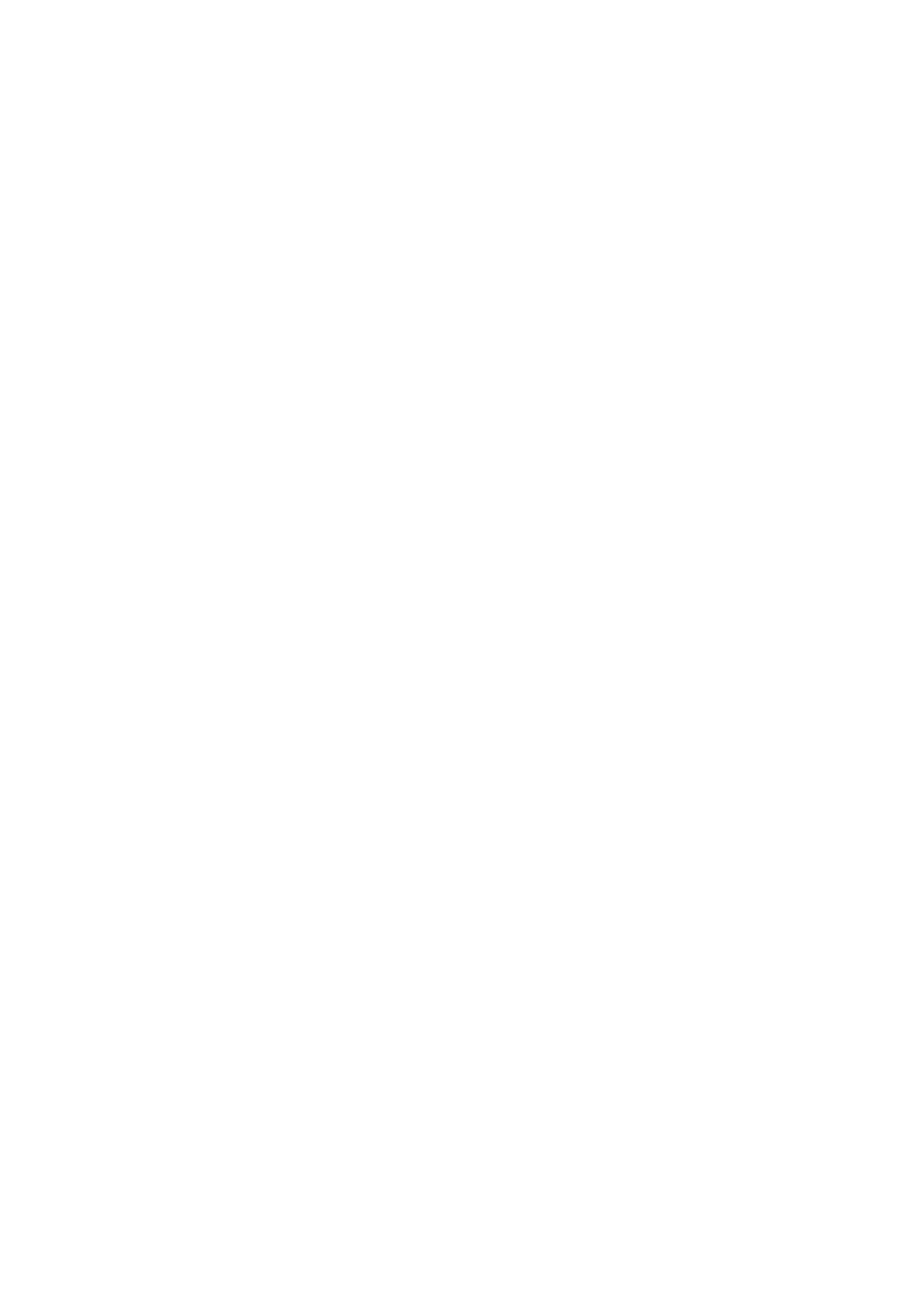## <span id="page-14-0"></span>**1. Introduction**

### <span id="page-14-1"></span>**Conduct of the inquiry**

- 1.1 On 22 June 2021, the Committee resolved to examine the 2019-20 annual report of the Attorney-General's Department, in order to inquire into constitutional reform and referendums.
- 1.2 The Committee opened the inquiry for public submissions, inviting written submissions of less than 4000 words, with a deadline of 6 August 2021.
- 1.3 In total, the Committee received 21 submissions and seven supplementary submissions to the inquiry. The submissions received are published on the Committee's website and listed at Appendix A. Four scholarly articles were also provided to the Committee and accepted as exhibits; these are listed at Appendix B.
- 1.4 The Committee held four public hearings between September and November 2021. Due to the Covid-19 pandemic the public hearings were all conducted from Canberra, with witnesses (and most Committee members) participating via videoconference and teleconference. Details of the public hearings held are at Appendix C.
- 1.5 The Committee thanks all those who contributed to the inquiry.

### <span id="page-14-2"></span>**Scope of the inquiry**

1.6 This inquiry focused on the processes for constitutional reform and the conduct of referendums, rather than substantive proposals for constitutional amendment on particular issues. Launching the inquiry, the Committee Chair made clear that: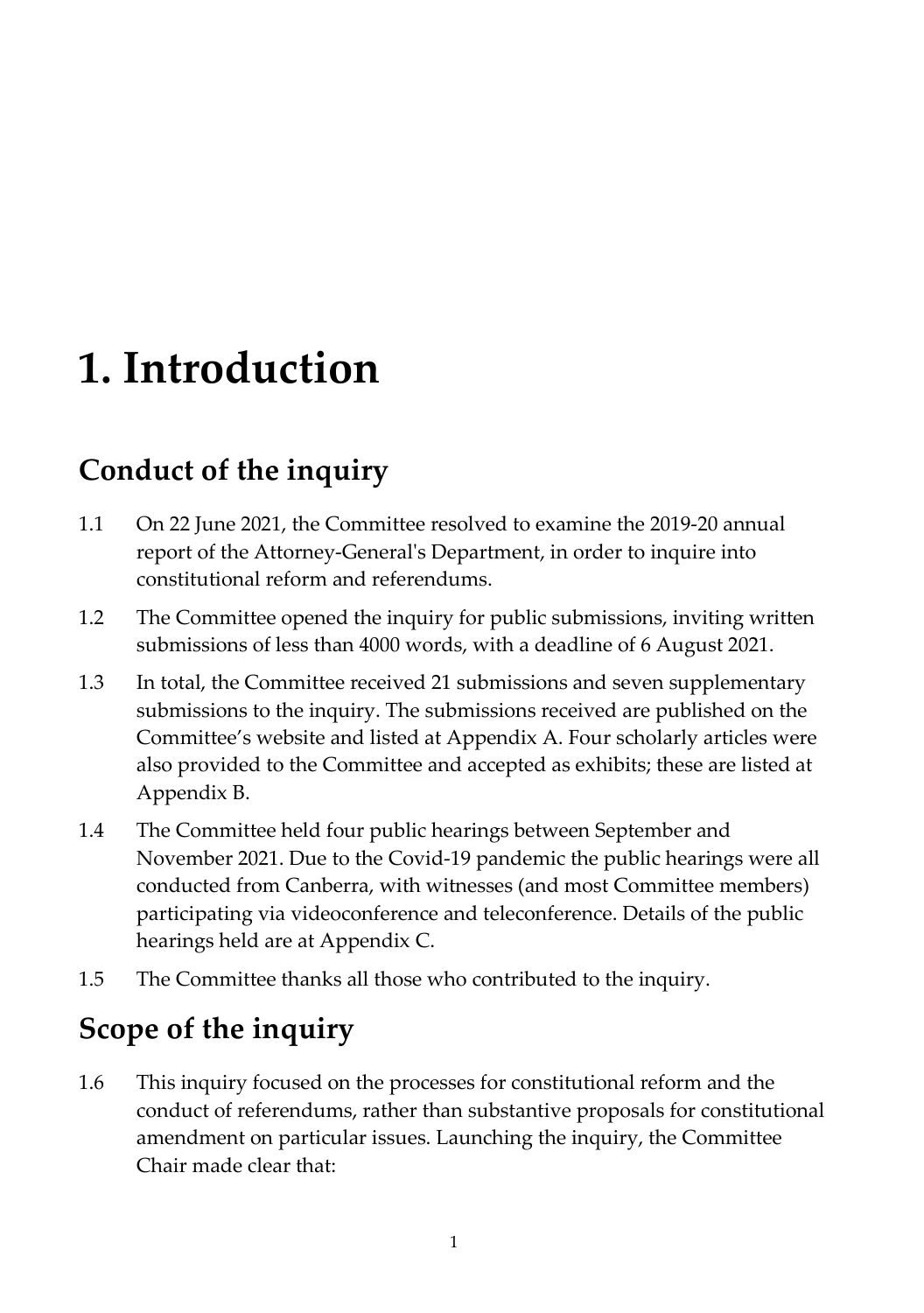The inquiry is not about specific changes to the Constitution, but about ensuring that as a nation we can have informed discussion and debate about any proposals for constitutional change, and a fit-for-purpose referendum process to decide on them.[1](#page-15-2)

1.7 The full terms of reference for the inquiry are included in the front pages of this report.

### <span id="page-15-0"></span>**Changing Australia's Constitution**

- 1.8 The process for amending Australia's Constitution is set out in its section 128. In short, section 128 requires that a law to alter the Constitution must first be passed by an absolute majority of both Houses of Parliament,<sup>[2](#page-15-3)</sup> then within two and six months, put to the people at a referendum.
- 1.9 At that referendum, the change must be approved by a 'double majority' a majority of the total number of voters across the nation, and also, a majority of voters in a majority of the States (meaning at least four of Australia's six states).[3](#page-15-4) Only if the double majority is achieved is the referendum passed and put to the Governor-General for final assent, bringing the constitutional change into law.
- 1.10 Section 128 provides that 'the vote shall be taken in such manner as the Parliament prescribes'. The procedures determined by Parliament are set out in the *Referendum (Machinery Provisions) Act 1984* (Referendum Act) and associated regulations.
- <span id="page-15-1"></span>1.11 The matters regulated by the Referendum Act, and proposals for their reform, are discussed further in Chapter 4 of this report.

<span id="page-15-2"></span><sup>1</sup> Parliament of Australia, 'New inquiry into constitutional change in the modern age', *Media Release,* 24 June 2021.

<span id="page-15-3"></span><sup>&</sup>lt;sup>2</sup> Section 128 includes a 'deadlock' provision for resolving disagreement between the Houses on a referendum proposal, with a question approved by either House on two separate occasions ultimately able to be put to the people by the Governor-General, if the Houses are repeatedly unable to agree.

<span id="page-15-4"></span><sup>&</sup>lt;sup>3</sup> Certain referendums may attract a further majority requirement under Section 128, which provides that any referendum reducing the proportional representation of a State in Parliament, or otherwise 'affecting the provisions of the Constitution in relation to' a particular State, can only pass with majority approval in that State.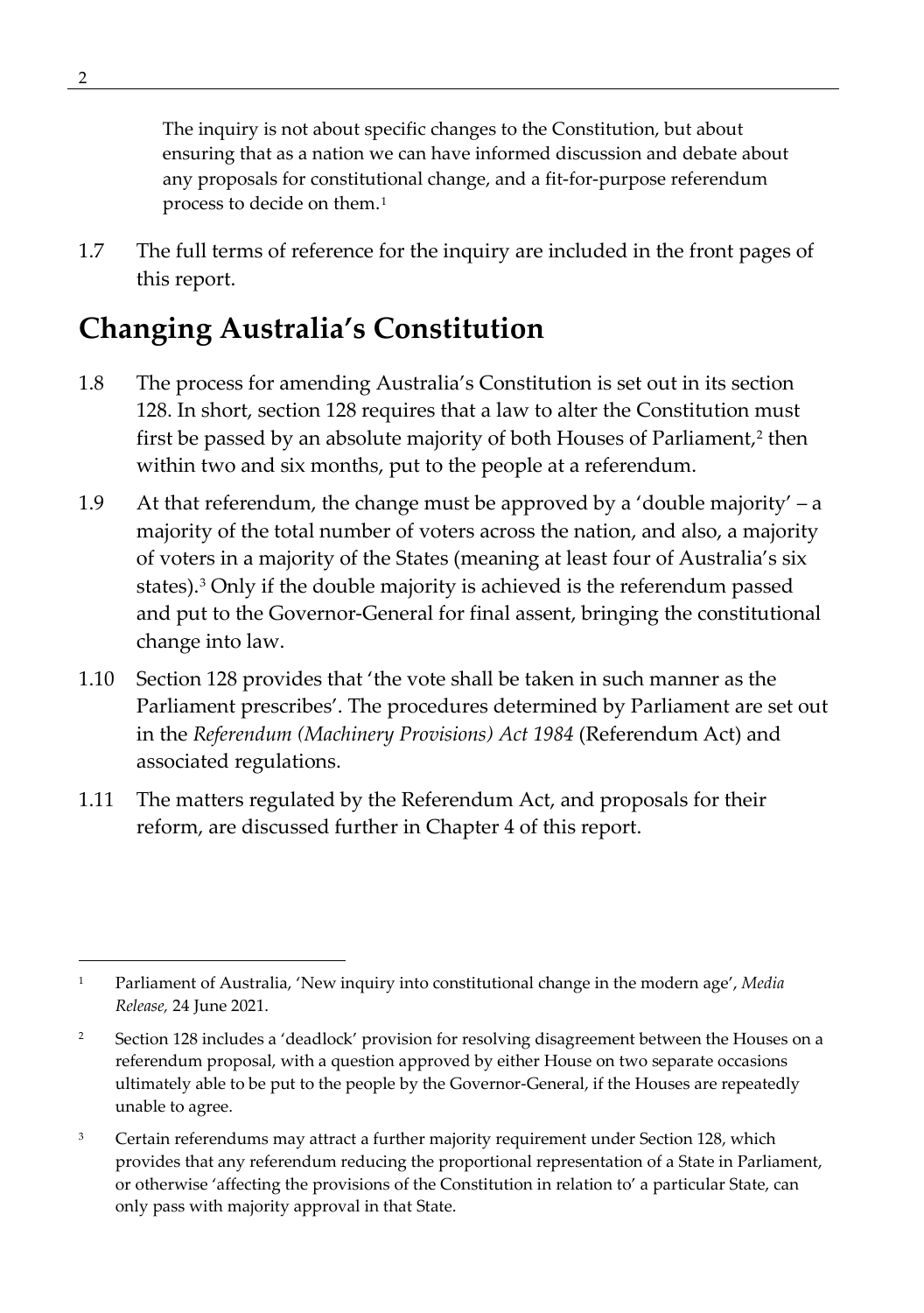### **History of Australian referendums**

- 1.12 Since the Constitution came into effect in 1901, 44 amendments have been put to the people at 19 referendum events. More than half of these occurred prior to 1950. The proposed changes have ranged from formal 'technical' amendments to substantive issues of national reform.
- 1.13 Only 8 of the 44 changes proposed since Federation have been approved. The most recent successful referendum was held in 1977, in which three of four proposals put to the people were carried: relating to filling casual vacancies in the Senate, a retirement age for judges, and allowing Territory electors to vote in referendums. (The unsuccessful fourth proposal would have required House of Representatives and Senate elections to always be held on the same day.)
- 1.14 In the more than 40 years since then, eight referendum questions have been put to the Australian people, in three referendum events held in 1984, 1988 and 1999. All were defeated.
- 1.15 The most recent referendums in 1999 proposed two changes: to establish an Australian republic, and to insert a preamble into the Constitution. Neither of the 1999 questions was approved by a majority of electors in any state, or a majority overall.
- 1.16 A referendum was proposed in 2013 relating to local governments, a matter that had been put to referendum unsuccessfully twice before. While the requisite legislation was passed by both Houses of Parliament, and preparations made for the referendum to be held in September 2013, it was first delayed, then abandoned following a change of government in October that year.

### <span id="page-16-0"></span>**Previous parliamentary inquiries**

1.17 The Committee's inquiry took note of previous consideration of constitutional reform and referendums undertaken by this and other committees in recent years. Two of this Committee's previous undertakings were particularly germane to the present inquiry.

### <span id="page-16-1"></span>**Inquiry into the Machinery of Referendums***,* **2009**

1.18 In 2009, the House of Representatives Standing Committee on Legal and Constitutional Affairs (a predecessor to this Committee) conducted an inquiry into the machinery of referendums. The Committee was tasked to examine 'the effectiveness of the *Referendum (Machinery Provisions) Act 1984*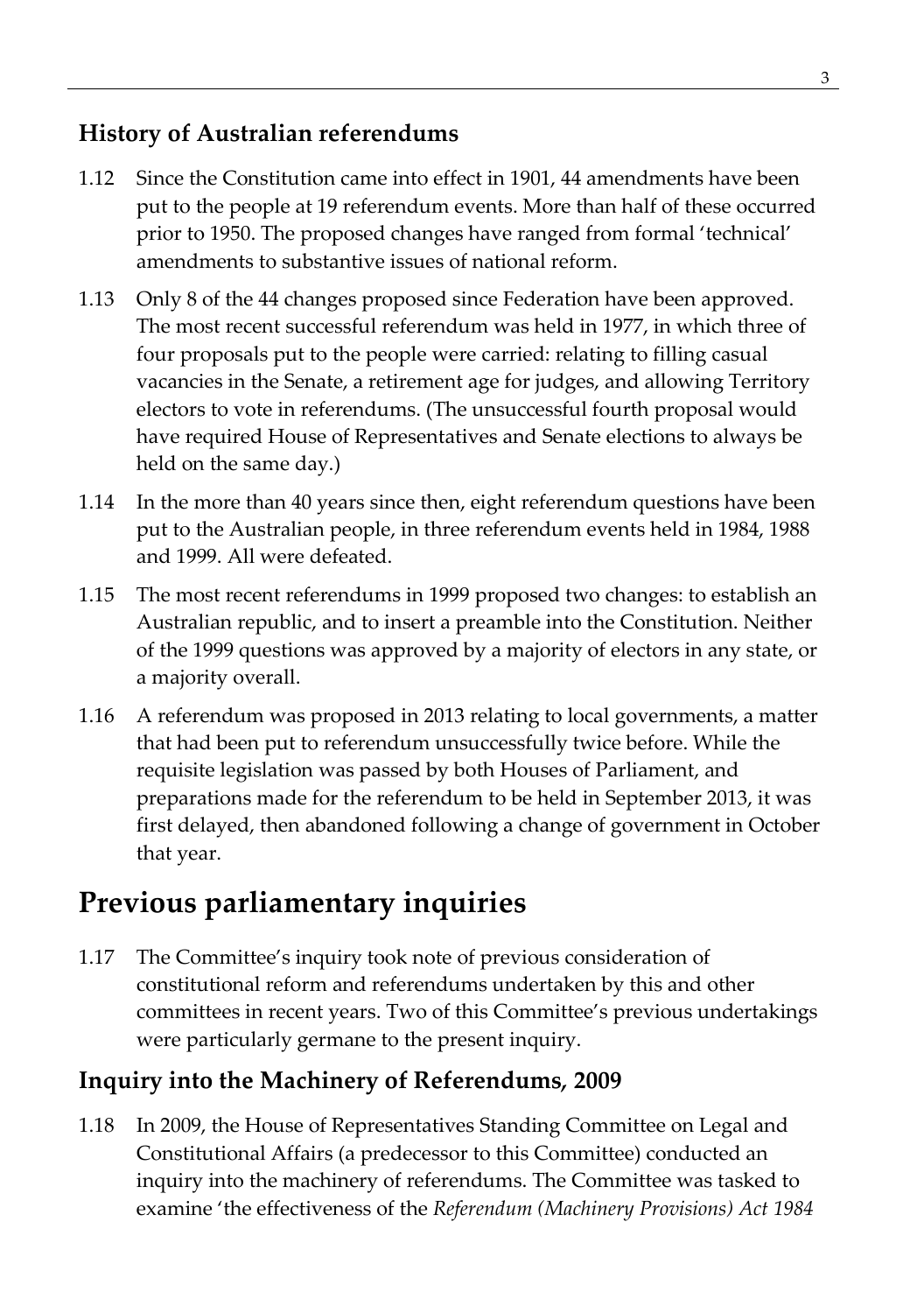in providing an appropriate framework for the conduct of referendums', with a particular focus on the Yes and No cases and financial provisions, and to recommend any amendments to the Act that may be required.<sup>[4](#page-17-0)</sup>

- 1.19 The Committee's report, *A Time for Change: Yes/No?* made 17 recommendations. These mostly related to four key areas:
	- amendments to the provisions of the Act and parliamentary procedures relating to the Yes/No arguments and pamphlets<sup>[5](#page-17-1)</sup>
	- changes to rules and processes relating to the funding of referendums, including removal of the limitation on Commonwealth Government funding[6](#page-17-2)
	- development of a national civics education program to enhance public understanding of, and engagement with, the Constitution<sup>[7](#page-17-3)</sup>
	- establishment of an independent Referendum Panel for each referendum, which would promote the referendum, educate voters about the referendum arguments, and exercise oversight functions relating to the Yes/No pamphlet and Government funding.<sup>[8](#page-17-4)</sup>
- 1.20 In the Government's response to the report, presented in 2012, three of the 17 recommendations were supported, two were 'supported in principle', eight were 'noted', and four were not supported. The Government did not agree to the proposed amendments to funding provisions or to the establishment of a Referendum Panel, preferring that these be considered by

- <span id="page-17-3"></span><sup>7</sup> House of Representatives Standing Committee on Legal and Constitutional Affairs, *A Time for Change: Yes/No? Inquiry into the Machinery of Referendums, December 2009, Recommendation 6.*
- <span id="page-17-4"></span><sup>8</sup> House of Representatives Standing Committee on Legal and Constitutional Affairs, *A Time for Change: Yes/No? Inquiry into the Machinery of Referendums,* December 2009, Recommendations 7, 8, 9, 10, 13, 14, 15.

<span id="page-17-0"></span><sup>4</sup> House of Representatives Standing Committee on Legal and Constitutional Affairs, *A Time for Change: Yes/No? Inquiry into the Machinery of Referendums,* December 2009, p. xii (Terms of Reference).

<span id="page-17-1"></span><sup>5</sup> House of Representatives Standing Committee on Legal and Constitutional Affairs, *A Time for Change: Yes/No? Inquiry into the Machinery of Referendums,* December 2009, Recommendations 2, 3, 4, 5.

<span id="page-17-2"></span><sup>6</sup> House of Representatives Standing Committee on Legal and Constitutional Affairs, *A Time for Change: Yes/No? Inquiry into the Machinery of Referendums,* December 2009, Recommendations 11, 12.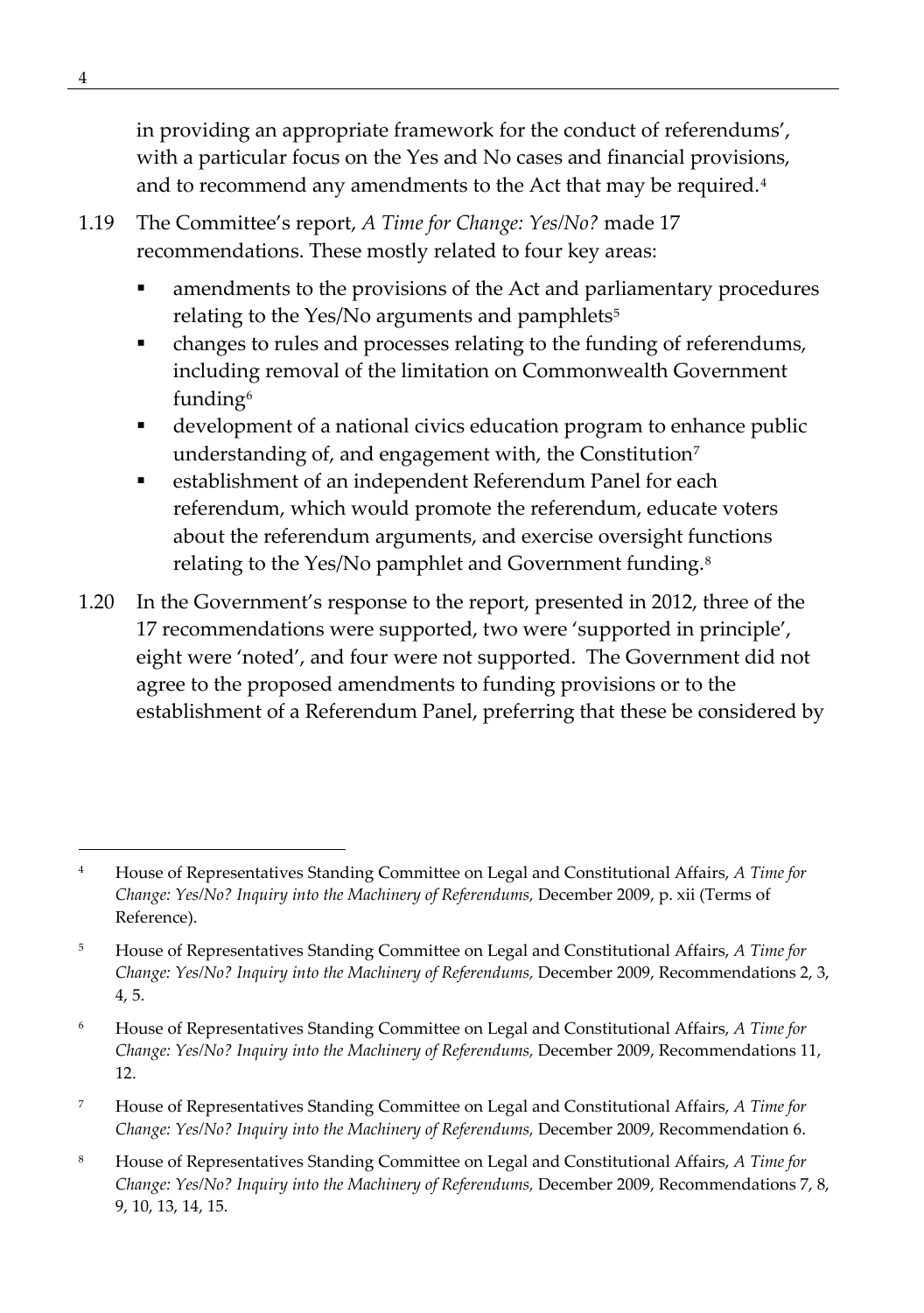governments for particular referendums on an 'as needed' or 'case by case' basis.[9](#page-18-2)

1.21 The recommendations of the 2009 inquiry are further discussed in Chapter 4 of this report, where relevant to matters considered in the present inquiry.

### <span id="page-18-0"></span>**Constitutional Roundtable on fixed four-year parliamentary terms, 2019**

- 1.22 In November 2019, this Committee convened a 'Constitutional Roundtable', reviving a past practice of some of its predecessor committees, of convening one-off public discussions with experts (and sometimes other invited guests) on topical constitutional issues. The subject of the 2019 Roundtable was fixed four-year terms for the Australian Parliament.[10](#page-18-3)
- 1.23 While the session focused on that issue, the Committee's half-day discussion with a panel of four constitutional experts expanded into broader aspects of the constitutional framework in Australia—in particular, this country's recent history with regard to engaging decision-makers and the public in substantive consideration of constitutional issues, and the need to update Australia's laws and processes governing the conduct of referendums.
- 1.24 The Roundtable was a key catalyst for further consideration of such matters within the Committee, which led to its decision to launch this inquiry. Evidence obtained during the Roundtable has been taken into consideration in this inquiry and is cited in this report where relevant.

### <span id="page-18-1"></span>**Structure of this report**

- 1.25 This report consists of four chapters. Following introduction and background in the present chapter:
	- Chapter 2 discusses the state of awareness about the Constitution in Australia, and evidence received in relation to strengthening constitutional education for both school students and the public

.

<span id="page-18-2"></span><sup>9</sup> Australian Government, *Australian Government response to the House of Representatives Standing Committee on Legal and Constitutional Affairs report: A Time for Change: Yes/No? Inquiry into the Machinery of Referendums*, October 2012.

<span id="page-18-3"></span><sup>10</sup> See:

[www.aph.gov.au/Parliamentary\\_Business/Committees/House/Social\\_Policy\\_and\\_Legal\\_Affairs/](http://www.aph.gov.au/Parliamentary_Business/Committees/House/Social_Policy_and_Legal_Affairs/Fixedparlterms) **[Fixedparlterms](http://www.aph.gov.au/Parliamentary_Business/Committees/House/Social_Policy_and_Legal_Affairs/Fixedparlterms)**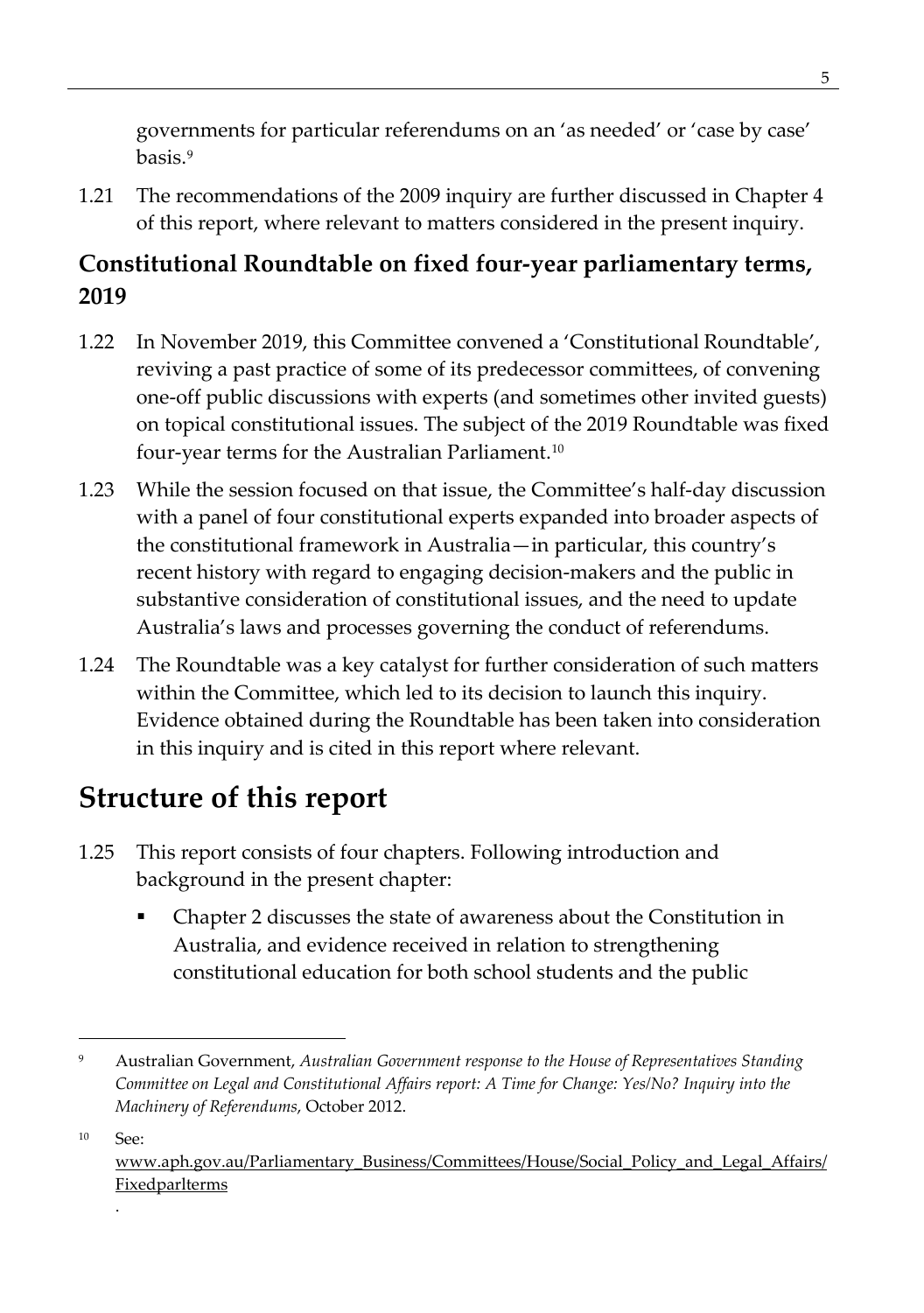- Chapter 3 discusses mechanisms to review the Constitution, particularly processes for public engagement and consultation on constitutional issues and reform
- Chapter 4 examines the legislative framework and arrangements for the conduct of referendums in Australia, and evidence received about the areas in which this may need review or change.
- 1.26 Chapters 2, 3 and 4 each conclude with the Committee's comments and recommendations on the issues raised in the chapter.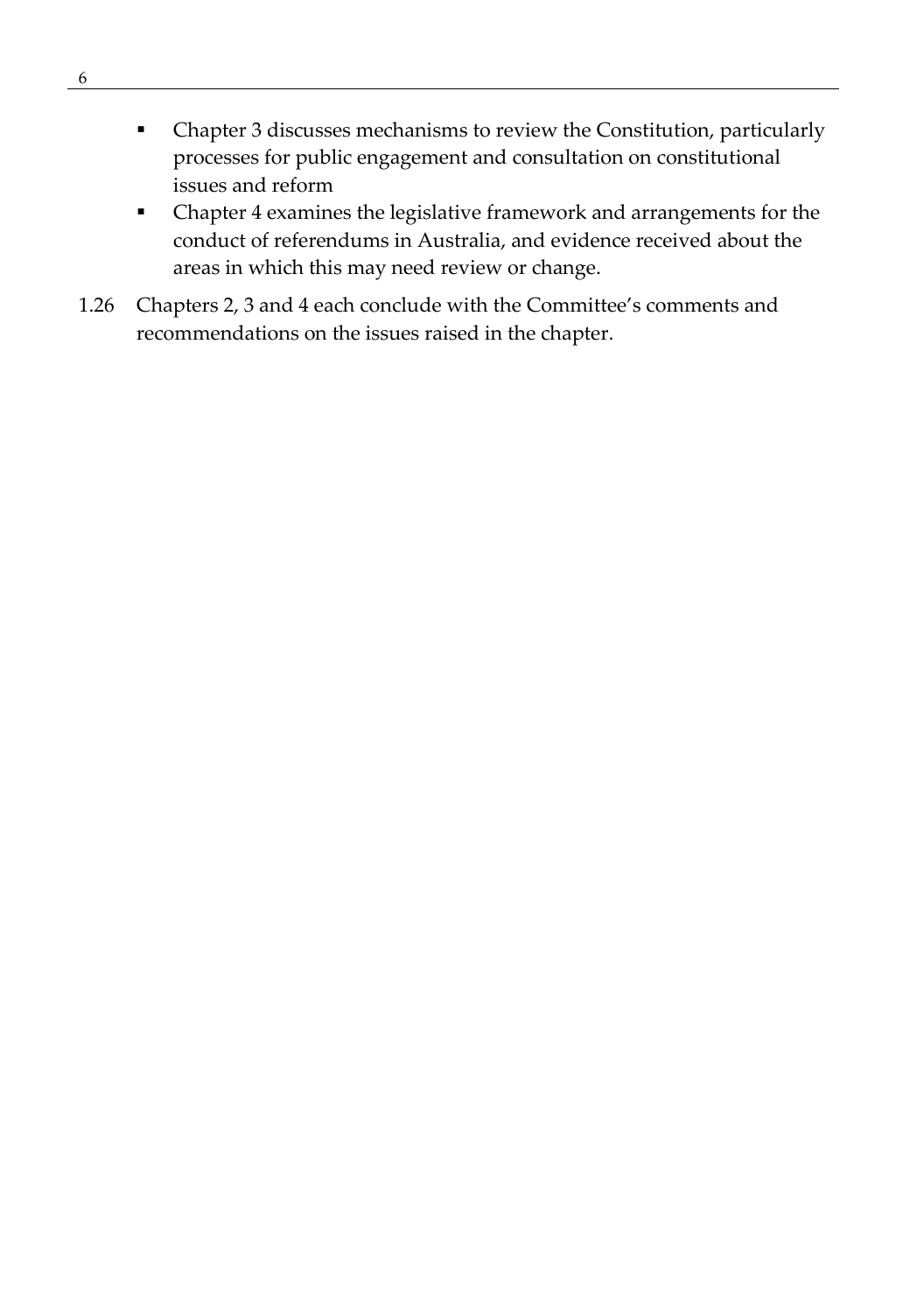# <span id="page-20-0"></span>**2. Public awareness and education about the Constitution**

- 2.1 This chapter considers the level of awareness and understanding of the Constitution and constitutional framework among school students and the general public.
- 2.2 The chapter also examines current programs aimed at enhancing awareness and education on constitutional issues, and considers evidence received on suggestions and opportunities to improve and strengthen constitutional education for both school students and the public.
- 2.3 The Committee notes that some of these issues were considered in the Joint Standing Committee on Electoral Matters' 2007 report *Civics and Electoral Education*—noting that that inquiry considered civics education broadly rather than constitutional matters in particular, and it was also held before the civics and citizenship curriculum was made compulsory for students in years 3 to 8.[1](#page-20-3)

### <span id="page-20-1"></span>**Awareness of the Constitution**

2.4 The Committee sought information about the current state of awareness of the Constitution to assist it in understanding where there are opportunities to improve and strengthen education amongst school students and the general public.

<span id="page-20-3"></span><span id="page-20-2"></span><sup>1</sup> Joint Standing Committee on Electoral Matters, *Civics and Electoral Education*, May 2007.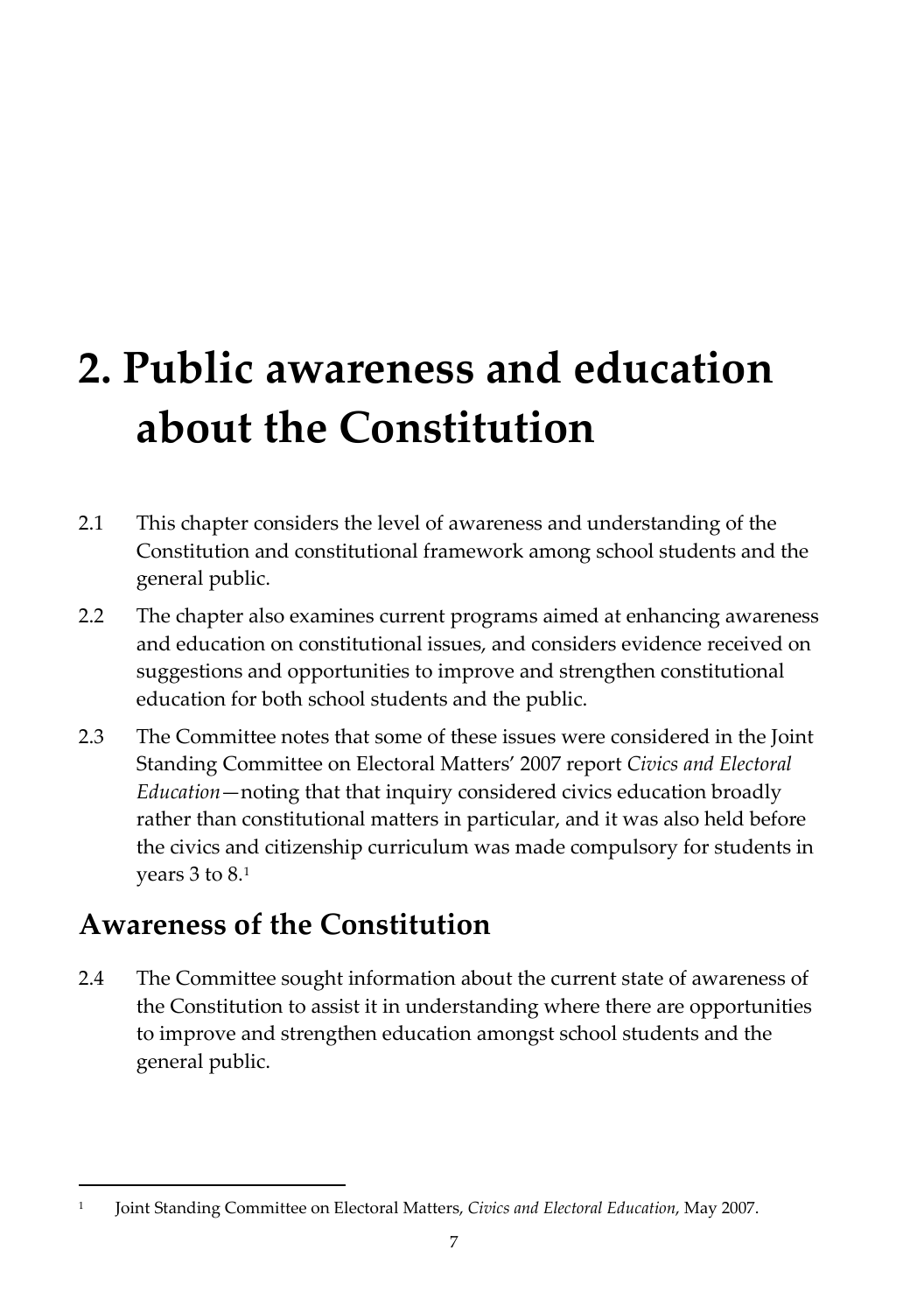### **Students**

- 2.5 The Committee received limited evidence on schools students' awareness and understanding of constitutional issues. The evidence it was given suggested that education and understanding is low, which was raised as an important matter for consideration during the inquiry.
- 2.6 The primary source of data cited in evidence was the National Assessment Program (NAP) sample assessments, which assesses groups of students in years 6 and 10 on a three-yearly basis on subjects including civics and citizenship. The *NAP Civics and Citizenship 2019 National Report* states that the civics and citizenship sample assessment:

… assesses students' skills, knowledge and understandings of Australian democracy and its system of government, the rights and legal obligations of Australian citizens and the shared values which underpin Australia's diverse multicultural and multi-faith society.[2](#page-21-0)

2.7 Data was provided on 5,611 year 6 students and 4,510 year 10 students. Figures from the report showed that 53 per cent of year 6 students met or exceeded the proficient standard nationally, while 38 per cent of year 10 students met or exceeded the proficient standard.[3](#page-21-1) Table 2.1 provides the percentages of students at the year 6 and year 10 level across each state and territory, and nationally, attaining the proficient levels.

| State/territory | Year <sub>6</sub> | Year 10 |
|-----------------|-------------------|---------|
| <b>NSW</b>      | 54                | 40      |
| Vic.            | 53                | 39      |
| Qld.            | 54                | 35      |
| <b>WA</b>       | 53                | 45      |

**Table 2.1 Percentages of year 6 and year 10 students at or above the proficient standard for the civics and citizenship curriculum by state and territory and nationally in 2019**

<span id="page-21-0"></span><sup>2</sup> Australian Curriculum, Assessment and Reporting Authority, *NAP Civics and Citizenship 2019 National Report*, p. 16.

<span id="page-21-1"></span><sup>3</sup> Australian Curriculum, Assessment and Reporting Authority, *NAP Civics and Citizenship 2019 National Report*, pages 23-24.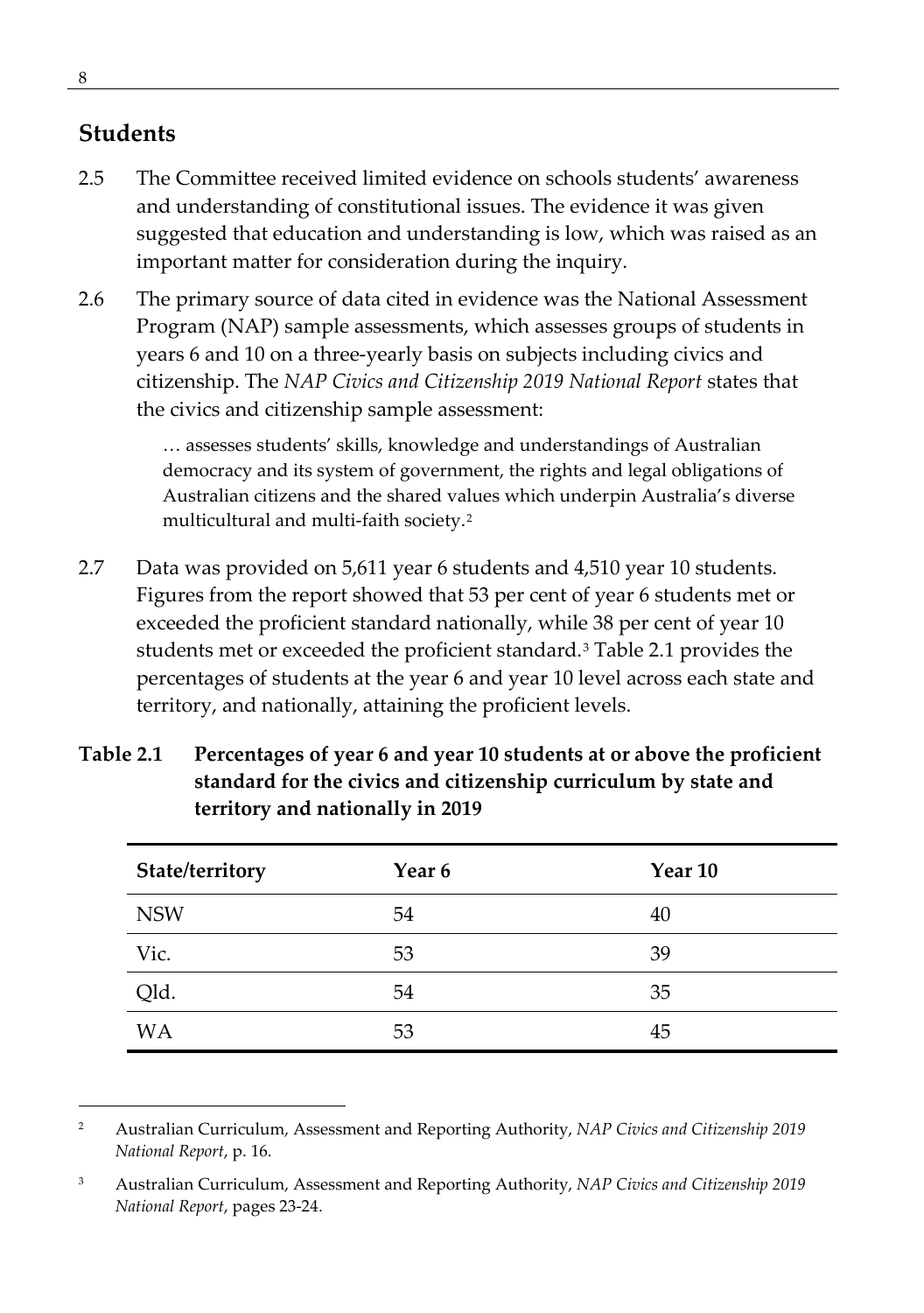| <b>SA</b>  | 43 | 29 |
|------------|----|----|
| Tas.       | 47 | 26 |
| <b>ACT</b> | 66 | 51 |
| NT         | 24 | 28 |
| Australia  | 53 | 38 |

*Source: Australian Curriculum, Assessment and Reporting Authority, NAP Civics and Citizenship 2019 National Report, p. 5.* 

2.8 The Department of Education, Skills and Employment (DESE) advised that the proficient standard:

> … represents a challenging but reasonable expectation of student achievement at a year level, with students needing to demonstrate more than elementary skills which might be expected at that level.[4](#page-22-0)

- 2.9 Further, DESE explained that while the national curriculum sets out the content that is taught in the civics and citizenship curriculum from years 3 to 10, it is the responsibility of the states and territories to give effect to that content.[5](#page-22-1)
- 2.10 The Attorney-General's Department stated that 'schools determine pedagogical and other delivery considerations that account for students' needs, interests and the school and community context'.[6](#page-22-2)
- 2.11 Professor George Williams was one of a number of witnesses who expressed concern about civics education in schools.[7](#page-22-3) He told the Committee that the problem can be seen at universities where there are 'really smart uni students who disclaim knowledge of even some of the most basic aspects of our government, let alone the Constitution'.[8](#page-22-4)

<span id="page-22-0"></span><sup>&</sup>lt;sup>4</sup> Dr Ros Baxter, Deputy Secretary, Schools and Youth Group, Department of Education, Skills and Employment, *Committee Hansard*, Canberra, 7 October 2021, p. 2.

<span id="page-22-1"></span><sup>&</sup>lt;sup>5</sup> Dr Ros Baxter, Deputy Secretary, Schools and Youth Group, Department of Education, Skills and Employment, *Committee Hansard*, Canberra, 7 October 2021, p. 3.

<span id="page-22-2"></span><sup>6</sup> Attorney-General's Department, *Submission 12*, p. [5].

<span id="page-22-3"></span><sup>7</sup> See, for example: Professor George Williams AO, *Committee Hansard*, Canberra, 20 September 2021, p. 3. See also: Dr Bede Harris, *Submission 2*, p. 1; Benjamin Cronshaw, *Submission 3,* p. 1; Australian Republic Movement, *Submission 9*, p. 1.

<span id="page-22-4"></span><sup>8</sup> Professor George Williams AO, *Committee Hansard*, Canberra, 20 September 2021, p. 3.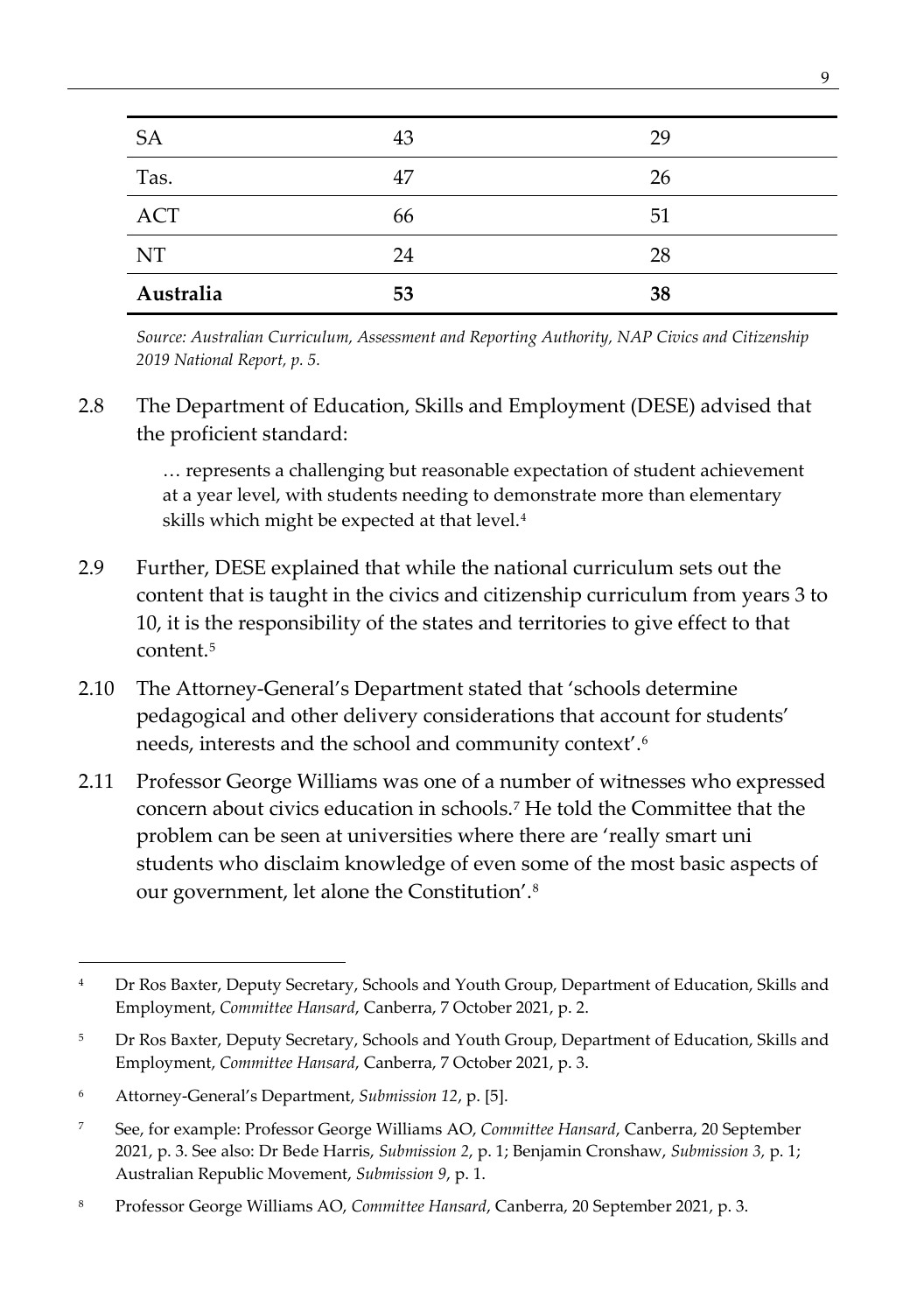2.12 Benjamin Cronshaw submitted that young people and students 'could benefit most from learning more about the Australian Constitution and the political system, particularly as they come to vote for the first time in elections or potential referendums.'[9](#page-23-1)

### <span id="page-23-0"></span>**General public**

- 2.13 Data on the general public's awareness and literacy about the Constitution, constitutional matters and referendums was also limited.
- 2.14 In 2021, a survey conducted by the Griffith University Centre for Governance and Public Policy, the *Australian Constitutional Values Survey 2021*, found that 82.7 per cent of those surveyed had heard of the Constitution before.[10](#page-23-2)
- 2.15 While this shows that most Australians have an awareness of the Constitution, participants in the inquiry drew the Committee's attention to what they perceived to be a large deficiency in knowledge of what is actually contained in it, including knowledge about referendums, amongst the Australian population.
- 2.16 Professor Williams told the Committee about two polls which emphasised this problem:

… one poll taken … asked Australians, 'Do we have a written Constitution?' Around one in two said no. You can guess the answer to that—yes or no—so heaven knows what the actual result was. There was a poll that came out just a couple of months ago, asking Australians, 'Do we have some sort of bill of rights in our Constitution?' Over 50 per cent said yes. So we're dealing with a very large problem …[11](#page-23-3)

- 2.17 In addition, the Australian Republic Movement (ARM) stated that its own research has 'highlighted the general lack of awareness about the nature and role of the office of Governor-General, their important constitutional functions and the separation of powers outlined in the Constitution'.[12](#page-23-4)
- 2.18 The Australian Electoral Commission (AEC) submitted that it had recently conducted developmental research on referendums and found that 'there is

<span id="page-23-1"></span><sup>9</sup> Benjamin Cronshaw, *Submission 3,* pages 1-2.

<span id="page-23-2"></span><sup>10</sup> Griffith University Centre for Governance and Public Policy, *Australian Constitutional Values Survey 2021*, March 2021, viewed 4 November 2021.

<span id="page-23-3"></span><sup>11</sup> Professor George Williams AO, *Committee Hansard*, Canberra, 20 September 2021, p. 3.

<span id="page-23-4"></span><sup>12</sup> Australian Republic Movement, *Submission 9*, p. 2.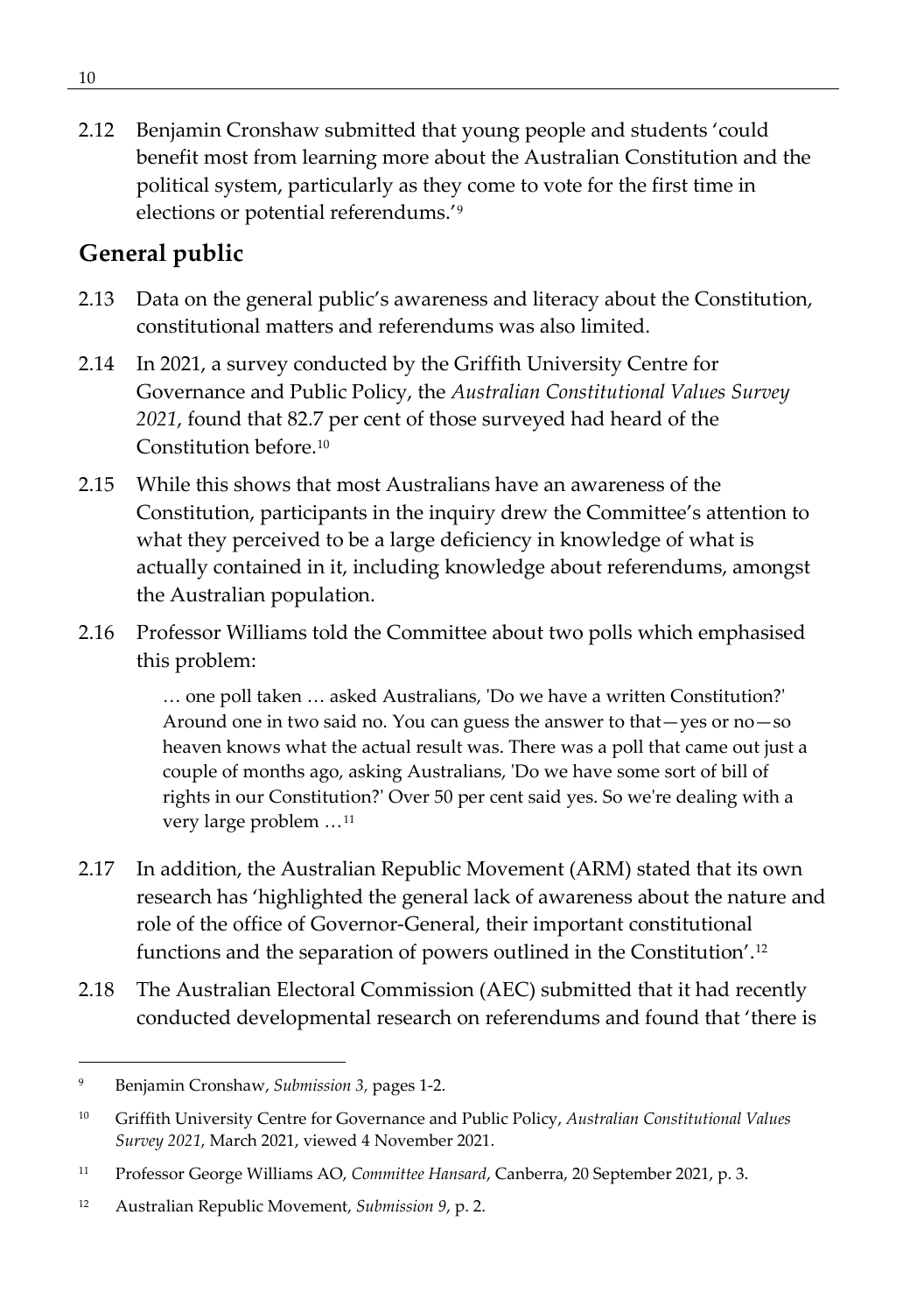little or no knowledge of referendums and their purpose within the Australian voting public'.[13](#page-24-2)

- 2.19 A number of submitters considered that this lack of awareness feeds into distrust and disengagement with Australia's democratic system. ARM believed that 'voters will continue to feel alienated from the decisions made by elected leaders unless they are equipped with a working knowledge of government institutions in Australia'.[14](#page-24-3)
- 2.20 Professor Williams stated that the lack of awareness is 'undermining the ability of citizens to be effective participants in government and to hold governments to account'. He added that Australians are feeling frustrated that they are being 'left out of deliberative processes that determine how this nation is governed' which then feeds into distrust and apathy.[15](#page-24-4)
- 2.21 Similarly, Dr Bede Harris stated that 'public disenchantment with the political system as a whole' leads to difficulty in persuading voters 'of the need for constitutional reform'.[16](#page-24-5)
- 2.22 Mr Glenn Barnes from Citizens for Democratic Renewal told the Committee that the lack of trust in Australia's political processes means that it is 'highly unlikely that the electorate would pass any referendum proposal framed solely by politicians today'.[17](#page-24-6)

### <span id="page-24-0"></span>**Civics education at school**

2.23 The Committee heard about the Australian curriculum and the range of initiatives in place to educate school students about the constitutional framework. Nevertheless, evidence to the inquiry emphasised the importance of more participatory and hands-on education.

### <span id="page-24-1"></span>**National curriculum and programs in place**

2.24 The civics and citizenship curriculum, as part of the Australian Curriculum, comprises three key focus areas at each year level—government and

<span id="page-24-2"></span><sup>13</sup> Australian Electoral Commission, *Submission 20*, answers to questions on notice, p. 2.

<span id="page-24-3"></span><sup>14</sup> Australian Republic Movement, *Submission 9*, p. 2.

<span id="page-24-4"></span><sup>15</sup> Professor George Williams AO, *Committee Hansard*, Canberra, 20 September 2021, pages 3 and 7.

<span id="page-24-5"></span><sup>16</sup> Dr Bede Harris, *Submission 2*, p. 1.

<span id="page-24-6"></span><sup>17</sup> Mr Glenn Barnes, Joint Chair, Citizens for Democratic Renewal, *Committee Hansard*, Canberra, 20 September 2021, p. 11.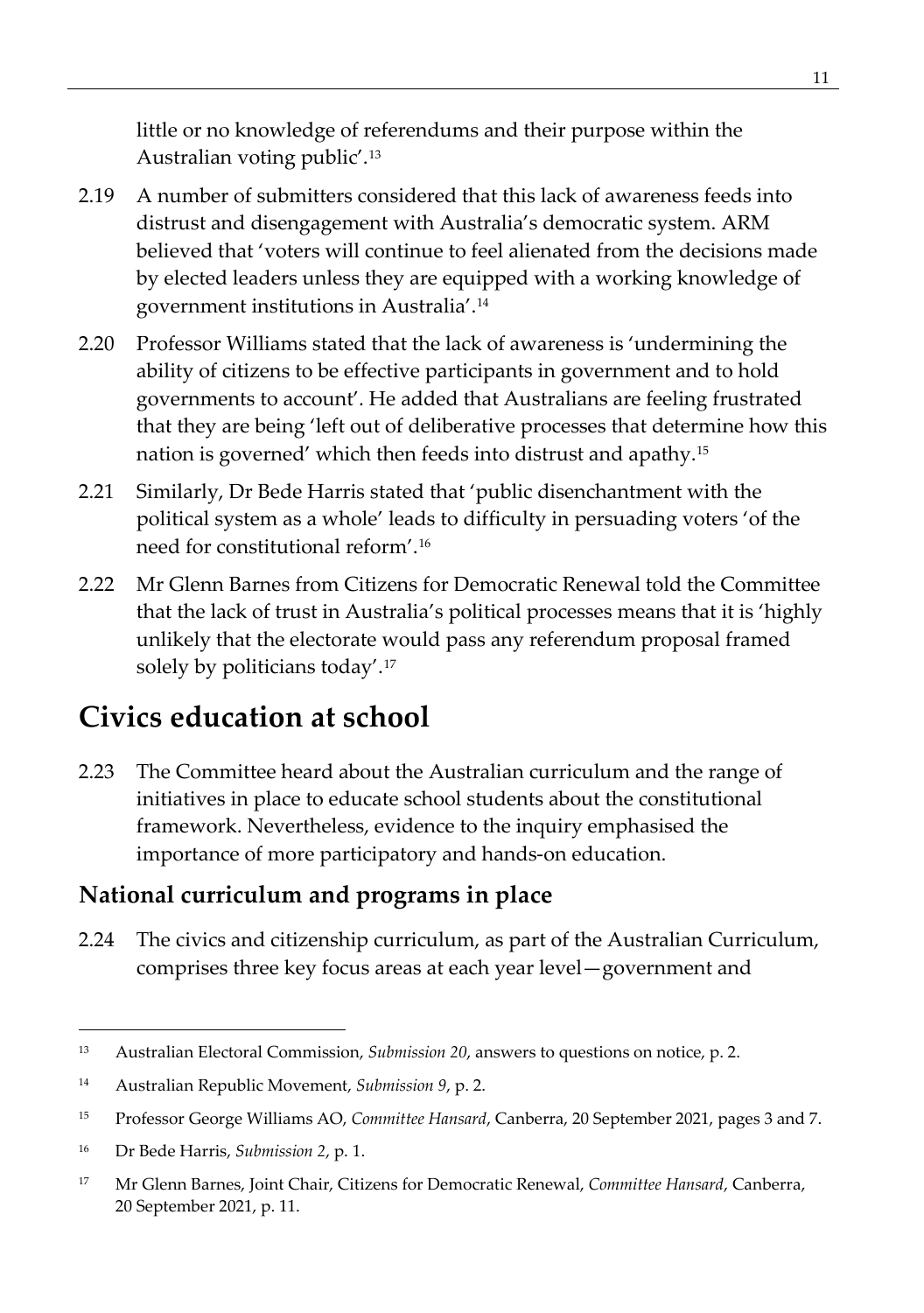democracy; laws and citizens; and citizenship, diversity and identity.[18](#page-25-0) The Attorney-General's Department submitted that the focus areas include learning about:

… the key features of government under the Australian Constitution with a focus on the separation of powers, the roles of the Executive, the houses of parliament and the division of powers.[19](#page-25-1)

- 2.25 The civics and citizenship curriculum is compulsory for students in years 3 to 8, and in years 9 and 10 it is offered as an elective. Students in years 11 to 12 are not taught the curriculum at all. DESE submitted that students in years 3 to 10 are taught the curriculum 'approximately 20 hours per year' and that it has no data on how many students are enrolled in the learning area when it is offered as an elective in years 9 to 10.[20](#page-25-2)
- 2.26 To support the curriculum, the Australian Government runs programs that aim to improve students' understanding of the Constitution and Australian democracy. In their submissions and answers to questions on notice, the Attorney-General's Department and DESE provided an overview of the programs in the area of civics and citizenship currently in place.<sup>[21](#page-25-3)</sup> Table 2.2 lists the programs with brief descriptions.

<span id="page-25-0"></span><sup>18</sup> Australian Curriculum, *Civics and Citizenship: Structure*, https://www.australiancurriculum.edu.au/f-10-curriculum/humanities-and-socialsciences/civics-and-citizenship/structure/, viewed 10 November 2021.

<span id="page-25-1"></span><sup>19</sup> Attorney-General's Department, *Submission 12*, p. [5].

<span id="page-25-2"></span><sup>&</sup>lt;sup>20</sup> Department of Education, Skills and Employment, *Submission 19*, answers to questions on notice, p. [2].

<span id="page-25-3"></span><sup>21</sup> Department of Education, Skills and Employment, *Submission 19,* answers to questions on notice pages [7]-[10]; Attorney-General's Department, *Submission 12*, pages [5]-[6].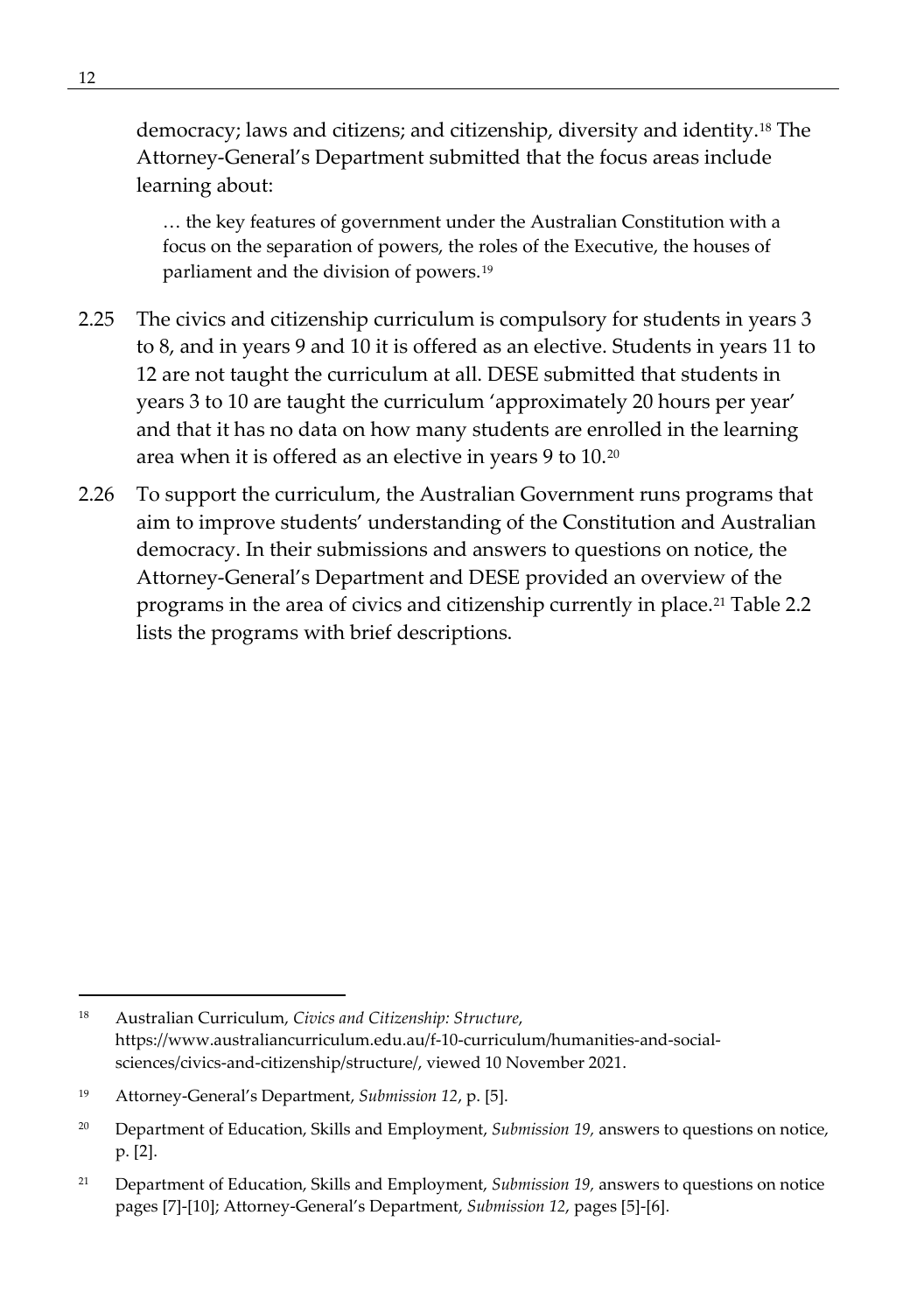|  | Table 2.2 | Civics and citizenship education programs |
|--|-----------|-------------------------------------------|
|--|-----------|-------------------------------------------|

| Program                                                        | <b>Brief description</b>                                                                                                                                                                                                                                                                                                                                                                                                          |
|----------------------------------------------------------------|-----------------------------------------------------------------------------------------------------------------------------------------------------------------------------------------------------------------------------------------------------------------------------------------------------------------------------------------------------------------------------------------------------------------------------------|
| Australian<br><b>Constitution Centre</b><br>(ACC)              | Opened at the High Court in 2018, the ACC<br>supports aspects of the civics and citizenship<br>curriculum for students in years 5 to 10 on topics<br>including the Constitution, the six foundational<br>constitutional principles, Australian democracy<br>and the High Court. <sup>22</sup>                                                                                                                                     |
| Museum of Australian<br>Democracy (MOAD)                       | MOAD is a living museum of social and political<br>history located at Old Parliament House. It offers<br>learning experiences relating to civics and<br>citizenships for school groups. <sup>23</sup>                                                                                                                                                                                                                             |
| <b>National Electoral</b><br><b>Education Centre</b><br>(NEEC) | Located at Old Parliament House, the NEEC offers<br>programs on Australian democracy, the Houses of<br>Parliament and elections and referendums. <sup>24</sup>                                                                                                                                                                                                                                                                    |
| National Schools<br>Constitutional<br>Convention (NSCC)        | Designed for year 11 and 12 students, the NSCC<br>promotes learning about the Australian<br>Constitution, including how it shapes our<br>democracy, and an understanding of our<br>democratic heritage and tradition. Up to 120<br>students participate in the program each year. <sup>25</sup><br>The communiqué is usually presented to the<br>President of the Senate and other senior Senate<br>office-holders. <sup>26</sup> |

<span id="page-26-0"></span><sup>22</sup> Australian Constitution Centre, *About the educational Australian Constitution Centre*, http://www.australianconstitutioncentre.org.au/about-us.html, viewed 5 November 2021.

<span id="page-26-1"></span><sup>23</sup> Museum of Australian Democracy, *School programs*, https://www.moadoph.gov.au/learning/ teachers/school-programs/, viewed 5 November 2021.

<span id="page-26-2"></span><sup>24</sup> Australian Electoral Commission, *Visit us*, https://education.aec.gov.au/visit-us/, viewed 5 November 2021.

<span id="page-26-3"></span><sup>25</sup> Attorney-General's Department, *Submission 12*, p. [6]; Department of Education, Skills and Employment, *Submission 19,* answers to questions on notice, p. [9].

<span id="page-26-4"></span><sup>26</sup> Women for an Australian Republic, *Submission 17.1*, p. 3.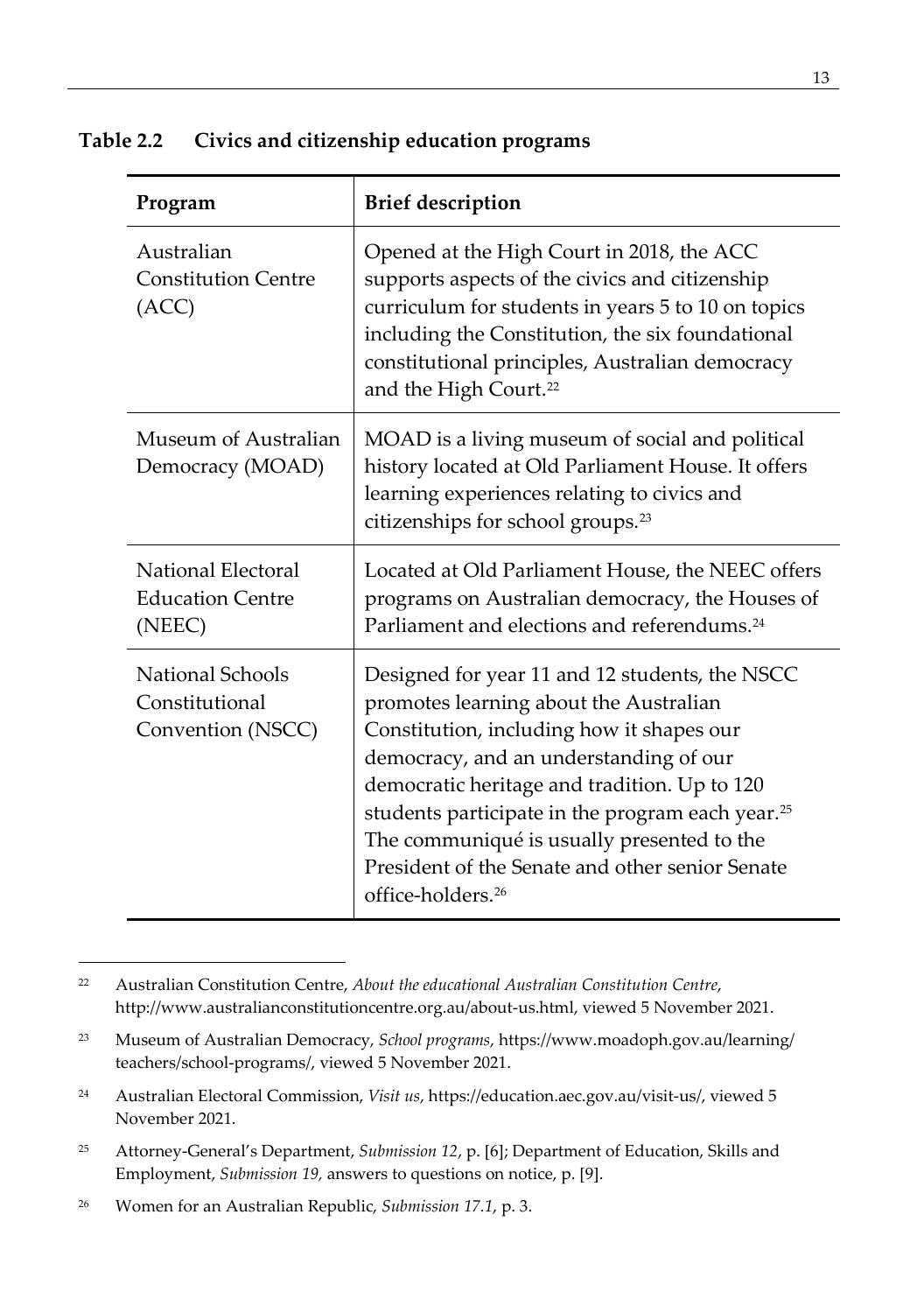| Parliament and Civics<br><b>Education Rebate</b><br>(PACER) | The PACER program provides a subsidy to schools<br>to support students travelling to Canberra to visit<br>national institutions including Parliament House,<br>the Australian War Memorial, MOAD and the<br>NEEC. <sup>27</sup> |
|-------------------------------------------------------------|---------------------------------------------------------------------------------------------------------------------------------------------------------------------------------------------------------------------------------|
| Parliamentary                                               | The PEO delivers learning programs to primary                                                                                                                                                                                   |
| <b>Education Office</b>                                     | and secondary students at Parliament House, and                                                                                                                                                                                 |
| (PEO)                                                       | offers print and digital teaching resources. <sup>28</sup>                                                                                                                                                                      |

2.27 The AEC told the Committee that it places a 'high priority' on digitising its material to provide access to students in remote areas. It also highlighted its Democracy Rules program, which it said was a 'flagship online education resource for schools':

> That is a program to enable teachers to deliver democracy education within schools. It's a 150-page program. It includes a dedicated five-minute animated video on changing the Constitution and seven separate classroom based activities on constitutional reform and referendums, how we change the Constitution, how the Constitution influences our lives and how referendums work.[29](#page-27-2)

- 2.28 Similarly, DESE submitted to the inquiry that many of its PACER institutions also facilitate digital programs and resources such as:
	- a free video conferencing program for students in years 5 to 12, connected with parliamentary experts from the PEO
	- 'digital excursions' to MOAD for primary and secondary students
	- live and interactive virtual excursions to the Australian War Memorial.<sup>[30](#page-27-3)</sup>
- 2.29 DESE advised that some civics and citizenship education programs were further pivoted 'from face-to-face delivery to online' due to the COVID-19 pandemic. The NSCC was held as a virtual event in October 2020 and March

<span id="page-27-0"></span><sup>27</sup> Attorney-General's Department, *Submission 12*, p. [6].

<span id="page-27-1"></span><sup>28</sup> Parliamentary Education Office, *Get to know the PEO*, https://peo.gov.au/connect-with-thepeo/get-to-know-the-peo/, viewed 8 November 2021.

<span id="page-27-2"></span><sup>29</sup> Mr Tom Rogers, Electoral Commissioner, Australian Electoral Commission, *Committee Hansard*, Canberra, 26 October 2021, p. 5; Mr Jeff Pope APM, Deputy Electoral Commissioner, Australian Electoral Commission, *Committee Hansard*, Canberra, 26 October 2021, p. 4.

<span id="page-27-3"></span><sup>30</sup> Department of Education, Skills and Employment, *Submission 19,* answers to questions on notice, pages [11]-[12].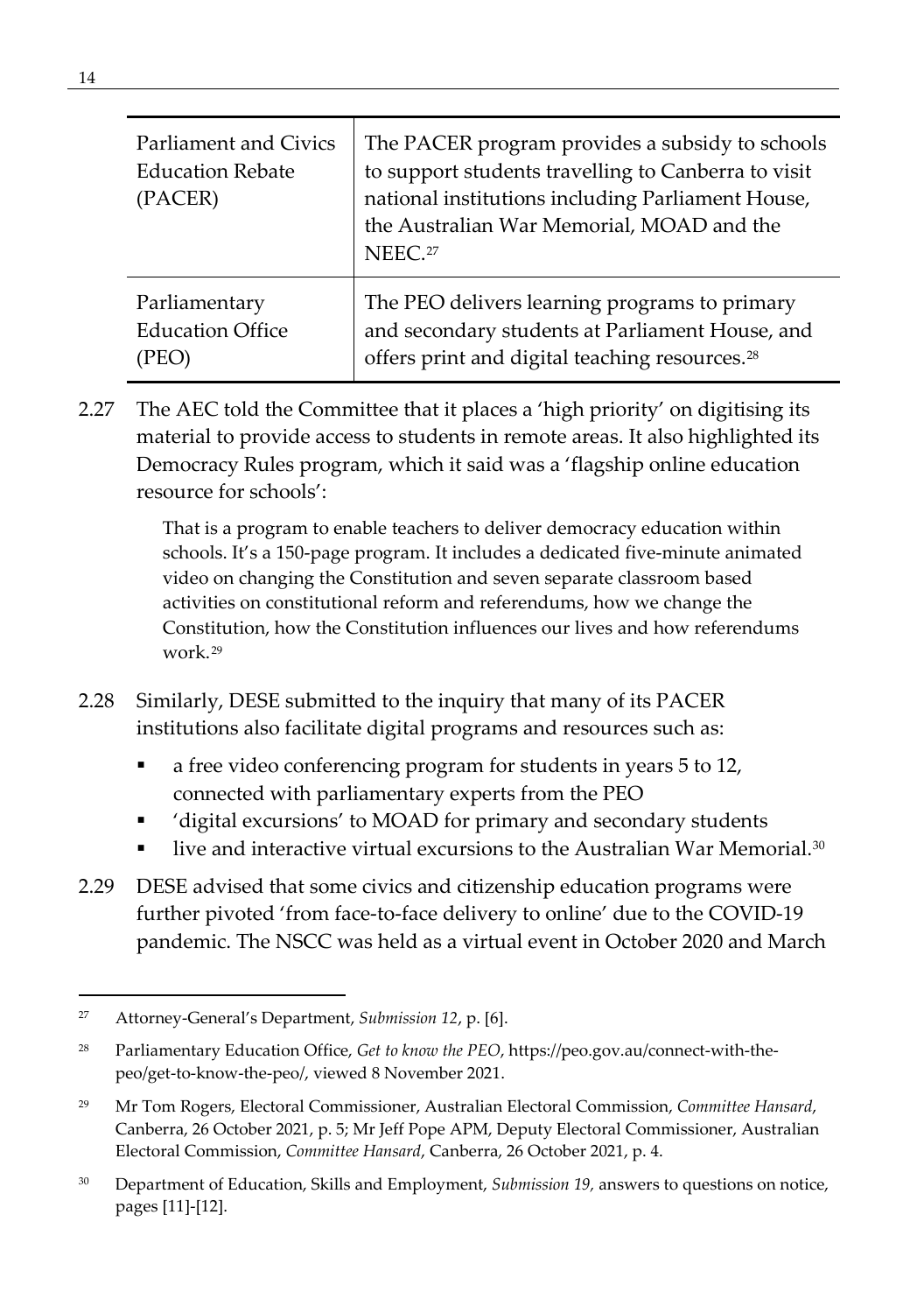2021, with a total of 46 students and 107 students participating in each respectively.[31](#page-28-1)

2.30 DESE submitted that the PACER institutions have anecdotally reported that 'interest from schools in their digital programs has grown over the past two years and that schools are opting to utilise the programs' in classrooms.[32](#page-28-2)

### <span id="page-28-0"></span>**Suggestions to improve education**

- 2.31 A strong theme in evidence to the inquiry was that the civics and citizenship curriculum would benefit from a stronger focus on students participating in practical, hands-on civics education.
- 2.32 Professor Williams explained that 'you don't get very far with just relating information in this area. It is really dry and often pretty dull' and that hands-on, practical activities are the key to reinforcing education. He went on to say that the 'best thing' he had seen that works in actively engaging students are the school-based constitutional conventions:

Instead of just relating information, there would be an engaging exercise that they're all involved in. The key is, as part of that, to choose a good topic. It might be, for example, 'Should the constitution be amended to provide that 16 year-olds should vote?'[33](#page-28-3)

- 2.33 Dr Paul Kildea agreed that 'relevance is a real key here' and explained that students would be more knowledgeable about the Constitution if they were enabled to 'participate in a meaningful way in national debates'.<sup>[34](#page-28-4)</sup>
- 2.34 Similarly, Dr Carolyn Holbrook submitted to the inquiry that 'only when young people feel that the Constitution is relevant to them and their concerns, will they become genuinely engaged'.[35](#page-28-5)
- 2.35 The AEC told the Committee it 'would like to be involved' in school based constitutional conventions 'to an extent'.[36](#page-28-6)

- <span id="page-28-4"></span><sup>34</sup> Dr Paul Kildea, *Committee Hansard*, Canberra, 20 September 2021, pages 4-5.
- <span id="page-28-5"></span><sup>35</sup> Dr Carolyn Holbrook, *Submission 21*, p. 4.
- <span id="page-28-6"></span><sup>36</sup> Mr Tom Rogers, Electoral Commissioner, Australian Electoral Commission, *Committee Hansard*, Canberra, 26 October 2021, p. 5.

<span id="page-28-1"></span><sup>31</sup> Department of Education, Skills and Employment, *Submission 19,* answers to questions on notice, pages [9]-[10], [13]-[15].

<span id="page-28-2"></span><sup>32</sup> Department of Education, Skills and Employment, *Submission 19,* answers to questions on notice, p. [10].

<span id="page-28-3"></span><sup>33</sup> Professor George Williams AO, *Committee Hansard*, Canberra, 20 September 2021, pages 3, 5.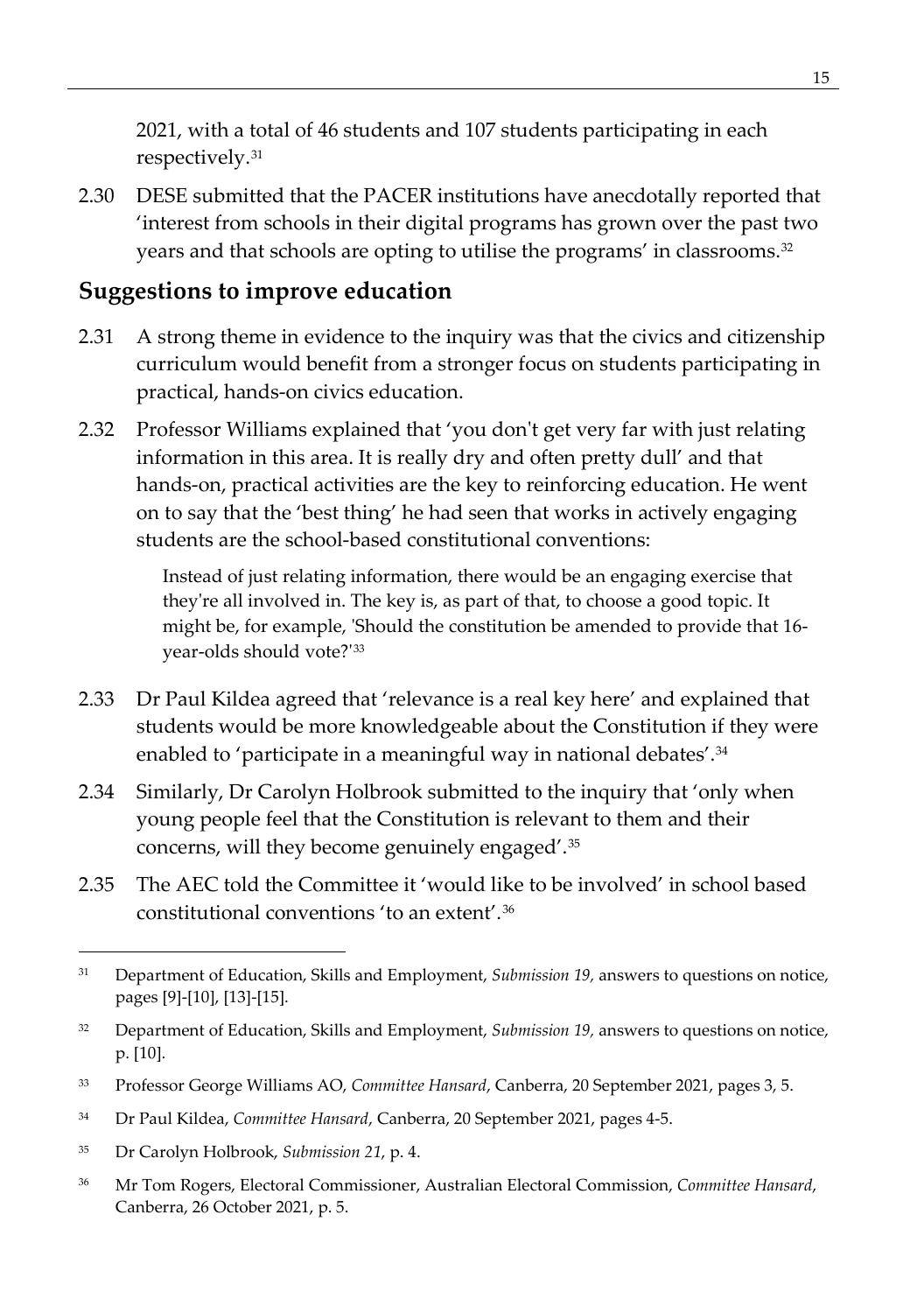- 2.36 When asked how to broaden participation in conventions beyond students who 'self-select' themselves for each event, Professor Williams proposed that every school should hold a constitutional convention to ensure that 'every kid would get involved at that point, not just the select few'.[37](#page-29-0)
- 2.37 Dr Kildea suggested that the 'random selection' of students avoids the selfselecting group from participating every time. He stated that the random selection approach is 'used for deliberative forums, like citizens' assemblies':

The benefit of it means that you would get people of all levels of ability and different life circumstances, and the evidence shows that it makes for a really enriching debate … there's potential for everyone there—the people who are at the top of the class and in the middle and at the bottom—to learn, to get excited about constitutional change.[38](#page-29-1)

2.38 Similarly, Women for an Australian Republic submitted that 'all students, including female students' should have equal opportunity to participate in the conventions. It suggested that 'more funds' could be provided:

> … for additional online conventions and practice parliaments in order to enable students outside capital cities, from a wider range of schools and from a wider range of feeder subjects to participate. These online events should be held more frequently and also be extended to students in Years 7 to 10 at appropriate levels of participation/activity.[39](#page-29-2)

2.39 DESE submitted to the Committee that the relevant jurisdictions manage regional and state constitutional conventions and there is no involvement by the Department. In terms of selection of students, DESE said that:

> … states and territories are allocated student places at the national convention based on the size of the jurisdiction and jurisdictions manage selection … the jurisdictions do consider gender balance, school sector, location and socioeconomic mix.[40](#page-29-3)

2.40 DESE went on to say that in the 2021-22 Budget, \$2.2 million was announced for a Youth Engagement Package which included a one-year pilot in 2022 to

<span id="page-29-0"></span><sup>37</sup> Professor George Williams AO, *Committee Hansard*, Canberra, 20 September 2021, p. 5.

<span id="page-29-1"></span><sup>38</sup> Dr Paul Kildea, *Committee Hansard*, Canberra, 20 September 2021, p. 6.

<span id="page-29-2"></span><sup>39</sup> Women for an Australian Republic, *Submission 17.1*, pages 3-4.

<span id="page-29-3"></span><sup>40</sup> Department of Education, Skills and Employment, *Submission 19,* answers to questions on notice, p. [7].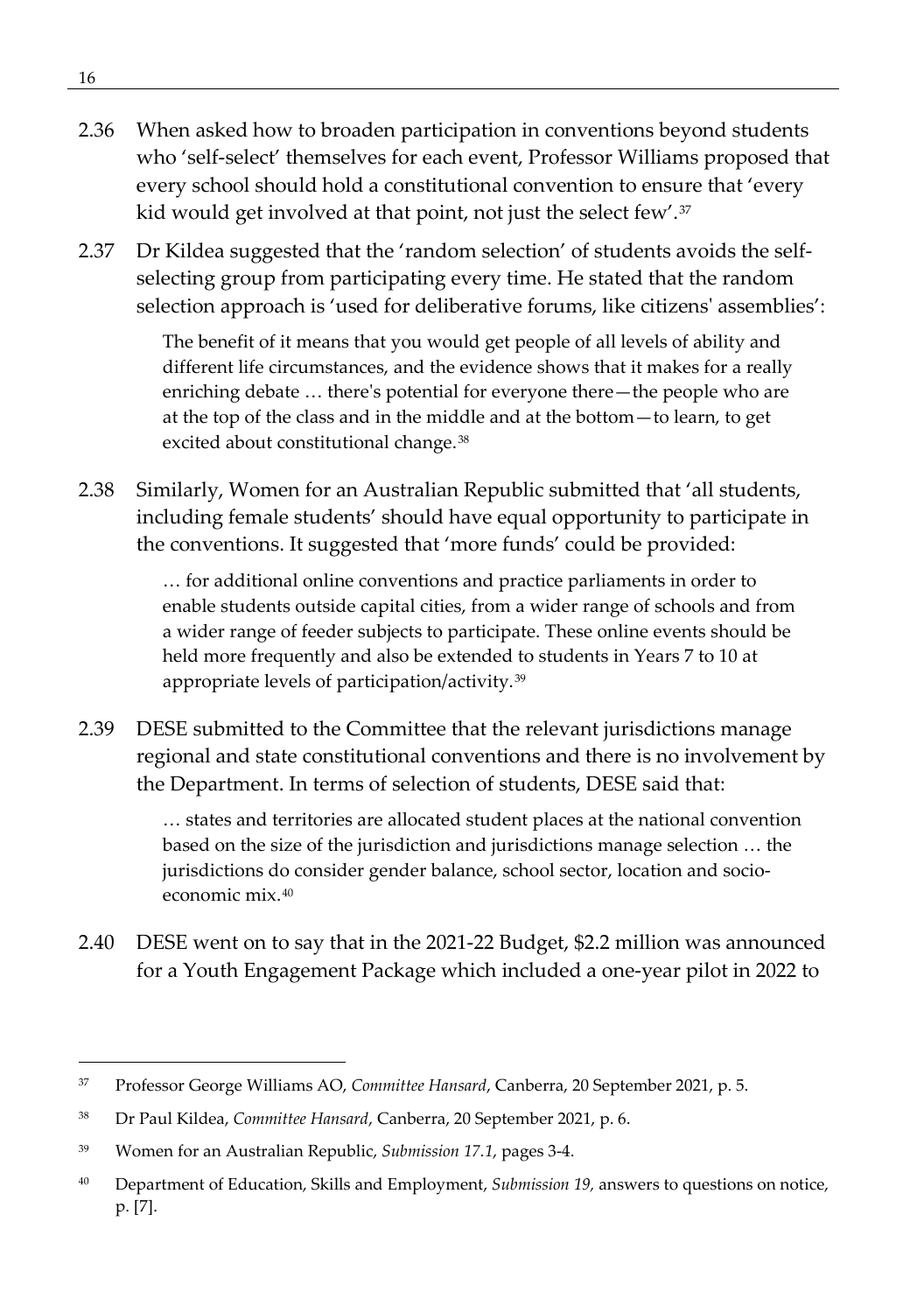expand the NSCC to students in years 9 and 10. DESE told the Committee that it is 'currently in the final stages of the related tender process'.<sup>[41](#page-30-0)</sup>

- 2.41 In its 2007 report, the Joint Standing Committee on Electoral Matters recommended that the PEO and the AEC be given more support to access additional space to host a greater number of students and schools in their relevant civics programs.[42](#page-30-1)
- 2.42 In its response, the Government said that while the programs at the AEC and PEO are 'an effective way to deliver civics and electoral education', 'class room education is often a more efficient way to reach a large number of students'.[43](#page-30-2)
- 2.43 The 2019 *NAP Civics and Citizenship National Report* found that students with greater participation in school governance activities or extracurricular civics and citizenship activities were more likely to have higher levels of achievement in the NAP.<sup>[44](#page-30-3)</sup> However, the number of year 11 and 12 students that attend the NSCC each year is low when compared with the total number of students enrolled across Australia. For example, in 2019, almost 507,000 students were enrolled in years 11 and 12,<sup>[45](#page-30-4)</sup> while 'up to 120' students attend the NSCC every year.<sup>[46](#page-30-5)</sup>
- 2.44 The Committee also received evidence that the curriculum had shortcomings in teaching students an ethical and philosophical framework against which to evaluate the Constitution. Dr Harris told the Committee that low levels of civic knowledge and understanding arise from the lack of 'any critique of the Constitution or how it might be improved' in curriculum content.[47](#page-30-6)

- <span id="page-30-3"></span><sup>44</sup> Australian Curriculum, Assessment and Reporting Authority, *NAP Civics and Citizenship 2019 National Report*, p. 27.
- <span id="page-30-4"></span><sup>45</sup> Australian Curriculum, Assessment and Reporting Authority, *Number and proportion of all students enrolled in schools by school level and school sector, Australia 2019*.
- <span id="page-30-5"></span><sup>46</sup> Department of Education, Skills and Employment, *Submission 19,* answers to questions on notice, p. [9].
- <span id="page-30-6"></span><sup>47</sup> Dr Bede Harris, *Submission 2*, p. 2.

<span id="page-30-0"></span><sup>41</sup> Department of Education, Skills and Employment, *Submission 19,* answers to questions on notice, p. [7].

<span id="page-30-1"></span><sup>42</sup> Joint Standing Committee on Electoral Matters, *Civics and Electoral Education*, May 2007, p. 83.

<span id="page-30-2"></span><sup>43</sup> Australian Government, *Government response to the Report of the Joint Standing Committee on Electoral Matters Civics and Electoral Education*, August 2011, p. 5.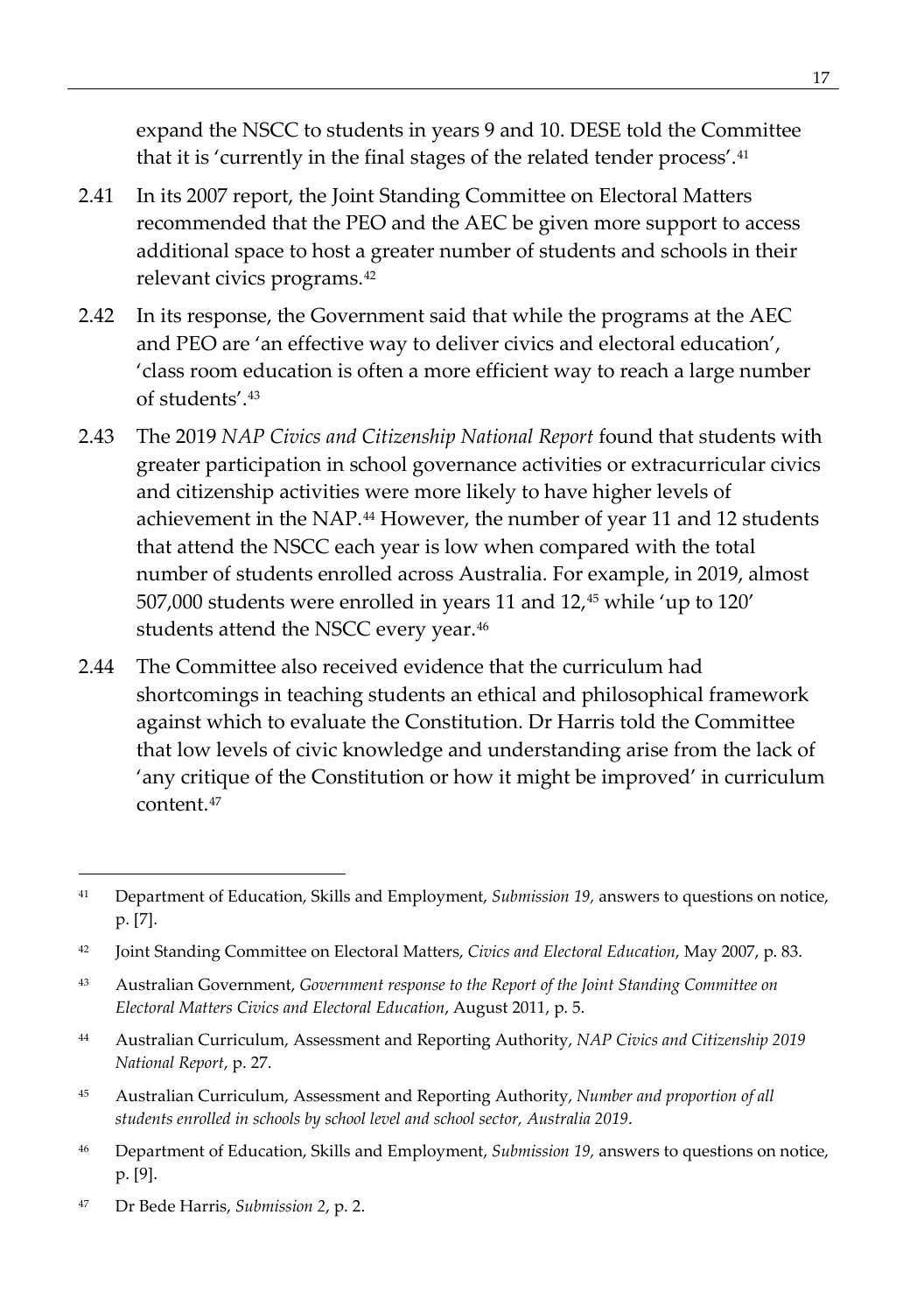2.45 Dr Harris explained that while 'the civics and citizenship module is very good from a mechanical point of view, in that it explains how the Constitution as it is written operates', the curriculum fails to 'develop an ethical framework against which to evaluate institutions':

> Although in Year 7 students study a module on 'How values, including freedom, respect, inclusion, civility, responsibility, compassion, equality and a 'fair go', can promote cohesion within Australian society,' the curriculum provides no coverage of philosophy, without a knowledge of which it [is] surely impossible to understand and evaluate the values underlying a constitution.[48](#page-31-2)

2.46 Other suggestions received in evidence to strengthen the civics and citizenship school curriculum included more opportunities for academics to visit schools to talk to students about civics, a 'greater emphasis on civics education in Australian schools', and that the curriculum should be compulsory for students beyond Year 10[.49](#page-31-3)

### <span id="page-31-0"></span>**General public education and awareness**

2.47 In relation to education and awareness of the Constitution among the general public, participants in the inquiry raised issues including the lack of education initiatives currently in place and the need for adults to experience a more practical and hands-on approach to learning about the Constitution.

### <span id="page-31-1"></span>**Current education initiatives in place**

2.48 Evidence to the inquiry highlighted that education campaigns and initiatives aimed at adults on the Constitution and constitutional framework are limited. The AEC told the Committee that the Australian public's awareness 'about elections and anything to do with the constitution is actually sparked by an electoral event':

> It may be dormant in between those periods, but, when an election gets closer, citizens seem to be very interested in those sorts of issues, and we think our

<span id="page-31-2"></span><sup>48</sup> Dr Bede Harris, *Committee Hansard*, Canberra, 20 September 2021, p. 4; Dr Bede Harris, *Submission 2*, p. 2.

<span id="page-31-3"></span><sup>49</sup> Dr Bede Harris, *Committee Hansard*, Canberra, 20 September 2021, p. 6; Australian Republic Movement, *Submission 9*, p. 2; Dr Bede Harris, *Submission 2*, p. 2.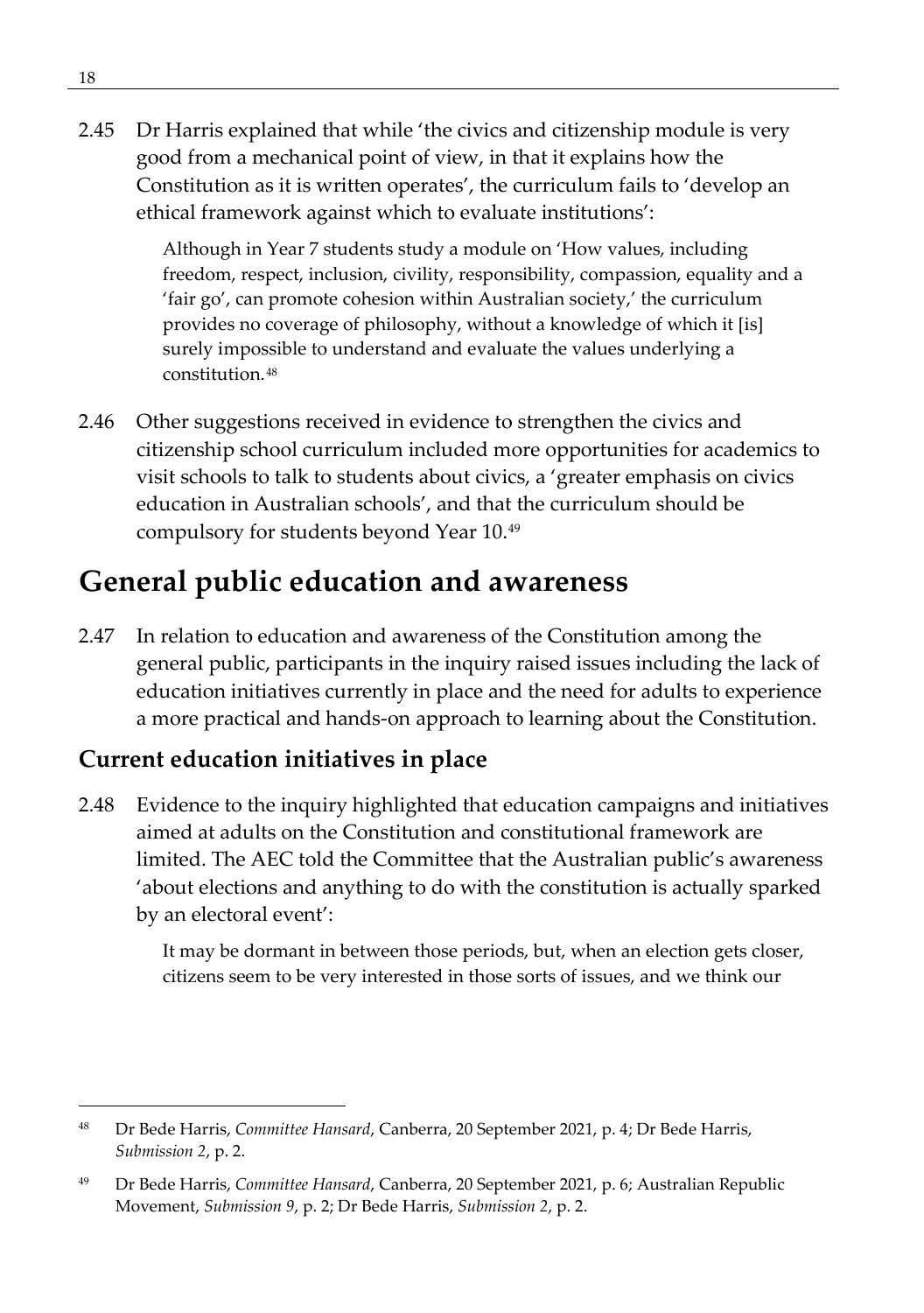education campaigns and awareness campaigns are far more effective when they're proximate to an electoral event.<sup>[50](#page-32-0)</sup>

- 2.49 The AEC explained that it hadn't 'spent a huge amount of time talking about the Constitution' in its education campaigns 'because that is probably the role of other forms of civics education rather than the AEC's'[.51](#page-32-1)
- 2.50 In addition to programs for students, the AEC provides general information on referendums on its website, however its role during a referendum is to 'educate the public about the referendum itself, not the topic areas':

The goal of an AEC referendum campaign would be to inform voters of their right and responsibility in relation to participation in a referendum; and of the electoral services to facilitate enrolment, voter turnout and formal voting. A significant part of the campaign is the management and delivery of the legislated referendum booklet to all addresses on the electoral roll.<sup>[52](#page-32-2)</sup>

- 2.51 As discussed earlier in this chapter, the AEC found in its market research that 'there is little or no knowledge of referendums and their purpose within the Australian voting public'.[53](#page-32-3) The AEC advised that as a result of these findings, it would introduce an early educative campaign phase ahead of a future referendum period 'to educate the community on the purpose and process of referendums'.[54](#page-32-4)
- 2.52 Evidence on information and education about a referendum question once a referendum process begins is discussed in detail in Chapter 4.
- 2.53 When the Committee asked if DESE delivered programs that sought to engage the general public in relation to constitutional matters, the Department stated that the programs at the High Court 'certainly aren't purely focused on children' and that the programs, such as the Australian Constitution Centre, exists 'as resources that can be accessed by the general community':

- <span id="page-32-2"></span><sup>52</sup> Mr Tom Rogers, Electoral Commissioner, Australian Electoral Commission, *Committee Hansard*, Canberra, 26 October 2021, p. 3; Australian Electoral Commission, *Submission 20*, answers to questions on notice, p. 1.
- <span id="page-32-3"></span><sup>53</sup> Australian Electoral Commission, *Submission 20*, answers to questions on notice, p. 2.
- <span id="page-32-4"></span><sup>54</sup> Australian Electoral Commission, *Submission 20*, answers to questions on notice, p. 2.

<span id="page-32-0"></span><sup>50</sup> Mr Tom Rogers, Electoral Commissioner, Australian Electoral Commission, *Committee Hansard*, Canberra, 26 October 2021, p. 6.

<span id="page-32-1"></span><sup>51</sup> Mr Tom Rogers, Electoral Commissioner, Australian Electoral Commission, *Committee Hansard*, Canberra, 26 October 2021, p. 6.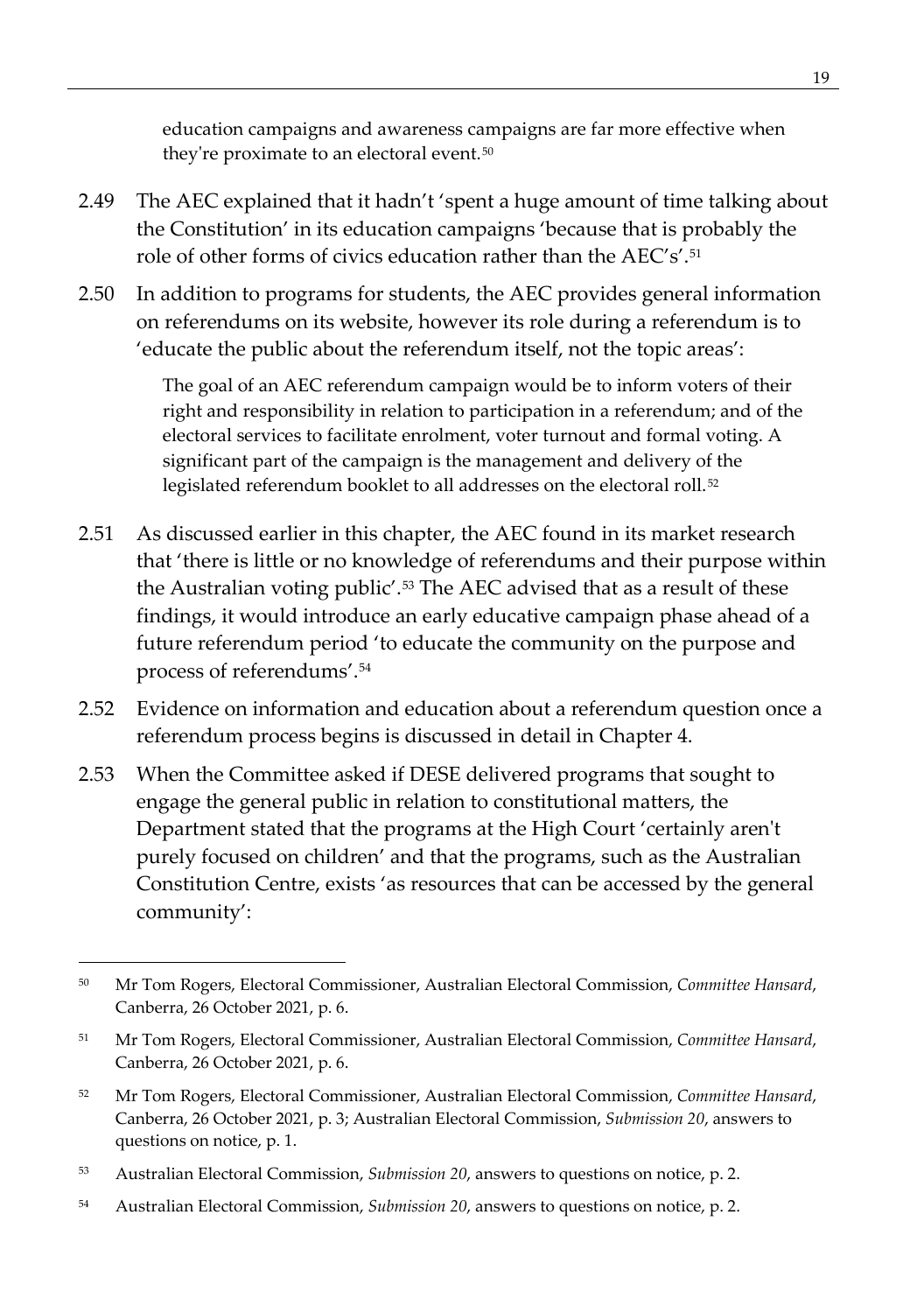It is focused on young Australians, but it doesn't prevent others in the community from accessing and using that resource as well.<sup>[55](#page-33-1)</sup>

- 2.54 DESE explained that the 'Discovering Democracy pieces and some short, animated videos on civics and citizenship education' can also be accessed by parents and other members of the community.[56](#page-33-2) DESE submitted however that the resources are not translated into multiple languages as they are developed with an aim to support educators of students, rather than the general public[.57](#page-33-3)
- 2.55 The Attorney-General's Department submitted that it 'does not have programs that provide information to the general public or seek to engage them in relation to constitutional matters'.<sup>[58](#page-33-4)</sup>

### <span id="page-33-0"></span>**Suggestions to improve awareness and knowledge**

- 2.56 As some submitters advocated for students to experience a more practical and hands-on approach to learning about the Constitution, some advocated for a similar approach to strengthen adults' knowledge and awareness.
- 2.57 Women for an Australian Republic argued that the general population requires a 'practical application' of civics education and that voter awareness 'will only improve if it becomes a regular habit'.[59](#page-33-5)
- 2.58 Professor Gabrielle Appleby supported practical approaches to education such as 'more regular citizens' deliberative processes'.<sup>[60](#page-33-6)</sup>
- 2.59 Professor Williams told the Committee that education campaigns are lacking 'a hook or some regular activity that draws our conversation towards constitutional change'.[61](#page-33-7)

<span id="page-33-3"></span><sup>57</sup> Department of Education, Skills and Employment, *Submission 19,* answers to questions on notice, p. [16].

- <span id="page-33-6"></span><sup>60</sup> Professor Gabrielle Appleby, *Committee Hansard*, Canberra, 20 September 2021, p. 22.
- <span id="page-33-7"></span><sup>61</sup> Professor George Williams AO, *Committee Hansard*, Canberra, 20 September 2021, p. 4.

<span id="page-33-1"></span><sup>&</sup>lt;sup>55</sup> Dr Ros Baxter, Deputy Secretary, Schools and Youth Group, Department of Education, Skills and Employment, *Committee Hansard*, Canberra, 7 October 2021, p 6.

<span id="page-33-2"></span><sup>&</sup>lt;sup>56</sup> Dr Ros Baxter, Deputy Secretary, Schools and Youth Group, Department of Education, Skills and Employment, *Committee Hansard*, Canberra, 7 October 2021, p 6.

<span id="page-33-4"></span><sup>58</sup> Attorney-General's Department, *Submission 12.1*, answers to questions on notice, p. [2].

<span id="page-33-5"></span><sup>59</sup> Women for an Australian Republic, *Submission 17*, p. 6.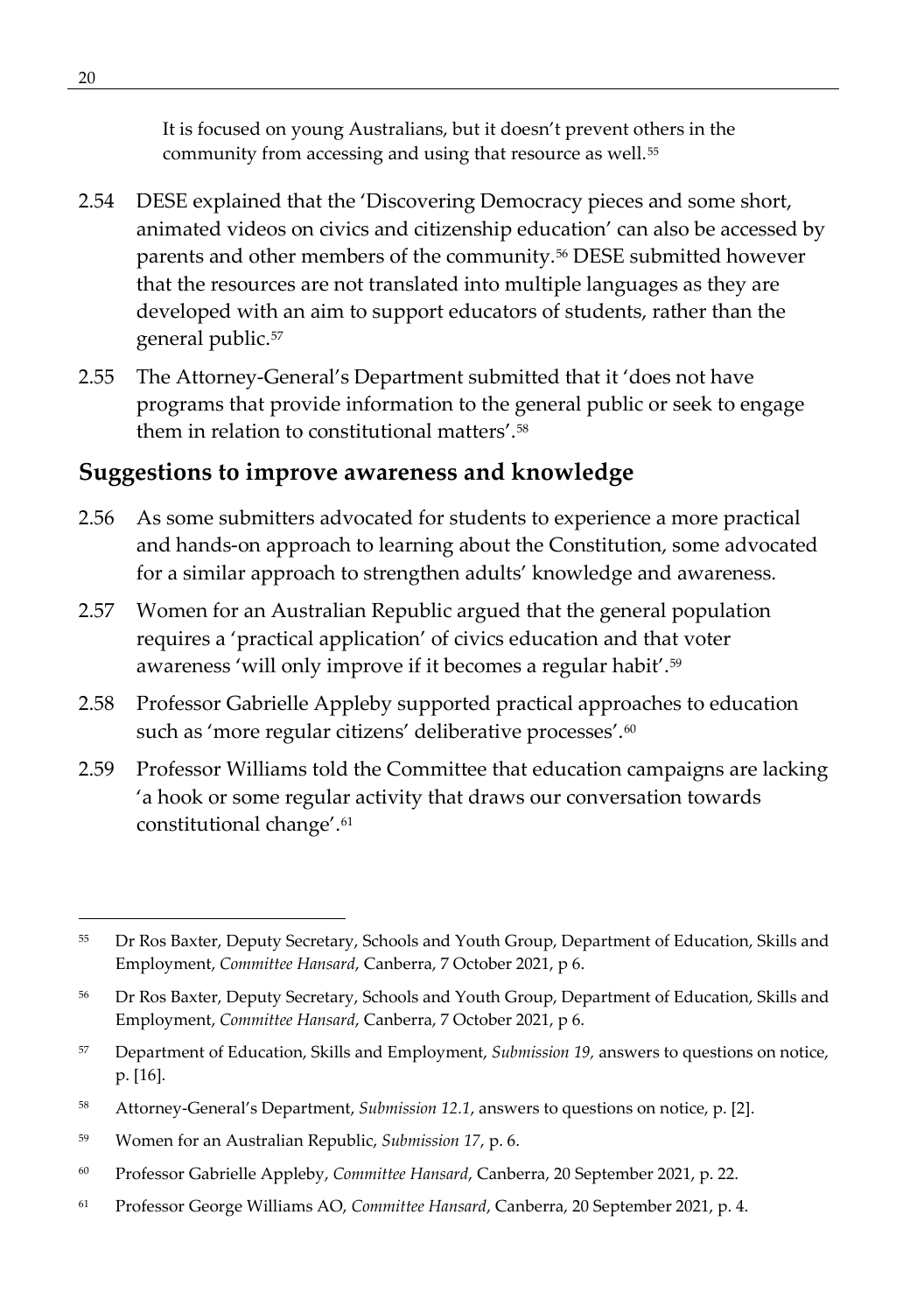- 2.60 Several submitters advocated for the introduction of a constitutional convention as a means of regular community engagement and education in constitutional reform.
- 2.61 Women for an Australian Republic stated that the 'topical 1998 Constitutional Convention, which was televised, gripped the country for two weeks because it put both sides of the case under the normal rules of debate, providing knowledge and information as well as an appreciation of other points of view'.[62](#page-34-0)
- 2.62 Professor Appleby also reflected positively and told the Committee that a regular convention would:

… regularise language around constitutional reform, regularise the idea of constitutional reform, regularise the idea that we may be able to achieve constitutional reform, and people will start to be engaging with the substance rather than just thinking, as we've seen with a number of referendum proposals, 'don't know—just vote no'.[63](#page-34-1)

- 2.63 Professor Williams explained that constitutional conventions 'tend to capture enormous attention across the community' and described the convention at Old Parliament House in 1998 as a 'focal point of very powerful community engagement and education'.[64](#page-34-2)
- 2.64 The Attorney-General's Department stated that while the extent to which constitutional conventions enhance public awareness is difficult to assess, 'previous conventions have provided opportunities for public engagement through community representations, calls for public submissions, and public forums'.[65](#page-34-3)
- 2.65 The Department commented that the 'extent to which a convention or similar event is able to engage with the public and raise awareness about the Constitution will be at least in part dependent on funding'.<sup>[66](#page-34-4)</sup>
- 2.66 Constitutional conventions as a mechanism to review the Constitution are discussed in further detail in Chapter 3.

<span id="page-34-0"></span><sup>62</sup> Women for an Australian Republic, *Submission 17: Attachment 1*, p. 6.

<span id="page-34-1"></span><sup>63</sup> Professor Gabrielle Appleby, *Committee Hansard*, Canberra, 20 September 2021, p. 22.

<span id="page-34-2"></span><sup>64</sup> Professor George Williams AO, *Committee Hansard*, Canberra, 20 September 2021, p. 6.

<span id="page-34-3"></span><sup>65</sup> Attorney-General's Department, *Submission 12.1*, answers to questions on notice, p. [3].

<span id="page-34-4"></span><sup>66</sup> Attorney-General's Department, *Submission 12.1*, answers to questions on notice, p. [3].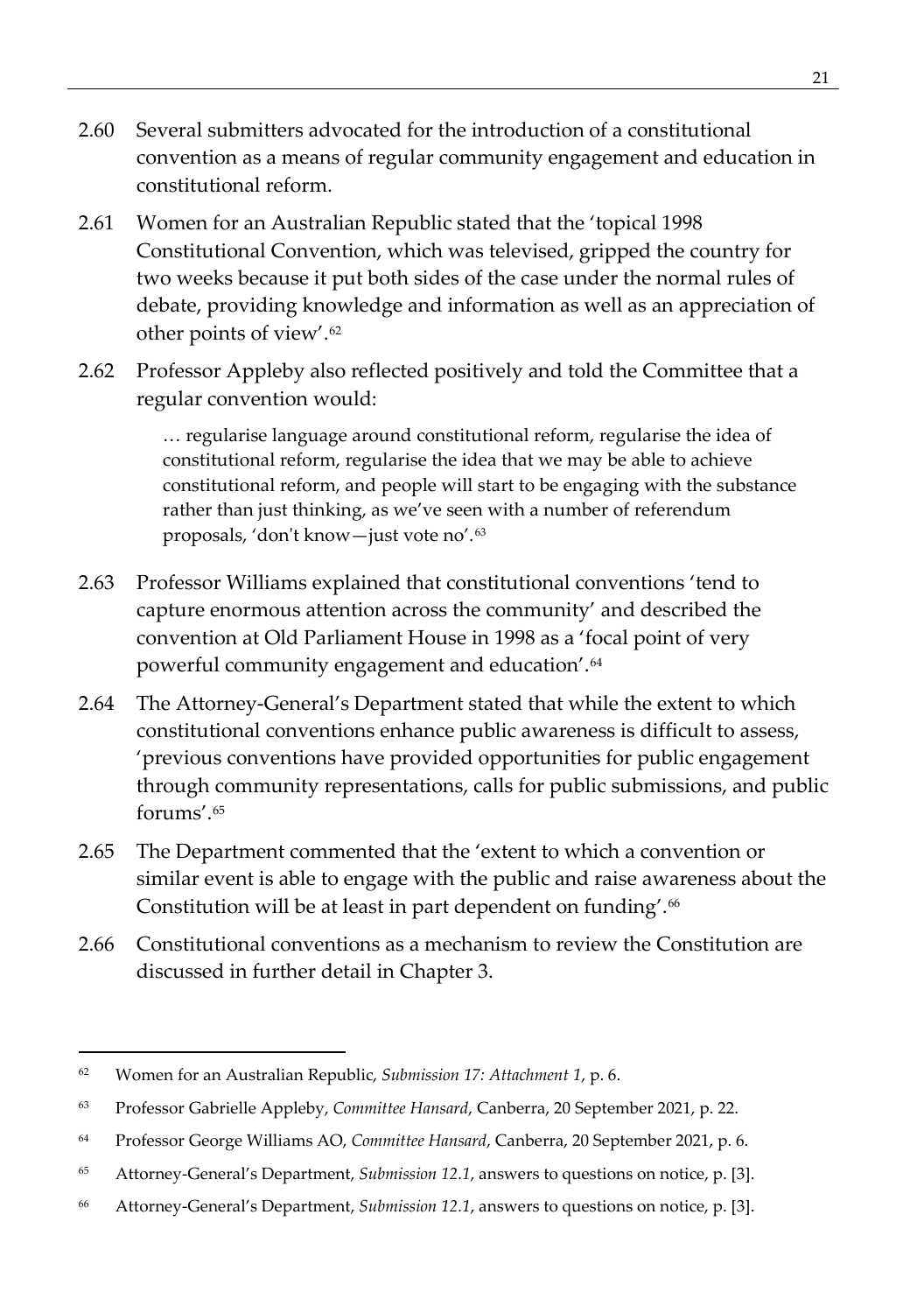- 2.67 Women for an Australian Republic among others suggested a range of practical methods to improve education and awareness, including sponsoring trips to Canberra for adults similar to the PACER program, holding more regular referendums, holding frequent plebiscites and polls to stimulate interest and engagement, and introducing programs similar to school curriculums for the wider public.<sup>[67](#page-35-0)</sup>
- 2.68 Dr Kildea told the Committee that Australians need to 'get into the practice of voting in referendums'.[68](#page-35-1) Similarly, Women for an Australian Republic submitted that:

There is no point investing in civics education with no practical application or result. Frequent plebiscites and polls, often at the touch of a button, and referendums becoming an expected feature of regular visits to the ballot box, whether online or in person, would provide that practical application.<sup>[69](#page-35-2)</sup>

- 2.69 Women for an Australian Republic explained that the deliberative polls held in the lead up to the 1999 referendum were 'highly successful in providing information about the choices'.[70](#page-35-3)
- 2.70 Mr Sandy Biar from the Australian Republic Movement also argued that public awareness and educational campaigns should not be left to the period immediately before a referendum as this limits their impact. He explained that 'civics education should be an ongoing process to lift the overall level of participation and political awareness in the decision-making process'.[71](#page-35-4)
- 2.71 The Law Council of Australia also saw value in improved public awareness stating it would 'address the risk of misinformation campaigns de-railing potential reforms.' It proposed that a review should be conducted 'to understand what lessons can be learned from successful public information campaigns'.[72](#page-35-5)

<span id="page-35-0"></span><sup>67</sup> For example, see: Women for an Australian Republic, *Submission 17*, pages 3-6; Benjamin Cronshaw, *Submission 3,* p. 2; Dr Paul Kildea, *Committee Hansard*, Canberra, 20 September 2021, p. 8; Dr Bede Harris, *Submission 2*, p. 4.

<span id="page-35-1"></span><sup>68</sup> Dr Paul Kildea, *Committee Hansard*, Canberra, 20 September 2021, p. 8.

<span id="page-35-2"></span><sup>69</sup> Women for an Australian Republic, *Submission 17*, p. 6.

<span id="page-35-3"></span><sup>70</sup> Women for an Australian Republic, *Submission 17: Attachment 1*, p. 6.

<span id="page-35-4"></span><sup>71</sup> Mr Sandy Biar, National Director and Chief Executive Officer, Australian Republic Movement, *Committee Hansard*, Canberra, 20 September 2021, p. 18.

<span id="page-35-5"></span><sup>72</sup> Law Council of Australia, *Submission 16*, pages 1-2.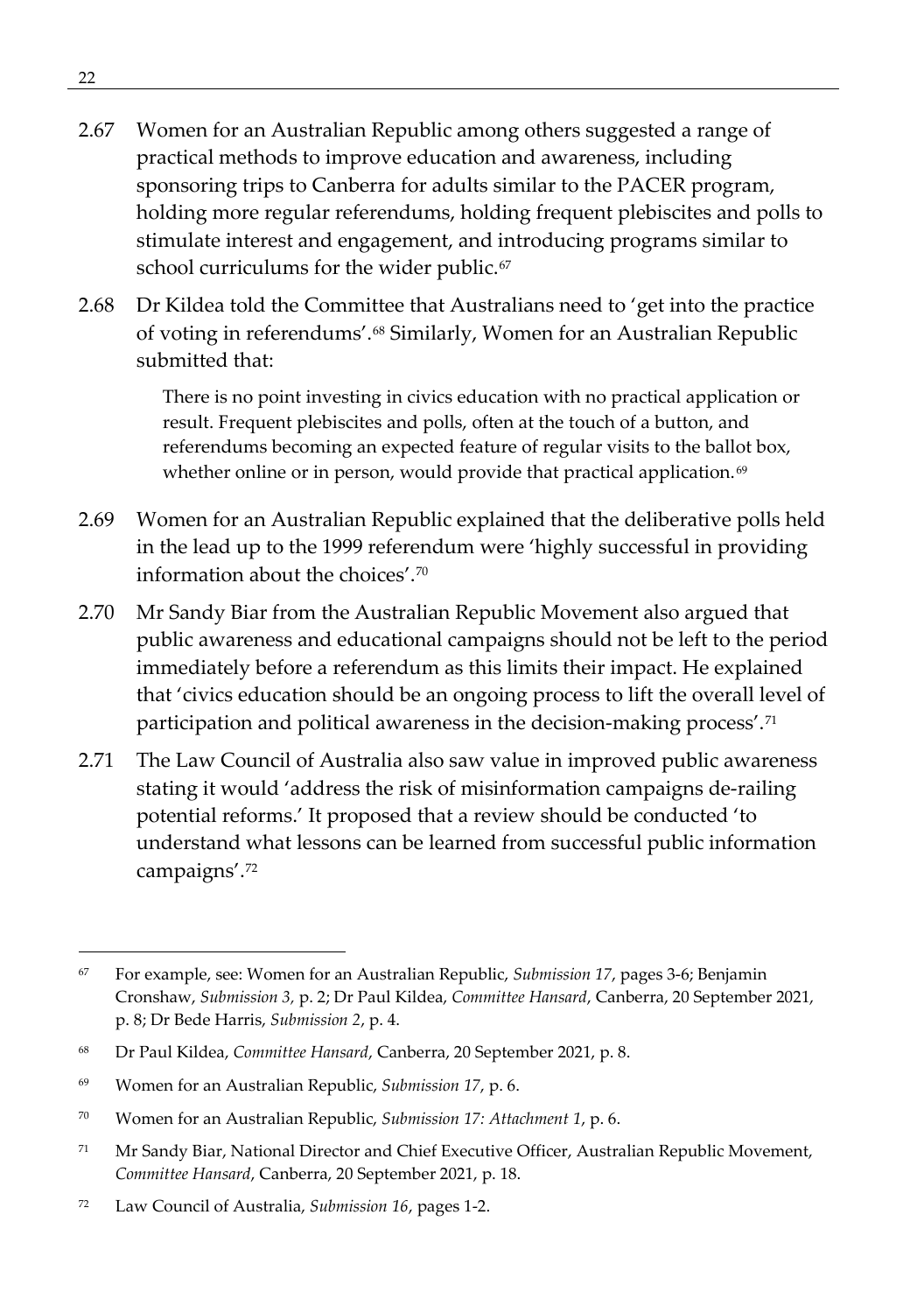## **Committee comment**

- 2.72 The Committee is concerned about the apparent low levels of understanding of the Constitution and constitutional framework in school students, as evidenced by the low 'proficient' levels across year 6 and 10 students in the 2019 civics and citizenship assessment.
- 2.73 The Committee notes evidence received indicating that participation in extracurricular civics and citizenship activities increases students' level of achievement in the curriculum. As such, it is the Committee's strong view that the school curriculum requires a stronger focus on students participating in more practical, hands-on civics education, such as more regular and expansive school constitutional conventions.
- 2.74 The Committee notes that the number of year 11 and 12 students that attend the NSCC annually is extremely low when compared with the number of students enrolled across Australia. The Committee acknowledges that the program is being piloted for year 9 and 10 students; however a much wider expansion of the program is needed. The Committee notes that there are a number of academics and stakeholders who are keen to be involved and lend their expertise to student constitutional conventions.

#### **Recommendation 1**

**2.75 The Committee recommends that the Australian Government fund and support an expansion of the National Schools Constitutional Convention (NSCC) program with the objective of including more students every school year.** 

**In expanding the NSCC, the Department of Education, Skills and Employment should work with the states and territories to ensure the broadest possible participation, including by:**

- **rotating the location of conventions to ensure that students in rural, regional and metropolitan areas can equally participate, or supporting students who face barriers to travel (geographical, financial) to attend Canberra**
- **assisting schools to hold their own convention, to encourage wider participation**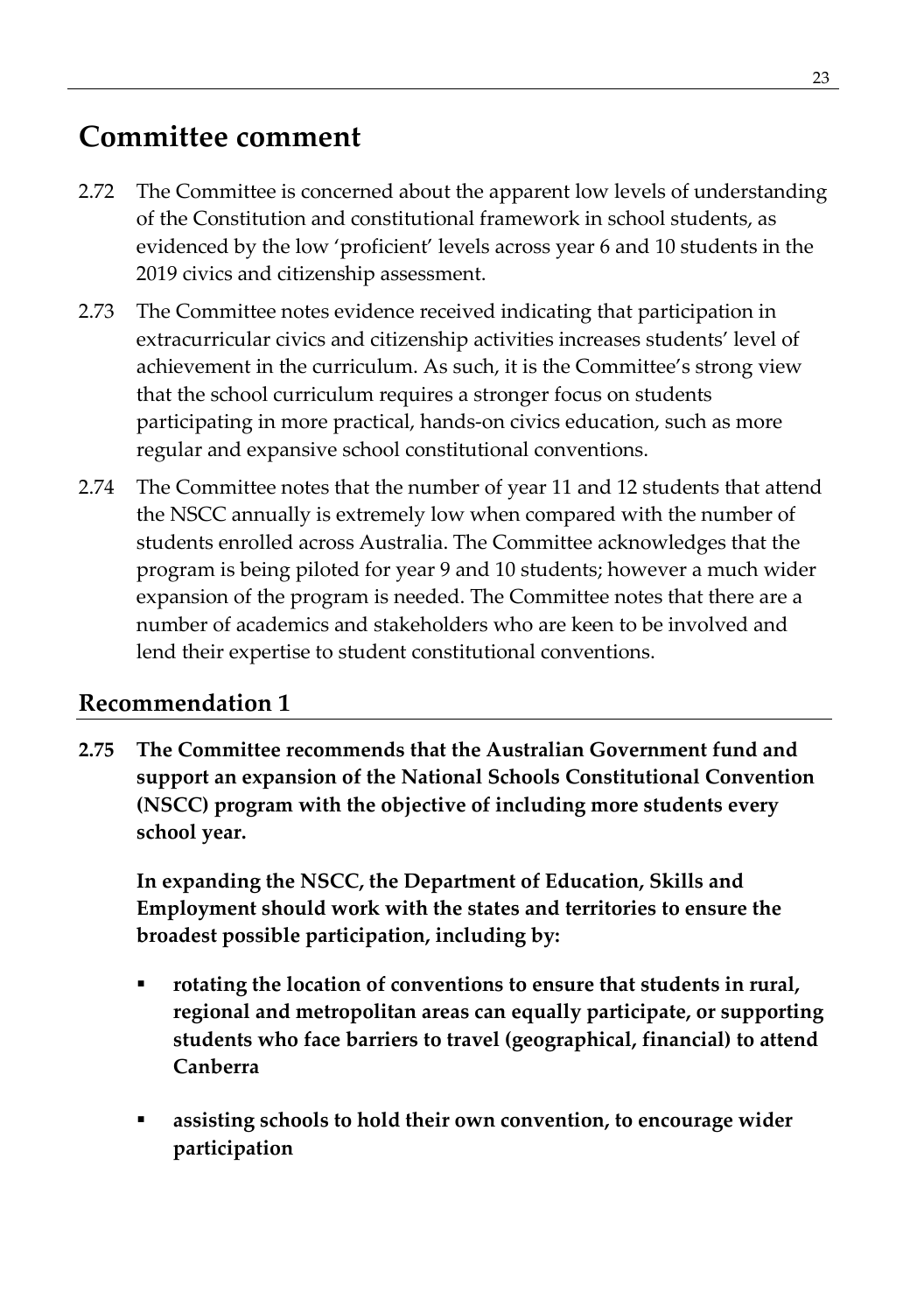- **expanding the conventions or increasing their frequency to accommodate more students from years 9 to 12**
- **ensuring that students from disadvantaged and diverse backgrounds are appropriately represented.**
- 2.76 From evidence to the inquiry, it is clear to the Committee that education campaigns and initiatives aimed at the wider population on the Constitution and framework are limited and inadequate, contributing to low levels of awareness and knowledge of, and engagement with, Australia's democratic system.
- 2.77 Based on their own experiences and communications with constituents, Committee members have observed that there is a concerning number of Australians who don't know about the Constitution or are misinformed about what is actually contained in it.
- 2.78 The Committee appreciates the challenges of engaging the public on such issues outside of a referendum campaign period. However, the Committee is concerned to see greater efforts made towards improving Australian's literacy on the constitutional framework and system of government.
- 2.79 The Committee notes that while the programs at the High Court and relevant resources published by other bodies such as the AEC are accessible by all members of the general community, not only school students, these are not necessarily widely advertised to adults.
- 2.80 As such, the Committee considers that the Government should introduce new initiatives for adult education about the Constitution, including campaigns run during constitutional conventions and referendum periods in order to capitalise on these opportunities.
- 2.81 The Committee also considers that a better understanding of Australians' current knowledge of the constitutional framework would assist in the design and delivery of any new education and information programs.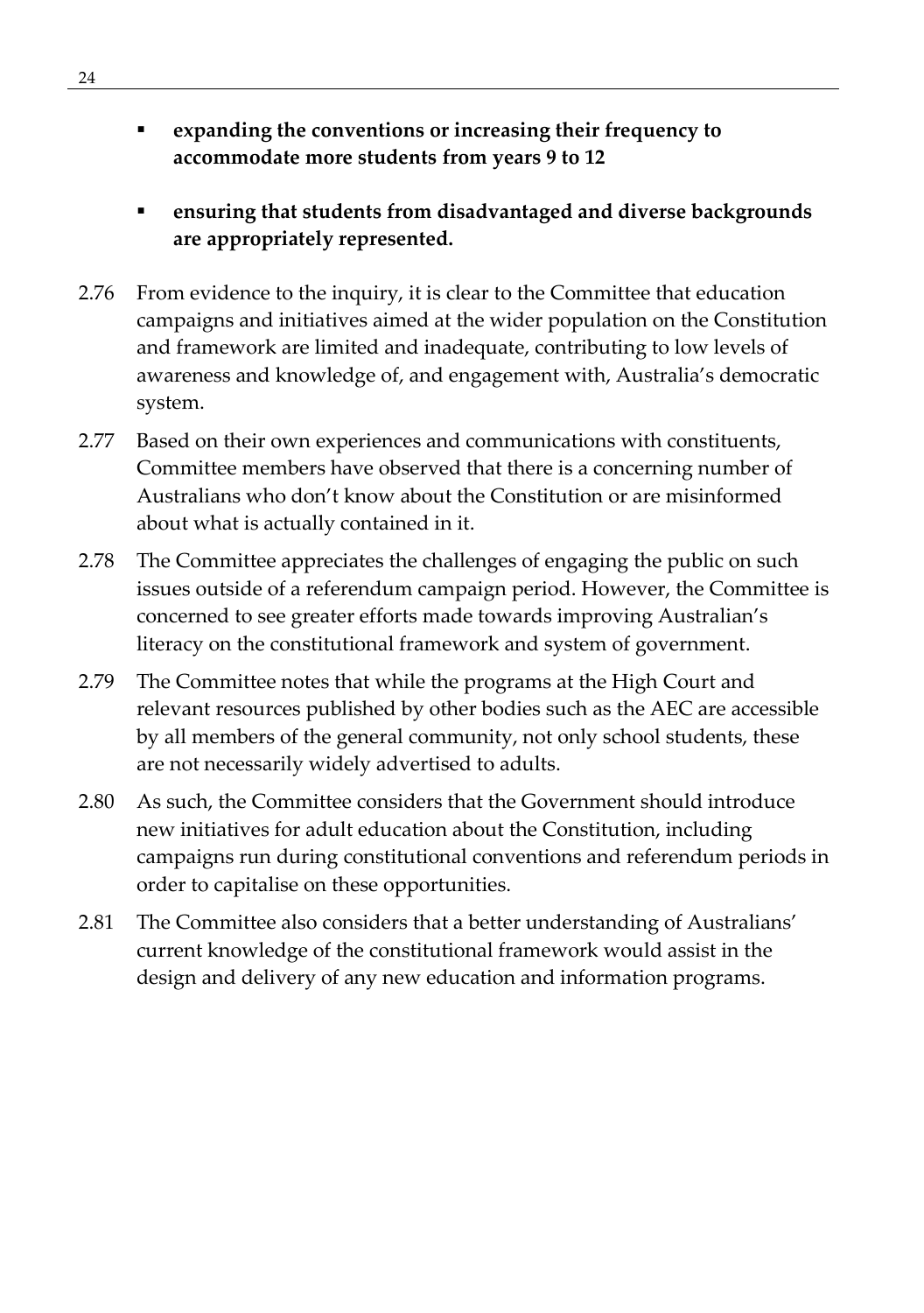#### **Recommendation 2**

**2.82 The Committee recommends that the Attorney-General's Department commission a study on the Australian people's awareness of the Constitution, referendums and constitutional matters.** 

**Outcomes from this study should inform consideration of future initiatives to increase public literacy about Australia's Constitution.**

#### **Recommendation 3**

**2.83 The Committee recommends that the Australian Government develop and implement a public awareness and education program on the Constitution, constitutional framework and Australia's democratic system.** 

**Such a program may include an ongoing education campaign, and promotion online and on social media. It should draw on and seek to increase public engagement with existing resources already available to the public, such as those of the Australian Constitution Centre, Australian Electoral Commission and Parliamentary Education Office.**

**Such a program should be designed and operated independently from the timeframe and context of any particular referendum, while being able to capitalise on opportunities for public education presented by referendum periods or other constitutional events when they arise.**

**Any program should ensure it appropriately communicates with First Nations and CALD communities.**

**An ongoing education campaign should complement and feed into other processes considered by this Committee, including conventions, which are intended to increase citizen involvement in proposals and campaigns for constitutional reform.**

2.84 The Committee notes that almost a third of Australia's population are migrants and considers that there is also a need to reach out to this population to ensure that there is a widespread understanding of Australia's Constitution and democratic system. While the Joint Standing Committee on Electoral Matters recommended in its 2007 report that the AEC review the languages it translates its materials into, and that the then Department of Immigration and Citizenship develop a program of electoral education,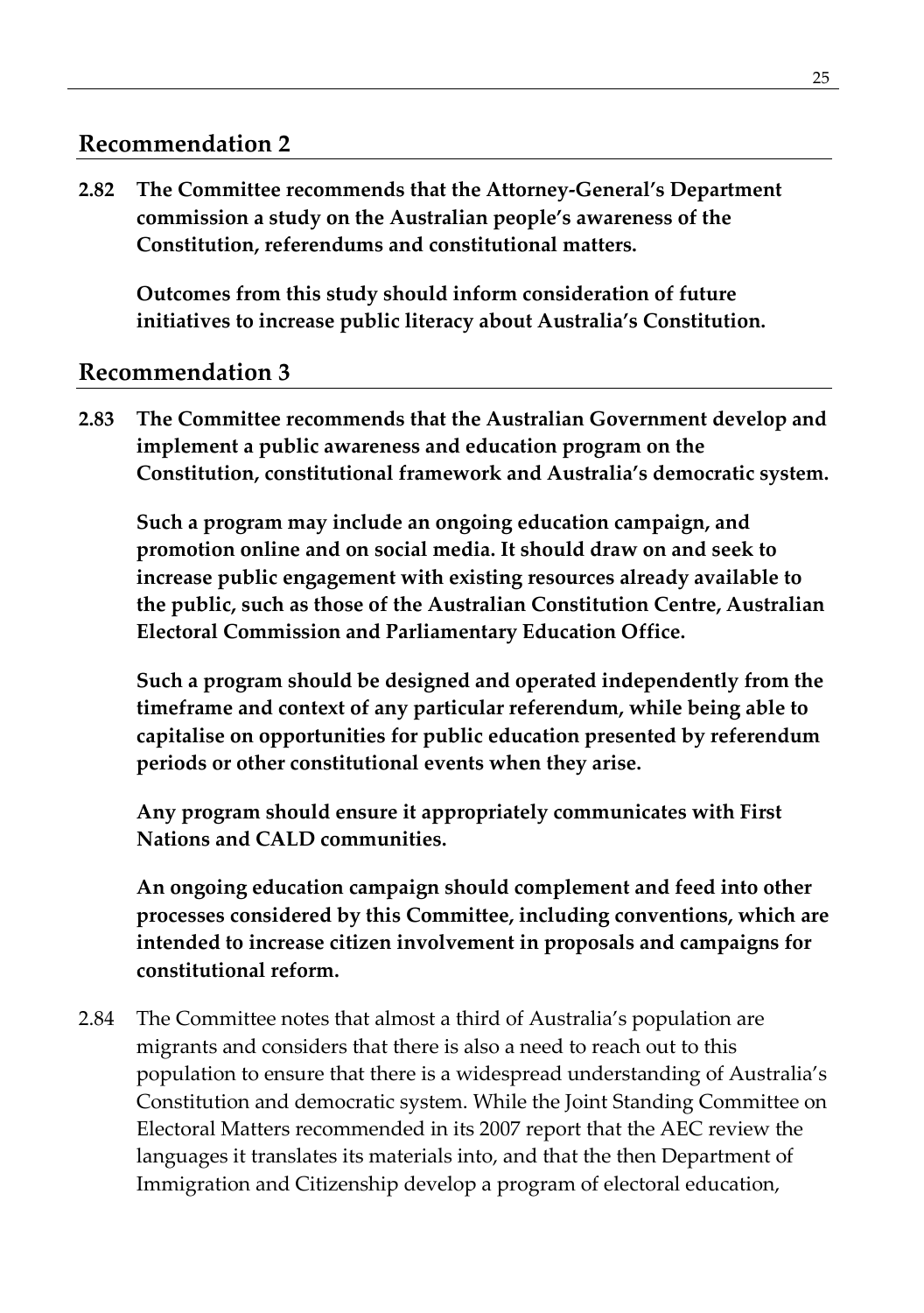these recommendations relate more to the electoral system, than the Constitution.

2.85 The Committee suggests that reaching out to the migrant population through the Adult Migrant English Program on civics could be an effective way of disseminating education and information about the Constitution and the constitutional framework, and encourages the Government to consider strengthening this aspect of the program.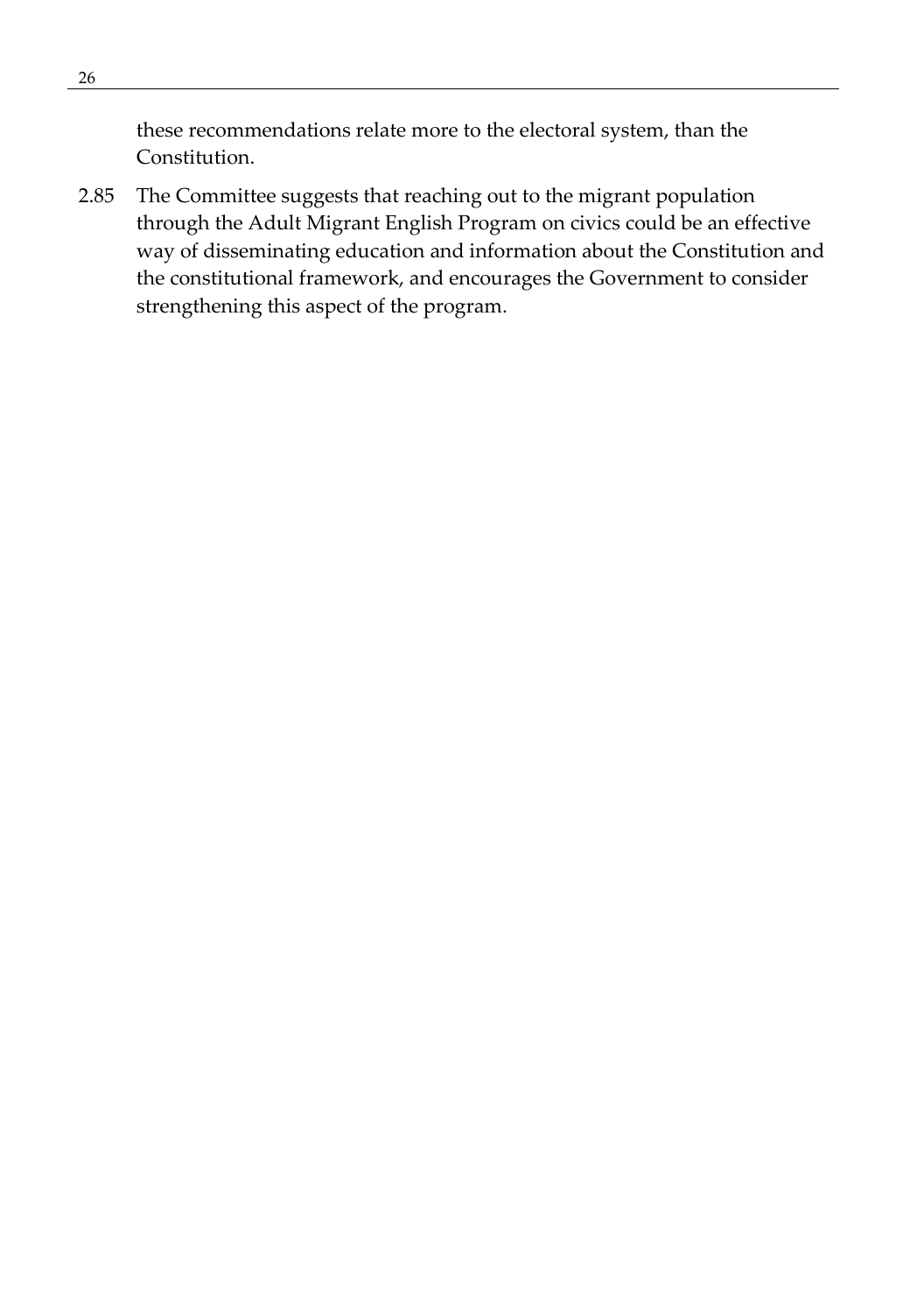# **3. Mechanisms to review the Constitution**

3.1 The inquiry's terms of reference included examining 'mechanisms to review the Australian Constitution and for community consultation on any proposed amendments before they are put to a referendum'. Many participants in the inquiry offered views and suggestions on how constitutional review could be strengthened in Australia, and how the people could be more effectively consulted on proposed reforms.

# **The history of constitutional review in Australia**

- 3.2 In the lead-up to Federation in 1901, and in the 12 decades since, Australia's colonial, Federal, state and territory governments have conducted various processes to consider constitutional change—both specific proposals and more general review.
- 3.3 Nevertheless, the Committee was told that constitutional reform in Australia—at least at the national level—has to date been approached in an *ad hoc* manner, usually in connection with an immediate reform issue for consideration, and the political circumstances of the moment.<sup>[1](#page-40-0)</sup>
- 3.4 Australia has convened a number of national processes of constitutional review since the 1890s. Several mechanisms with broad or general mandates were established, at irregular intervals, up to the 1980s.
	- Three Constitutional Conventions held in 1891, 1897 and 1898 were the mechanism by which the Constitution was drafted, considered and eventually agreed upon, prior to Federation. While members of the 1891

<span id="page-40-0"></span><sup>1</sup> Professor George Williams AO, *Submission 1,* p. 1.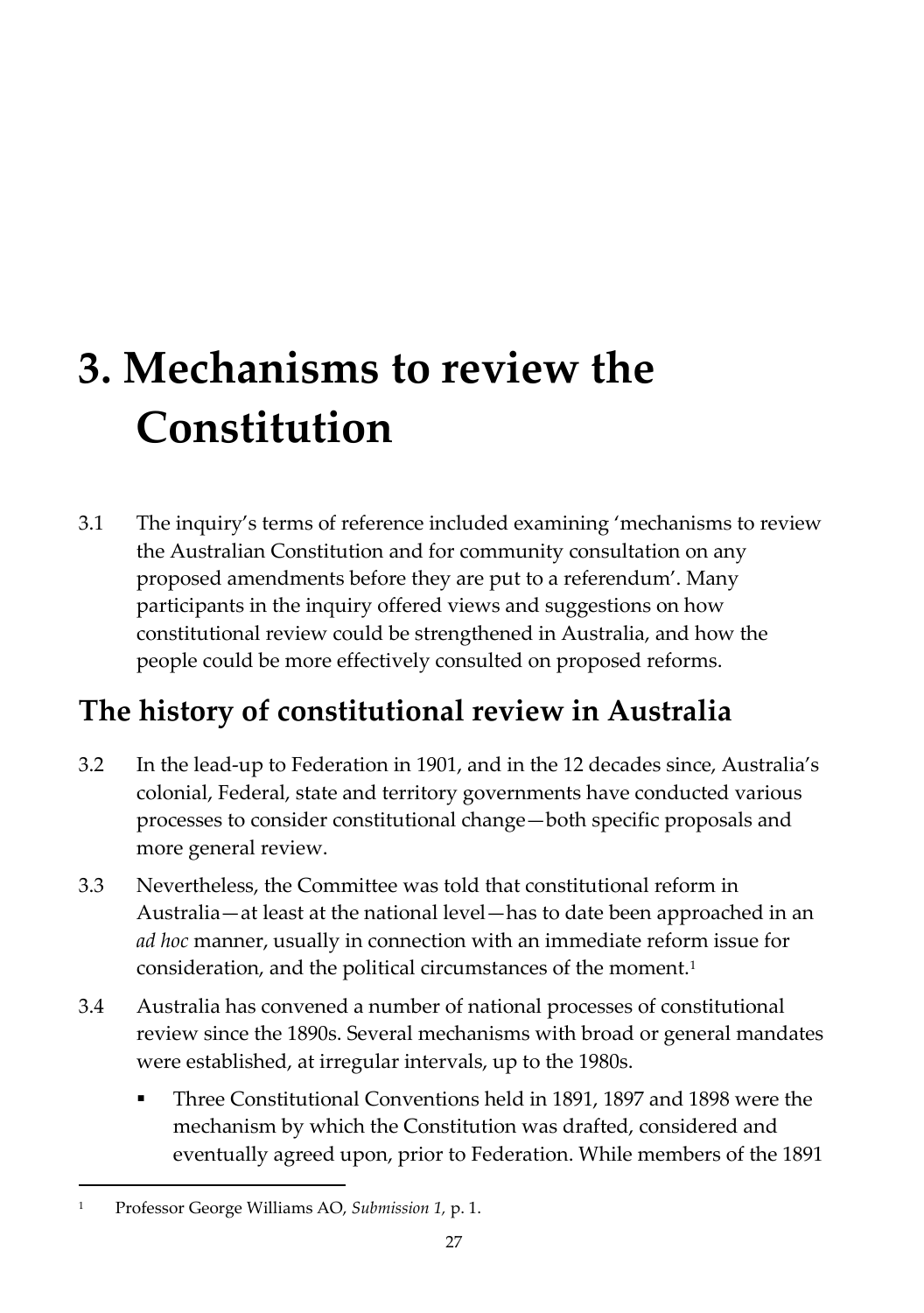Convention were nominated by the parliaments of each of the colonies (including New Zealand), the 1897-98 delegates were popularly elected.

- A Royal Commission on the Constitution was held from 1927-29, but did not result directly in any matters going forward to referendum, partly due to a change of government soon after its report was presented.<sup>[2](#page-41-0)</sup>
- In 1942, a Convention comprising 24 appointed members (including the premiers and opposition leaders of the states) considered proposals for the expansion of various Commonwealth powers in the Constitution, some of which were eventually put to referendum in 1944, but not approved.
- A Joint Standing Committee on Constitutional Review operated within the Commonwealth Parliament between 1956 and 1959, comprising eight members of the House of Representatives and four Senators. It presented two reports to Parliament, in 1958 and 1959, covering a range of constitutional reform issues. The Government never formally responded to the committee's reports, although its deliberations could be seen as laying some of the groundwork for the two referendums held in 1967, and later reviews.[3](#page-41-1)
- The Australian Constitutional Convention (ACC) was established in 1973 and met six times between 1973 and 1985 in various cities across Australia. Its delegates were appointed by the federal and state parliaments, and comprised representatives of federal, state and local governments and legislatures, including non-government representatives who were involved as equal partners. Over the 12 active years of the ACC, five of its recommendations were put to referendum, three of which were approved.<sup>[4](#page-41-2)</sup>
- A Constitutional Commission comprising five prominent Australians (supported by several appointed advisory committees) was established in 1985 and reported to the Government in 1988. This led to the 1988

<span id="page-41-0"></span><sup>2</sup> See Professor Cheryl Saunders, *The Parliament as Partner: A Century of Constitutional Review,*  Parliamentary Library Research Paper No. 3 2000-01, August 2000, pages 15-16.

<span id="page-41-1"></span><sup>3</sup> See Professor Cheryl Saunders, *The Parliament as Partner: A Century of Constitutional Review*, Parliamentary Library Research Paper No. 3 2000-01, August 2000, pages 19-21. Professor Saunders also notes (at p. 20) that the Joint Committee met with a backlash from some states, who protested their lack of involvement in the constitutional discussions.

<span id="page-41-2"></span><sup>4</sup> Professor Cheryl Saunders, *The Parliament as Partner: A Century of Constitutional Review,*  Parliamentary Library Research Paper No. 3 2000-01, August 2000, p. 22.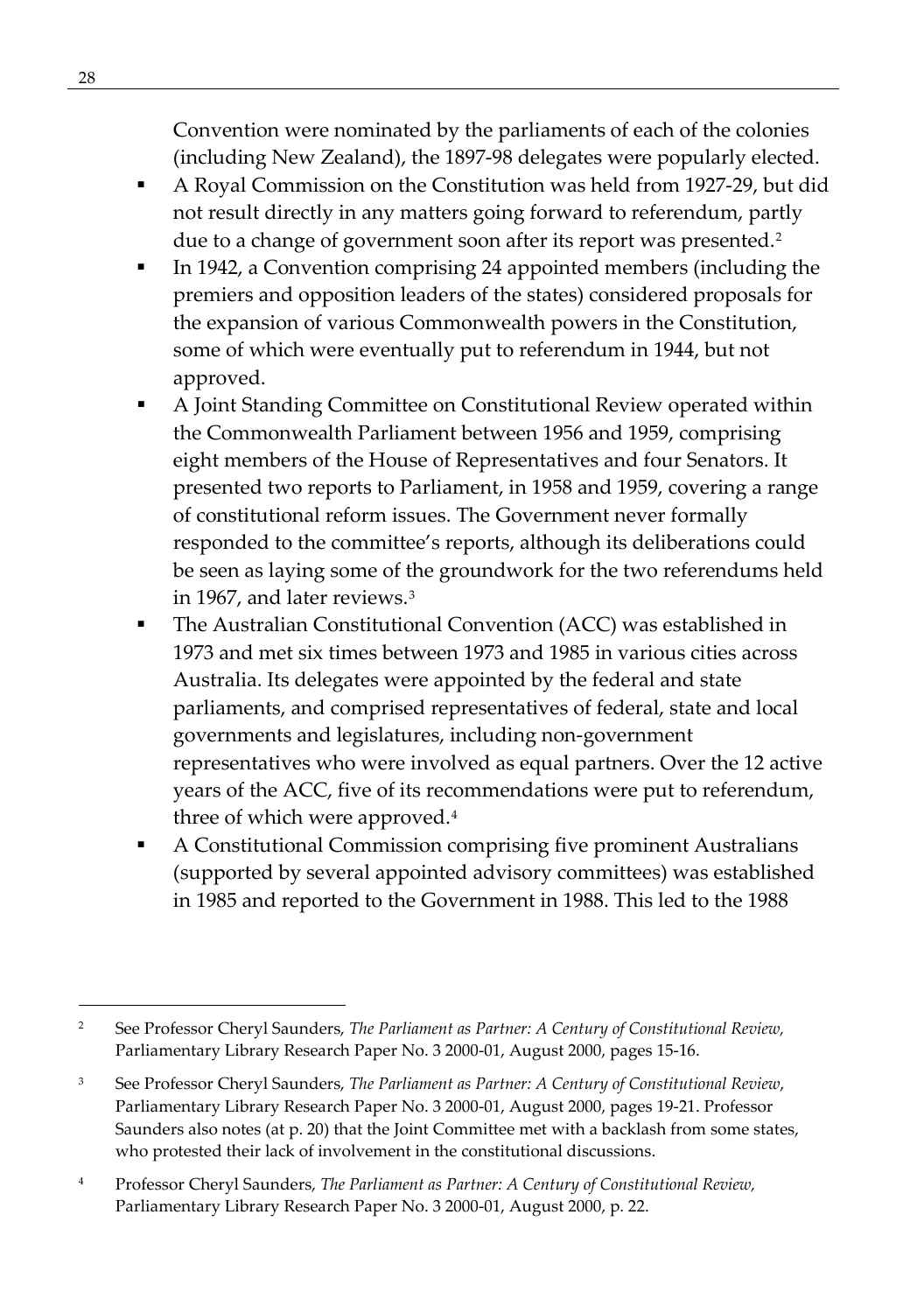referendum event in which four proposals for change were put to the people, but none approved.[5](#page-42-0)

- 3.5 The most recent full Constitutional Convention was convened in Canberra in February 1998, to discuss whether Australia should become a republic, which model for a republic should be put to the public via referendum, and under what circumstances and timeframe.<sup>6</sup> The Convention was composed of 152 members, half appointed by the federal Government and half elected via a voluntary postal vote. The appointed members included 40 members of state, territory and federal parliaments including all leaders and opposition leaders, and a number of ministers.[7](#page-42-2)
- 3.6 The 1999 Convention differed from previous constitutional review processes in Australia in that it focused on one specific proposal for reform. It was a key part of the preparations for the referendum on the republic held in 1999, which was not approved.
- 3.7 In 2010 an Expert Panel on Constitutional Recognition of Indigenous Australians was appointed, with a membership comprising Australians from Indigenous and non-Indigenous communities and organisations, business, community leaders, academics, and members of Parliament.<sup>[8](#page-42-3)</sup> This was part of a process of consideration of that issue which has continued including through the 2016-17 First Nations Regional Dialogues and National Constitutional Convention (known as the 'Uluru dialogues') and current consultation processes, which are discussed later in this chapter.
- 3.8 In 2011 an Expert Panel on Constitutional Recognition of Local Government was convened, with an appointed membership comprising Commonwealth members of Parliament, local councillors and 'other prominent Australians'.[9](#page-42-4) This was part of preparations for the referendum on that topic which was proposed and legislated in 2013, but did not take place.

<span id="page-42-3"></span><sup>8</sup> Expert Panel on Constitutional Recognition of Indigenous Australians, *Recognising Aboriginal and Torres Strait Islander Peoples in the Constitution: Report of the Expert Panel*, January 2012.

<span id="page-42-0"></span><sup>5</sup> Attorney-General's Department, *Submission 12,* p. [10].

<span id="page-42-1"></span><sup>6</sup> Attorney-General's Department, *Submission 12,* p. [6].

<span id="page-42-2"></span><sup>7</sup> Attorney-General's Department, *Submission 12,* p. [7]. The Department notes that a public consultation process was also held in 1999 on the resulting draft bill (exposure draft) proposing the amendments to the Constitution which were to be put to referendum.

<span id="page-42-4"></span><sup>9</sup> Attorney-General's Department, *Submission 12,* p. [8].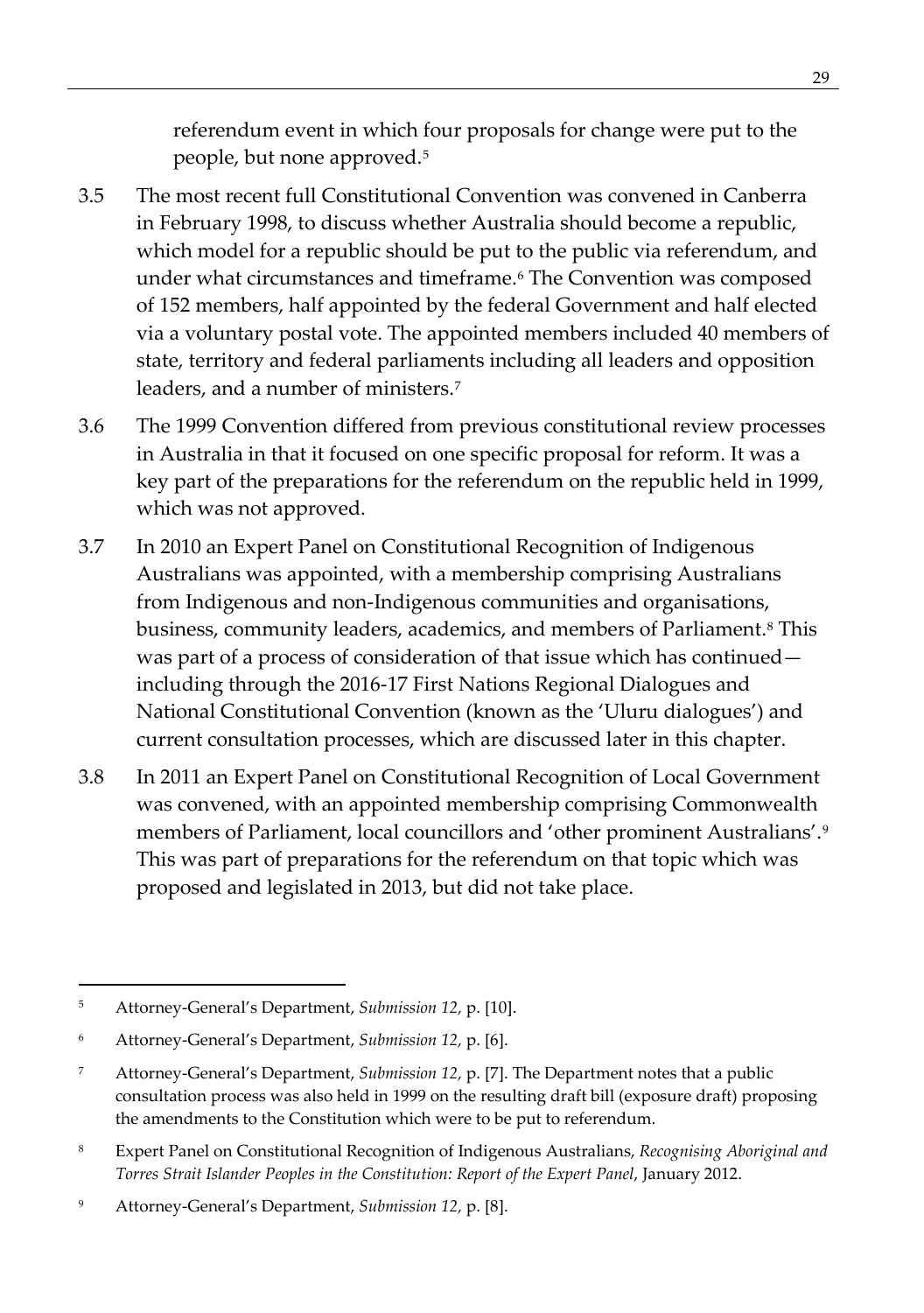## **Proposals for constitutional review and consultation**

3.9 Many participants in the inquiry emphasised the need for more regular or systematic mechanisms for constitutional review, and for discussion of constitutional issues with the Australian people. The newDemocracy Foundation submitted that:

> …the Committee should explore new approaches that specifically address weaknesses in traditional approaches to referendums by seeking 'shared ownership' of the referendum process rather than something owned by MPs and sold to a sceptical citizenry.[10](#page-43-0)

- 3.10 Benjamin Cronshaw noted the lack of any formal constitutional consideration in more than 20 years, and believed that 'there is merit to continuously reviewing the Constitution and see what can be changed or amended to meet the needs and interests of contemporary Australians'.[11](#page-43-1)
- 3.11 Stuart McRae, while unconvinced that the Constitution was in need of reform, nevertheless agreed that 'the government might usefully establish a respected non-partisan body to review, endorse or oppose any proposal before it is put before Parliament or to the people',<sup>[12](#page-43-2)</sup> and that any proposal for change 'should be subject to extensive dialogue over many years'.[13](#page-43-3)
- 3.12 Dr Bede Harris believed that an inquiry into matters needing constitutional reform could be referred to an existing or special parliamentary committee, the Australian Law Reform Commission, or a special commission established for the purpose—stating that the mechanism used was less important than ensuring it allowed for 'the broadest possible consultation with the public'.<sup>[14](#page-43-4)</sup>
- 3.13 Dr Paul Kildea endorsed the value of deliberative processes used both in Australia and overseas in recent years for public engagement and consultation on constitutional reform:

…many countries are making more use of citizens' assemblies and other deliberative forums to advance debate about constitutional change… These

- <span id="page-43-3"></span><sup>13</sup> Mr Stuart McRae, *Submission 5,* p. 6.
- <span id="page-43-4"></span><sup>14</sup> Dr Bede Harris, *Submission 2,* pages 4-5.

<span id="page-43-0"></span><sup>10</sup> The NewDemocracy Foundation, *Submission 4*, p. 1.

<span id="page-43-1"></span><sup>11</sup> Mr Benjamin Cronshaw, *Submission 3,* p. 2.

<span id="page-43-2"></span><sup>12</sup> Mr Stuart McRae, *Submission 5,* p. 1.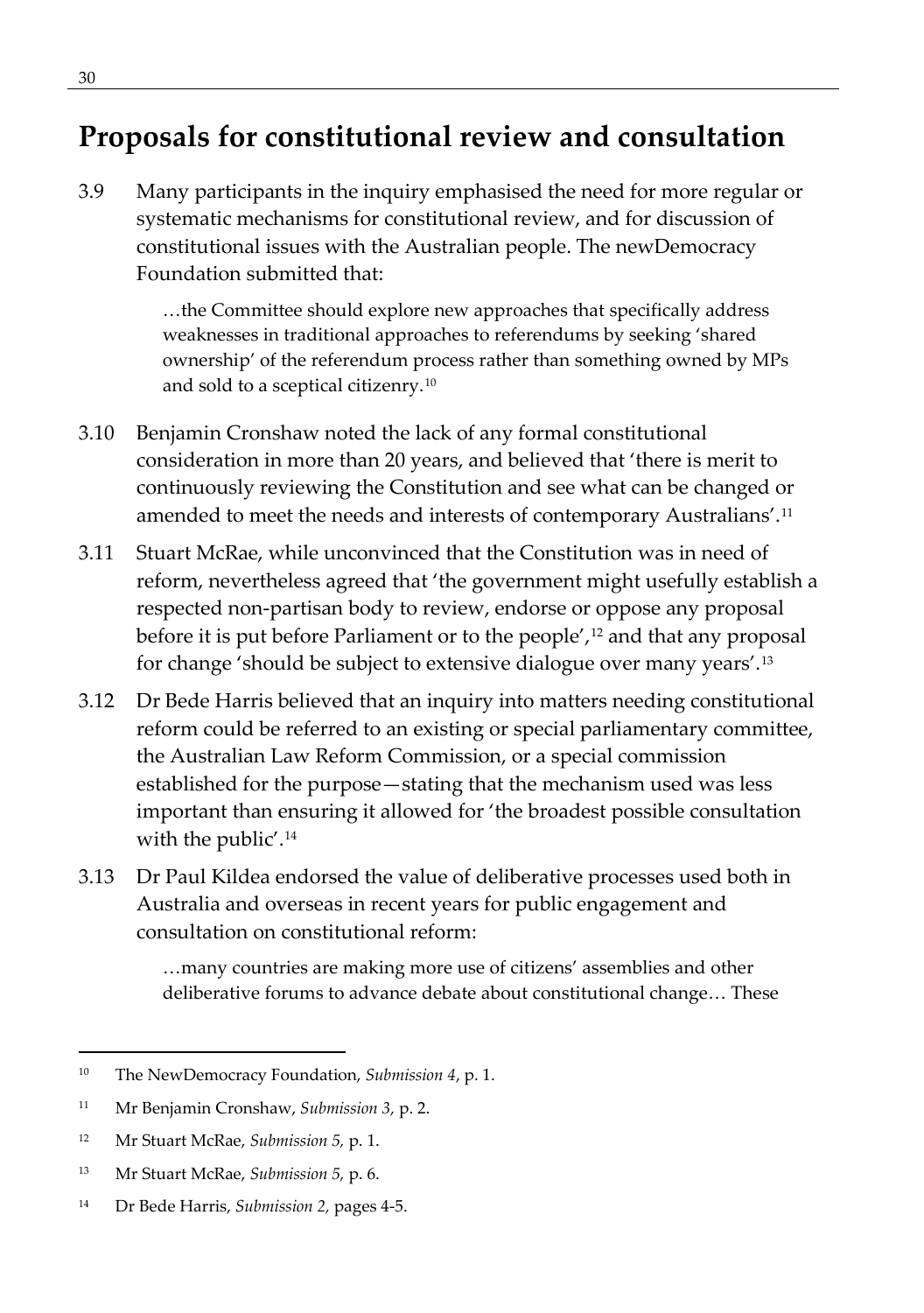forums bring together ordinary citizens to learn about and debate important issues and make recommendations to government.

When these assemblies are run well they expand constitutional debate beyond the usual suspects and they help facilitate really meaningful public engagement with constitutional issues.[15](#page-44-0)

- 3.14 Professor Gabrielle Appleby also recorded her support for 'more regular citizens' deliberative processes, whether that be through the form of a constitutional convention or otherwise'.[16](#page-44-1)
- 3.15 Mr Glenn Barnes from Citizens for Democratic Renewal advocated that 'to bring a really consolidated approach to how we handle [constitutional reform], we need a mechanism that draws the broader population into the discussion and has wide publicity of the considerations', noting also that there were various Australian and international models that could be drawn upon to craft such a mechanism.[17](#page-44-2)
- 3.16 The Attorney-General's Department (AGD) told the Committee that the Government was 'supportive of discussion of constitutional issues' while noting that experience had shown 'different processes won't necessarily lead to a yes vote'.[18](#page-44-3) The Department also noted that the ability to support consultation events 'will be at least in part dependent on funding, which is always a question for the Government'.[19](#page-44-4)
- 3.17 Various possible mechanisms for constitutional review and consultation were raised and discussed during the inquiry, as set out below.

## **A permanent Constitutional Commission/Council**

3.18 Professor George Williams proposed that:

Australia should establish a small, ongoing Constitutional Commission charged with reviewing the Constitution, generating proposals for

<span id="page-44-0"></span><sup>15</sup> Dr Paul Kildea, *Committee Hansard,* Canberra*,* 20 September 2021, pages 2-3.

<span id="page-44-1"></span><sup>16</sup> Professor Gabrielle Appleby, *Committee Hansard,* Canberra*,* 20 September 2021, p. 22.

<span id="page-44-2"></span><sup>17</sup> Mr Glenn Barnes, Joint Chair, Citizens for Democratic Renewal, *Committee Hansard,* Canberra*,*  20 September 2021, p. 12.

<span id="page-44-3"></span><sup>&</sup>lt;sup>18</sup> Mr David Lewis, General Counsel (Constitutional), Office of Constitutional Law, Attorney General's Department, *Committee Hansard,* Canberra, 20 September 2021, p. 29.

<span id="page-44-4"></span><sup>19</sup> Attorney-General's Department, *Submission 12.1,* p. [3].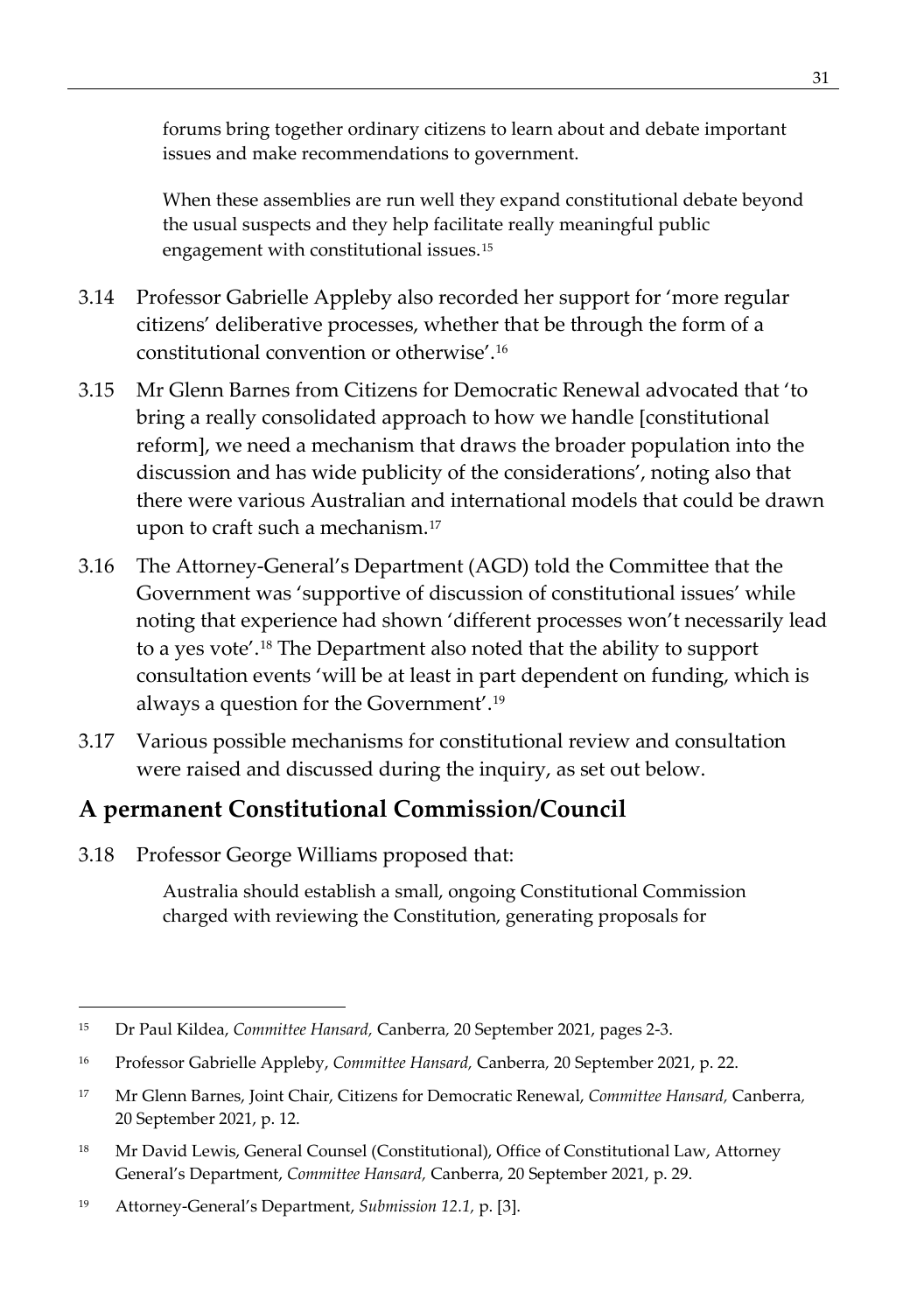constitutional reform, consulting with the public on draft proposals and, after consultation, recommending them to Parliament.[20](#page-45-0)

- 3.19 The Commission proposed by Professor Williams would receive proposals put forward by any Australian government, parliament or parliamentary committee and any members of the public. It would also be empowered to consider matters raised in other constitutional discussions, and to explore proposals on its own volition. The Commission would decide which proposals to prioritise and take forward.[21](#page-45-1)
- 3.20 While supporting the conduct of regular constitutional conventions (discussed below), Professor Williams saw a permanent Commission as having a valuable role in generating reform proposals and maintaining momentum between those events: 'I think that's a pretty cheap way of making sure that the right proposals are generated, that there's education and the like in between the conventions and that there's broad political engagement'.[22](#page-45-2)
- 3.21 Citizens for Democratic Renewal (CDR) similarly suggested the establishment of 'a permanent Constitutional Council of esteemed community leaders to consider the constitution in the light of contemporary society and advocate appropriate change'. CDR proposed that the Council be responsible for drafting any referendum questions and presenting them to Parliament for action.<sup>[23](#page-45-3)</sup>
- 3.22 Mr Glenn Barnes from CDR elaborated, telling the Committee that:

Rather than just having ad hoc bodies start the process for a referendum, I believe that we should have a referendum council whose role would be studies of the Constitution, aiming to keep it contemporary to our society and, where a desired change is suggested, taking the process on… their role would be to seek out ways and means of engaging the public in the discussion and to be the arbiters of whether we've reached sufficient commonality of view in the public to actually move to a referendum.<sup>[24](#page-45-4)</sup>

<span id="page-45-0"></span><sup>20</sup> Professor George Williams AO, *Submission 1,* p. 1.

<span id="page-45-1"></span><sup>21</sup> Professor George Williams AO, *Submission 1,* pages 1-2.

<span id="page-45-2"></span><sup>22</sup> Professor George Williams AO, *Committee Hansard,* Canberra*,* 20 September 2021, p. 10.

<span id="page-45-3"></span><sup>23</sup> Citizens for Democratic Renewal, *Submission 8,* p. [1].

<span id="page-45-4"></span><sup>24</sup> Mr Glenn Barnes, Joint Chair, Citizens for Democratic Renewal, *Committee Hansard,* Canberra*,* 20 September 2021, p. 15.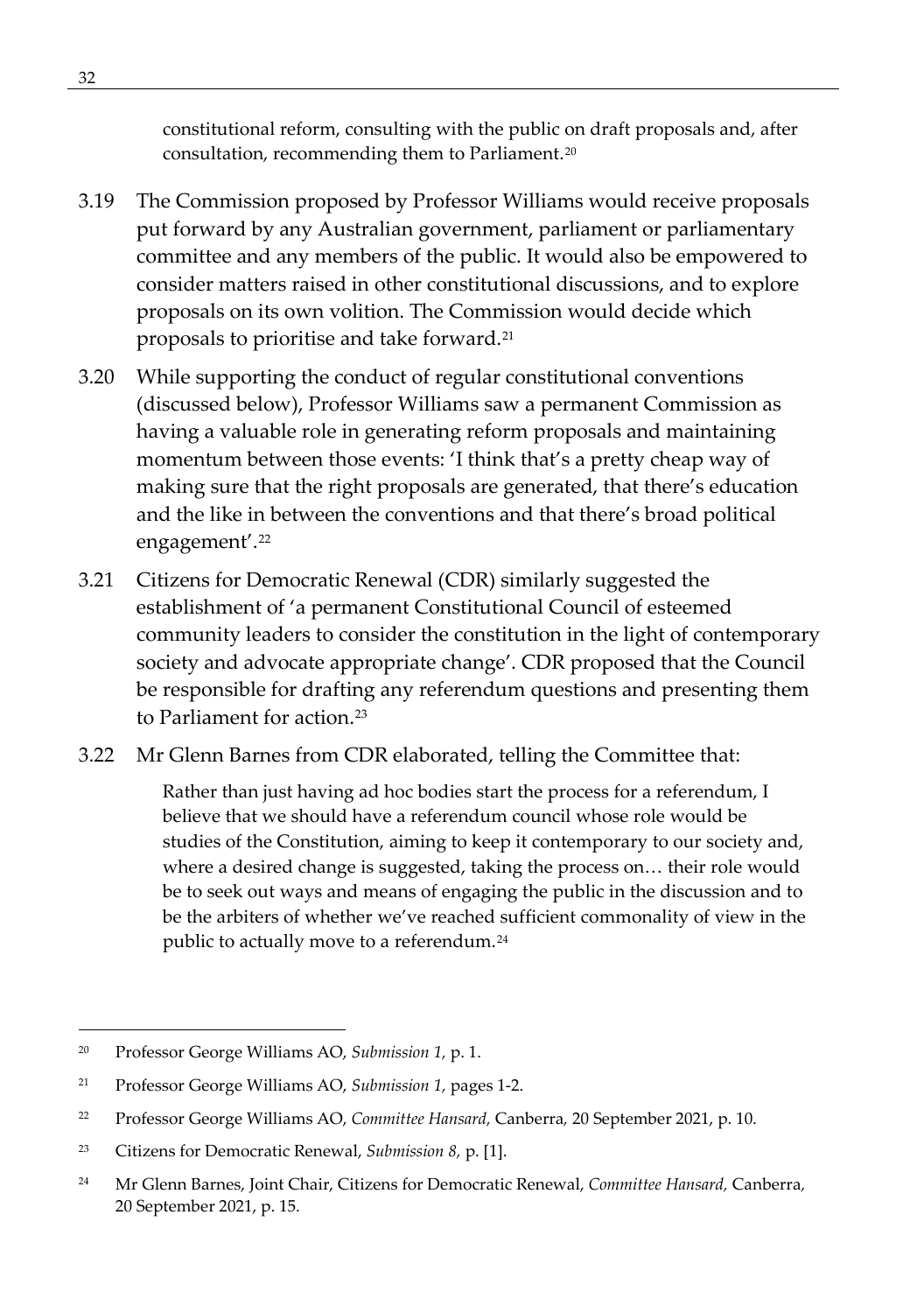- 3.23 Dr Bede Harris agreed that 'it would be a very good idea to have a standing commission to receive and consider proposals for reform'.[25](#page-46-0)
- 3.24 CDR was conscious that the nomination process and selection of members for such a body would 'need to be carefully thought through to ensure public confidence in the capability and independence of the council'.<sup>[26](#page-46-1)</sup> It suggested that members could include constitutional experts and 'longretired, experienced and respected politicians' as well as representatives of the public.<sup>[27](#page-46-2)</sup>
- 3.25 Under Professor Williams' model, the Commission would have a broad and inclusive membership including former parliamentarians, representatives of local government, constitutional experts and members of the broader community, appointed in a multipartisan way to ensure it could generate 'broad political and community support for whatever proposals it puts forward'.[28](#page-46-3)

### **Constitutional Conventions**

- 3.26 As noted above, Australia's Constitution was brought into being via a series of Constitutional Conventions, and further conventions have been convened on an *ad hoc* basis in the decades since Federation.
- 3.27 Professor Williams was one of several submitters advocating a 'regular, popular Constitutional Convention'. Professor Williams proposed that such an event be held every ten years, and draw upon recommendations from the proposed Constitutional Commission, Parliament, a majority of states or a 'petition of a large number of Australians'. The Convention would debate proposals for constitutional reform and make recommendations to Parliament for submission to a referendum. Professor Williams' view was that a Constitutional Convention should be broadly representative of the community, while also 'small enough to allow for real debate'.[29](#page-46-4)
- 3.28 With regard to the proposed ten-year frequency, which he described as every 'half-generation', Professor Williams expressed the view that:

<span id="page-46-0"></span><sup>25</sup> Dr Bede Harris, *Committee Hansard,* Canberra*,* 20 September 2021, p. 2.

<span id="page-46-1"></span><sup>26</sup> Citizens for Democratic Renewal, *Submission 8,* p. [2].

<span id="page-46-2"></span><sup>27</sup> Mr Glenn Barnes, Joint Chair, Citizens for Democratic Renewal, *Committee Hansard,* Canberra*,*  20 September 2021, p. 15.

<span id="page-46-3"></span><sup>28</sup> Professor George Williams AO, *Submission 1,* p. 2.

<span id="page-46-4"></span><sup>29</sup> Professor George Williams AO, *Submission 1,* p. 2.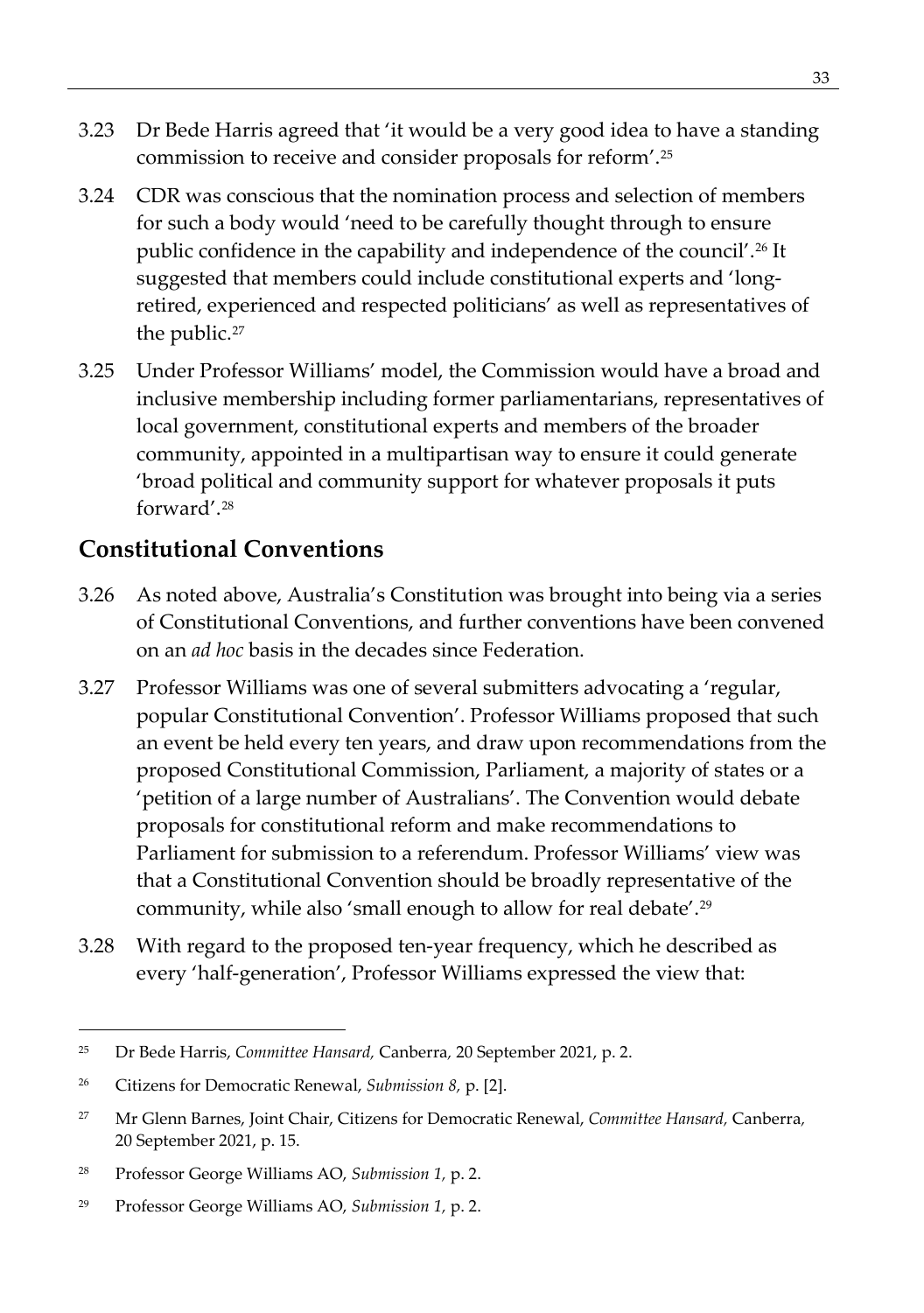It shouldn't be too often, because the Constitution rightly shouldn't be changing all the time. It should have some consistency—a sense of permanence about it—but we do need regular engagement. At the moment what we're lacking is a hook or some regular activity that draws our conversation towards constitutional change…[30](#page-47-0)

- 3.29 Australians for Constitutional Monarchy (ACM) also advocated convening a constitutional convention to comprehensively review the Constitution, proposing that it draw on the model of the 'Corowa Plan' Conventions that drafted the Constitution in 1897-98. ACM explained that '[w]hat the Corowa plan involves is that, when a convention comes to a conclusion and then consults with all of the parliaments, the idea is that the final draft from the convention goes straight to the people'.[31](#page-47-1)
- 3.30 ACM submitted that such a convention should be held every ten years: while 'it would be unwise to do this too often', broad reviews should be undertaken periodically and be 'special events in the life of the nation'.<sup>[32](#page-47-2)</sup> Speaking with the Committee, Professor Flint from ACM went further, suggesting that 'I wouldn't hold it more often than, say, every 20 years'[.33](#page-47-3)
- 3.31 Dr Kildea was another who saw value in a 'once-in-a-decade' constitutional convention, adding that such processes should be run openly and in a 'bottom-up, grassroots way' to motivate people to get involved.[34](#page-47-4)
- 3.32 Women for an Australian Republic supported the institution of regular constitutional conventions, with elected and nominated participants assisted by legal and other experts, assembled by the Australian Government and/or state governments.<sup>[35](#page-47-5)</sup> It believed that conventions should be held more frequently than every ten years, proposing that they take place every three to five years, to maintain momentum amid a 'constantly evolving diet of

<span id="page-47-0"></span><sup>30</sup> Professor George Williams AO, *Committee Hansard,* Canberra*,* 20 September 2021, p. 4.

<span id="page-47-1"></span><sup>31</sup> Professor David Flint, National Convenor, Australians for Constitutional Monarchy, *Committee Hansard,* Canberra*,* 20 September 2021, p. 21.

<span id="page-47-2"></span><sup>32</sup> Australians for Constitutional Monarchy, *Submission 14.1*, p. [1].

<span id="page-47-3"></span><sup>33</sup> Professor David Flint, National Convenor, Australians for Constitutional Monarchy, *Committee Hansard,* Canberra*,* 20 September 2021, p. 24.

<span id="page-47-4"></span><sup>34</sup> Dr Paul Kildea, *Committee Hansard,* Canberra*,* 20 September 2021, p. 5.

<span id="page-47-5"></span><sup>35</sup> Women for an Australian Republic, *Submission 17,* p. 4.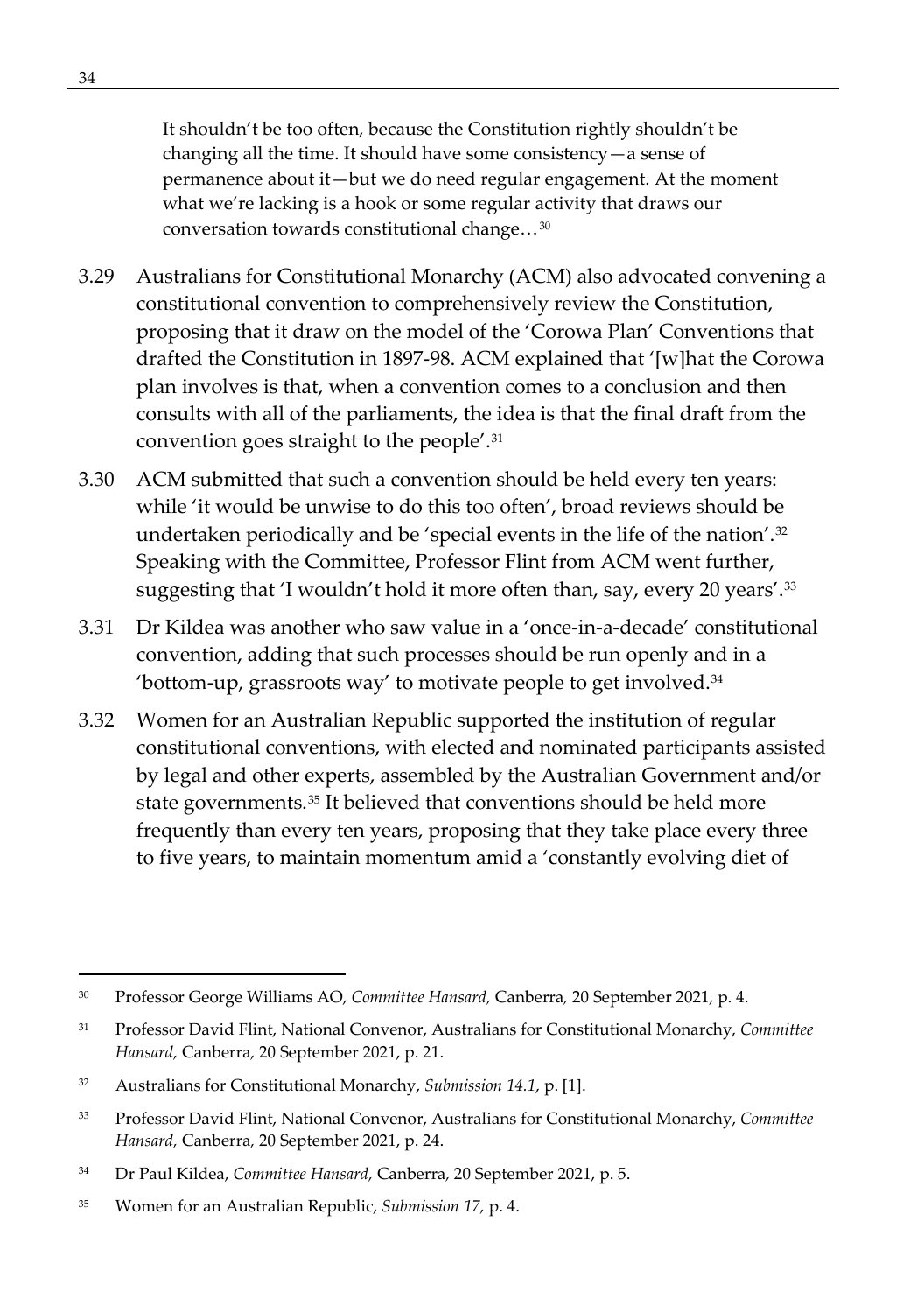public topics to engage [public] attention'.[36](#page-48-0) The Australian Republic Movement agreed.<sup>[37](#page-48-1)</sup>

- 3.33 Professor Appleby similarly suggested that every five years might be an appropriate timeframe for broad constitutional conventions, with the possibility of more flexible timing for 'specific deliberative processes' on topical issues.[38](#page-48-2)
- 3.34 The Law Council of Australia (LCA) submitted that constitutional reform would be assisted by ensuring that 'the process of constitutional reform, as well as the amendment proposals, are co-designed and co-owned by the public', through a comprehensive, open and meaningful process of national debate and consultation, such as an annual constitutional convention.<sup>39</sup>
- 3.35 There was some discussion as to whether one-off, issue specific conventions were preferable to, or should supplement, periodic comprehensive ones. Dr Kildea suggested that some constitutional issues would engage and be relevant to the public more than others, and there may be value in one-off conventions or assemblies to consider particular issues, in addition to more comprehensive ten-year review events. This would also allow flexibility to 'design a process that matches the issue'.[40](#page-48-4)
- 3.36 Professor Williams acknowledged that it may from time to time be appropriate to hold a convention to consider a specific reform proposal, but advocated that these should be 'the exception, and only ever in addition to the systematic deliberation proposed by the regular Convention model'.<sup>[41](#page-48-5)</sup>
- 3.37 As discussed in Chapter 2, inquiry participants were in broad agreement about the potential value of constitutional conventions not just as a mechanism for constitutional reform, but also to inspire community engagement and strengthen public awareness about the Constitution. To that end, many emphasised the importance of getting the model right for

<span id="page-48-5"></span><sup>41</sup> Professor George Williams AO, *Submission 1,* p. 2.

<span id="page-48-0"></span><sup>36</sup> Ms Sarah Brasch, National Convenor, Women for an Australian Republic, *Committee Hansard,*  Canberra*,* 20 September 2021, p. 22. See also Mr Andrew Oliver, who proposed a 'fully elected constitutional convention to prepare an entirely new draft republican constitution': Mr Andrew Oliver, *Submission 13,* pages [7, 10].

<span id="page-48-1"></span><sup>&</sup>lt;sup>37</sup> Mr Sandy Biar, National Director and Chief Executive Officer, Australian Republic Movement, *Committee Hansard,* Canberra*,* 20 September 2021, p. 24.

<span id="page-48-2"></span><sup>38</sup> Professor Gabrielle Appleby, *Committee Hansard,* Canberra*,* 20 September 2021, pages 22-23.

<span id="page-48-3"></span><sup>39</sup> Law Council of Australia, *Submission 16,* p. 2.

<span id="page-48-4"></span><sup>40</sup> Dr Paul Kildea, *Committee Hansard,* Canberra*,* 20 September 2021, p. 8.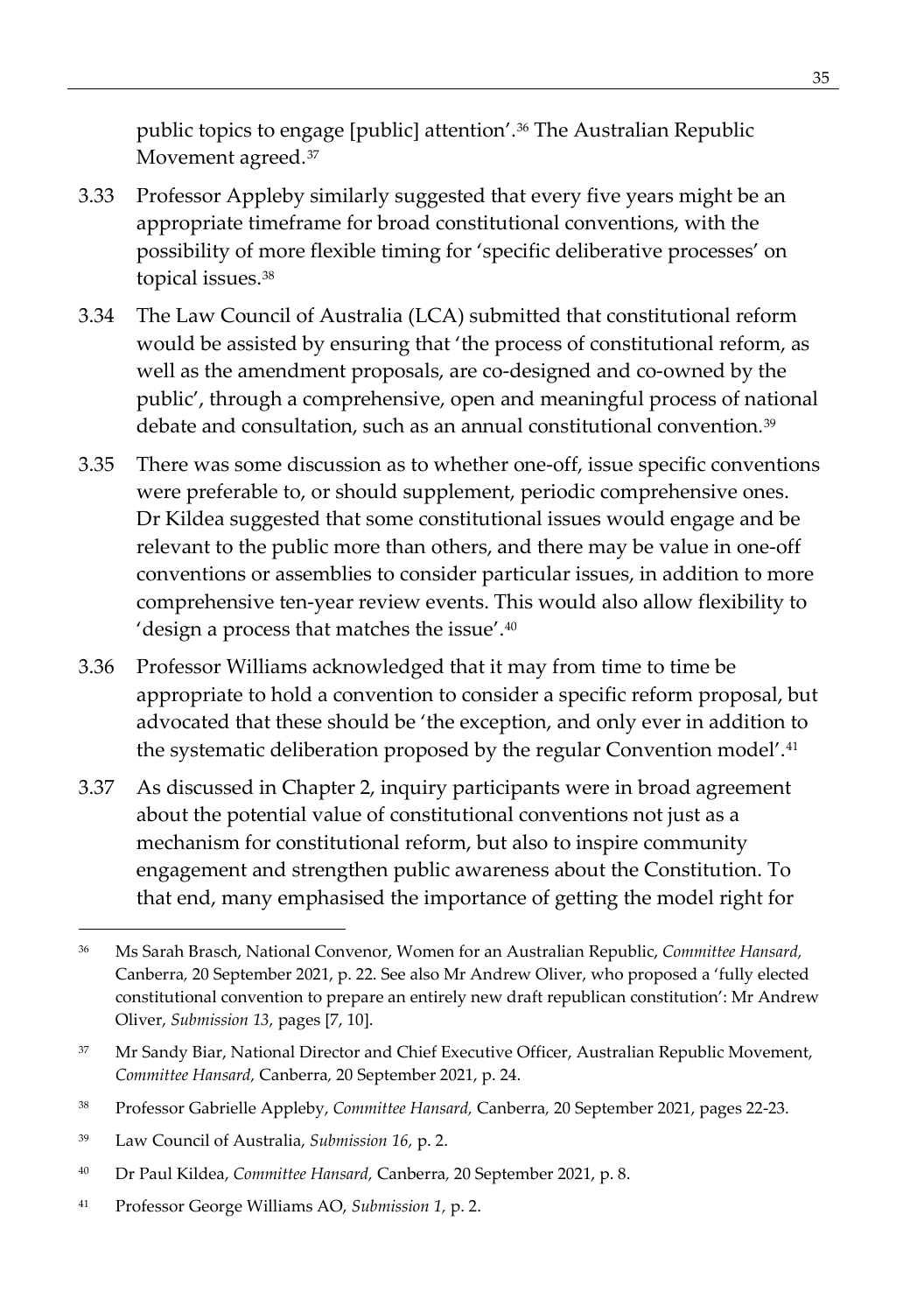such a convention, and particularly ensuring that it allowed for broad and genuinely representative involvement across the Australian community.

3.38 Dr Kildea noted that there were a range of options to structure the process, and examples that had been successfully used both in Australia and overseas that could be drawn upon.[42](#page-49-0)

#### *The Irish model – the Constitutional Convention and Citizens' Assemblies*

- 3.39 During the inquiry, the Irish experience with constitutional reform over the last ten years was raised a number of times in discussion with the Committee as an example worth considering, or even emulating.
- 3.40 The newDemocracy Foundation specifically recommended that Australia establish a Constitutional Convention based on the model used in Ireland in 2013-14, describing the Irish Convention and subsequent Citizens' Assemblies as 'pioneering events in deliberative democracy'.<sup>[43](#page-49-1)</sup>
- 3.41 The Committee held a hearing via videoconference with three Irish officials who had been directly involved with the Constitutional Convention and the most recent Citizens' Assembly, to explore the Irish model and what might be drawn from it for possible consideration in Australia.
- 3.42 The Irish representatives were positive about the success of the Convention and Assemblies; advising that while the process remained 'an experiment', the deliberations had generated productive discussion and ultimately resulted in referendums and votes for change, including on sensitive issues such as abortion and marriage equality.<sup>[44](#page-49-2)</sup>
- 3.43 Mr Art O'Leary, former Secretary to the Constitutional Convention, noted that the unique nature and apparent success of the Irish model had generated a high level of international attention:

There is worldwide interest in the Irish experience, because it does appear as if Ireland's success in conducting these forums, which provide a safe and respectful environment in which people can have a conversation about sometimes divisive issues, has been interesting to other countries who are in a similar position.<sup>[45](#page-49-3)</sup>

<span id="page-49-0"></span><sup>42</sup> Dr Paul Kildea, *Committee Hansard,* Canberra*,* 20 September 2021, p. 7.

<span id="page-49-1"></span><sup>43</sup> The newDemocracy Foundation, *Submission 4,* p. 1.

<span id="page-49-2"></span><sup>44</sup> See *Committee Hansard,* Canberra*,* 2 November 2021, pages 3, 10.

<span id="page-49-3"></span><sup>45</sup> Mr Art O'Leary, Former Secretary, Constitutional Convention of Ireland, *Committee Hansard,*  Canberra*,* 2 November 2021, p. 1.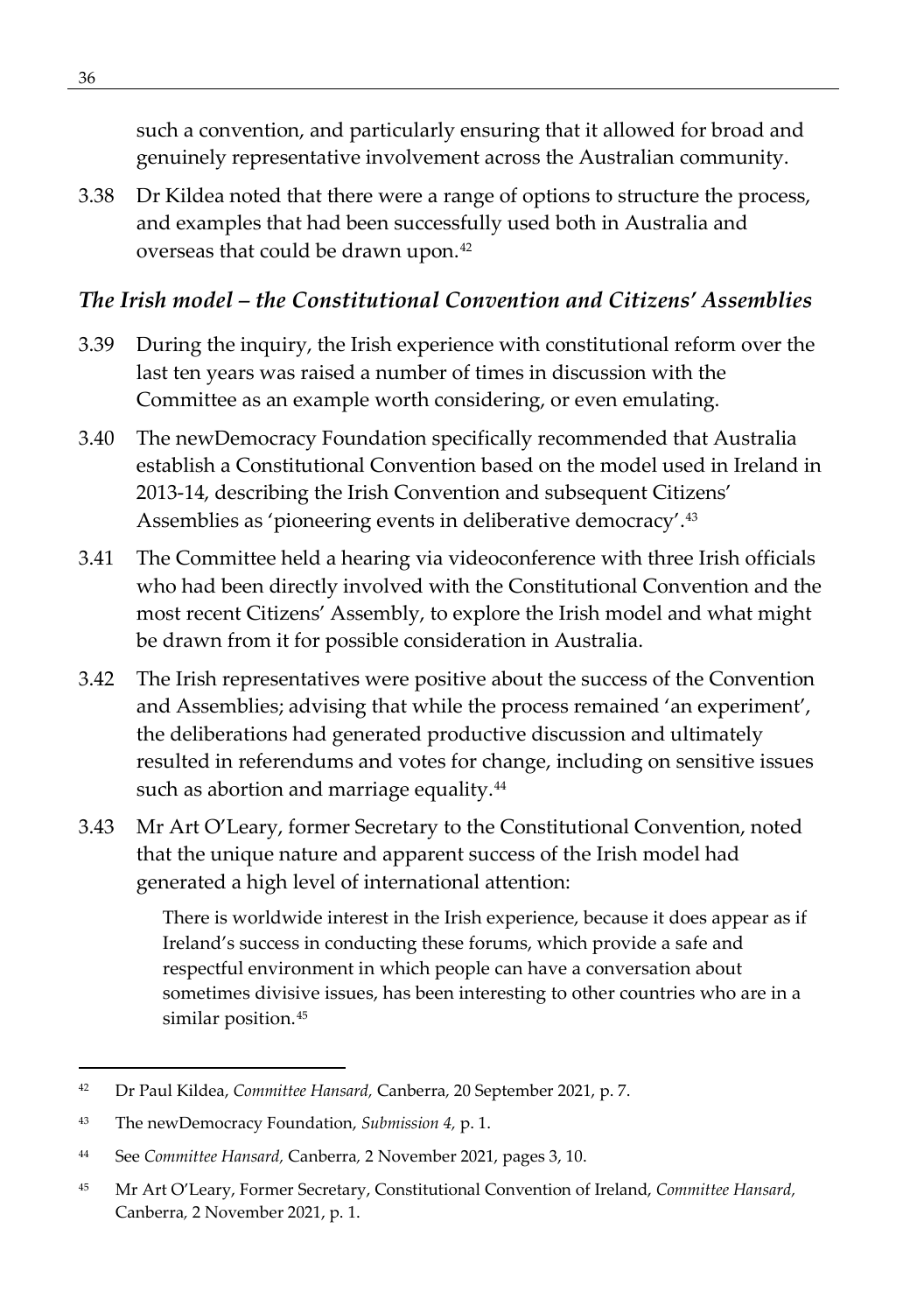- 3.44 Mr O'Leary explained that the Irish Convention on the Constitution held 12 weekend-long meetings over a 14-month period between January 2013 and February 2014, to consider ten issues referred to it by a resolution of both Houses of the Irish Oireachtas (Parliament). The Convention comprised 100 members - 66 randomly-selected citizens, 33 parliamentarians (nominated by political parties in proportion to their representation in parliament) and an independent Chair[.46](#page-50-0)
- 3.45 The Convention made 38 recommendations, 18 of which would require the Irish electorate to decide by referendums. To date three referendums have been held on matters proposed by the Convention, two of which resulted in constitutional change. Other matters remain under consideration.<sup>[47](#page-50-1)</sup>
- 3.46 Dr Catherine Day, Chair of the 2019-21 Citizens' Assembly on Gender Equality, and its Secretary Dr Mary-Clare O'Sullivan, spoke about the subsequent Citizens' Assemblies that emerged from the Convention. Pursuant to a further resolution of both Houses of Parliament in July 2016, the Irish Government established the first Assembly which was held from 2016-18 and considered five issues. That Assembly has so far led to one constitutional referendum, in which change was again approved by the Irish people. The second Citizens' Assembly, on the topic of Gender Equality, was convened in 2019, again upon a resolution of both Houses of Parliament. Its report was presented in July 2021 and remains under consideration by the Government and Parliament.[48](#page-50-2)
- 3.47 While operating in a similar way to the Constitutional Convention, the Citizens' Assemblies were notably distinct in that there were no parliamentary members: all 99 members of each Assembly were randomly-selected members of the public, presided over by an appointed Chair.<sup>[49](#page-50-3)</sup>
- 3.48 Dr Day advised the Committee that proposals for four future citizens' assemblies are currently 'in the pipeline' in Ireland.<sup>[50](#page-50-4)</sup>

<span id="page-50-0"></span><sup>46</sup> Mr Art O'Leary, Former Secretary, Constitutional Convention of Ireland, *Committee Hansard,*  Canberra*,* 2 November 2021, p. 1; see also www.constitutionalconvention.ie.

<span id="page-50-1"></span><sup>47</sup> www.constitutionalconvention.ie; see also Mr Art O'Leary, Former Secretary, Constitutional Convention of Ireland, *Committee Hansard,* Canberra*,* 2 November 2021, p. 6.

<span id="page-50-2"></span><sup>48</sup> See *Committee Hansard,* Canberra*,* 2 November 2021, pages 2-3, 6-7.

<span id="page-50-3"></span><sup>49</sup> See www.citizensassembly.ie.

<span id="page-50-4"></span><sup>50</sup> Dr Catherine Day, Former Chair, Citizens' Assembly on Gender Equality, *Committee Hansard,*  Canberra*,* 2 November 2021, p. 7.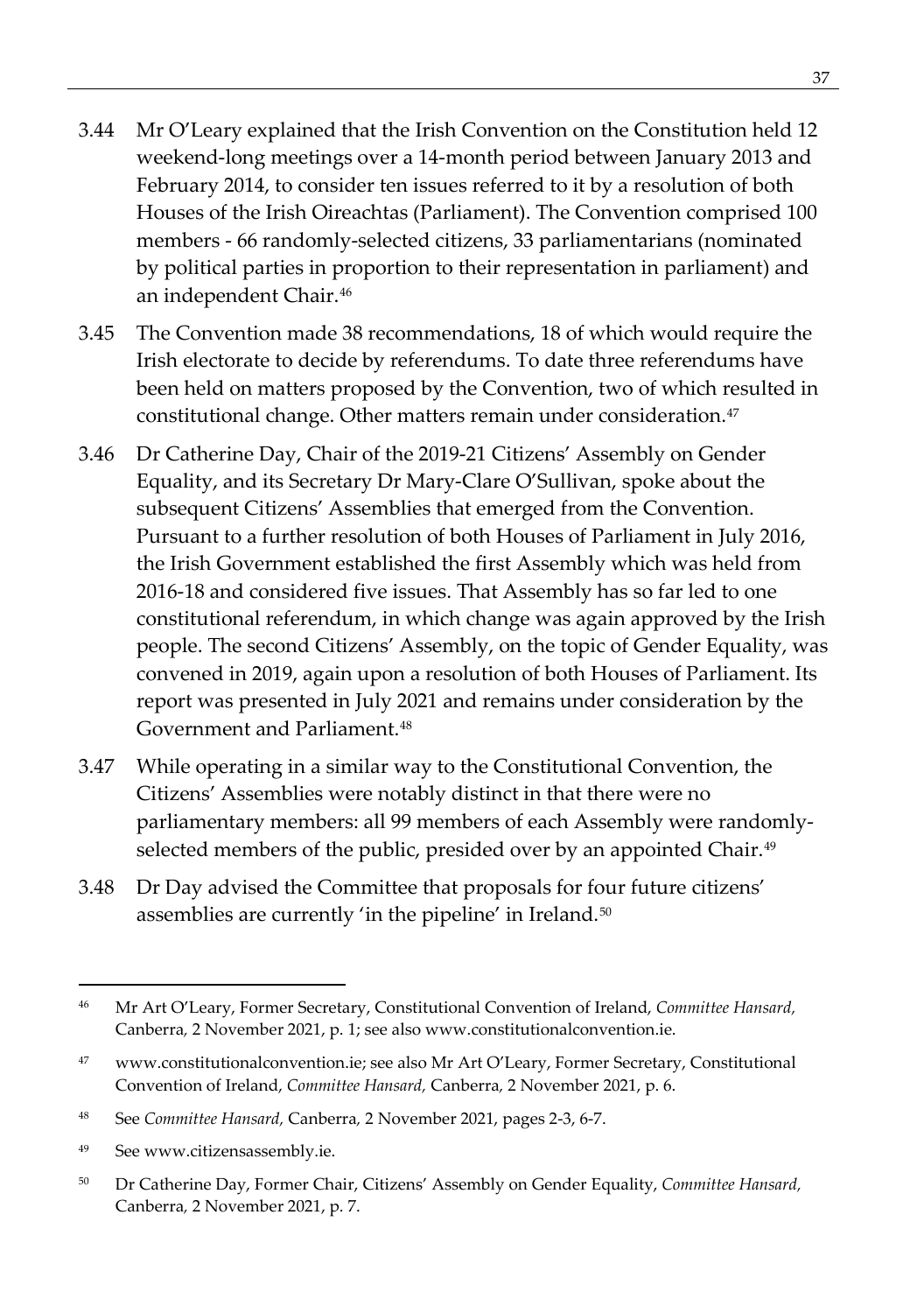- 3.49 While the recommendations of the Convention and Assemblies are not binding on parliament or government, they are obliged to consider and respond to the reports and recommendations of the processes, and Dr Day commented that 'in a way, the parliament is cutting a stick to beat its own back. It's not bound by any of the recommendations, but it would be very difficult now to put them all in the bin'.<sup>[51](#page-51-0)</sup>
- 3.50 The structure of the sessions, and use of facilitators, advisors and advocates, were highlighted as important and carefully-designed elements of the processes. Mr O'Leary commented on the need to bridge the 'gap in knowledge' between parliamentarians and public representatives at the Convention, particularly on more technical issues such as reform of the electoral system.[52](#page-51-1) Independent facilitators and note-takers were engaged to assist and record the small-group discussions, and to help ensure that all voices were heard.[53](#page-51-2)
- 3.51 Another point made was that identifying and articulating the issues for discussion was crucial. Both Dr Day and Mr O'Leary believed that citizens' deliberation processes should be triggered by issues needing consideration, rather than scheduled at regular intervals. Mr O'Leary commented that '[t]he issue is everything…The setting up of a citizens' assembly should always be driven by the issue which needs to be considered'.[54](#page-51-3)
- 3.52 Dr Day believed that a regular convention or assembly could 'become too routine':

As I said, I think the choice of topic is very important. There may not be a topic on which it's appropriate to get the citizens involved on a regular basis. That's my own feeling. I think there is a danger in Ireland of it becoming a device… 'Let's have a citizens' assembly.' But I think that would devalue the currency. For me, it should really be an important issue on which the citizens

<span id="page-51-0"></span><sup>51</sup> Dr Catherine Day, Former Chair, Citizens' Assembly on Gender Equality, *Committee Hansard,*  Canberra*,* 2 November 2021, p. 6.

<span id="page-51-1"></span><sup>52</sup> Mr Art O'Leary, Former Secretary, Constitutional Convention of Ireland, *Committee Hansard,*  Canberra*,* 2 November 2021, pages 2, 9.

<span id="page-51-2"></span><sup>53</sup> See *Committee Hansard,* Canberra*,* 2 November 2021, p. 5.

<span id="page-51-3"></span><sup>54</sup> Mr Art O'Leary, Former Secretary, Constitutional Convention of Ireland, *Committee Hansard,*  Canberra*,* 2 November 2021, p. 10.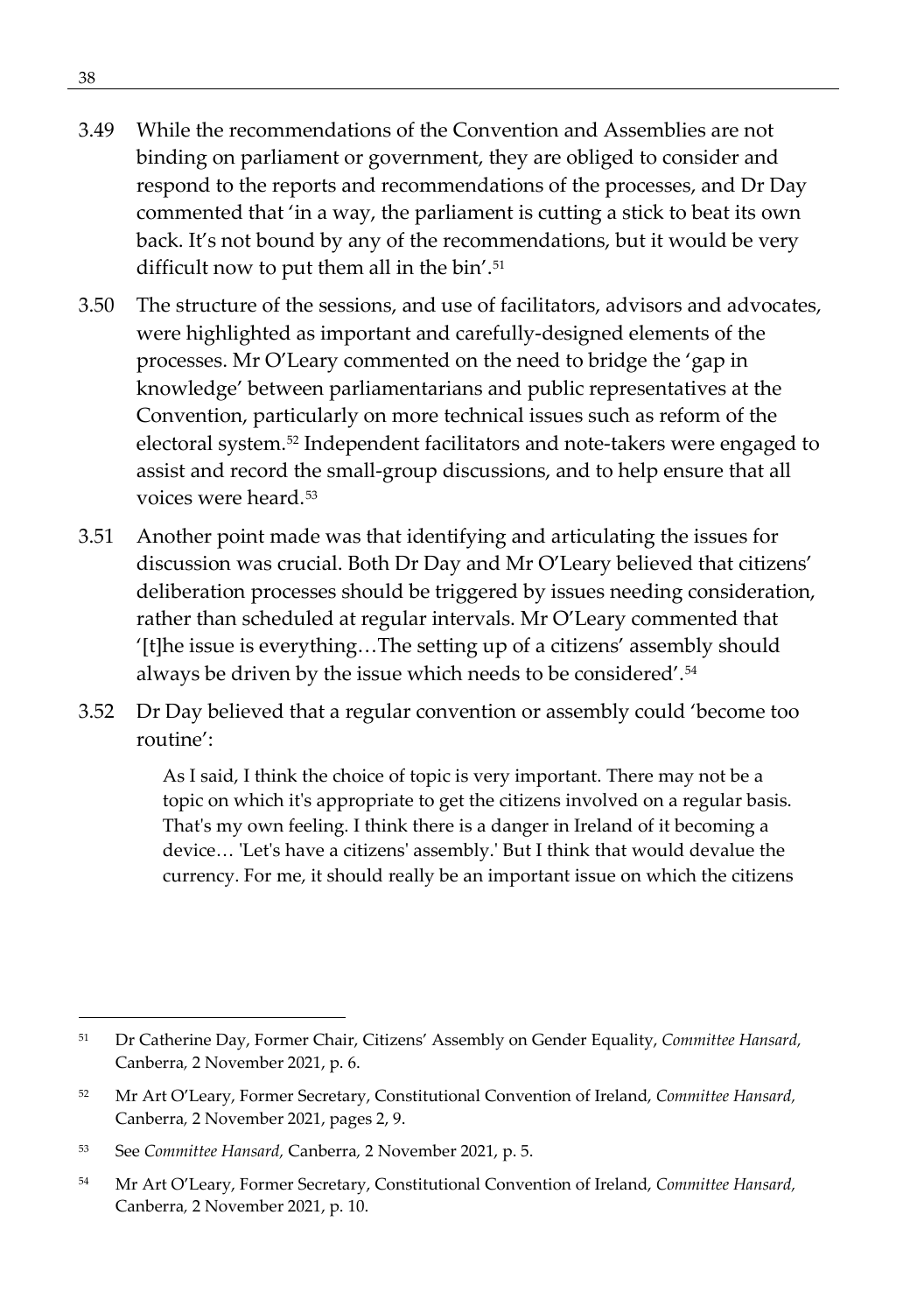want to be engaged and need to have a channel. So I would say the regularity would probably kill it or reduce it to something much more mundane.<sup>[55](#page-52-0)</sup>

3.53 Dr O'Sullivan agreed and stated that:

I think that, in some way as well, the participants need to feel special on some level. If they feel as if they're a conveyer belt going through a very routine process, it may become less attractive to participate.[56](#page-52-1)

3.54 While strongly endorsing the Irish model, the newDemocracy Foundation proposed additional elements that should be adopted in Australia, including convening citizens' assemblies at the state level, and feeding them up into a national conversation, in recognition of the 'unique federal nature of Australia's constitutional amendment process'.[57](#page-52-2)

#### *The Uluru model*

- 3.55 Professor Megan Davis told the Committee that the 'Uluru dialogues' process, culminating in a constitutional convention held at Uluru in 2017, was 'probably the most recent Australian process on constitutional reform' and demonstrated the success of a different model, operating within smaller communities and excluding political and other 'elite' representatives.[58](#page-52-3)
- 3.56 The process consisted of a series of 12 regional dialogues in communities around Australia. Each dialogue involved an average of 100 Aboriginal and Torres Strait Islander delegates, including representatives of traditional owner groups and community organisations. The delegates were asked to consider, assess and prioritise reform proposals according to the views of their region. The outcomes of the dialogues were then brought together at a National Constitutional Convention at Uluru in order to achieve a consensus position on the form that the constitutional recognition of Indigenous Australians should take.[59](#page-52-4)

<span id="page-52-0"></span><sup>55</sup> Dr Catherine Day, Former Chair, Citizens' Assembly on Gender Equality, *Committee Hansard,*  Canberra*,* 2 November 2021, p. 10.

<span id="page-52-1"></span><sup>56</sup> Dr Mary-Clare O'Sullivan*,* Former Secretary, Citizens' Assembly on Gender Equality*, Committee Hansard,* Canberra*,* 2 November 2021, p. 10.

<span id="page-52-2"></span><sup>57</sup> The newDemocracy Foundation, *Submission 4,* p. 3.

<span id="page-52-3"></span><sup>58</sup> Professor Megan Davis, *Committee Hansard,* Canberra*,* 20 September 2021, pages 25-26.

<span id="page-52-4"></span><sup>59</sup> Referendum Council, *Final Report of the Referendum Council*, June 2017, pages 10-11.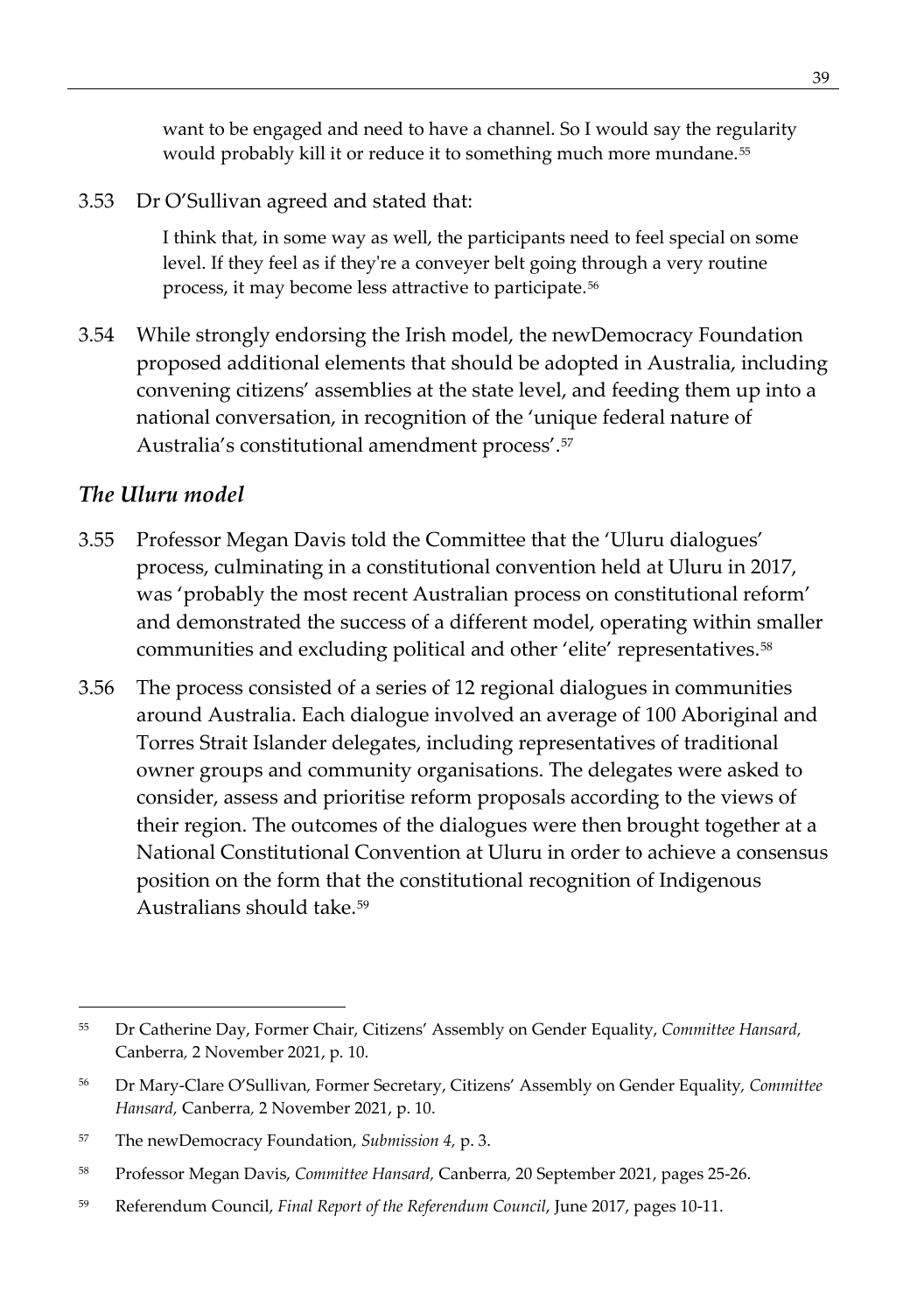#### 3.57 Professor Davis described the consultations:

Our experience was we ran a deliberative dialogue process at a national constitutional convention for First Nations people that came off the back, as you know, of about seven years of commitment to constitutional recognition. We ran it in a way that we excluded all what you would call, in a sociological sense, elites from the room… no politicians were allowed in. There were no national congress, no rep bodies. No people who work for Aboriginal medical services or health services who are on huge salaries could attend the dialogue; it had to be voiceless people. It was deliberately crafted in a way that it was not elites; it was the people who never get to have a say…

I think the Uluru dialogues are an example of very good democratic innovation in Australia. We ran this convention that came up with consensus at the end… I wanted to make the point that it's not rocket science in that if you know your community, you can talk to your community… we did exclude the bureaucrats from the meeting so people would feel safe, that they could say things and not worry about the implications for their funding et cetera, and we provided a safe space. We then drew upon all of the experience that does exist in Australia  $\frac{60}{2}$  $\frac{60}{2}$  $\frac{60}{2}$ 

3.58 In contrast to the Irish model, Professor Davis regarded it as important that external facilitators not be involved:

> I think one of the things we did really well… was that we didn't allow facilitators, so all of the people who led the conversations were local people who knew everybody by name. They knew where they worked and lived; they knew who their families were. It was done in a fashion where people felt safe to roll up their sleeves and engage in something… 'Right. Let's imagine what the future of Australia could look like, and we'll go through this process'.[61](#page-53-1)

3.59 Others also saw the example of the Uluru process as a good one to inform future constitutional conventions in Australia.[62](#page-53-2) Professor Williams, for example, said that:

> I think that the Uluru process is a really good example of… a very successful ground-up process leading to a national convention. It also met my

<span id="page-53-0"></span><sup>60</sup> Professor Megan Davis, *Committee Hansard,* Canberra*,* 20 September 2021, p. 25.

<span id="page-53-1"></span><sup>61</sup> Professor Megan Davis, *Committee Hansard,* Canberra*,* 20 September 2021, pages 25-26.

<span id="page-53-2"></span><sup>62</sup> Professor George Williams AO, *Committee Hansard,* Canberra*,* 20 September 2021, p. 7; Mr Glenn Barnes, Joint Chair, Citizens for Democratic Renewal, *Committee Hansard,* Canberra*,* 20 September 2021, p. 12; Ms Sarah Brasch, National Convenor, Women for an Australian Republic, *Committee Hansard,* Canberra*,* 20 September 2021, p. 21.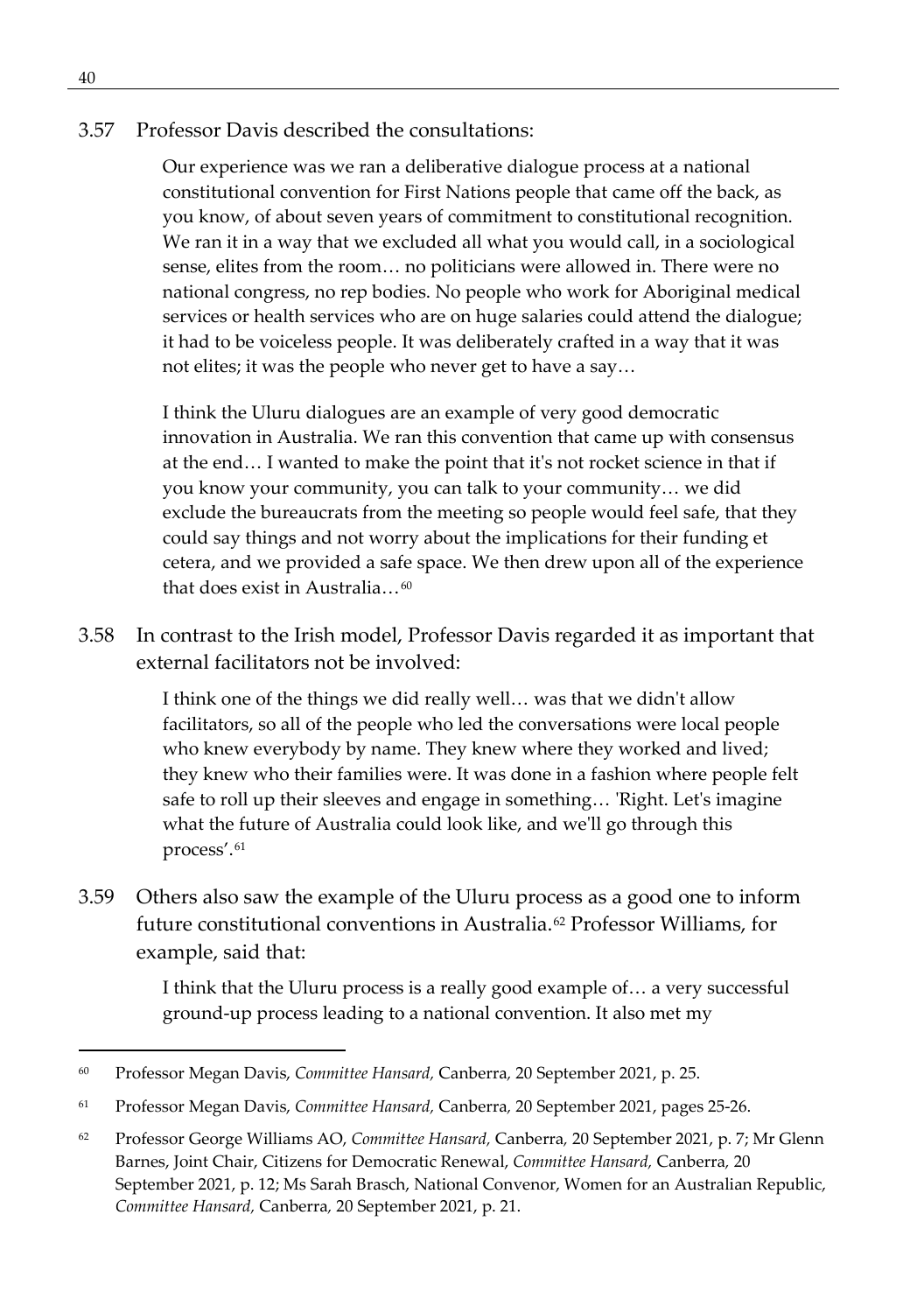experience: often you go out into communities and they are extremely articulate, extremely interested and often really frustrated nobody has listened to them about this issue, and they want that opportunity. If we were to have the half-generation convention, I actually think it would follow a similar process. You wouldn't just have the one set piece; you'd work it up. You might work it up from school conventions. You'd also have community conventions, maybe based on local government areas, and that would generate enormous grassroots energy and momentum towards a national process.<sup>[63](#page-54-0)</sup>

3.60 In its submission, AGD drew attention to the ongoing Government-led process established following the Uluru dialogues. AGD described its work with the National Indigenous Australians Agency (NIAA) to design an Indigenous Voice to Parliament through 'high quality and respectful engagement processes' with Aboriginal and Torres Strait Islander people.<sup>[64](#page-54-1)</sup>

> Since late 2019, 3 co-design groups, with 52 members and majority Aboriginal and Torres Strait Islander membership, have engaged in a robust, deliberative and consultative process, to develop proposals for a National Voice and Local and Regional Voices. Through this process, Aboriginal and Torres Strait Islander people have continued to drive decision making about the Indigenous Voice.[65](#page-54-2)

3.61 NIAA advised that the process was one of 'place-based engagement' adapted to each community's needs and aspirations, rather than a 'one size fits all' model, and stressed the importance of respectful partnerships, building rapport and cultural safety to empower communities and ensure meaningful engagement and participation.<sup>[66](#page-54-3)</sup>

## **A parliamentary committee**

3.62 During the Committee's Constitutional Roundtable in November 2019, consideration of one particular proposal for change (fixed four-year parliamentary terms) led into more general discussion about whether a joint parliamentary committee would be a useful vehicle to consider constitutional reform issues, and to inquire into and report to Parliament on proposals for amendment.

<span id="page-54-0"></span><sup>63</sup> Professor George Williams AO, *Committee Hansard,* Canberra*,* 20 September 2021, p. 7.

<span id="page-54-1"></span><sup>64</sup> Attorney-General's Department, *Submission 12,* p. [4].

<span id="page-54-2"></span><sup>65</sup> Attorney-General's Department, *Submission 12,* p. [5].

<span id="page-54-3"></span><sup>66</sup> Attorney-General's Department, *Submission 12,* p. [5].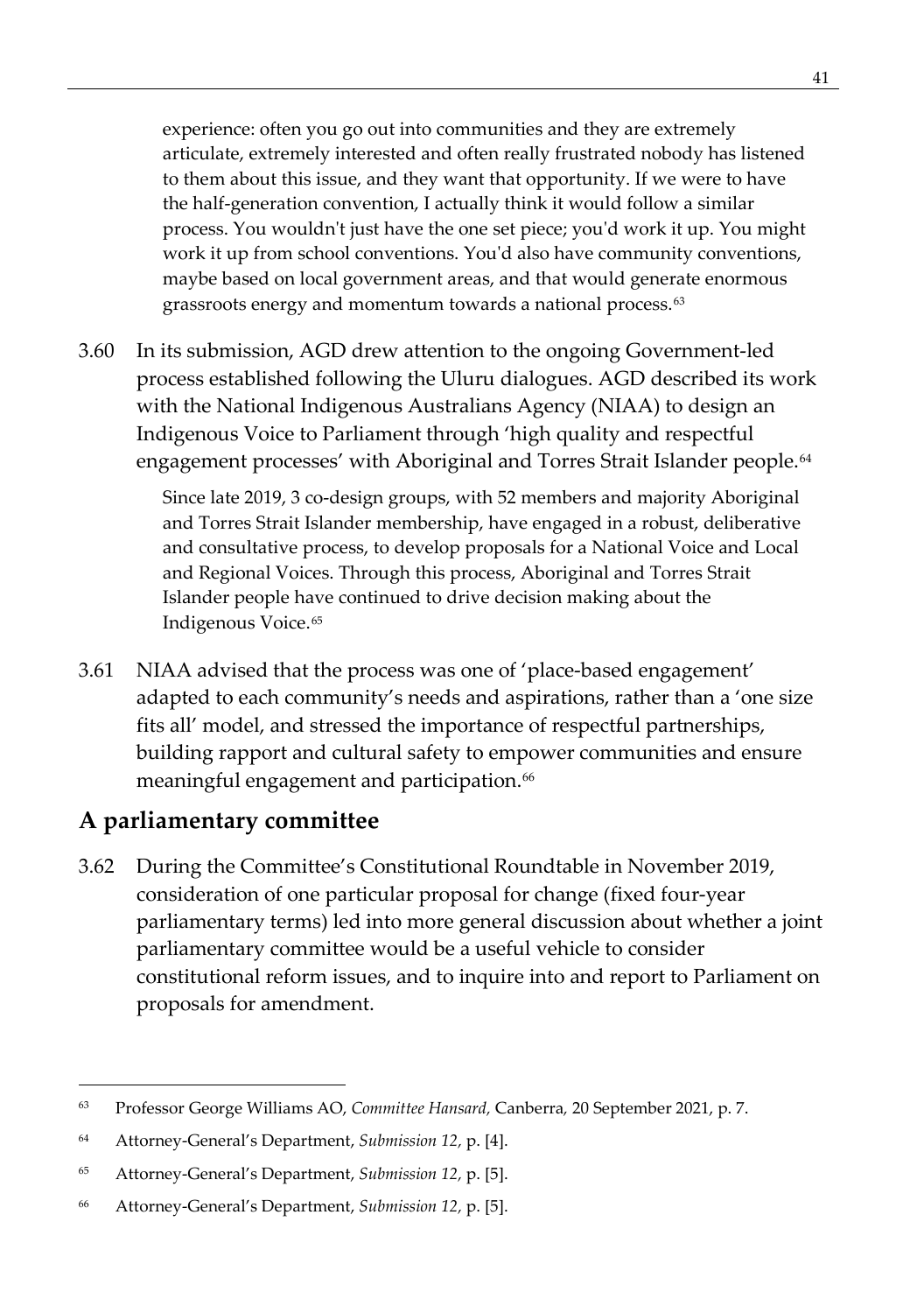- 3.63 As noted above, a Joint Standing Committee on Constitutional Review existed in the Australian Parliament from 1956-1959.[67](#page-55-0) In 1999, a Joint Select Committee on the Republic Referendum was established, specifically to examine and report on the bills before Parliament to facilitate the republic referendum that year.<sup>[68](#page-55-1)</sup> In more recent years, select or standing parliamentary committees have been used from time to time to examine specific constitutional matters.<sup>[69](#page-55-2)</sup>
- 3.64 There has, however, been limited consideration of constitutional reform by the existing House and Senate committees with coverage of constitutional affairs, and there is presently no joint committee dedicated to considering constitutional review or related matters, despite the relevance of both Houses in any process of constitutional change.
- 3.65 During this Committee's 2019 Roundtable, Professor Williams spoke about the possible role for a joint parliamentary committee in more systematic constitutional review:

I think things are at a very low ebb, in terms of the [constitutional] conversation generally, and we need to break out of that. One obvious way would be the joint select committee, as this parliament did in 1959, which looked at these issues more holistically, but again with very high levels of community input. It's either that or we need a separate inquiry process…

…you could have a joint standing committee. I do see the merit in a standing committee, because these are obviously ongoing issues that need to be

<span id="page-55-0"></span><sup>&</sup>lt;sup>67</sup> It is also noted that the 1927-29 Royal Commission on the Constitution was established after the parties were unable to agree on the composition of a joint parliamentary committee to undertake that work. See Professor Cheryl Saunders, *The Parliament as Partner: A Century of Constitutional Review,* Parliamentary Library Research Paper No. 3 2000-01, August 2000, p. 15.

<span id="page-55-1"></span><sup>68</sup> Joint Select Committee on the Republic Referendum, *Advisory Report on: Constitution Alteration (Establishment of Republic) 1999 and Presidential Nominations Committee Bill 1999, August 1999, p. x* (terms of reference).

<span id="page-55-2"></span><sup>69</sup> See, for example: Joint Select Committee on Constitutional Recognition of Local Government, *Final report on the majority finding of the Expert Panel on Constitutional Recognition of Local Government: the case for financial recognition, the likelihood of success and lessons from the history of constitutional referenda,* March 2013; Joint Select Committee on Constitutional Recognition of Aboriginal and Torres Strait Islander Peoples 2015, *Final Report,* June 2015; Joint Standing Committee on Electoral Matters, *Excluded: the impact of section 44 on Australian democracy,* May 2018; Joint Select Committee on Constitutional Recognition Relating to Aboriginal and Torres Strait Islander Peoples, *Final Report,* November 2018.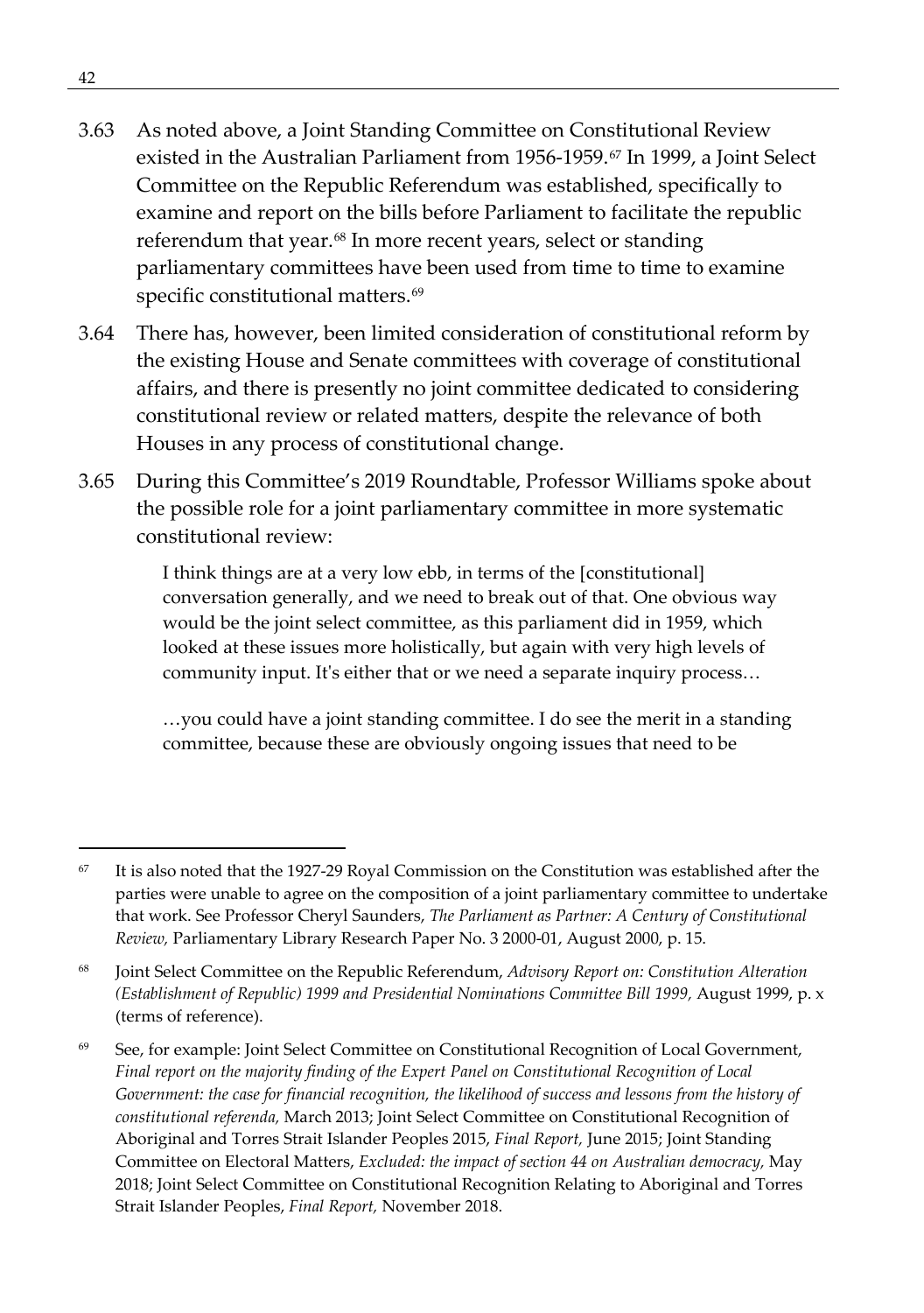resolved and one of the problems is that there is no regular way of engaging with these matters.<sup>[70](#page-56-0)</sup>

3.66 In the same discussion, Professor Cheryl Saunders was conditionally supportive of the idea:

> So, if you were to think of an institutional mechanism—of course a joint standing committee of the parliament on the Constitution is probably a good idea in its own right—it needs to be one that can actually engage with people and not just be talking heads talking down to them, trying to persuade them to vote for things that you want to vote for at the Commonwealth level.<sup>[71](#page-56-1)</sup>

- 3.67 Professor Saunders has previously endorsed the idea of a joint standing committee 'charged with making an annual or, at least, regular, report on the Constitution in accordance with agreed terms of reference'.[72](#page-56-2)
- 3.68 In the present inquiry, Women for an Australian Republic supported the use of a parliamentary committee to receive and consider constitutional change proposals from states, territories, organisations, businesses and individuals on an ongoing basis, and similarly suggested the committee should report annually to Parliament on them.[73](#page-56-3)
- 3.69 In his submission that state parliaments should be empowered to propose amendments to the Constitution, Associate Professor Luke Beck proposed the use of a new or existing federal parliamentary committee to receive such proposals from the state parliaments, inquire into them, and report to the federal Parliament.[74](#page-56-4)
- 3.70 The Committee also noted advice that the resolutions establishing each of the Irish Citizens' Assemblies required subsequent examination of their recommendations by a joint parliamentary committee, as the first step in parliamentary consideration towards ultimate referendums or other legislative or policy changes. Dr O'Sullivan commented that:

<span id="page-56-0"></span><sup>70</sup> Professor George Williams AO, *Committee Hansard,* Canberra*,* 7 November 2019, p. 23.

<span id="page-56-1"></span><sup>71</sup> Professor Cheryl Saunders, *Committee Hansard,* Canberra*,* 7 November 2019, p. 23.

<span id="page-56-2"></span><sup>72</sup> Professor Cheryl Saunders, *The Parliament as Partner: A Century of Constitutional Review,*  Parliamentary Library Research Paper No. 3 2000-01, August 2000, p. iii.

<span id="page-56-3"></span><sup>73</sup> Women for an Australian Republic, *Submission 17,* p. 4; Ms Sarah Brasch, National Convenor, Women for an Australian Republic, *Committee Hansard,* Canberra*,* 20 September 2021, p. 22.

<span id="page-56-4"></span><sup>74</sup> Associate Professor Luke Beck, *Submission 7*, p. [1].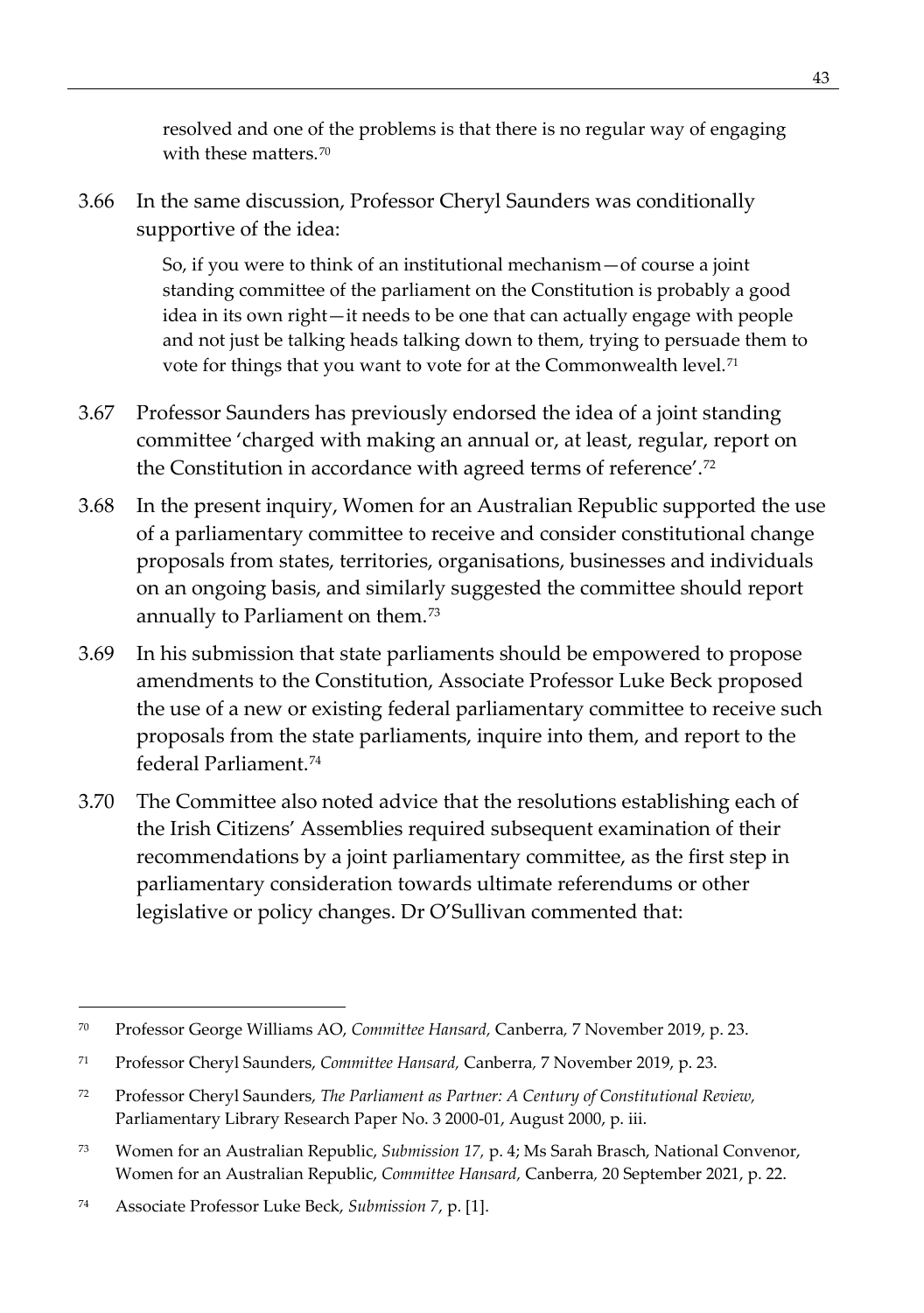…a key thing is that it stops the recommendations sitting on the shelf if…there's a clear pathway for when the parliament or the politicians will get a chance to feed in and consider the recommendations.[75](#page-57-0)

3.71 In addition to a mechanism for review including receiving proposals for constitutional reform and engaging the public in inquiries into them, it was suggested by contributors to the inquiry that such a committee could have other roles once a referendum process is in train. This is further discussed in Chapter 4.

### **Other forms of deliberative democracy**

- 3.72 Some participants in the inquiry also mentioned citizen initiated referenda, citizens' juries or related direct democracy models used overseas, including in certain US states and in Switzerland. While not necessarily (or only) related to constitutional change, such models were seen by some as contributing to greater public engagement and empowerment in Australia's democratic process.[76](#page-57-1)
- 3.73 While overseas examples were often cited in this regard, it was also brought to the Committee's attention that direct consultation with the people on constitutional or other public policy issues is not unknown in Australia. In its submission, the newDemocracy Foundation cited research documenting more than 48 examples of 'deliberative engagement practice' in Australia at the local, state and federal levels. The Foundation submitted that '[t]his suggests a national capacity to learn from experience and institutionalise these processes'.[77](#page-57-2)
- 3.74 Professor Flint from ACM advocated for a Swiss-style provision for citizens to initiate regular referendums, telling the Committee that:

If there's a people in the world who are closely involved in constitutional matters, it's the Swiss. Voting is voluntary in Switzerland, but every three

<span id="page-57-0"></span><sup>75</sup> Dr Mary-Clare O'Sullivan, Secretary, Citizens' Assembly on Gender Equality, *Committee Hansard,* Canberra*,* 2 November 2021, p. 4.

<span id="page-57-1"></span><sup>76</sup> Citizens for Democratic Renewal, *Submission 8, Attachment 1,* p. [4]; Australians for Constitutional Monarchy, *Submission 14,* p. [13] and *Submission 14.1;* Women for an Australian Republic, *Submission 17,* p. 4; Mr Iain Walker, Executive Director, newDemocracy Foundation, *Committee Hansard,* Canberra*,* 20 September 2021, p. 12; Professor David Flint, National Convenor, Australians for Constitutional Monarchy, *Committee Hansard,* Canberra*,*  20 September 2021, p. 21; Professor Gabrielle Appleby, *Committee Hansard,* Canberra*,*  20 September 2021, p. 23.

<span id="page-57-2"></span><sup>77</sup> The newDemocracy Foundation, *Submission 4,* p. 3.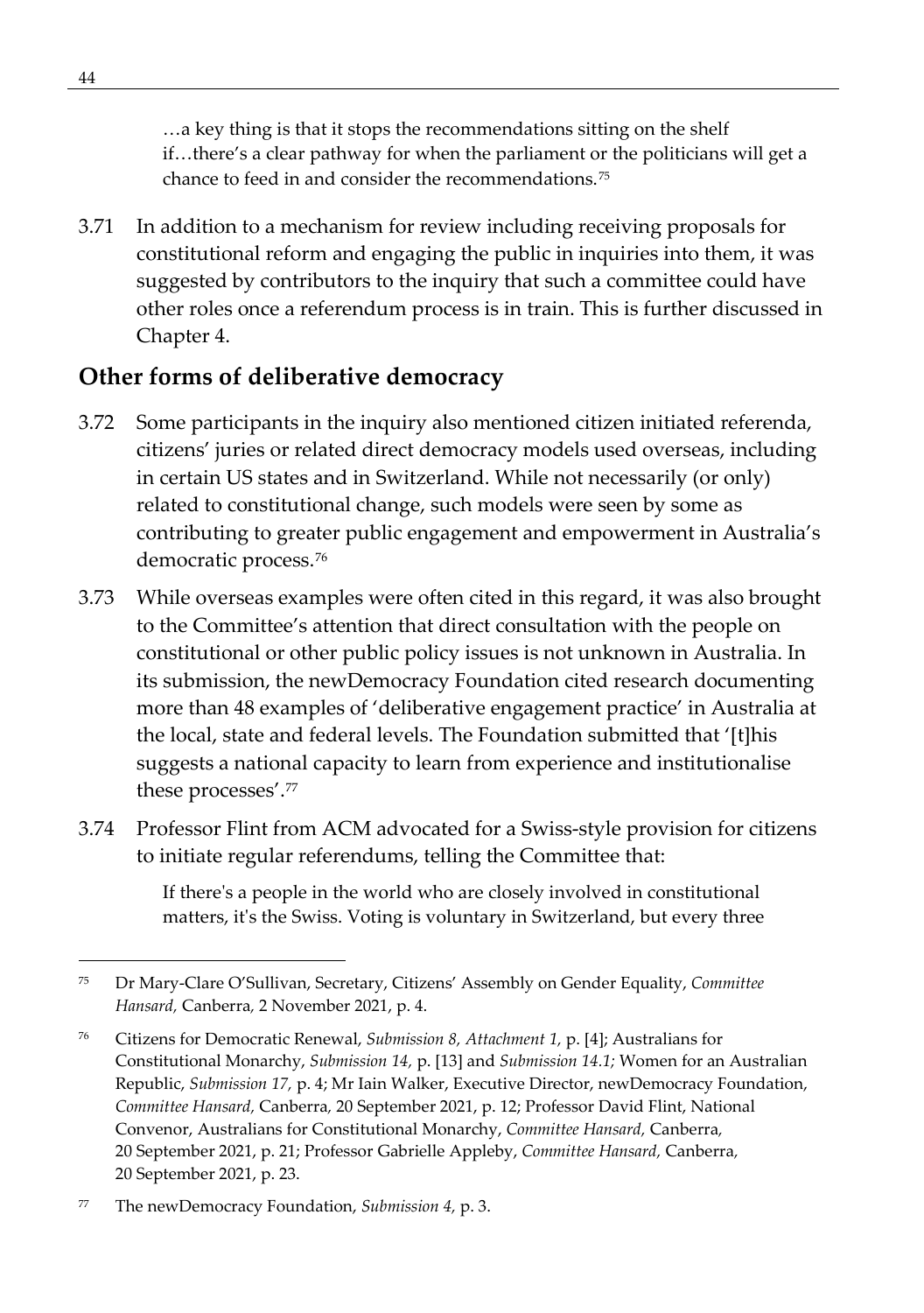months they have to consider a series of referendum proposals both at the federal and the state level but also often at the local level. So they're quite attuned to this. That is because the Swiss constitution provides for a significant degree of direct democracy… I think that that habit of allowing people, by petition, to initiate referendums is very important, and it makes the system very much accountable to the people.[78](#page-58-0)

- 3.75 It was noted that these initiatives sometimes had unforeseen consequences: Mr Walker from the newDemocracy Foundation said that the implementation of citizen initiated referenda in certain US states had 'turned into a disaster'.[79](#page-58-1)
- 3.76 Women for an Australian Republic drew attention to the strong public response to the (voluntary) plebiscite on marriage equality in 2017, submitting that both referendums and plebiscites should occur more regularly to ascertain the people's views on important issues, as well as increasing voters' comfort with voting for change.<sup>[80](#page-58-2)</sup> It proposed introducing a law and voter incentives to facilitate the increased use of plebiscites, as well as 'deliberative polls' which could be conducted electronically.<sup>[81](#page-58-3)</sup>
- 3.77 On the other hand, the Samuel Griffith Society urged caution about the reach and use of citizen-led and informal processes, submitting that '[o]ther methods of community consultation, such as Citizen Juries and Deliberative Polling, are no substitute for a referendum', in which an equal vote is afforded to each eligible citizen.[82](#page-58-4)
- 3.78 ACM did not support plebiscites in areas relating to constitutional change, advocating that on such matters 'the parliament should proceed directly to a referendum and not go through preceding plebiscites'.<sup>[83](#page-58-5)</sup>

<span id="page-58-0"></span><sup>78</sup> Professor David Flint, National Convenor, Australians for Constitutional Monarchy, *Committee Hansard,* Canberra*,* 20 September 2021, p. 24.

<span id="page-58-1"></span><sup>79</sup> Mr Iain Walker, Executive Director, newDemocracy Foundation, *Committee Hansard,* Canberra*,*  20 September 2021, p. 12.

<span id="page-58-2"></span><sup>80</sup> Women for an Australian Republic, *Submission 17,* p. 3.

<span id="page-58-3"></span><sup>81</sup> Women for an Australian Republic, *Submission 17,* pages 4-5 and *Submission 17: Attachment 1,*  p. 5.

<span id="page-58-4"></span><sup>82</sup> The Samuel Griffith Society Inc., *Submission 11,* p. [3].

<span id="page-58-5"></span><sup>83</sup> Professor David Flint, National Convenor, Australians for Constitutional Monarchy, *Committee Hansard,* Canberra*,* 20 September 2021, p. 20.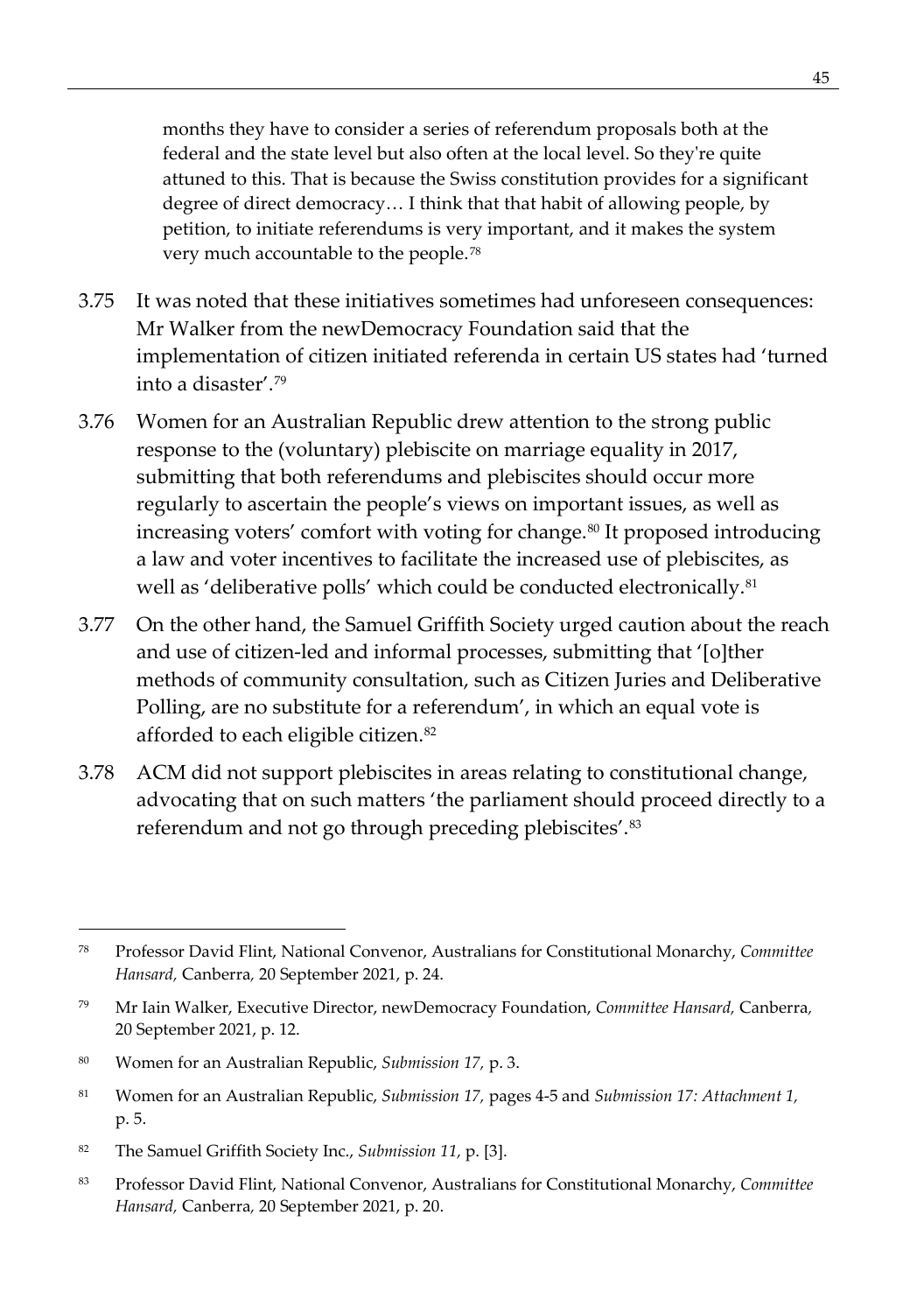## **Committee comment**

- 3.79 At its Constitutional Roundtable held in 2019, and again during this inquiry, the Committee was struck by the constitutional review *not* taking place in Australia currently, or in recent years. It was clear from the Committee's queries that there is no established process for review, and no department or agency of the Australian Government are mandated to proactively consider or coordinate any general processes of constitutional review or consultation.
- 3.80 Indeed, the Committee understands that essentially no work is presently done on these issues unless and until a particular proposal for change reaches the point of planning for a referendum. The Committee observes that such an approach allows neither the time nor the environment for more broad, calm and considered review of necessary or desirable constitutional changes.
- 3.81 In response to the evidence from the Attorney-General's Department that different constitutional processes 'won't necessarily lead to a yes vote' (see paragraph 3.16), the Committee notes that obtaining a yes vote is not necessarily the object of many of the recommendations made to this inquiry, which are instead focussed on ensuring Australia has a more informed and engaged citizenry.
- 3.82 The history of constitutional review in Australia is *ad hoc* and, it could be argued, has met with very limited success to date. The Constitution is the foundation document of Australia's Federation and nationhood. The Committee considers that it is important enough to warrant a process for ongoing review of whether the Constitution remains fit for purpose and, where relevant, consulting the public on possible change. This should occur independently from 'live' consideration of one particular issue or proposed referendum.
- 3.83 While the Committee considers that it is important to start the momentum on constitutional review and consultation, it is also concerned that any mechanism established for the purpose of constitutional review be meaningful, manageable and sustainable. In this regard, the Committee's view is that major constitutional consultations, such as conventions, should be important national events, not so regular or routine that they result in public fatigue or complacency.
- 3.84 The Committee instead sees merit in establishing a parliamentary joint standing committee with a broad mandate to review the Constitution and receive and examine proposals for constitutional change. This averts the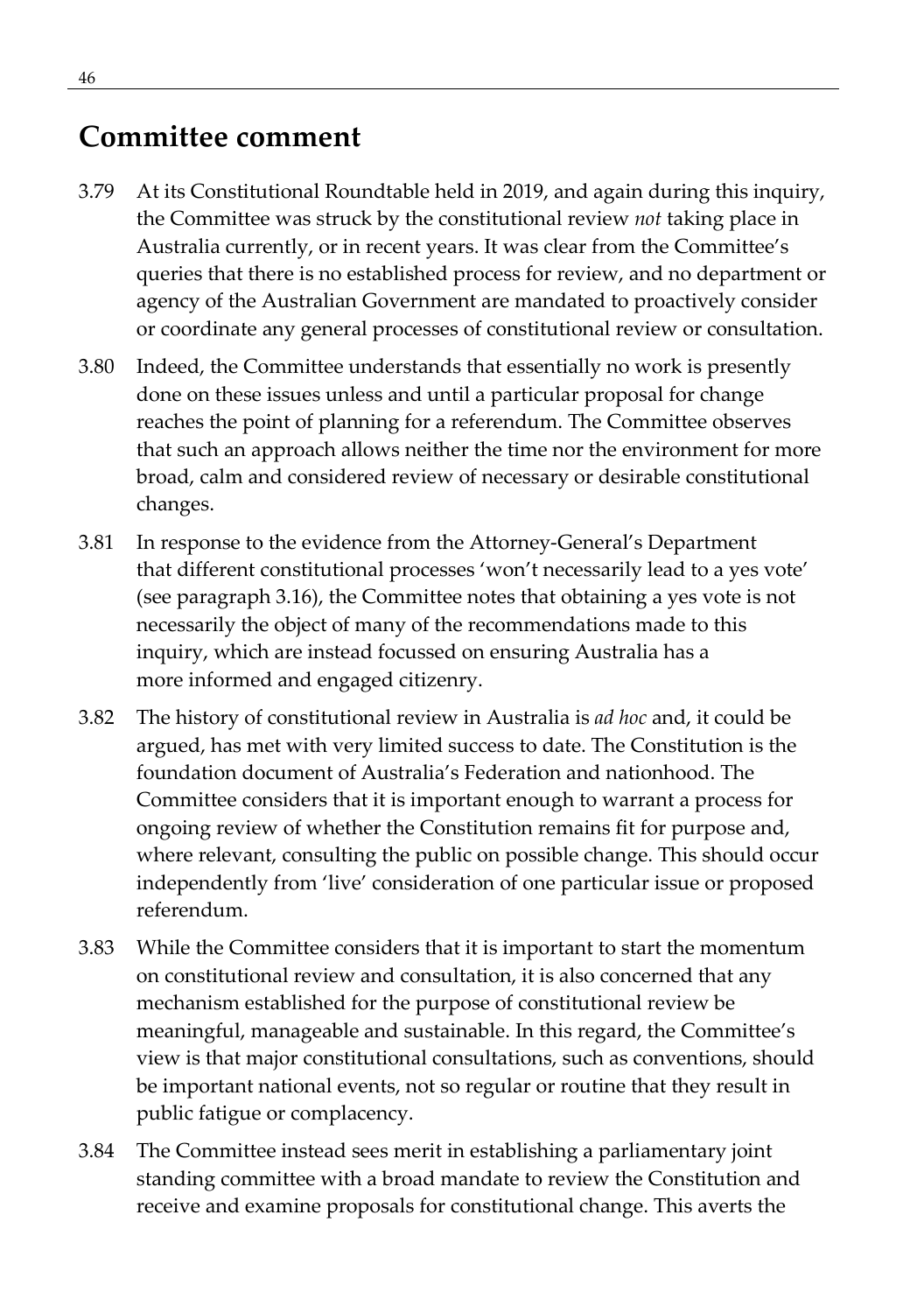possible expense and bureaucracy of a new mechanism; instead using a system that is established and proven, and allows parliamentarians to 'buyin', engage and have confidence in the constitutional reform process on an ongoing basis.

- 3.85 The Committee considers that in addition to ongoing review and inquiry, an important function of a joint committee would be to consider and make recommendations in relation to any future constitutional convention in Australia, and then to examine the proposals arising from any convention.
- 3.86 In considering any future constitutional convention, the Committee suggests that there are valuable lessons that could be learned from both the Irish constitutional reform process and the Uluru dialogues. In relation to the latter, the Committee notes the importance of comprehensive consultations with First Nations communities specifically on any proposed constitutional changes relating to them.
- 3.87 The Committee also notes that any convention would serve dual purposes: not only substantive review of constitutional issues, but as a valuable opportunity to strengthen public awareness and engagement on the Constitution.
- 3.88 To ensure access to expertise and advice that may assist in performing its duties, the Committee suggests that the joint standing committee could appoint an independent constitutional expert (or a panel of such persons) to advise it and assist in its deliberations, as required. The Committee notes that similar independent adviser roles are presently employed by, for example, the Senate's legislative scrutiny committees.
- 3.89 The Committee is cognisant of the possibility that a referendum on Indigenous recognition in the near future may overlap with any broader work on constitutional review. The Committee recognises that this (or any other) 'live' referendum would take priority, and may need to be taken into consideration, particularly in relation to the planning and scheduling of any constitutional convention. At the same time the Committee is strongly of the view that the possibility of a specific referendum should not prevent or unnecessarily delay the implementation of a broader, systematic process of constitutional review, as recommended here.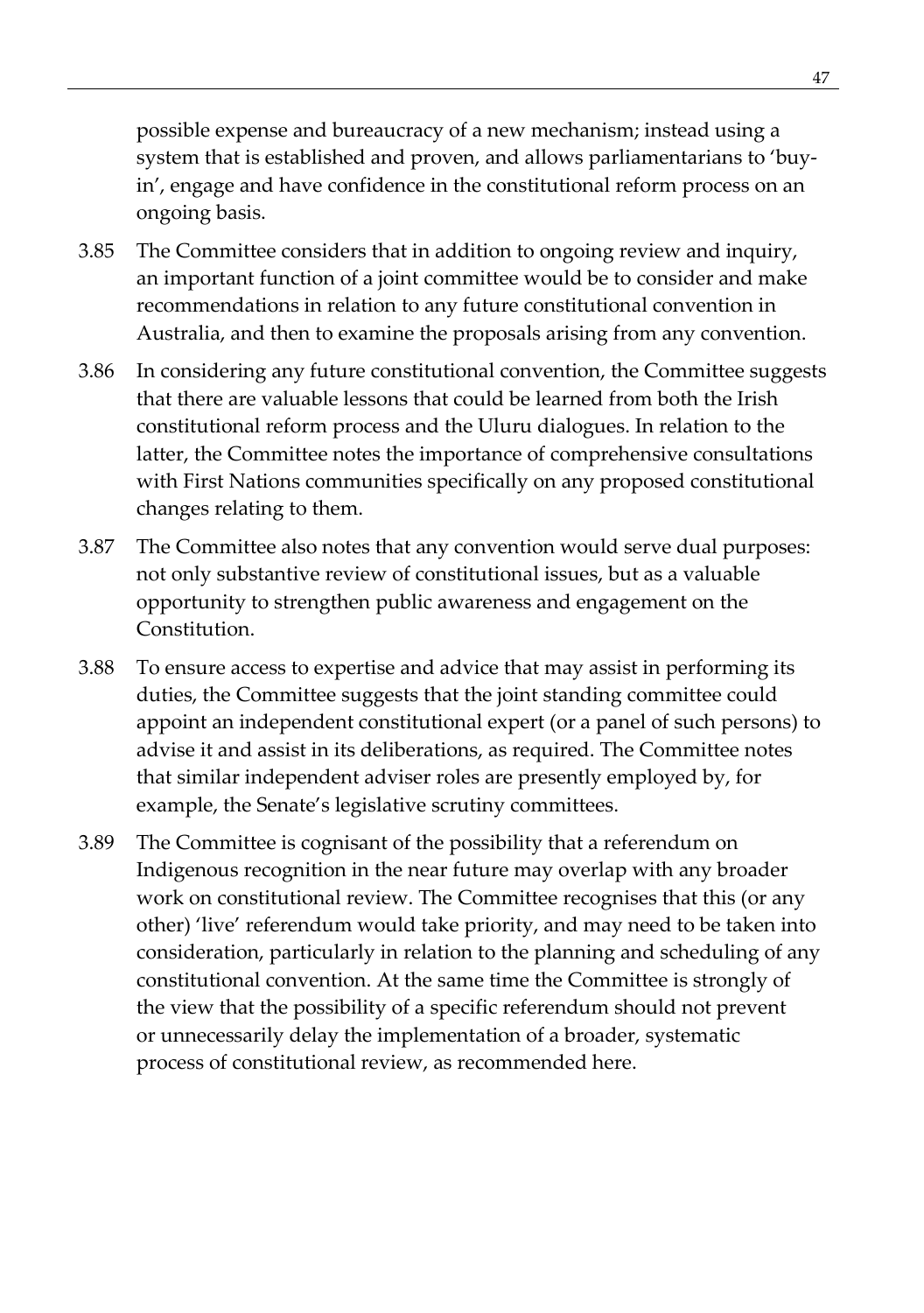#### **Recommendation 4**

**3.90 The Committee recommends that both Houses of the Australian Parliament establish a Joint Standing Committee on Constitutional Matters to operate from the commencement of the 47th Parliament.**

**The Joint Standing Committee should be:**

- **given a broad mandate to review the Constitution and consider constitutional matters, including receiving and inquiring into proposals for change**
- **able to self-refer constitutional matters for inquiry as well as receive references from either House of Parliament or a relevant Minister**
- **required to consider and make recommendations to Parliament relating to the establishment of, agenda for, and resulting report from, ongoing or one-off constitutional conventions that may be warranted generally or to consider specific reform proposals**
- **mandated to exercise functions relating to the referendum process once a referendum proposal is taken forward by Government and/or Parliament, as recommended below at Recommendation 9.**

#### **Recommendation 5**

**3.91 The Committee recommends that the Australian Government use the opportunity of any constitutional convention established on the recommendation of the Joint Standing Committee recommended at Recommendation 4 to conduct a program of public engagement, including through media and social media campaigns, to ensure broad public awareness of the convention and help increase public understanding of the Constitution.** 

**This should form part of the enhanced public education effort recommended at Recommendation 3.**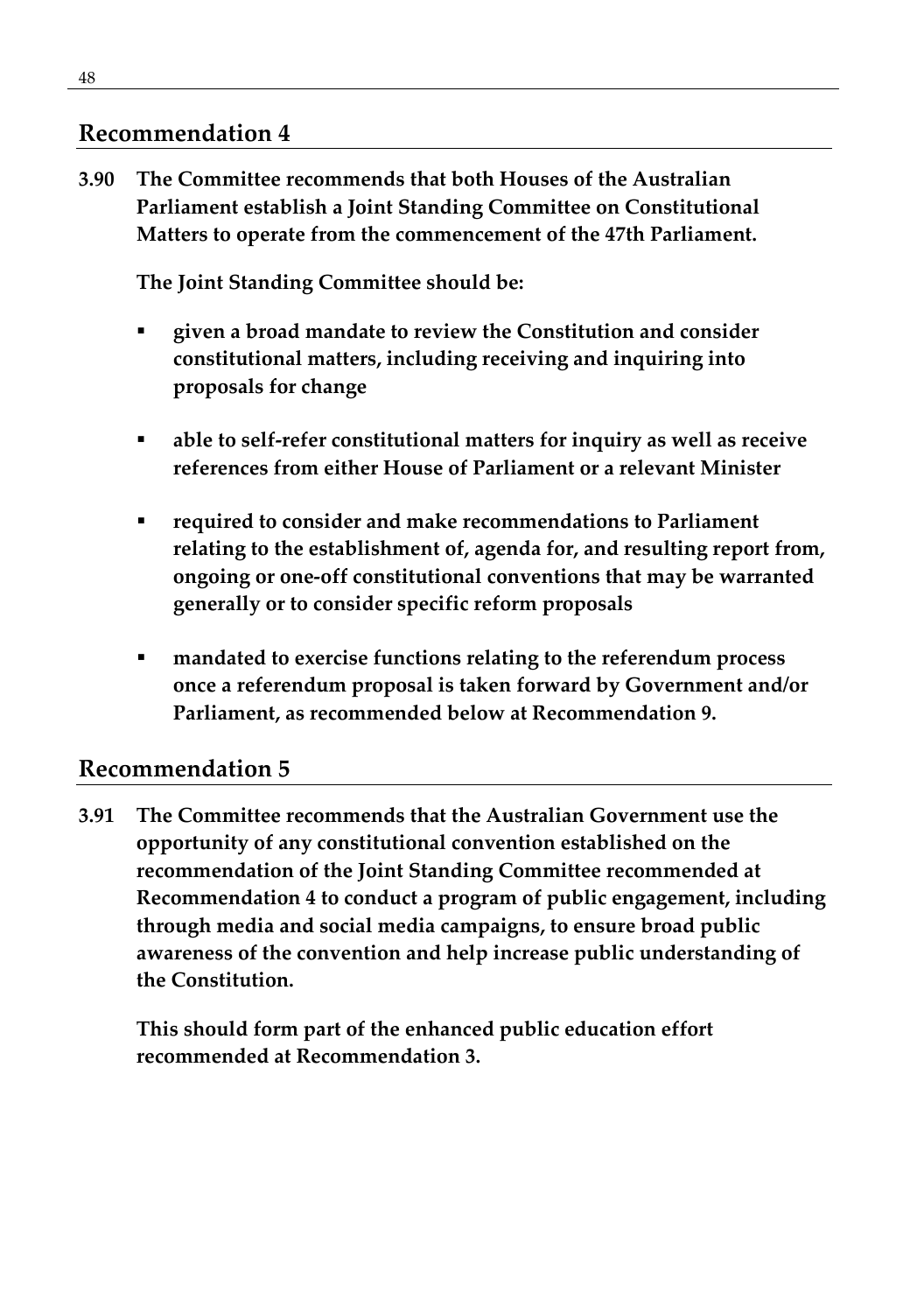# **4. Arrangements for the conduct of referendums**

- 4.1 This chapter considers the arrangements for the conduct of referendums, which are set out in the *Referendum (Machinery Provisions) Act 1984* (the Referendum Act)*.* The chapter also considers evidence relating to the need for bodies or mechanisms to oversee certain aspects of the referendum process.
- 4.2 The chapter concludes with a brief discussion of evidence on section 128 of the Australian Constitution, which sets out the manner in which the Constitution itself may be altered.
- 4.3 While the chapter examines evidence received in the present inquiry, the Committee also notes that some of these issues were considered in detail in the House of Representatives Standing Committee on Legal and Constitutional Affairs' 2009 report, *A Time for Change: Yes/No?*—particularly provisions relating to the yes/no pamphlet and rules relating to the funding of referendum campaigns.[1](#page-62-0) That Committee's recommendations and the Australian Government's responses are noted where relevant throughout the chapter.

# **The** *Referendum (Machinery Provisions) Act 1984*

4.4 As noted in Chapter 1, section 128 of the Constitution sets out the manner in which the Constitution itself may be altered. It provides that a bill to amend the Constitution must be passed by an absolute majority of each House of

<span id="page-62-0"></span><sup>1</sup> House of Representatives Standing Committee on Legal and Constitutional Affairs, *A Time for Change: Yes/No? Inquiry into the Machinery of Referendums*, December 2009.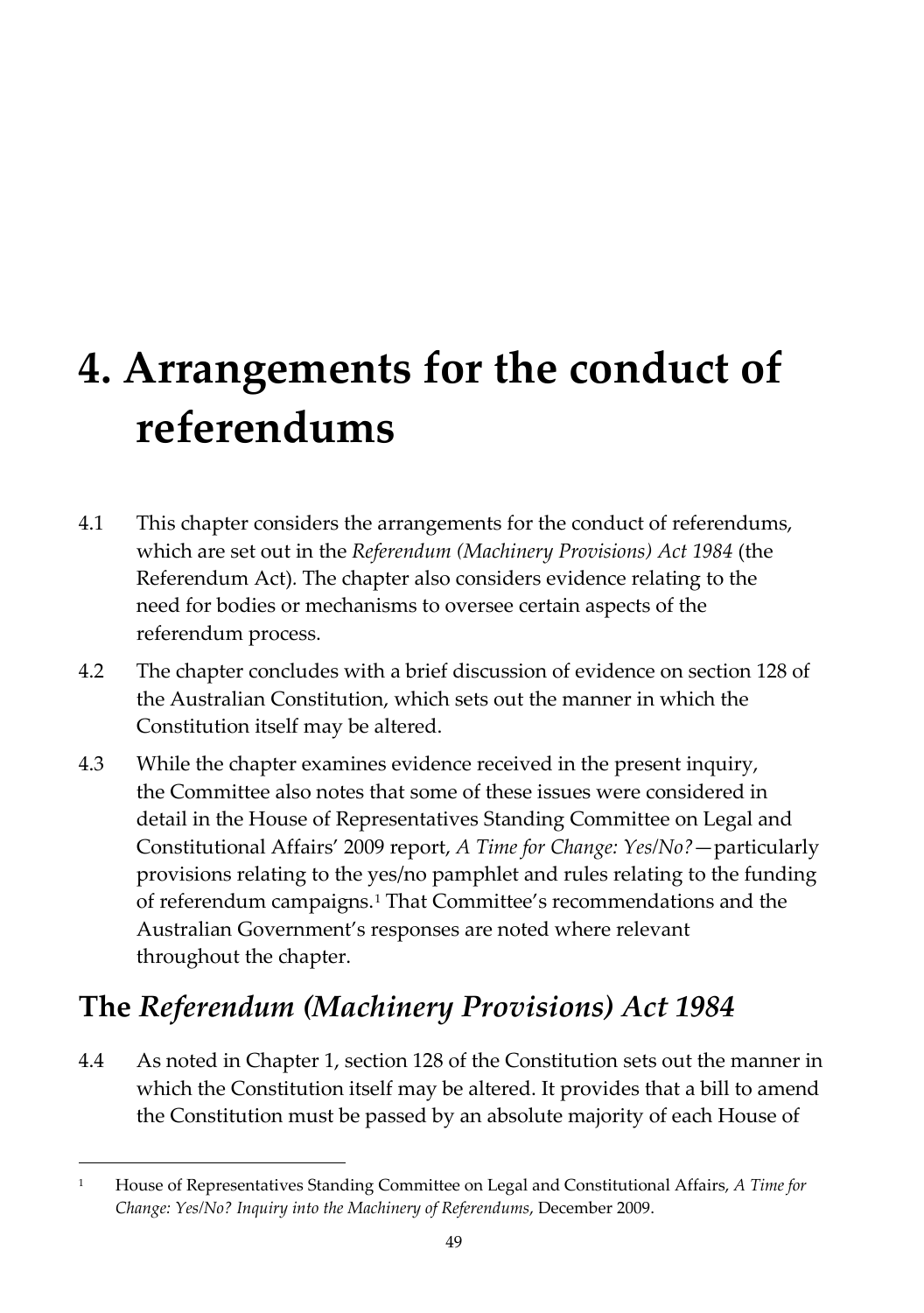the Parliament (or, in certain circumstances, one House of the Parliament on two separate occasions) before it is submitted to electors at a referendum. A majority of electors in a majority of states *and* a majority of all electors must then approve the proposed amendment. Evidence on these aspects of section 128 is discussed later in this chapter.

4.5 Section 128 also provides that the Parliament prescribe the procedures for the conduct of a referendum. Specifically, it states:

> When a proposed law is submitted to the electors the vote shall be taken in such manner as the Parliament prescribes.

- 4.6 The Referendum Act provides the framework for the conduct of referendums. It sets out a range of mechanical matters, including the issuing of a writ for a referendum, voting procedures (including pre-poll and postal voting), and scrutiny of the results. It also sets out a process for informing electors about a referendum proposal.
- 4.7 Responsibility for the administration of the Referendum Act (together with electoral matters more generally) sits within the Finance portfolio. The Australian Electoral Commission, an independent statutory authority within the Finance portfolio, is the agency that conducts referendums.<sup>[2](#page-63-0)</sup>
- 4.8 A representative of the Department of the Finance told the Committee that the Referendum Act is 'fit for purpose' in the sense that 'the act exists and [a] referendum could be conducted'.[3](#page-63-1) The Committee heard that the practice of successive governments has been to consider the Referendum Act in the context of a given referendum and pursue any appropriate amendments to the Act as required at the time; and that there was no proposal to change the Act at the present time.<sup>[4](#page-63-2)</sup>
- 4.9 Mr Tom Rogers, the Electoral Commissioner, stated that the Australian Electoral Commission (AEC) would consider whether there are any legislative or other barriers to the proper conduct of a referendum, and

<span id="page-63-0"></span><sup>2</sup> Department of Finance, *Submission 18*, p. 1; Attorney-General's Department, *Submission 12*, p. [2].

<span id="page-63-1"></span><sup>&</sup>lt;sup>3</sup> Mr Nathan Williamson, Deputy Secretary, Governance and Resource Management, Department of Finance, *Committee Hansard*, Canberra, 7 October 2021, p. 7.

<span id="page-63-2"></span><sup>&</sup>lt;sup>4</sup> Mr Nathan Williamson, Deputy Secretary, Governance and Resource Management, Department of Finance, *Committee Hansard*, Canberra, 7 October 2021, pages 7-8. As an example, the Attorney-General's Department (*Submission 12*, p. [7]) noted that the *Referendum Legislation Amendment Act 1999* amended the Referendum Act to remove limitations on Australian Government expenditure on public information activities during the 1999 referendum.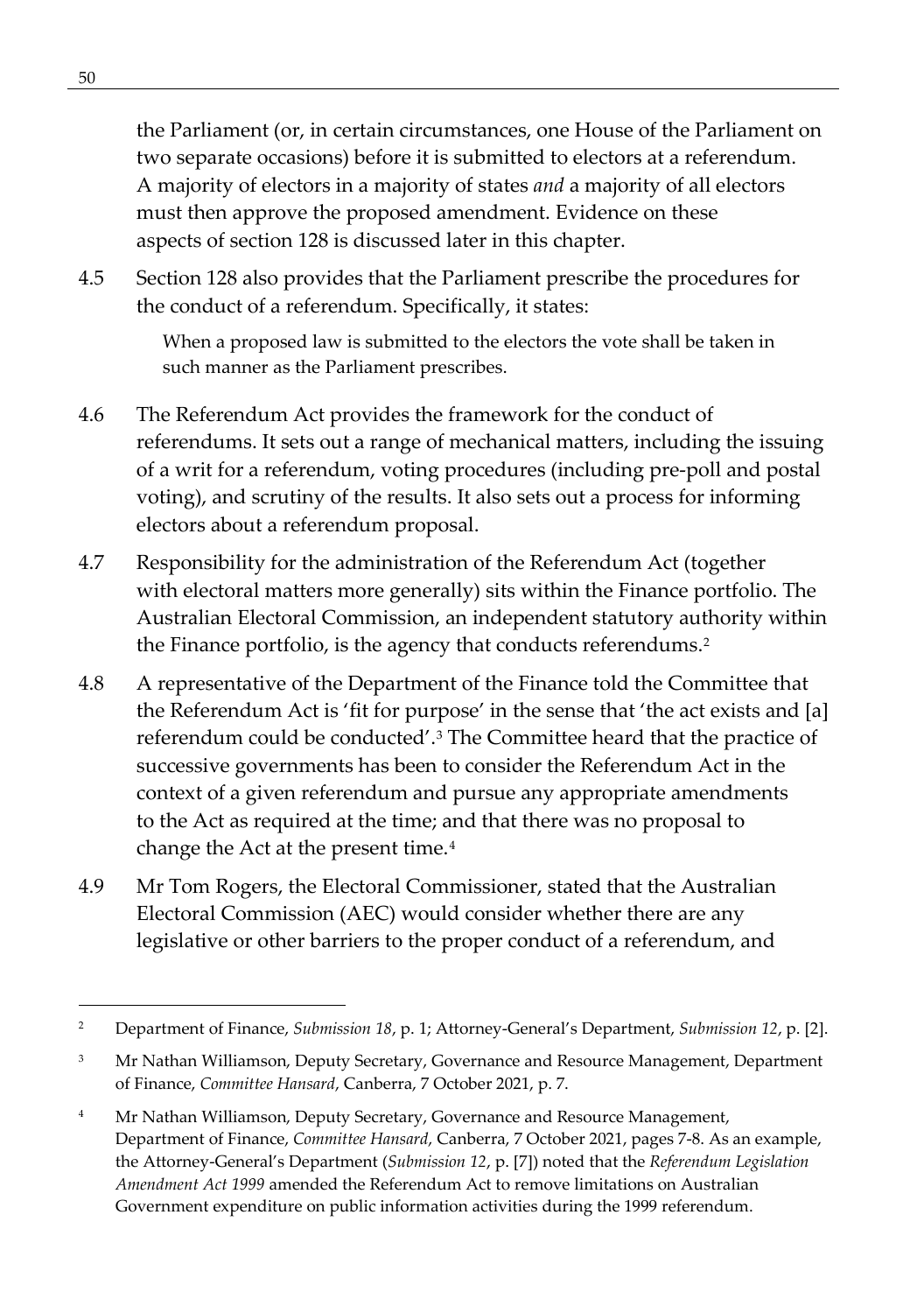provide advice to the Government, when it appeared that a referendum was likely to proceed.[5](#page-64-0)

- 4.10 The Department of Finance also advised that changes made to the *Commonwealth Electoral Act 1918* (Electoral Act) to modernise electoral processes are, where possible, mirrored in the Referendum Act.[6](#page-64-1)
- 4.11 However, a strong theme in evidence to the inquiry was that aspects of the Referendum Act are outdated and should be modernised to support referendums in contemporary Australia. This view was articulated by Professor George Williams, who characterised the Referendum Act as being 'in very poor shape'.[7](#page-64-2)
- 4.12 Professor Williams explained that the framework for the conduct of referendums was adopted in 1912 and 'has changed little since then':

It was designed at a time when voting was not compulsory, Australia's population was far smaller and far less diverse, and the print media and public speeches were the dominant modes of communication. The system is showing its age and is not suited to contemporary Australia.<sup>[8](#page-64-3)</sup>

4.13 Similarly, Dr Paul Kildea said there is 'a clear need' to update the Referendum Act ahead of any future referendum:

> Some features have not been revisited in over a century; others, for many decades.[9](#page-64-4)

4.14 Dr Kildea argued it is 'critical' that changes to the Referendum Act be considered in advance of a referendum, 'to ensure that they are careful, considered and made for principled rather than strategic reasons'.[10](#page-64-5) Dr Kildea told the Committee that:

> Often we only wait until a referendum is right around the corner before we start thinking about constitutional review, processes and the rules that govern

- <span id="page-64-4"></span><sup>9</sup> Dr Paul Kildea, *Submission 15*, p. 1.
- <span id="page-64-5"></span><sup>10</sup> Dr Paul Kildea, *Submission 15*, p. 1.

<span id="page-64-0"></span><sup>5</sup> Mr Tom Rogers, Electoral Commissioner, Australian Electoral Commission, *Committee Hansard*, Canberra, 26 October 2021, p. 4.

<span id="page-64-1"></span><sup>6</sup> Department of Finance, *Submission 18*, p. 1; Mr Nathan Williamson, Deputy Secretary, Governance and Resource Management, Department of Finance, *Committee Hansard*, Canberra, 7 October 2021, p. 6.

<span id="page-64-2"></span><sup>7</sup> Professor George Williams AO, *Committee Hansard*, Canberra, 20 September 2021, p. 10.

<span id="page-64-3"></span><sup>8</sup> Professor George Williams AO, *Submission 1*, p. 3.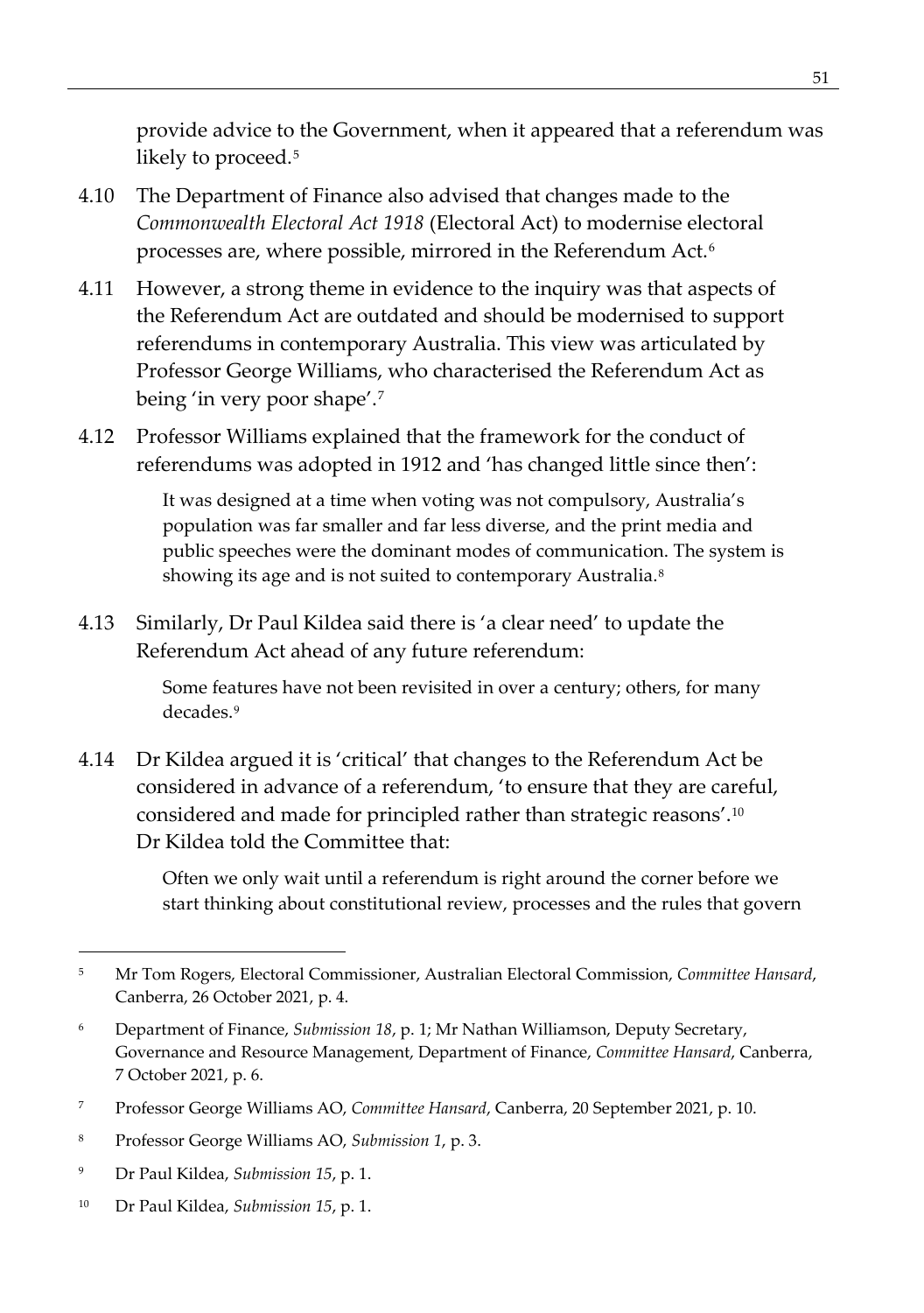referendums and how we vote in them... If we wait until a referendum is held, it's just too late.[11](#page-65-0)

4.15 Professor Williams elaborated on this point, arguing that updating the Referendum Act should not be done 'on the eve of a campaign':

> ... as soon as you get to the campaign it's politicised and it's too difficult. You've got to do it before you've got a particular proposal being considered. This is why the local government referendum fell over in 2013. We had bipartisan support, but we left the referendum machinery changes to the eleventh hour, and bipartisanship broke down over amendments to the Referendum (Machinery Provisions) Act...<sup>[12](#page-65-1)</sup>

- 4.16 Mr Rogers, the Electoral Commissioner, told the Committee that any changes to the Referendum Act should be enacted 'fairly early' ahead of a referendum.[13](#page-65-2)
- 4.17 In making the case for specific changes to the Referendum Act, Professor Gabrielle Appleby argued that 'the rule book for conducting referendums must be in a fit and modern state'. She proposed two criteria against which the framework for the conduct of referendums should be assessed: 'that it meet the government's responsibility to provide citizens with objective and fair information on any proposed referendum' and 'that the Australian people are able to communicate freely and transparently with each other about that referendum proposal'.[14](#page-65-3)
- 4.18 The remainder of this section examines evidence received on specific aspects of the Referendum Act.

#### **Setting a referendum question**

4.19 A number of submitters considered the formulation of the question presented to voters at a referendum.

<span id="page-65-0"></span><sup>11</sup> Dr Paul Kildea, *Committee Hansard*, Canberra, 20 September 2021, p. 2. See also: Ms Sarah Brasch, National Convenor, Women for an Australian Republic, *Committee Hansard*, Canberra, 20 September 2021, p. 27.

<span id="page-65-1"></span><sup>12</sup> Professor George Williams AO, *Committee Hansard*, Canberra, 20 September 2021, p. 10.

<span id="page-65-2"></span><sup>13</sup> Mr Tom Rogers, Electoral Commissioner, Australian Electoral Commission, *Committee Hansard*, Canberra, 26 October 2021, p. 1.

<span id="page-65-3"></span><sup>14</sup> Professor Gabrielle Appleby, *Committee Hansard*, Canberra, 20 September 2021, p. 19. See also: Indigenous Law Centre, University of New South Wales, *Submission 10*, pages 1-2.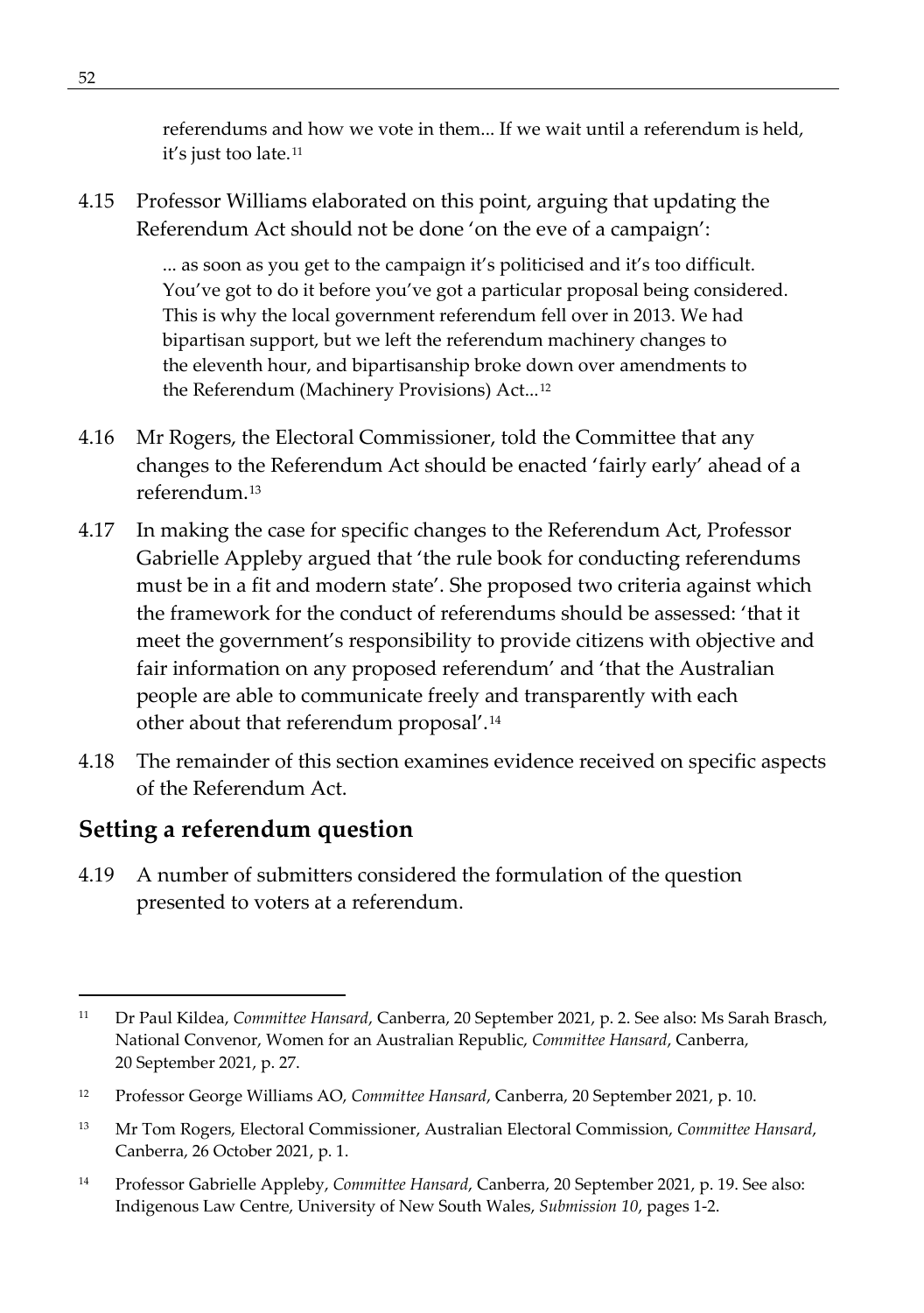- 4.20 Section 128 of the Constitution requires that for a constitutional amendment to be enacted, electors must first 'approve the proposed law'. The Referendum Act achieves this in practice by requiring that the ballot paper at a referendum include the (long) title of the proposed law, which is determined by the Parliament, followed by the question: 'Do you approve this proposed alteration?'[15](#page-66-0)
- 4.21 Australians for Constitutional Monarchy (ACM) submitted that the referendum question should continue to 'refer to the long title' of the proposed law passed by the Parliament, which it said was consistent with section 128 of the Constitution.<sup>16</sup>
- 4.22 The Indigenous Law Centre (ILC) at the University of New South Wales submitted that:

It is imperative that the question that is put on the ballot paper is easily understood, and captures the essential nature of the reform. It must be clear, simple and neutral.<sup>[17](#page-66-2)</sup>

- 4.23 In the context of a possible referendum on the constitutional recognition of Indigenous Australians, the ILC noted that for some voters the referendum question will be the first time that they engage with the issue 'at the level of decision-making seriousness'.[18](#page-66-3)
- 4.24 Dr Kildea submitted that under the current arrangements, questions 'tend to be technical and wordy, and can be confusing to voters'. Furthermore, he said, the use of the long title 'encourages members of parliament to draft emotive or misleading Bill titles in the hope of swaying voters':

In 1988, for example, voters were asked to approve a proposed law '[t]o alter the Constitution to provide for fair and democratic parliamentary elections throughout Australia', notwithstanding the fact that the actual proposal was aimed at achieving the relatively narrow objective of 'one vote, one value'.[19](#page-66-4)

4.25 The ILC recommended that the Referendum Act be amended to allow the referendum question to be put in the following form: 'Are you in favour

<span id="page-66-0"></span><sup>15</sup> *Referendum (Machinery Provisions) Act 1984*, s. 25; Schedule 1.

<span id="page-66-1"></span><sup>16</sup> Australians for Constitutional Monarchy, *Submission 14.1*, p. [1].

<span id="page-66-2"></span><sup>17</sup> Indigenous Law Centre, University of New South Wales, *Submission 10*, p. 2.

<span id="page-66-3"></span><sup>18</sup> Indigenous Law Centre, University of New South Wales, *Submission 10*, p. 2.

<span id="page-66-4"></span><sup>19</sup> Dr Paul Kildea, *Submission 15*, p. 2.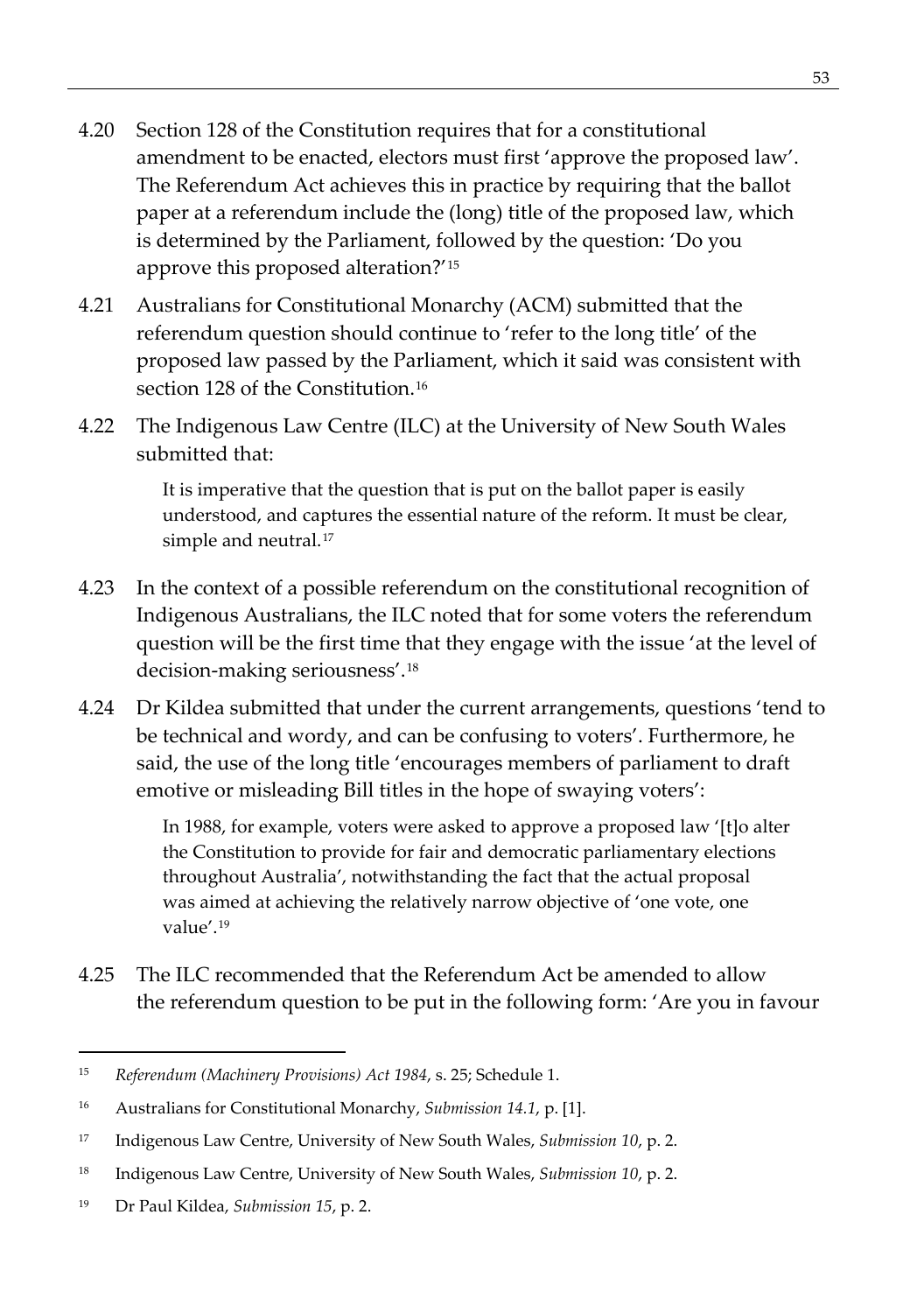of [short description of proposed reform], as provided in the [short title of Act]?' The short description of the proposed reform would be developed by a joint parliamentary committee, assisted by an independent panel, which would advise the committee on the 'clarity and neutrality' of proposed descriptions.[20](#page-67-0)

- 4.26 Dr Kildea echoed this recommendation, but also suggested that a 'short, factual description' of the proposed constitutional amendment be included on the ballot paper. Like the ILC, Dr Kildea recommended that there be independent scrutiny of the referendum question and any other text on the ballot paper, while leaving the final say to the Parliament.<sup>[21](#page-67-1)</sup>
- 4.27 Citizens for Democratic Renewal and Women for an Australian Republic both suggested that bodies other than Parliament be responsible for drafting referendum questions.<sup>[22](#page-67-2)</sup> Evidence on the possibility of other bodies overseeing certain aspects of the referendum process is discussed later in this chapter.
- 4.28 In addition to the wording of the referendum question, some submitters considered the issue of which bodies should be able to initiate a referendum. This evidence is also discussed later in this chapter.

## **Information and education about a referendum question**

- 4.29 The primary way in which the Government must inform voters about a referendum question is through the production and distribution of a pamphlet containing arguments in favour of and against the proposed constitutional amendment, along with a statement showing the text of the proposed amendment (the 'yes/no pamphlet')[.23](#page-67-3)
- 4.30 Evidence on the yes/no pamphlet and other issues relating to public information and education is examined in this section.

#### *Yes/no pamphlet*

4.31 The Referendum Act requires that the arguments in favour of and against the proposed constitutional amendment to be included in the yes/no

<span id="page-67-0"></span><sup>20</sup> Indigenous Law Centre, University of New South Wales, *Submission 10*, p. 3.

<span id="page-67-1"></span><sup>21</sup> Dr Paul Kildea, *Submission 15*, p. 2.

<span id="page-67-2"></span><sup>22</sup> Citizens for Democratic Renewal, *Submission 8*, p. 1; Women for an Australian Republic, *Submission 17.1*, p. 2.

<span id="page-67-3"></span><sup>23</sup> *Referendum (Machinery Provisions) Act 1984*, s. 11.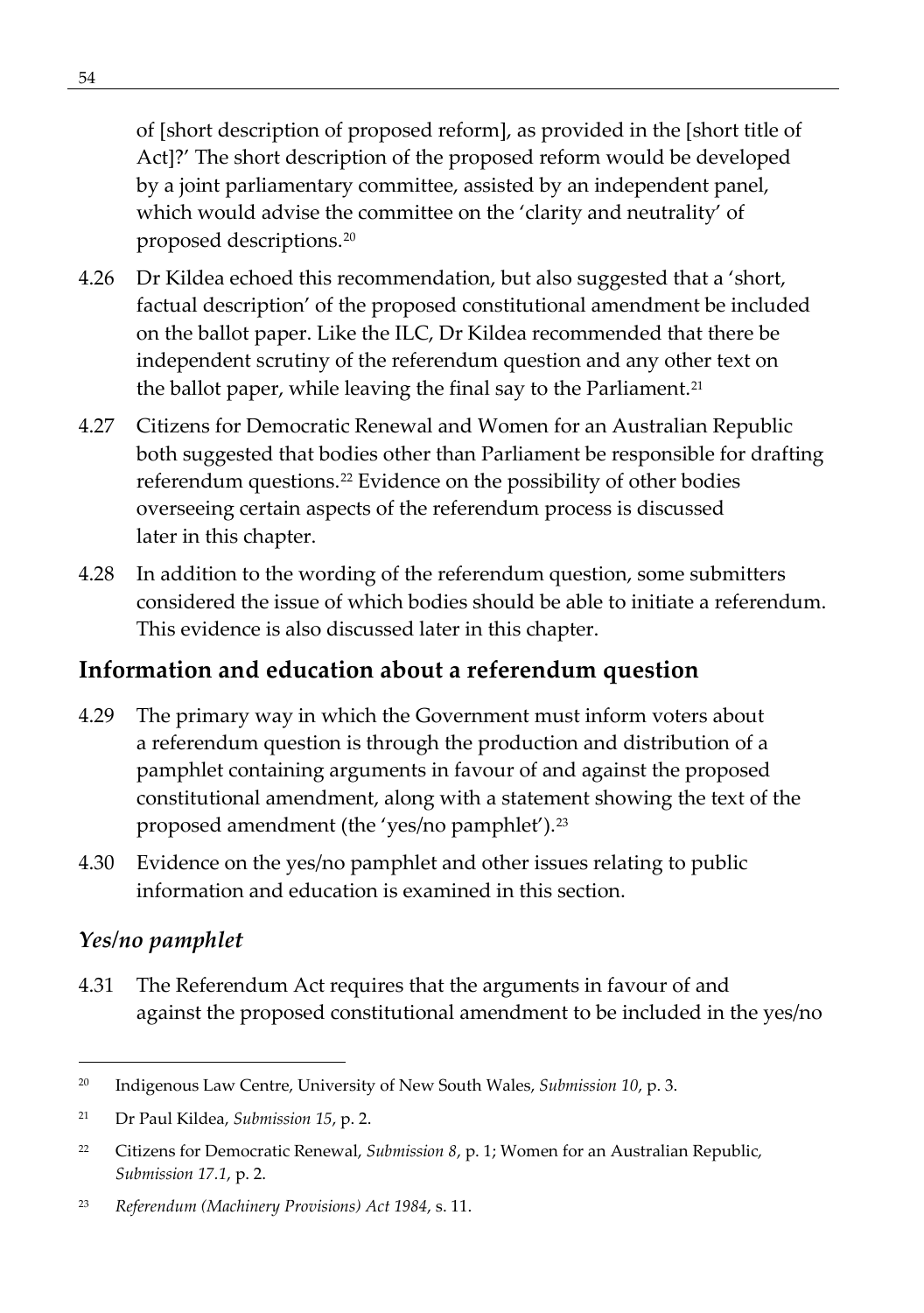pamphlet be authorised by the majority of those members of the Parliament who voted for and against the amendment respectively. Each argument must consist of no more than 2,000 words and must be provided to the Electoral Commissioner within four weeks of the passage of the proposed law through the Parliament.<sup>[24](#page-68-0)</sup>

- 4.32 The Electoral Commissioner must then post a printed copy of the yes/no pamphlet to each address on the electoral roll no later than 14 days before the voting day for the referendum.[25](#page-68-1)
- 4.33 The Commissioner may also post the pamphlet to any other addresses that they consider appropriate, send the information contained in the pamphlet to any email addresses they consider appropriate, publish the information on the internet, and arrange for it to be translated into other languages or forms suitable for the visually impaired.[26](#page-68-2)
- 4.34 In evidence to the inquiry, stakeholders examined issues including the structure and content of the pamphlet, oversight of information contained in the pamphlet, and distribution of the pamphlet.

#### *Structure, content and oversight*

4.35 Several submitters raised concerns about the educational and informational value of the pamphlet in its current form. For example, Professor Williams argued that the structure of the yes/no pamphlet encourages Australians to 'divide into two camps – to be either for or against a proposal':

> This has value – it can force people to really think about an issue. But adversarial rhetoric should not be the only information the Commonwealth Government provides in the official pamphlet.<sup>[27](#page-68-3)</sup>

4.36 Similarly, Dr Kildea submitted that, in its current form, the yes/no pamphlet is 'a poor mechanism for educating voters':

> The arguments presented are often exaggerated and/or misleading. The maximum length of 2000 words is unnecessarily long and likely exceeds the attention span of many voters. Further, the law does not provide for the preparation of a statement setting out basic facts about the referendum

<span id="page-68-0"></span><sup>24</sup> *Referendum (Machinery Provisions) Act 1984*, s. 11. When there are referendums on more than one proposed law on the same day, the arguments in relation to the proposed law shall be printed in one pamphlet and must consist of no more than 2,000 words on average.

<span id="page-68-1"></span><sup>25</sup> *Referendum (Machinery Provisions) Act 1984*, s. 11.

<span id="page-68-2"></span><sup>26</sup> *Referendum (Machinery Provisions) Act 1984*, s. 11.

<span id="page-68-3"></span><sup>27</sup> Professor George Williams AO, *Submission 1*, p. 4.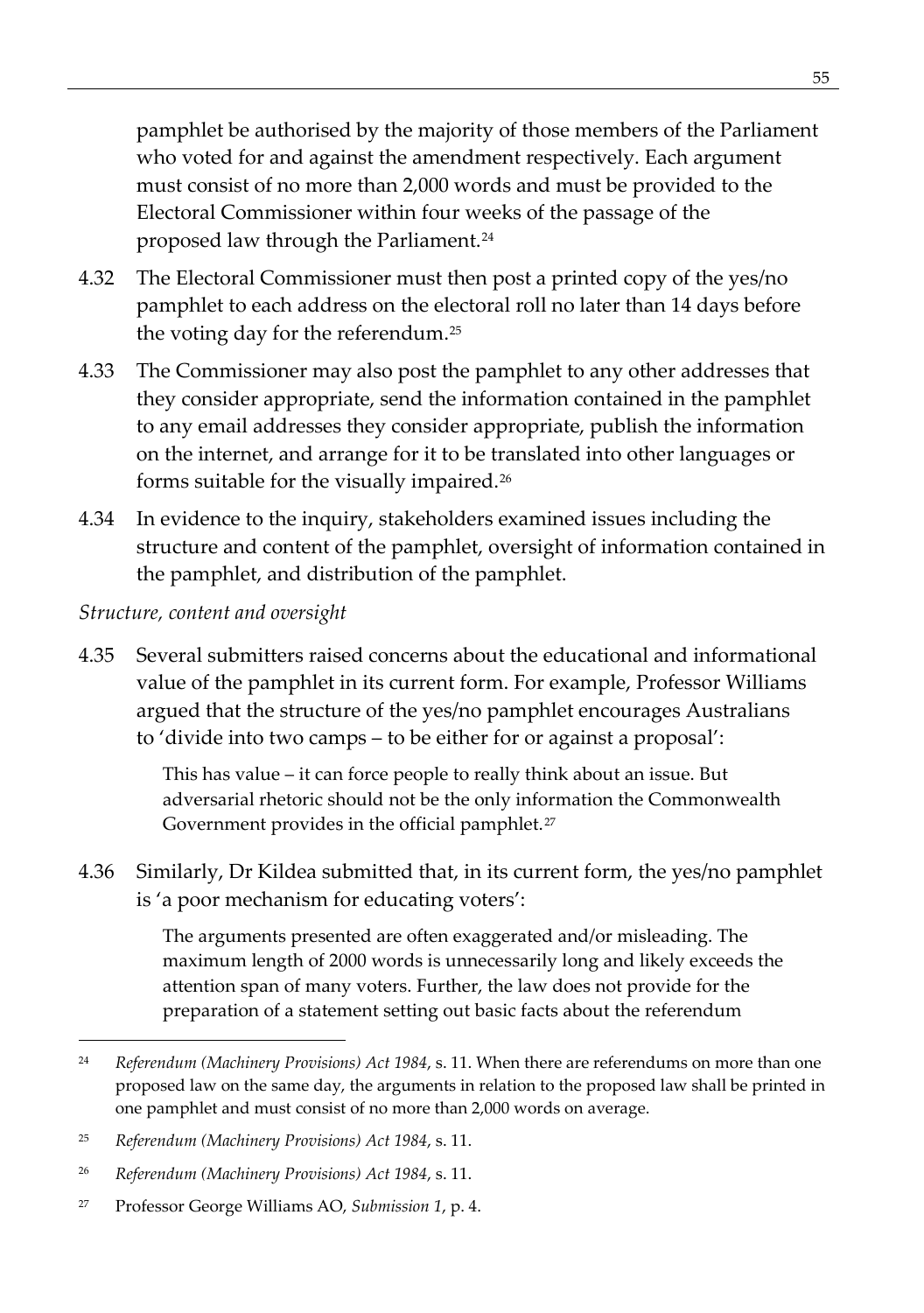proposal. Overall, a fair-minded voter motivated to learn more about the referendum will find little of value in the official pamphlet.<sup>[28](#page-69-0)</sup>

- 4.37 The ILC also argued that the current specifications 'encourage a pamphlet that is unnecessarily long... and devoid of potentially useful explanatory material such as images'.[29](#page-69-1)
- 4.38 Professor Williams recommended that the yes/no arguments be preceded by 'neutral material' including 'a clear explanation of the proposal and a clear explanation of its context, including where it fits into the constitutional structure'.[30](#page-69-2)
- 4.39 Along similar lines, several submitters recommended the inclusion of a neutral explanation of the parts of the Constitution affected by the proposed amendment, and the anticipated effect of the amendment.<sup>[31](#page-69-3)</sup>
- 4.40 The ILC recommended that the pamphlet include an 'objective summary of the arguments that have been made for and against the proposal' of no more than 1,000 words, which could be supplemented with images.<sup>[32](#page-69-4)</sup> The ILC also recommended the inclusion of a 'citizens' statement' developed through a deliberative process, stating that:

This section allows the voters to hear about the reform from 'ordinary people', which can increase understanding as well as trust in the information provided.[33](#page-69-5)

4.41 Women for an Australian Republic among others recommended that the yes/no pamphlet include a list of the members of the Parliament who voted for and against the proposed amendment.<sup>[34](#page-69-6)</sup> It also suggested relaxing the requirement to include the text of the proposed amendment to allow for

- <span id="page-69-4"></span><sup>32</sup> Indigenous Law Centre, University of New South Wales, *Submission 10*, pages 4-5.
- <span id="page-69-5"></span><sup>33</sup> Indigenous Law Centre, University of New South Wales, *Submission 10*, p. 5. See also: Professor George Williams AO, *Submission 1*, p. 4; Dr Paul Kildea, *Submission 15*, pages 6-7.
- <span id="page-69-6"></span><sup>34</sup> Women for an Australian Republic, *Submission 17: Attachment 1*, p. 3; Indigenous Law Centre, University of New South Wales, *Submission 10*, p. 6; Dr Paul Kildea, *Submission 15*, p. 7.

<span id="page-69-0"></span><sup>28</sup> Dr Paul Kildea, *Submission 15*, pages 5-6.

<span id="page-69-1"></span><sup>29</sup> Indigenous Law Centre, University of New South Wales, *Submission 10*, pages 4-5.

<span id="page-69-2"></span><sup>30</sup> Professor George Williams AO, *Submission 1*, p. 4.

<span id="page-69-3"></span><sup>31</sup> Indigenous Law Centre, University of New South Wales, *Submission 10*, p. 5; Dr Paul Kildea, *Submission 15*, pages 6-7; Women for an Australian Republic, *Submission 17: Attachment 1*, pages 2-3.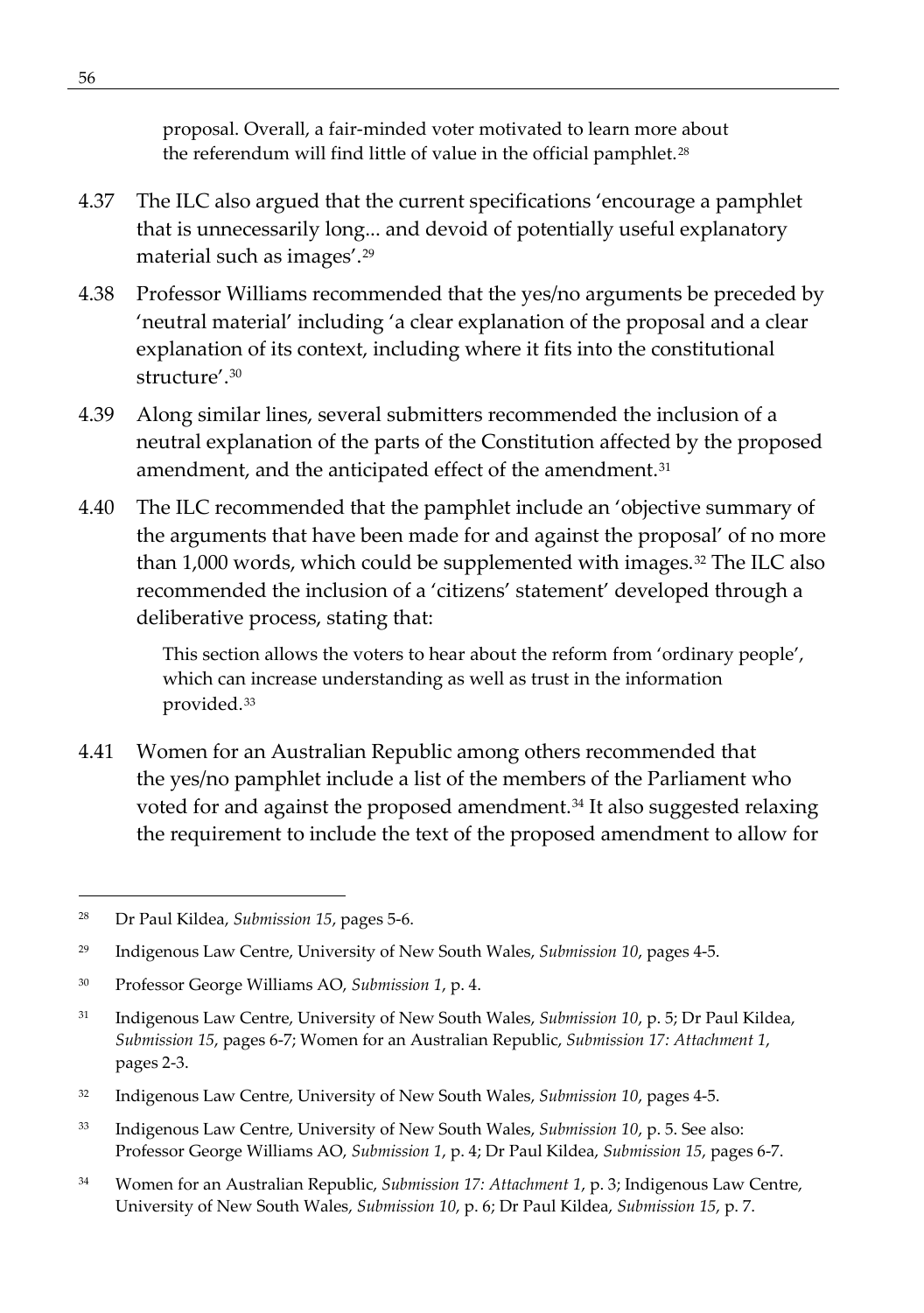consequential amendments to be summarised rather than listed in their entirety.[35](#page-70-0)

- 4.42 Some submitters contemplated whether oversight of some or all of the content contained in the yes/no pamphlet should be taken out of the hands of parliamentarians.<sup>[36](#page-70-1)</sup> For example, Dr Kildea suggested that giving responsibility for drafting the yes/no arguments to other individuals or bodies 'promises to foster more accuracy and balance'.[37](#page-70-2) On the other hand, ACM submitted that the yes/no arguments should continue to be authorised by the parliamentarians for and against the proposed constitutional amendment, arguing that 'it would be wrong on principle to hand this task to some unelected body'.[38](#page-70-3)
- 4.43 Evidence on the possible roles for different bodies in the referendum process is discussed later in this chapter.
- 4.44 In its 2009 report, the House Standing Committee on Legal and Constitutional Affairs recommended that the Referendum Act be amended to remove the word limit for the yes/no arguments and to require all members of Parliament to authorise both yes and no arguments in the circumstance where a proposed constitutional amendment is passed unanimously.[39](#page-70-4) However, the Government did not support these recommendations<sup>[40](#page-70-5)</sup>
- 4.45 The committee also recommended retaining the requirement that the yes/no arguments be authorised by parliamentarians<sup>41</sup>, noting that the involvement of other bodies or persons is not precluded.[42](#page-70-7)

- <span id="page-70-7"></span><span id="page-70-4"></span><sup>39</sup> House of Representatives Standing Committee on Legal and Constitutional Affairs, *A Time for Change: Yes/No? Inquiry into the Machinery of Referendums,* December 2009, Recommendations 2, 5.
- <span id="page-70-5"></span><sup>40</sup> Australian Government, *Australian Government response to the House of Representatives Standing Committee on Legal and Constitutional Affairs report: A Time for Change: Yes/No? Inquiry into the Machinery of Referendums*, October 2012, pages 1-2.
- <span id="page-70-6"></span><sup>41</sup> House of Representatives Standing Committee on Legal and Constitutional Affairs, *A Time for Change: Yes/No? Inquiry into the Machinery of Referendums,* December 2009, Recommendation 4.

<span id="page-70-0"></span><sup>35</sup> Women for an Australian Republic, *Submission 17: Attachment 1*, p. 3.

<span id="page-70-1"></span><sup>36</sup> For example, see: Professor George Williams AO, *Submission 1*, p. 4; Australian Republic Movement, *Submission 9*, p. 3; Indigenous Law Centre, University of New South Wales, *Submission 10*, pages 4-5; Women for an Australian Republic, *Submission 17: Attachment 1*, pages 2-3.

<span id="page-70-2"></span><sup>37</sup> Dr Paul Kildea, *Submission 15*, p. 6.

<span id="page-70-3"></span><sup>38</sup> Australians for Constitutional Monarchy, *Submission 14.1*, p. [1].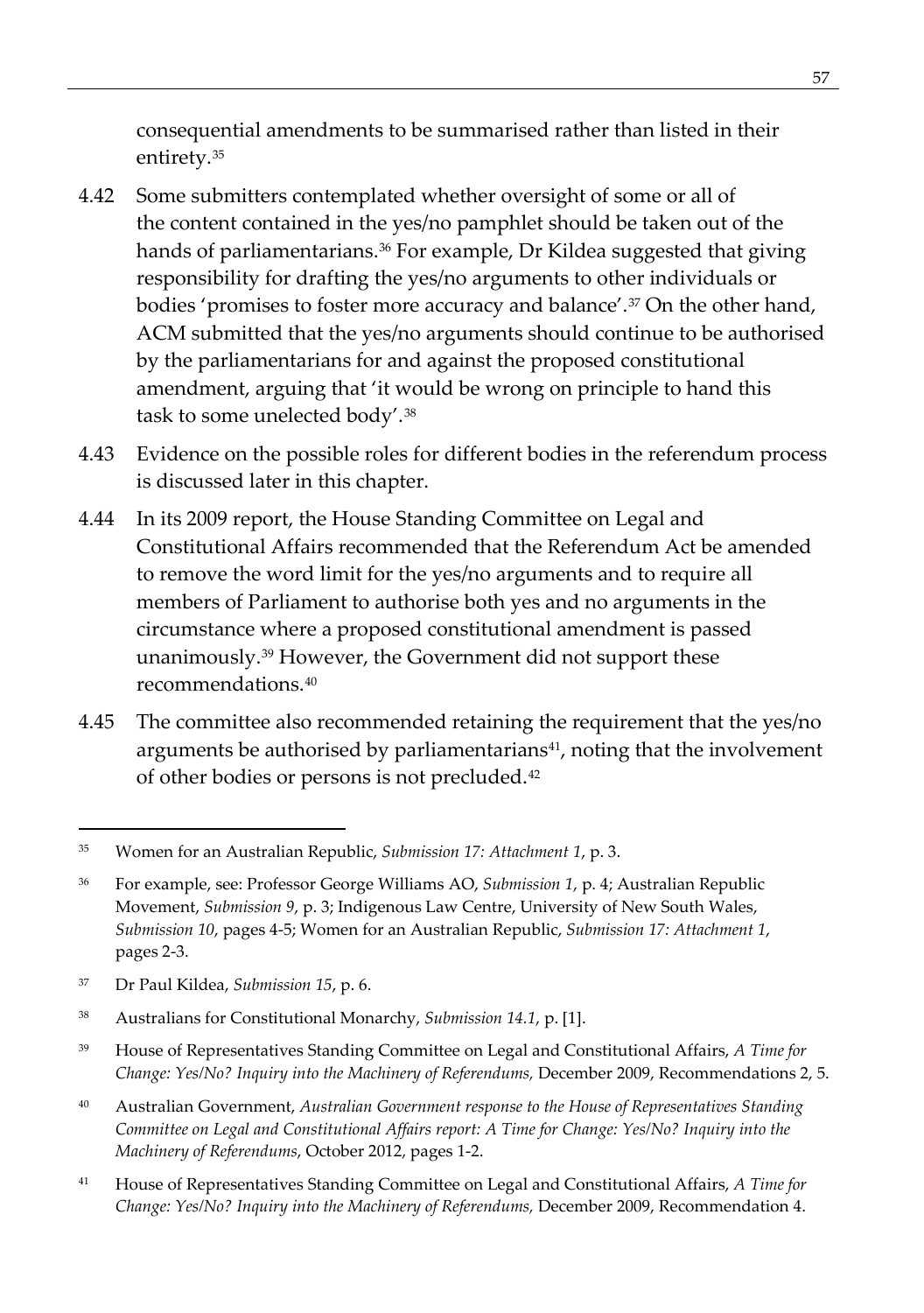#### *Distribution*

- 4.46 As outlined above, the Referendum Act requires that the yes/no pamphlet be posted to households, and it also allows for the pamphlet to be sent via email. However, a common theme in evidence to the inquiry was that the information contained in the pamphlet should be required to be distributed in other ways, such as on the internet and via social media, and be made more accessible.
- 4.47 Evidence on the use of social media during a referendum campaign more generally is discussed in the following section.
- 4.48 Professor Williams argued the pamphlet needs to 'move on' from being a print-based publication:

Today, few Australians would expect to receive information on a referendum only in print form. Presenting information only in this form risks not engaging with a large segment of the population that now expects to receive information about public affairs online.[43](#page-71-0)

4.49 Professor Williams recommended that the yes/no pamphlet and other information about a referendum be able to be distributed using 'all available methods', including radio, television, email and the internet:

> The available methods of delivery should not be specified and narrowed. Just as communication technologies have changed over the last century, so may we expect them to continue to change in the future.<sup>[44](#page-71-1)</sup>

- 4.50 The Law Council of Australia (LCA) said the rationale for maintaining the current arrangements was unclear, 'as there is no basis to suggest that disseminating information only via printed material (as opposed to digital information dissemination) is more likely to increase understanding and interest in the process'.[45](#page-71-2)
- 4.51 Similarly, Dr Kildea recommended that the pamphlet's contents be disseminated via print and broadcast media and the internet. He suggested one approach, which would be consistent with the referendum procedures

<sup>42</sup> House of Representatives Standing Committee on Legal and Constitutional Affairs, *A Time for Change: Yes/No? Inquiry into the Machinery of Referendums,* December 2009, pages 57-58.

<span id="page-71-0"></span><sup>43</sup> Professor George Williams AO, *Submission 1*, pages 4-5. See also: Professor George Williams AO, *Committee Hansard*, Canberra, 20 September 2021, p. 10.

<span id="page-71-1"></span><sup>44</sup> Professor George Williams AO, *Submission 1*, p. 5.

<span id="page-71-2"></span><sup>45</sup> Law Council of Australia, *Submission 16*, p. 3.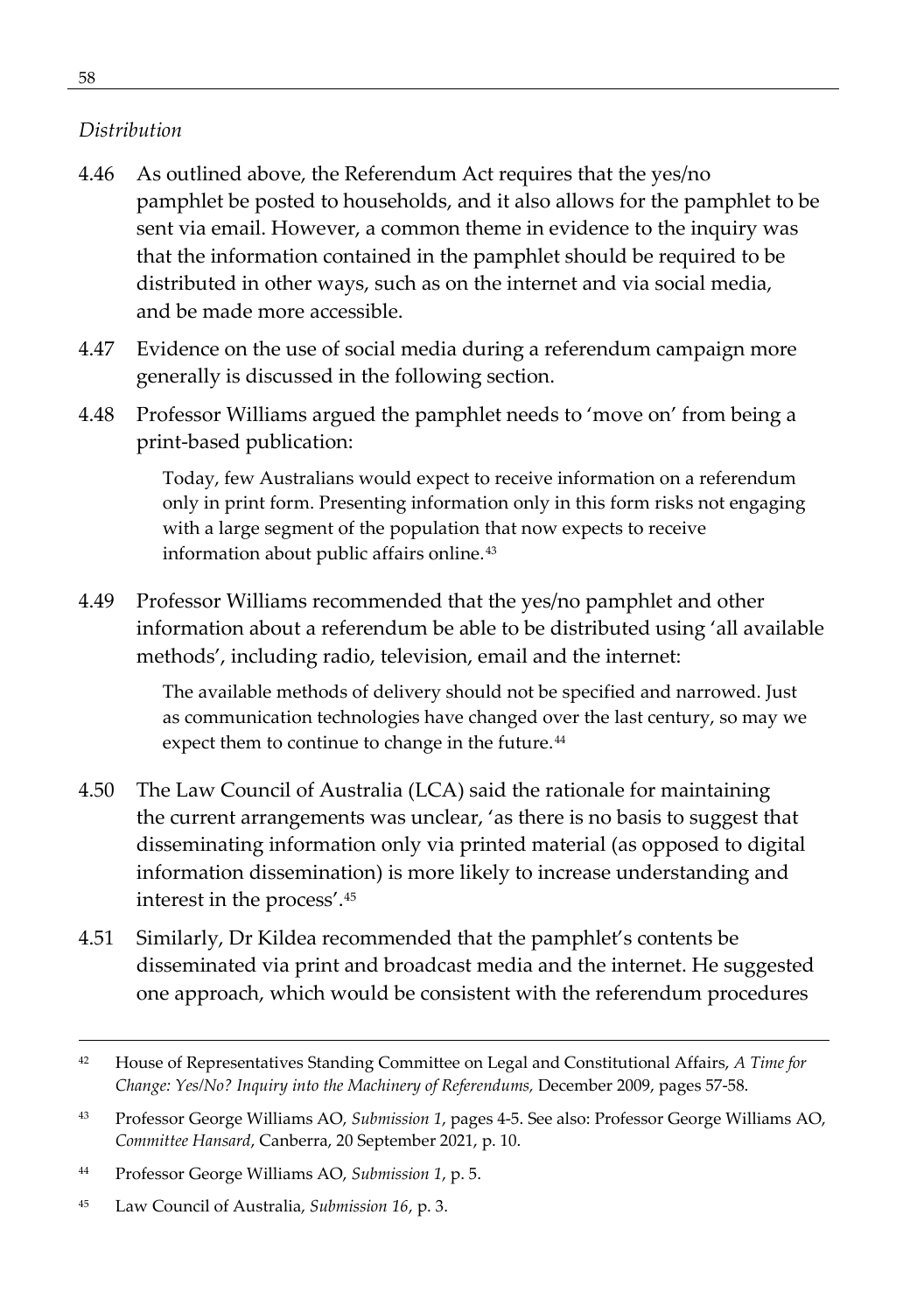in Western Australia and Tasmania, was to 'authorise the Electoral Commissioner to bring the arguments to the notice of voters, thus leaving the choice of media to the Commissioner'.[46](#page-72-0)

4.52 Dr Kildea also suggested allowing the pamphlet to be posted to households further in advance of the referendum, 'to give voters more time to consider the information and arguments'.[47](#page-72-1) Professor Williams made a similar recommendation, stating that:

> If referendums are to be successful, information, deliberation and citizen engagement need to be at the core of the referendum process from the beginning of the campaign.[48](#page-72-2)

- 4.53 In addition to distribution of the pamphlet on the internet and in other media, the ILC recommended making it a requirement that the pamphlet be translated into 'key voter languages' and made available in a form suitable for the visually impaired.[49](#page-72-3)
- 4.54 When asked about the case for re-examining how the yes/no pamphlet is distributed, Mr Rogers, the Electoral Commissioner, noted the cost involved and suggested that there could be scope for making information available in other formats. However, he also explained that the AEC's research indicated that the guide posted to households at every election was used by large numbers of Australians to inform them about the electoral process.<sup>[50](#page-72-4)</sup>
- 4.55 In its 2009 report, the House of Representatives Standing Committee on Legal and Constitutional Affairs recommended that the Referendum Act be amended to require that the pamphlet be delivered to every household,

<span id="page-72-0"></span><sup>46</sup> Dr Paul Kildea, *Submission 15*, p. 7.

<span id="page-72-1"></span><sup>47</sup> Dr Paul Kildea, *Submission 15*, p. 7. See also: Indigenous Law Centre, University of New South Wales, *Submission 10*, p. 5.

<span id="page-72-2"></span><sup>48</sup> Professor George Williams AO, *Submission 1*, p. 5.

<span id="page-72-3"></span><sup>49</sup> Indigenous Law Centre, University of New South Wales, *Submission 10*, p. 5. See also: Women for an Australian Republic, *Submission 17: Attachment 1*, p. 3.

<span id="page-72-4"></span><sup>50</sup> Mr Tom Rogers, Electoral Commissioner, Australian Electoral Commission, *Committee Hansard*, Canberra, 26 October 2021, p. 7.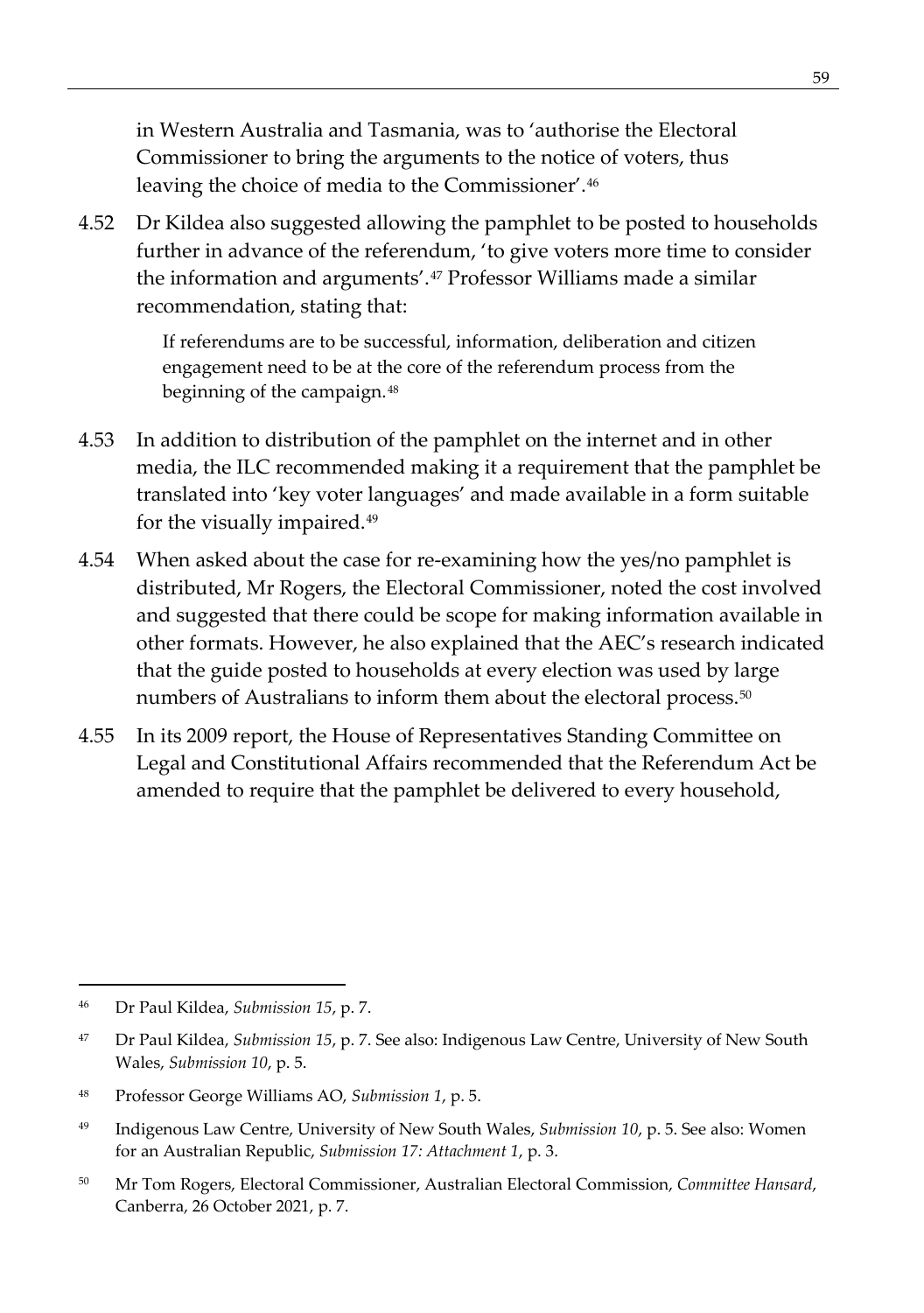rather than every elector.<sup>[51](#page-73-0)</sup> This recommendation was supported by the Government and implemented in 2013.<sup>[52](#page-73-1)</sup>

4.56 In a submission to the present inquiry, ACM argued that this change should be reversed. It stated that:

> Material addressed to 'the householder' or some similar vague addressee is likely to be thrown out unopened, especially in shared households.<sup>[53](#page-73-2)</sup>

4.57 Professor David Flint, National Convenor of ACM, said that while the default position should be that the pamphlet is mailed to every elector, electors should be able to opt instead to receive it via email or to access it themselves.[54](#page-73-3)

#### *A neutral education campaign*

- 4.58 As outlined in the previous section, a number of submitters suggested the inclusion of neutral information about a proposed constitutional amendment in the yes/no pamphlet. In addition to this, some submitters advocated for a neutral public education campaign in a referendum.
- 4.59 The Committee notes that the Referendum Act currently restricts the Government from spending money on activities including a neutral public education campaign. Evidence on this point is discussed later in this chapter.
- 4.60 The Attorney-General's Department explained that the 1999 referendum involved a broad public education program to provide information about the referendum.[55](#page-73-4) Speaking at the time, the then Attorney-General, the Hon. Daryl Williams MP, stated that:

<span id="page-73-0"></span><sup>51</sup> House of Representatives Standing Committee on Legal and Constitutional Affairs, *A Time for Change: Yes/No? Inquiry into the Machinery of Referendums,* December 2009, Recommendation 3.

<span id="page-73-1"></span><sup>52</sup> Australian Government, *Australian Government response to the House of Representatives Standing Committee on Legal and Constitutional Affairs report: A Time for Change: Yes/No? Inquiry into the Machinery of Referendums*, October 2012, p. 1; *Referendum (Machinery Provisions) Amendment Act 2013.*

<span id="page-73-2"></span><sup>53</sup> Australians for Constitutional Monarchy, *Submission 14*, p. [3].

<span id="page-73-3"></span><sup>54</sup> Professor David Flint, National Convenor, Australians for Constitutional Monarchy, *Committee Hansard*, Canberra, 20 September 2021, p. 20.

<span id="page-73-4"></span><sup>55</sup> Attorney-General's Department, *Submission 12*, p. [7].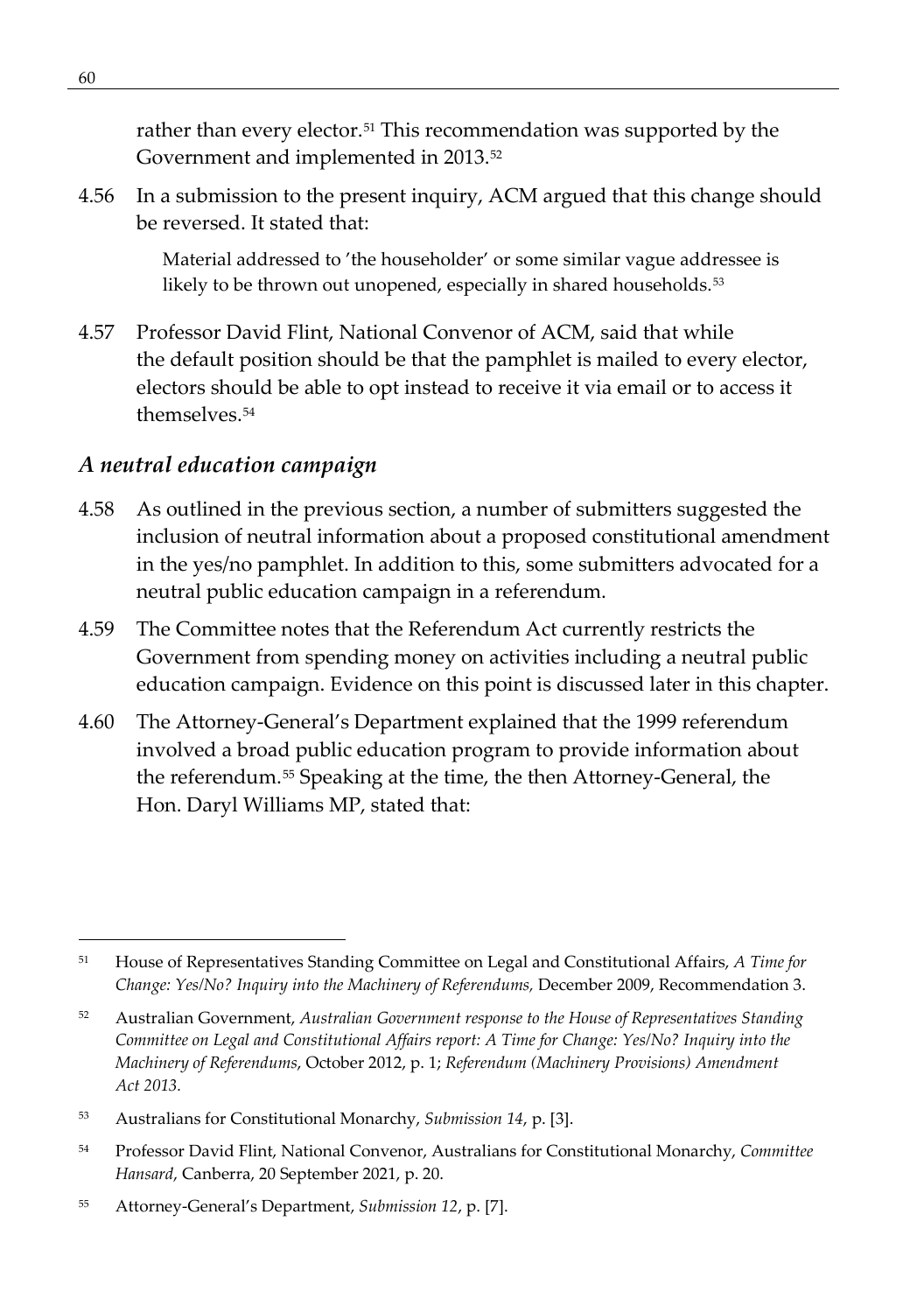In order to make an informed decision, the Australian people must have access to relevant information about our system of government and the proposal for change.[56](#page-74-0)

- 4.61 He went on to say that the aim of the education program would, in part: ... ensure that balanced, factual information is made widely available to assist electors to understand the issues before they vote in the referendum.<sup>[57](#page-74-1)</sup>
- 4.62 In a submission to the present inquiry, Dr Kildea characterised neutral education campaigns as 'another useful tool for fostering informed voting'. Dr Kildea said that the experience of the campaign in 1999 was 'generally a positive one' and that:

Looking ahead, the priority for any neutral educational initiative should be to produce and circulate information that is balanced, accurate and, as much as is possible, coordinated with other official sources of information.[58](#page-74-2)

- 4.63 Similarly, Professor Williams argued for the development and distribution of 'neutral information about the referendum in a way that promotes community participation and enables Australians to cast an informed vote'.[59](#page-74-3)
- 4.64 The newDemocracy Foundation referred favourably to a citizen-produced voter information kit used in Oregon and Switzerland, which it suggested could 'help improve trust and the quality of information in the wider public conversation' on the referendum issue.<sup>[60](#page-74-4)</sup>
- 4.65 In its 2009 report, the House Standing Committee on Legal and Constitutional Affairs expressed its view that the yes/no pamphlets alone are 'insufficient to adequately prepare voters to exercise their democratic right and responsibility' in referendums.<sup>[61](#page-74-5)</sup>

<span id="page-74-0"></span><sup>&</sup>lt;sup>56</sup> The Hon. Daryl Williams MP, Attorney-General, Referendum Legislation Amendment Bill 1999, Second Reading, *Hansard*, 11 March 1999, p. 3761.

<span id="page-74-1"></span><sup>57</sup> The Hon. Daryl Williams MP, Attorney-General, Referendum Legislation Amendment Bill 1999, Second Reading, *Hansard*, 11 March 1999, p. 3761.

<span id="page-74-2"></span><sup>58</sup> Dr Paul Kildea, *Submission 15*, p. 8.

<span id="page-74-3"></span><sup>59</sup> Professor George Williams AO, *Submission 1*, p. 3.

<span id="page-74-4"></span><sup>60</sup> newDemocracy Foundation, *Submission 4*, p. 3.

<span id="page-74-5"></span><sup>61</sup> House of Representatives Standing Committee on Legal and Constitutional Affairs, *A Time for Change: Yes/No? Inquiry into the Machinery of Referendums,* December 2009, p. 59.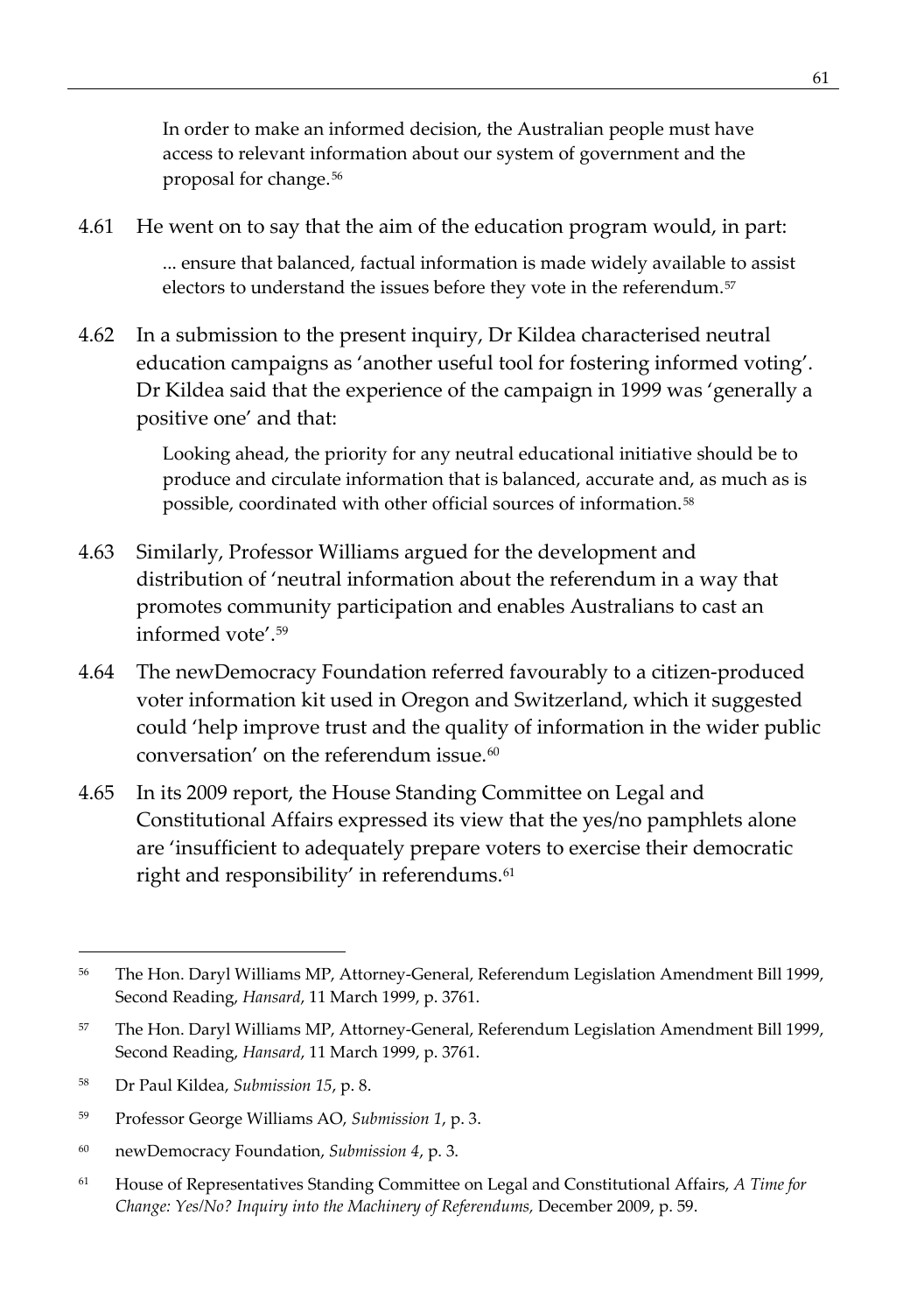4.66 In addition to a national civics education program, the Committee recommended that the Referendum Act be amended to allow for spending on referendum education<sup>[62](#page-75-0)</sup>, which could include 'background and contextual material to aid in understanding the nature of the proposed changes and the effect of its success or defeat'.[63](#page-75-1) The Government noted this recommendation, stating that it would consider any amendments to the Referendum Act 'on a case by case basis'.[64](#page-75-2)

#### *Social media and misinformation*

- 4.67 As noted above, some submitters recommended amending the Referendum Act to facilitate information about a referendum question being distributed more widely on the internet and social media. Evidence to the inquiry also considered broader issues relating to social media and misinformation in the context of a referendum campaign.
- 4.68 Mr Rogers, the Electoral Commissioner, said that social media was something that the AEC was 'dealing with and learning to deal with'. He went on to say that social media 'will certainly be an issue at the next event and we'll have to be alert to that'.[65](#page-75-3)
- 4.69 Professor Williams told the Committee that:

I really fear that ... we are heading to the nation's first social media referendum, yet we have legislation that does not mention a word about how to deal with the quite significant challenges that emerge from that. As I say, it was drafted pre radio, and the focus is upon this written pamphlet that goes out a week or so before the referendum. Really, that's a pretty hopeless way of dealing with these issues sensibly.[66](#page-75-4)

- <span id="page-75-3"></span><sup>65</sup> Mr Tom Rogers, Electoral Commissioner, Australian Electoral Commission, *Committee Hansard*, Canberra, 26 October 2021, p. 3.
- <span id="page-75-4"></span><sup>66</sup> Professor George Williams AO, *Committee Hansard*, Canberra, 20 September 2021, p. 10.

<span id="page-75-0"></span><sup>62</sup> House of Representatives Standing Committee on Legal and Constitutional Affairs, *A Time for Change: Yes/No? Inquiry into the Machinery of Referendums,* December 2009, Recommendations 6, 11.

<span id="page-75-1"></span><sup>63</sup> House of Representatives Standing Committee on Legal and Constitutional Affairs, *A Time for Change: Yes/No? Inquiry into the Machinery of Referendums,* December 2009, p. 61.

<span id="page-75-2"></span><sup>64</sup> Australian Government, *Australian Government response to the House of Representatives Standing Committee on Legal and Constitutional Affairs report: A Time for Change: Yes/No? Inquiry into the Machinery of Referendums*, October 2012, p. 3.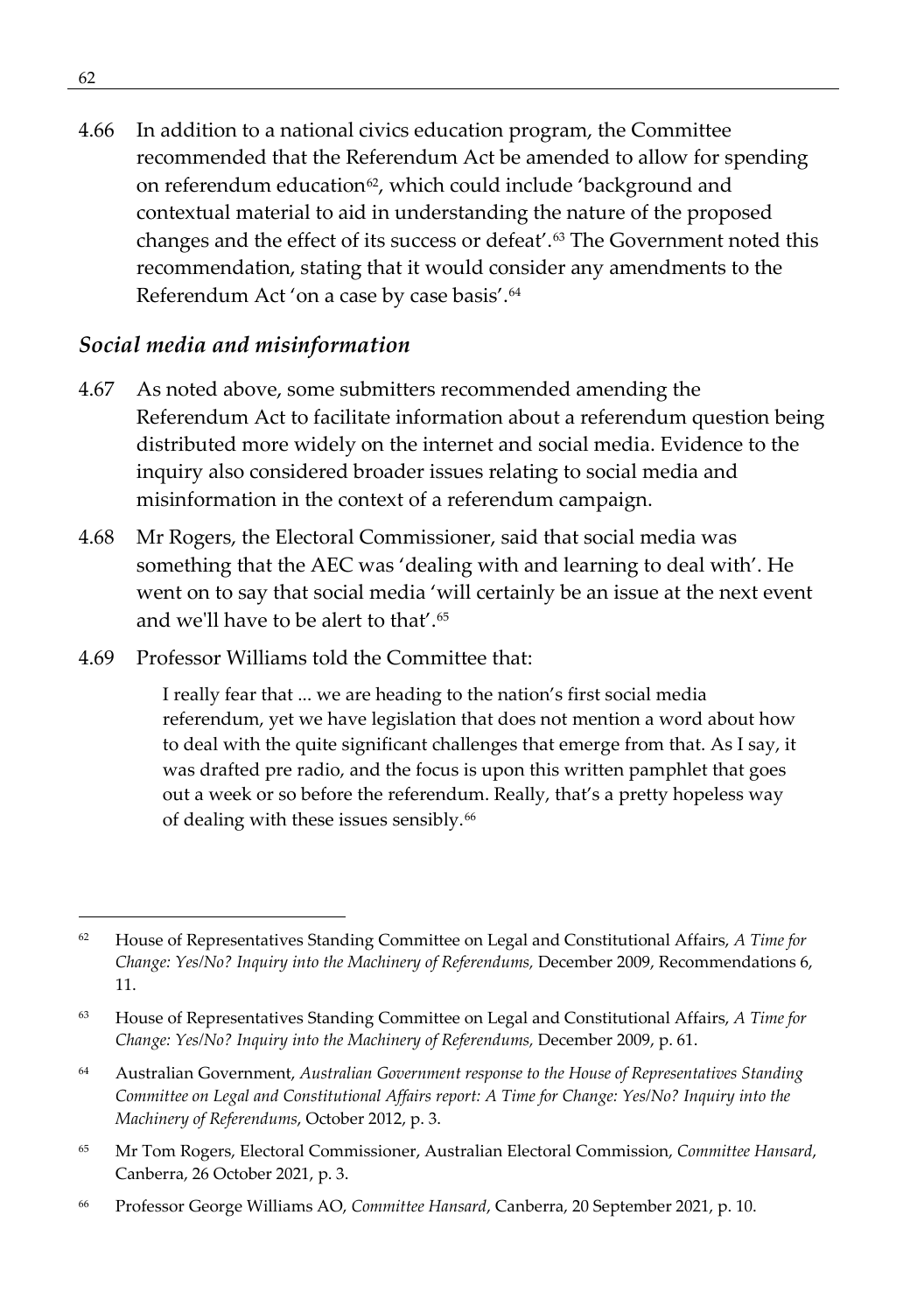- 4.70 Professor Williams suggested that an independent panel (discussed later in this chapter) could have responsibility for 'reviewing and reporting on the accuracy of factual claims' made during a referendum.<sup>67</sup>
- 4.71 Women for an Australian Republic suggested the introduction of penalties for 'misleading information or claims' contained in arguments for and against constitutional changes, 'including those spread through the media including social media'. It said that the platforms or publishers concerned should be required to remove such material and recommended the establishment of an independent complaints mechanism for this purpose.<sup>[68](#page-76-1)</sup>
- 4.72 Dr Kildea suggested there should be consideration of the merits of introducing measures to 'regulate the dissemination of misinformation' in a referendum:

The law currently makes it unlawful to mislead voters as to the manner in which they cast their referendum ballot. However, it applies only to statements that might mislead a voter about the process of casting their vote. The question is whether some sanction should be introduced to penalise those who disseminate statements that misrepresent the substance of a referendum proposal.[69](#page-76-2)

4.73 Dr Kildea suggested two possible approaches:

One possible approach would be to introduce a measure like section 113 of the *Electoral Act 1985* (SA). Under that provision, it is an offence to authorise, cause or permit the publication of an election advertisement by any means (including on radio or television) that 'contains a statement purporting to be a statement of fact that is inaccurate and misleading to a material extent'. The state's Electoral Commissioner may request that such an advertisement be withdrawn and/or that a retraction be issued, and can seek a court order to support that request. Individuals (including opposition campaigners) can also request a withdrawal and/or retraction, provided that they can demonstrate standing.

... An alternative approach is taken in New Zealand. The law regulates the making of misleading statements during election campaigns, but only for the

<span id="page-76-0"></span><sup>67</sup> Professor George Williams AO, *Submission 1*, p. 3.

<span id="page-76-1"></span><sup>68</sup> Women for an Australian Republic, *Submission 17*, p. 5; Women for an Australian Republic, *Submission 17.1*, p. 1.

<span id="page-76-2"></span><sup>69</sup> Dr Paul Kildea, *Submission 15*, p. 9.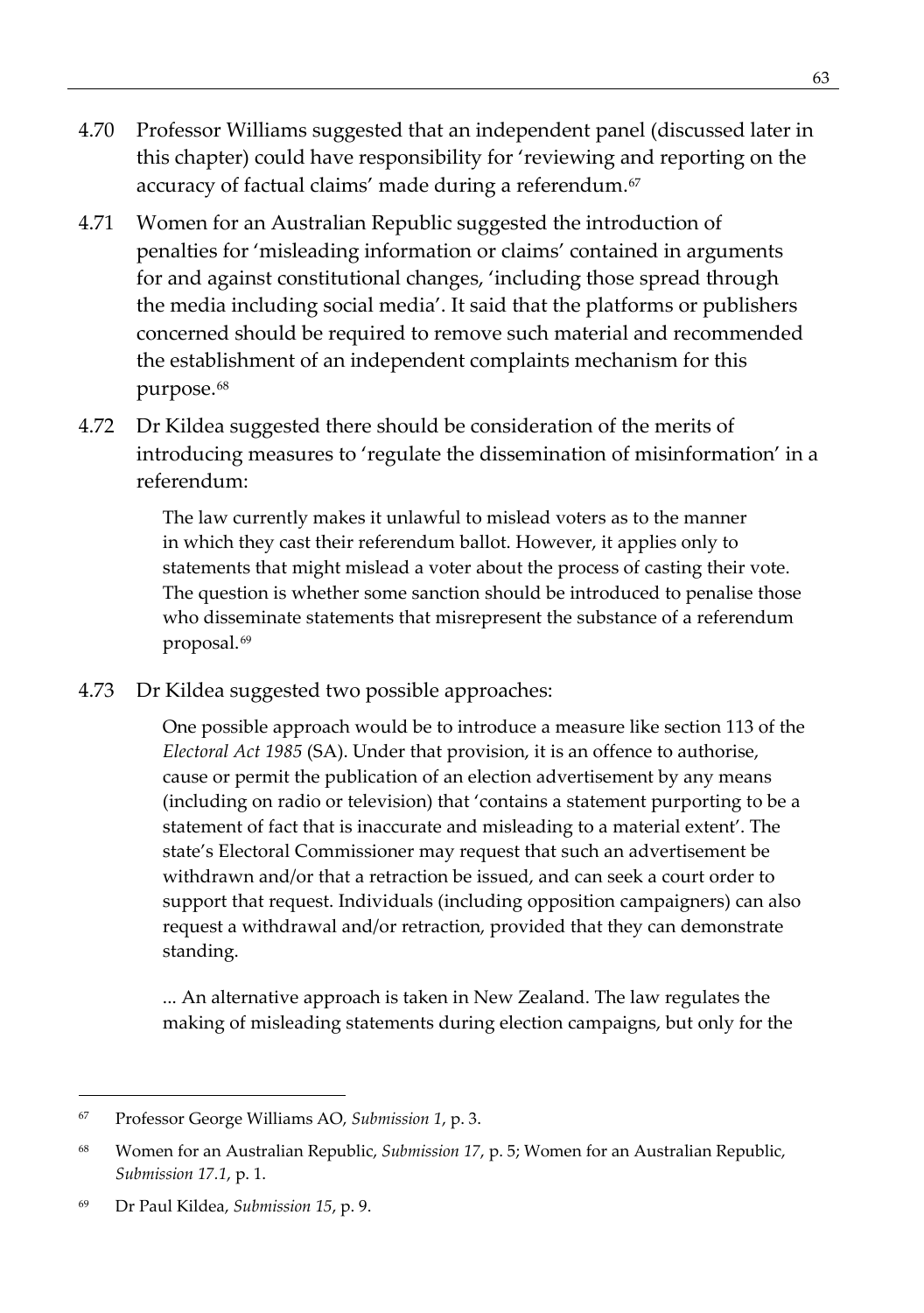two days preceding polling day. It is an offence within that period to make 'a statement of fact that the person knows is false in a material particular'.<sup>[70](#page-77-0)</sup>

- 4.74 Mr Sean Burke, a member of ACM, supported using a range of platforms to reach people 'through their preferred means of communication', but said that information should be monitored for accuracy.<sup>[71](#page-77-1)</sup>
- 4.75 More generally, the LCA argued that improved public awareness of the Constitution would address the risk of misinformation in relation to proposed constitutional changes.[72](#page-77-2) A related point was made by Mr Sandy Biar, National Director and Chief Executive Officer of the Australian Republic Movement (ARM), who told the Committee that low levels of civic awareness 'increase the susceptibility of Australians to foreign disinformation campaigns'.[73](#page-77-3)
- 4.76 Evidence on public awareness about the Constitution is discussed in detail in Chapter 2.
- 4.77 Mr Andrew Johnson, Chief Legal Officer at the AEC, explained that changes were made in 2018 to require that communications about referendum matter are authorised, consistent with the requirement in the Electoral Act:

That's any matter which is likely to influence or any matter about the referendum. That would have to have an authorisation on it. The requirements, then, apply to social media, as well as all traditional forms of communications.[74](#page-77-4)

4.78 Mr Johnson added that the authorisation requirement applies to paid advertising and communication by 'political entities, parties, candidates and other people who are spending money', but not to people 'just voicing an opinion on social media'.[75](#page-77-5)

- <span id="page-77-4"></span><sup>74</sup> Mr Andrew Johnson, Chief Legal Officer, Australian Electoral Commission, *Committee Hansard*, Canberra, 26 October 2021, p. 2.
- <span id="page-77-5"></span><sup>75</sup> Mr Andrew Johnson, Chief Legal Officer, Australian Electoral Commission, *Committee Hansard*, Canberra, 26 October 2021, p. 2.

<span id="page-77-0"></span><sup>70</sup> Dr Paul Kildea, *Submission 15*, p. 9.

<span id="page-77-1"></span><sup>71</sup> Mr Sean Burke, Member, Australians for Constitutional Monarchy, *Committee Hansard*, Canberra, 20 September 2021, p. 27.

<span id="page-77-2"></span><sup>72</sup> Law Council of Australia, *Submission 16*, p. 1.

<span id="page-77-3"></span><sup>73</sup> Mr Sandy Biar, National Director and Chief Executive Officer, Australian Republic Movement, *Committee Hansard*, Canberra, 20 September 2021, p. 19.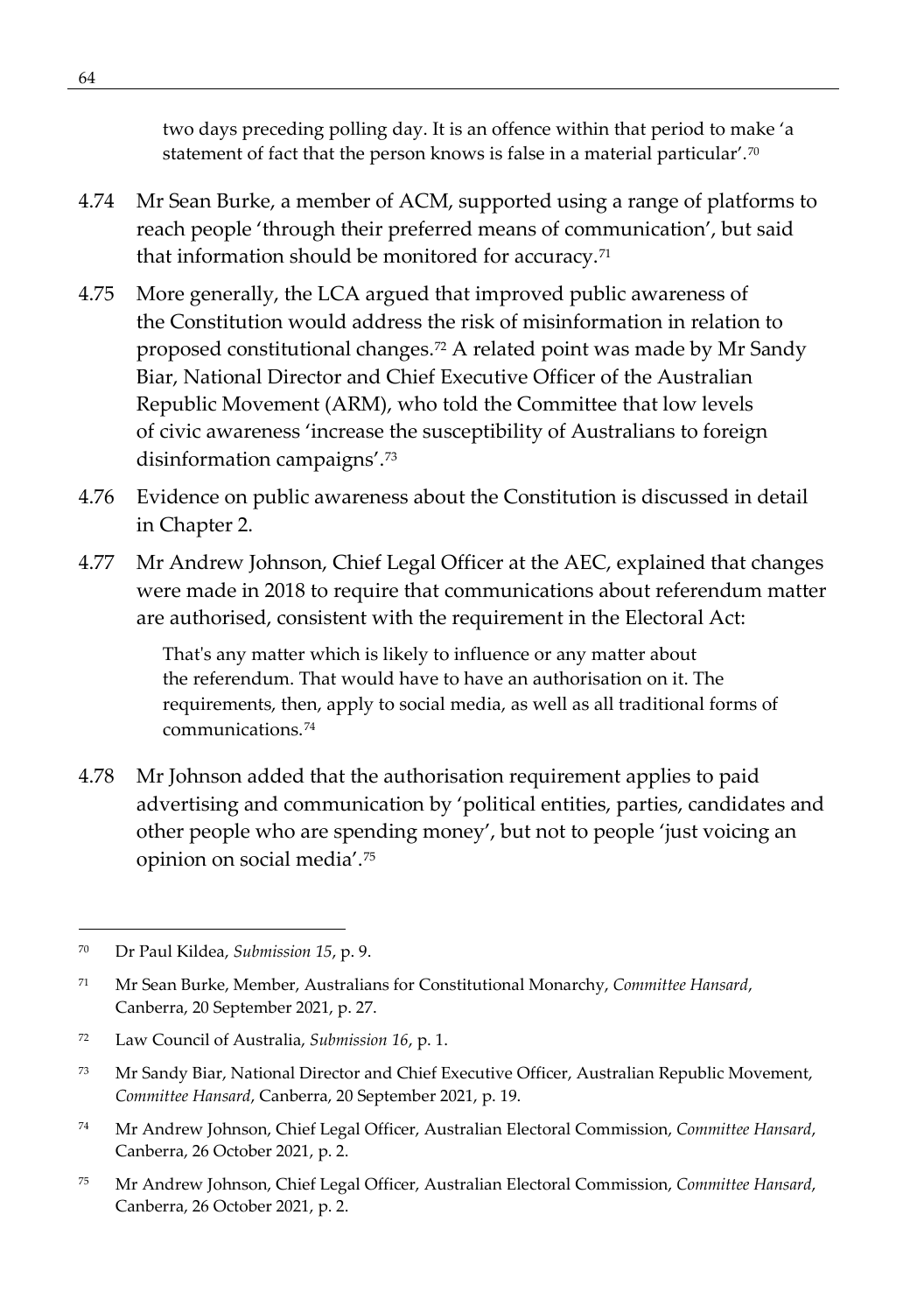# **Expenditure and donations in a referendum campaign**

4.79 This section examines evidence received on public and private expenditure in referendum campaigns, as well as issues relating to donations to campaign organisations.

## *Public expenditure*

- 4.80 As noted above, section 11(4) of the Referendum Act limits the Government from spending money 'in respect of the presentation of the argument in favour of, or the argument against, a proposed law' to amend the Constitution, except in relation to certain activities. These include the preparation and distribution of the yes/no pamphlet and the provision by the AEC of other information about the proposed amendment and its effect[.76](#page-78-0)
- 4.81 Following the 1988 decision of the High Court in *Reith v Morling*, the limitation contained in section 11(4) is understood to be quite broad.<sup>[77](#page-78-1)</sup> The operation of section 11(4) was subsequently suspended for the 1999 referendum to allow for public education and the funding of the yes and no campaigns, and again for the proposed 2013 referendum on the recognition of local government, which ultimately did not proceed.[78](#page-78-2)
- 4.82 Dr Kildea explained that the restriction was introduced in 1984 'to ensure neutrality in public expenditure'. However, Dr Kildea outlined what he saw as three shortcomings of the current arrangements:

First, they prevent the Commonwealth from spending money to promote referendum arguments via mass media outlets such as television, radio and newspapers, or through social media, even if it wishes to do so in an evenhanded manner. They also preclude the federal government from funding Yes and No committees to undertake their own campaigns.

Second, section 11(4) impedes Commonwealth spending on genuine education campaigns. ... Third, the existing rule is selective in its application. Equivalent

<span id="page-78-0"></span><sup>76</sup> *Referendum (Machinery Provisions) Act 1984*, s. 11(4).

<span id="page-78-1"></span><sup>77</sup> *Reith v Morling* (1988) 83 ALR 667. See also: House of Representatives Standing Committee on Legal and Constitutional Affairs, *A Time for Change: Yes/No? Inquiry into the Machinery of Referendums,* December 2009, pages 15-20.

<span id="page-78-2"></span><sup>78</sup> *Referendum Legislation Amendment Act 1999*, s. 4; *Referendum (Machinery Provisions) Amendment Act 2013*, s. 4.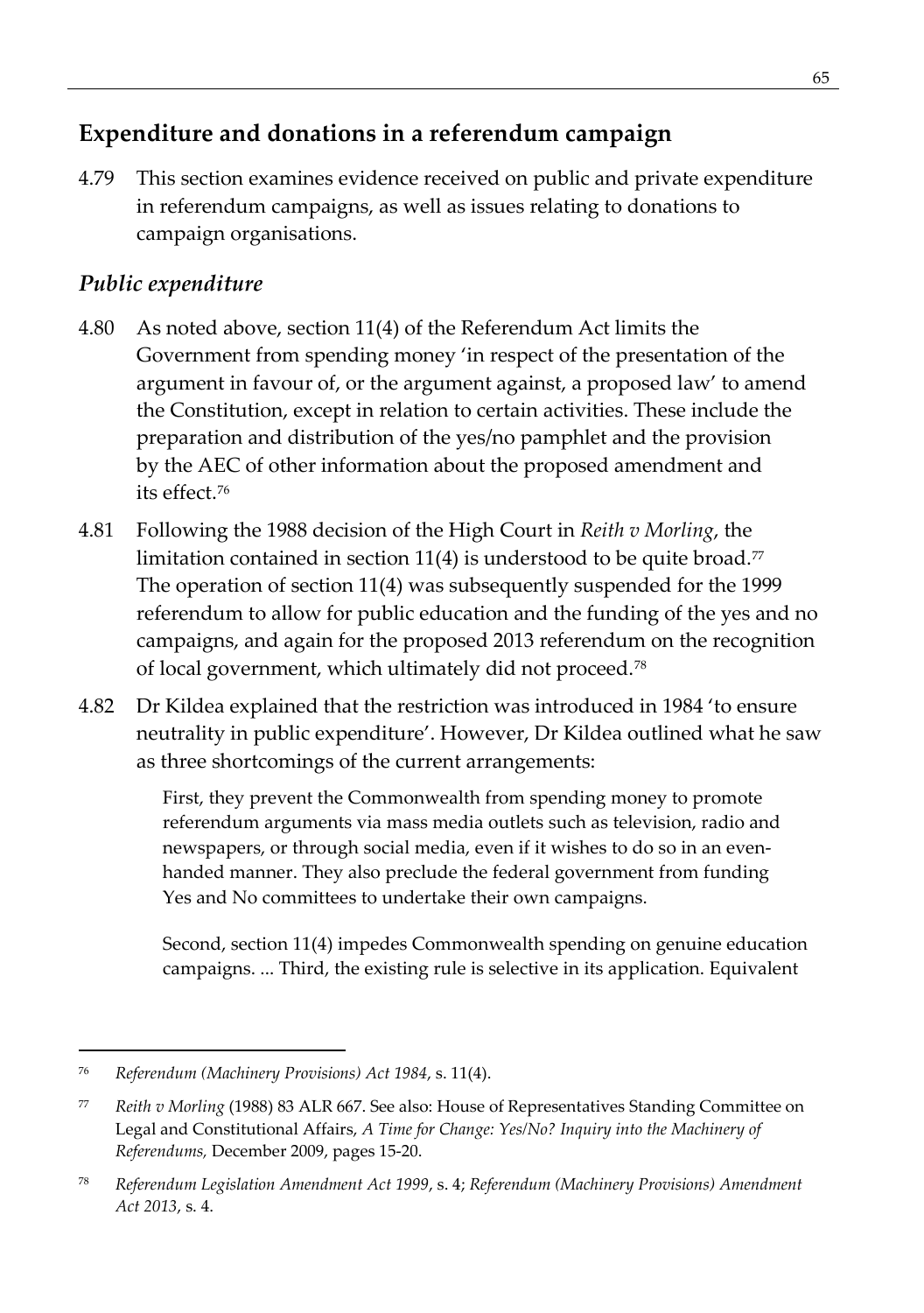restrictions do not apply to expenditure by State and Territory governments, political parties, interest groups or individuals.[79](#page-79-0)

4.83 Professor Williams was concerned about the implications of the bar:

Australia's history of referendums shows that this restriction can allow the public debate to be monopolised by groups that have an interest in opposing reform or, even, in confusing voters.[80](#page-79-1)

- 4.84 Both Dr Kildea and Professor Williams recommended lifting the restriction on government expenditure. However, both also recommended that, if the Government spends money to support the yes and no campaigns at a referendum, it be required to spend equal amounts on each campaign.<sup>[81](#page-79-2)</sup>
- 4.85 ACM noted that the Government provided equal funding for the yes and no campaigns in the 1999 referendum, and recommended that this arrangement be retained at a future referendum.<sup>[82](#page-79-3)</sup>
- 4.86 The LCA also recommended abolishing the restriction on government expenditure. However, it argued that providing unequal amounts to the yes and no campaigns may be appropriate in some circumstances—it suggested that this should require parliamentary approval.<sup>[83](#page-79-4)</sup>
- 4.87 Women for an Australian Republic suggested that the fact that section 11(4) of the Referendum Act was suspended for the 1999 referendum indicates that the provision does not meet contemporary requirements. It suggested leaving only general provisions relating to expenditure in the Referendum Act and providing for specific expenditure in legislation on a case-by-case basis for each referendum.<sup>[84](#page-79-5)</sup>
- 4.88 Mr Rogers, the Electoral Commissioner, also said that the limitation on government spending was 'something that the parliament might care to look at':

<span id="page-79-0"></span><sup>79</sup> Dr Paul Kildea, *Submission 15*, p. 3.

<span id="page-79-1"></span><sup>80</sup> Professor George Williams AO, *Submission 1*, p. 4.

<span id="page-79-2"></span><sup>81</sup> Dr Paul Kildea, *Submission 15*, p. 4; Professor George Williams AO, *Submission 1*, p. 4.

<span id="page-79-3"></span><sup>82</sup> Australians for Constitutional Monarchy, *Submission 14*, pages [7-9].

<span id="page-79-4"></span><sup>83</sup> Law Council of Australia, *Submission 16*, p. 3.

<span id="page-79-5"></span><sup>84</sup> Women for an Australian Republic, *Submission 17: Attachment 1*, p 4.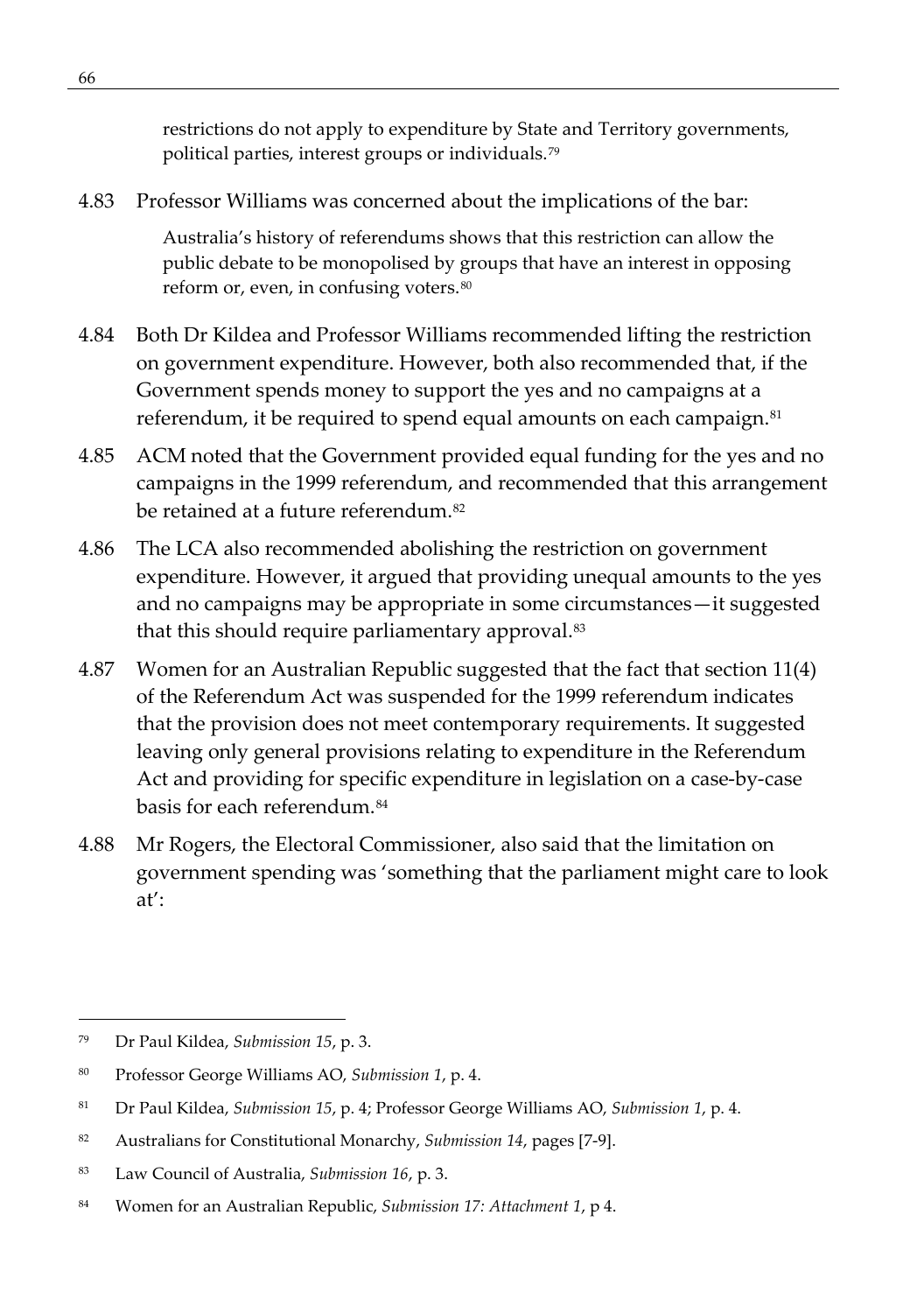If that's going to be a permanent suspension of that part of the legislation it'll be useful to do that rather than just in the enabling legislation [for each referendum]. Time has certainly moved on.<sup>[85](#page-80-0)</sup>

4.89 As noted above, in 2009 the House Standing Committee on Legal and Constitutional Affairs recommended amendments to remove the restriction on government expenditure, but this recommendation was not adopted.

#### *Private expenditure*

- 4.90 The question of private expenditure in referendum campaigns was also considered in evidence to the inquiry.
- 4.91 Dr Kildea explained that currently there are 'no limits on the amount of money that individuals, campaign groups and political parties can spend on referendum campaigns'. While he said that past referendum campaigns had not seen significant amounts of private spending, he cautioned that this may not be the case in future campaigns:

The Australian Marriage Postal Survey ... demonstrates that in hard fought campaigns on salient issues, some individuals and groups are prepared to spend significant amounts on advertising. Such spending is of particular concern where it is one-sided, as this enables one side of the issue to flood the airwaves and drown out opposing arguments.<sup>[86](#page-80-1)</sup>

4.92 Dr Kildea recommended that the Referendum Act be amended to 'impose spending limits on individuals, campaign groups and political parties', which he said would 'help to foster a level campaign playing field'. However, he also highlighted the importance of setting any spending limit at an appropriate level:

> ... if set too low, it can prevent a group from getting their message across in today's media environment; if set too high, the risk of excessive and one-sided spending remains.<sup>[87](#page-80-2)</sup>

4.93 On the other hand, the ILC recommended against any limits on private expenditure in a referendum campaign:

<span id="page-80-0"></span><sup>85</sup> Mr Tom Rogers, Electoral Commissioner, Australian Electoral Commission, *Committee Hansard*, Canberra, 26 October 2021, pages 2-3.

<span id="page-80-1"></span><sup>86</sup> Dr Paul Kildea, *Submission 15*, p. 4.

<span id="page-80-2"></span><sup>87</sup> Dr Paul Kildea, *Submission 15*, p. 4.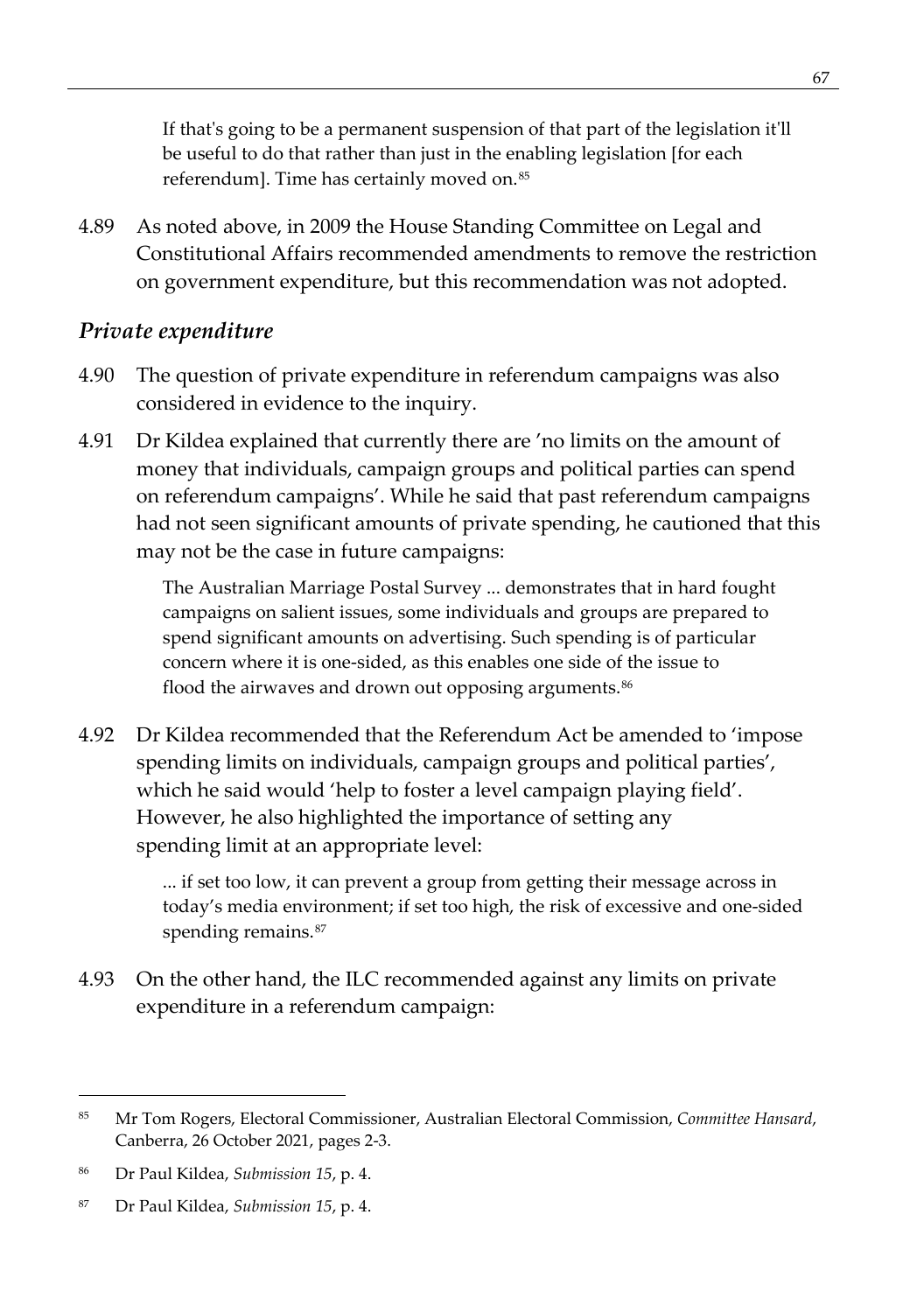The exercise of popular sovereignty involved in a referendum depends on the free flow of communication by and to citizens in the run up to a referendum vote at the ballot box.<sup>[88](#page-81-0)</sup>

#### 4.94 The ILC continued:

The [referendum] process involves a much less predictable dynamic than conventional elections, with much greater scope for horizontal alliances between citizens, civil society organisations, faith groups, businesses, professional associations, sporting organisations and so on. The risk of spending caps is that they will impede or discourage this protean capacity for a referendum proposal to galvanise civic engagement and unite diverse groups within the Australian community.[89](#page-81-1)

4.95 While the ILC argued that individuals and organisations should not be limited in their ability to campaign during a referendum, it also called for the disclosure of significant donations to campaign organisations.<sup>[90](#page-81-2)</sup> This issue is discussed below.

#### *Donations and campaign transparency*

- 4.96 A number of submitters considered the regulation of donations, including foreign donations, to referendum campaigns.
- 4.97 The Committee heard that there is currently no requirement for referendum campaigns to disclose information about donations, nor is there any limitation on foreign donations to referendum campaigns.<sup>[91](#page-81-3)</sup>
- 4.98 As noted above, the ILC recommended the introduction of a disclosure regime for significant donations to campaign organisations, arguing that public transparency was important in a referendum. The ILC nominated a threshold of \$1,000, consistent with electoral laws in New South Wales and Queensland. The source and amount of any donations above this threshold would be required to be declared to the AEC within seven days of receipt, and this information would be published on the AEC's website in real time. Furthermore, the ILC suggested that:

<span id="page-81-0"></span><sup>88</sup> Indigenous Law Centre, University of New South Wales, *Submission 10*, p. 6.

<span id="page-81-1"></span><sup>89</sup> Indigenous Law Centre, University of New South Wales, *Submission 10*, pages 6-7.

<span id="page-81-2"></span><sup>90</sup> Indigenous Law Centre, University of New South Wales, *Submission 10*, pages 7-8.

<span id="page-81-3"></span><sup>91</sup> For example, see: Mr Tom Rogers, Electoral Commissioner, Australian Electoral Commission, *Committee Hansard*, Canberra, 26 October 2021, p. 8; Dr Paul Kildea, *Submission 15*, p. 4.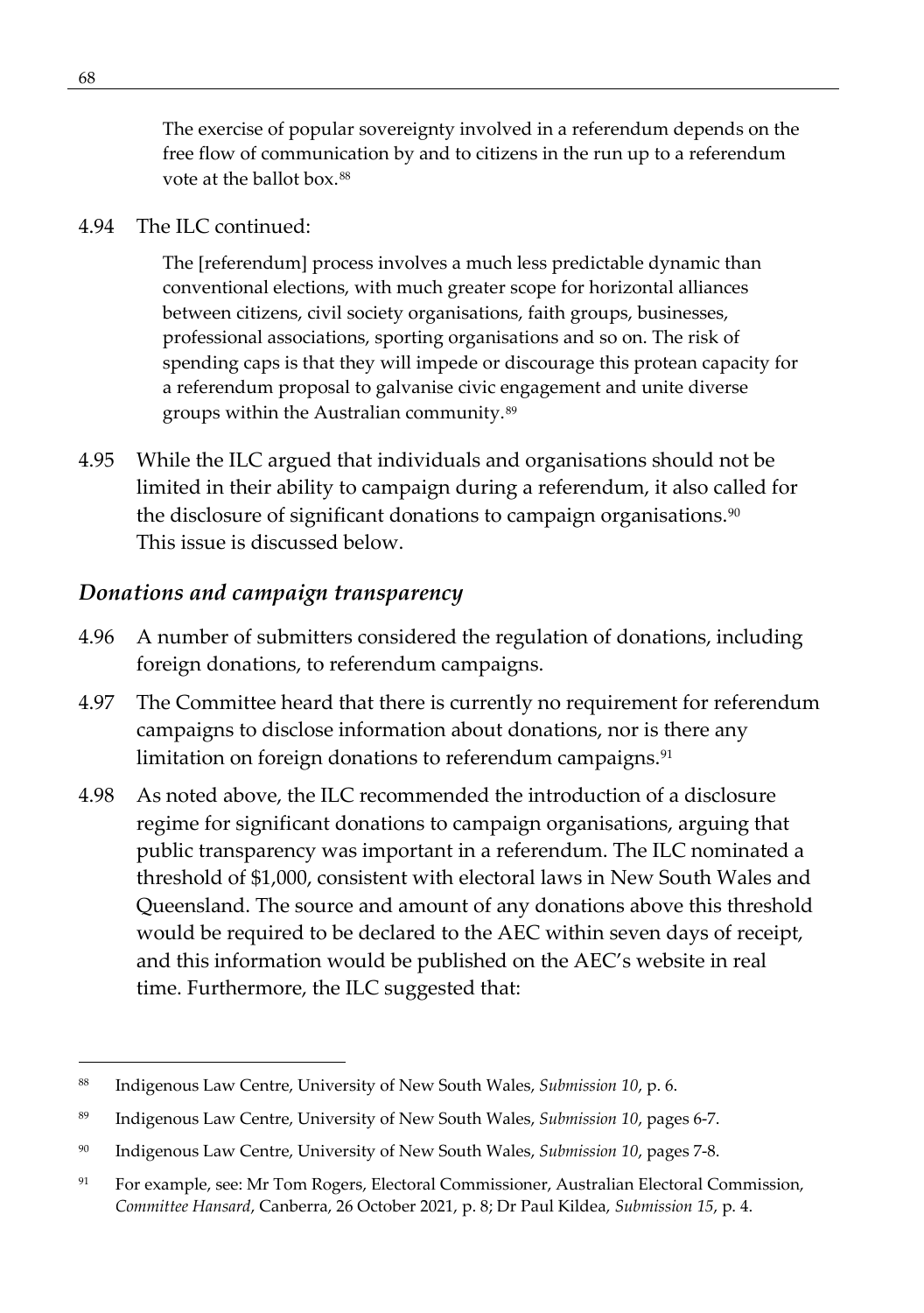Once the referendum campaign officially commences, any organisations undertaking referendum campaigning could also be required to disclose donations they have received within the preceding two years for the purpose of campaigning.[92](#page-82-0)

- 4.99 Similarly, Dr Kildea recommended an obligation on campaign organisations to report in real time on the source and amount of their donations, saying that the current arrangements shield campaigners from scrutiny.<sup>[93](#page-82-1)</sup>
- 4.100 Women for an Australian Republic said it did not oppose a requirement for campaign organisations to disclose donations during a defined campaign period, but raised concerns about a requirement to disclose donations received prior to the campaign, as was suggested by the ILC.<sup>[94](#page-82-2)</sup>
- 4.101 Mr Iain Walker, Executive Director of the newDemocracy Foundation, expressed some scepticism about the effectiveness of regulating donations:

You're trying to catch a bucket of water with a sieve, trying to limit the influence of money on these campaigns. People will set up grassroots organisations or door-knocking organisations. It becomes, in our view, an almost impossible task.[95](#page-82-3)

- 4.102 The ARM suggested that consideration could be given to the introduction of a register of political campaigners consistent with sections 287F and 287H of the Electoral Act.<sup>96</sup> Mr Biar from the ARM said that this measure would 'ensure there is transparency of who is attempting to influence the outcome of Australian referenda'.[97](#page-82-5)
- 4.103 The ARM also addressed the question of foreign donations, recommending the introduction of a ban on foreign donations to entities campaigning for constitutional change, consistent with the restrictions introduced in the Electoral Act in 2019. The ARM submitted that:

Foreign influence campaigns should not be allowed to undermine Australian democracy or subversively attempt to amend Australia's

- <span id="page-82-3"></span><sup>95</sup> Mr Iain Walker, Executive Director, newDemocracy Foundation, *Committee Hansard*, Canberra, 20 September 2021, pages 16-17.
- <span id="page-82-4"></span><sup>96</sup> Australian Republic Movement, *Submission 9*, p. 2.
- <span id="page-82-5"></span>97 Mr Sandy Biar, National Director and Chief Executive Officer, Australian Republic Movement, *Committee Hansard*, Canberra, 20 September 2021, p. 19.

<span id="page-82-0"></span><sup>92</sup> Indigenous Law Centre, University of New South Wales, *Submission 10*, pages 7-8.

<span id="page-82-1"></span><sup>93</sup> Dr Paul Kildea, *Submission 15*, p. 4.

<span id="page-82-2"></span><sup>94</sup> Women for an Australian Republic, *Submission 17.1*, p. 2.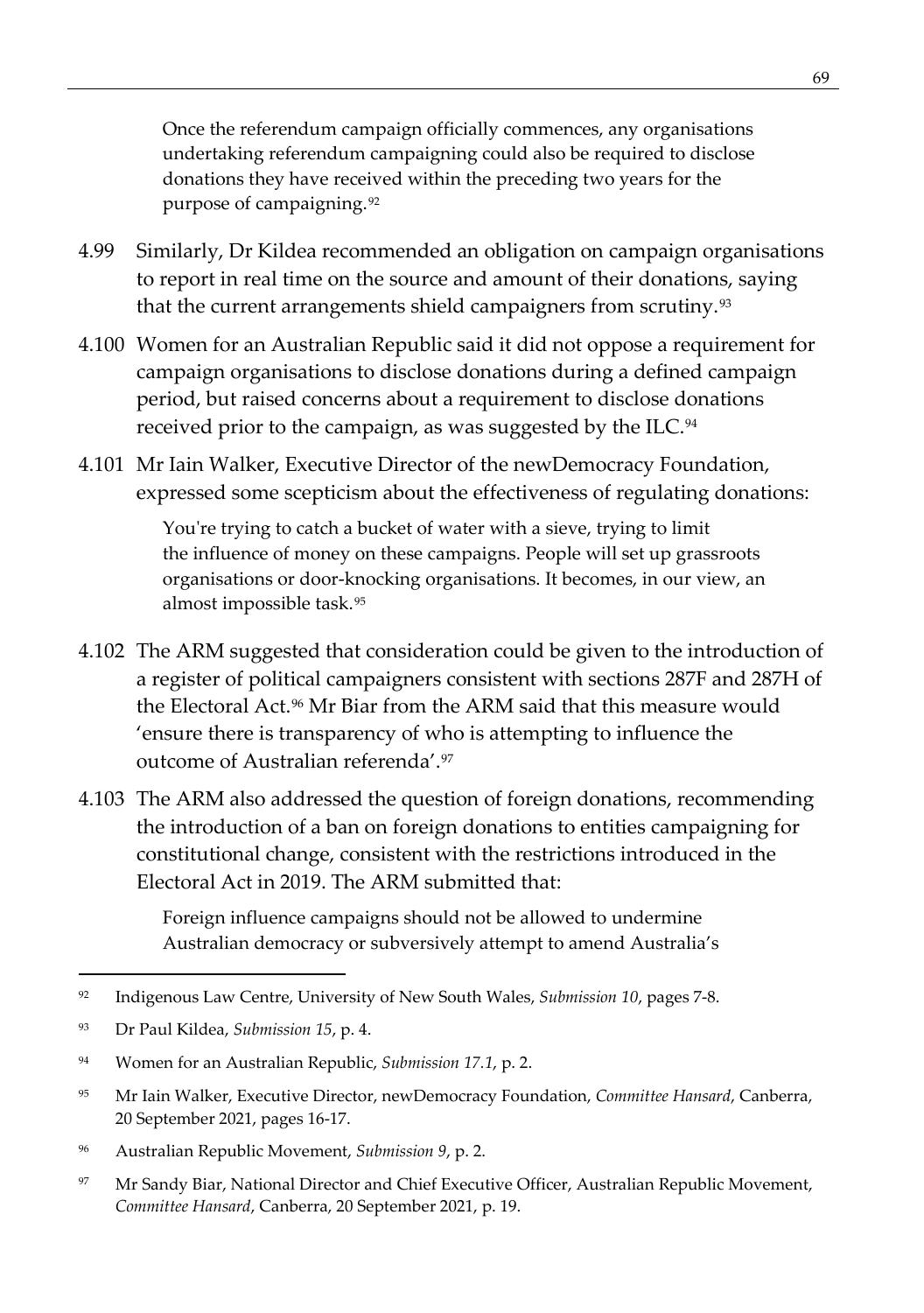Constitution. Australians should have the confidence that those seeking to inform them about constitutional change represent Australians' interests, not those of a foreign nation. [98](#page-83-0)

- 4.104 In response to this evidence from the ARM, ACM submitted that there was 'in fact only one instance of foreign intervention in the 1999 referendum' and that, accordingly, the cost and burden of a register of political campaigners would not be justified.[99](#page-83-1)
- 4.105 Dr Kildea said that foreign donations to referendum campaigns should be banned, both to address the risk of foreign interference and to bring referendum and election laws into alignment.[100](#page-83-2)
- 4.106 Mr Rogers, the Electoral Commissioner, highlighted the absence of a prohibition on the receipt of foreign donations in the Referendum Act as an obvious point of different with the Electoral Act.[101](#page-83-3) Mr Rogers said he was not aware of the reason for the discrepancy between the two acts:

I can't quite understand it myself. That would certainly be something, if we wished to, particularly in the modern era, to make the two acts more closely aligned. That would be an area for examination.<sup>[102](#page-83-4)</sup>

# **Arrangements for voting at a referendum**

- 4.107 The Committee received some evidence on the current arrangements for voting at a referendum.
- 4.108 The ARM argued for the introduction of 'no excuse' eligibility criteria for postal voting (effectively enabling any voter to choose to vote by postal ballot), and for consideration to be given to the use of electronic voting in order to:

<span id="page-83-0"></span><sup>98</sup> Australian Republic Movement, *Submission 9*, p. 2. See also: Mr Sandy Biar, National Director and Chief Executive Officer, Australian Republic Movement, *Committee Hansard*, Canberra, 20 September 2021, p. 19.

<span id="page-83-1"></span><sup>99</sup> Australians for Constitutional Monarchy, *Submission 14.2*, pages [1-2].

<span id="page-83-2"></span><sup>100</sup> Dr Paul Kildea, *Submission 15*, p. 4.

<span id="page-83-3"></span><sup>101</sup> Mr Tom Rogers, Electoral Commissioner, Australian Electoral Commission, *Committee Hansard*, Canberra, 26 October 2021, p. 1.

<span id="page-83-4"></span><sup>102</sup> Mr Tom Rogers, Electoral Commissioner, Australian Electoral Commission, *Committee Hansard*, Canberra, 26 October 2021, p. 8.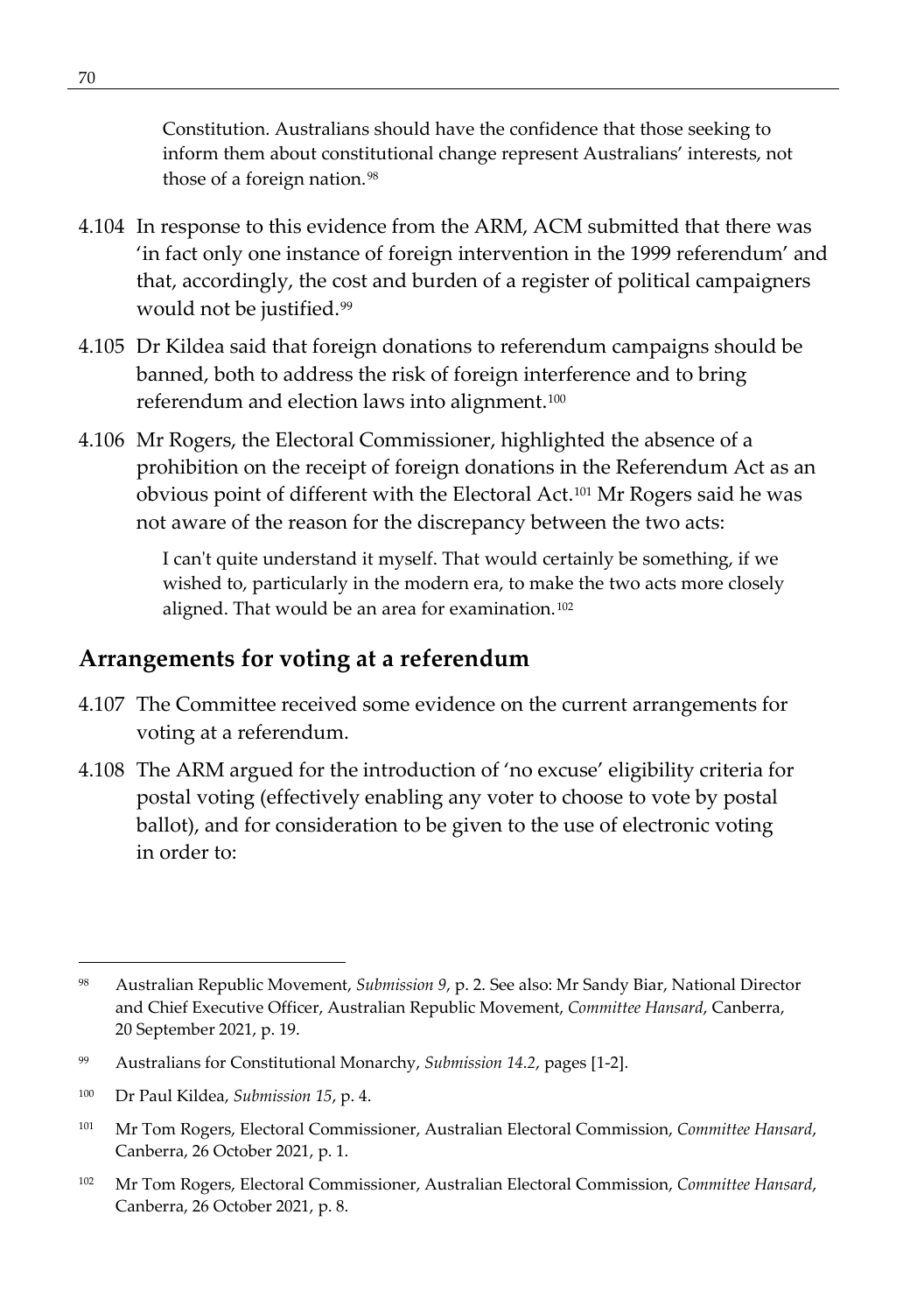... increase participation, reduce the cost of referenda to taxpayers and decrease the time required to determine a result, so long as this can be done securely and maintain the integrity of the ballot process.<sup>[103](#page-84-0)</sup>

4.109 Mr Biar from the ARM told the Committee:

... we believe every Australian should have the opportunity to participate in elections and referenda, and we should remove the barriers to that participation.[104](#page-84-1)

- 4.110 Professor Graeme Orr argued that voting at a referendum should be voluntary, noting that there were 13 referendums between 1906 and 1919 before compulsory voting was introduced at the national level in the 1920s. Professor Orr outlined a number of arguments against compulsory voting at referendums, including that:
	- the Constitution mainly concerns procedural issues about government institutions rather than fundamental social values
	- compulsion invites 'if in doubt, throw it out' campaigns and/or purely partisan campaigns
	- voluntary plebiscites have had high turnout by international standards, suggesting that where people understand the issue and its salience, they will vote in numbers to legitimate the outcome.<sup>[105](#page-84-2)</sup>
- 4.111 Professor Orr suggested that requiring referendums to not coincide with elections (where compulsory voting would remain) could 'help separate party-voting from the referendum issue and enhance focus on the yes/no cases'. He suggested that a combination of postal and electronic voting could be used to reduce cost.[106](#page-84-3)
- 4.112 However, the LCA suggested that it may be 'prudent' to attach referendums to elections, and that cost savings could be redirected to awareness campaigns[.107](#page-84-4)
- 4.113 On this issue, Mr Rogers, the Electoral Commissioner, told the Committee:

<span id="page-84-0"></span><sup>103</sup> Australian Republic Movement, *Submission 9*, p. 2.

<span id="page-84-1"></span><sup>104</sup> Mr Sandy Biar, National Director and Chief Executive Officer, Australian Republic Movement, *Committee Hansard*, Canberra, 20 September 2021, pages 18-19.

<span id="page-84-2"></span><sup>105</sup> Professor Graeme Orr, *Submission 6*, pages 1-2.

<span id="page-84-3"></span><sup>106</sup> Professor Graeme Orr, *Submission 6*, p. 2.

<span id="page-84-4"></span><sup>107</sup> Law Council of Australia, *Submission 16*, p. 3. See also: Women for an Australian Republic, *Submission 17*, p. 3.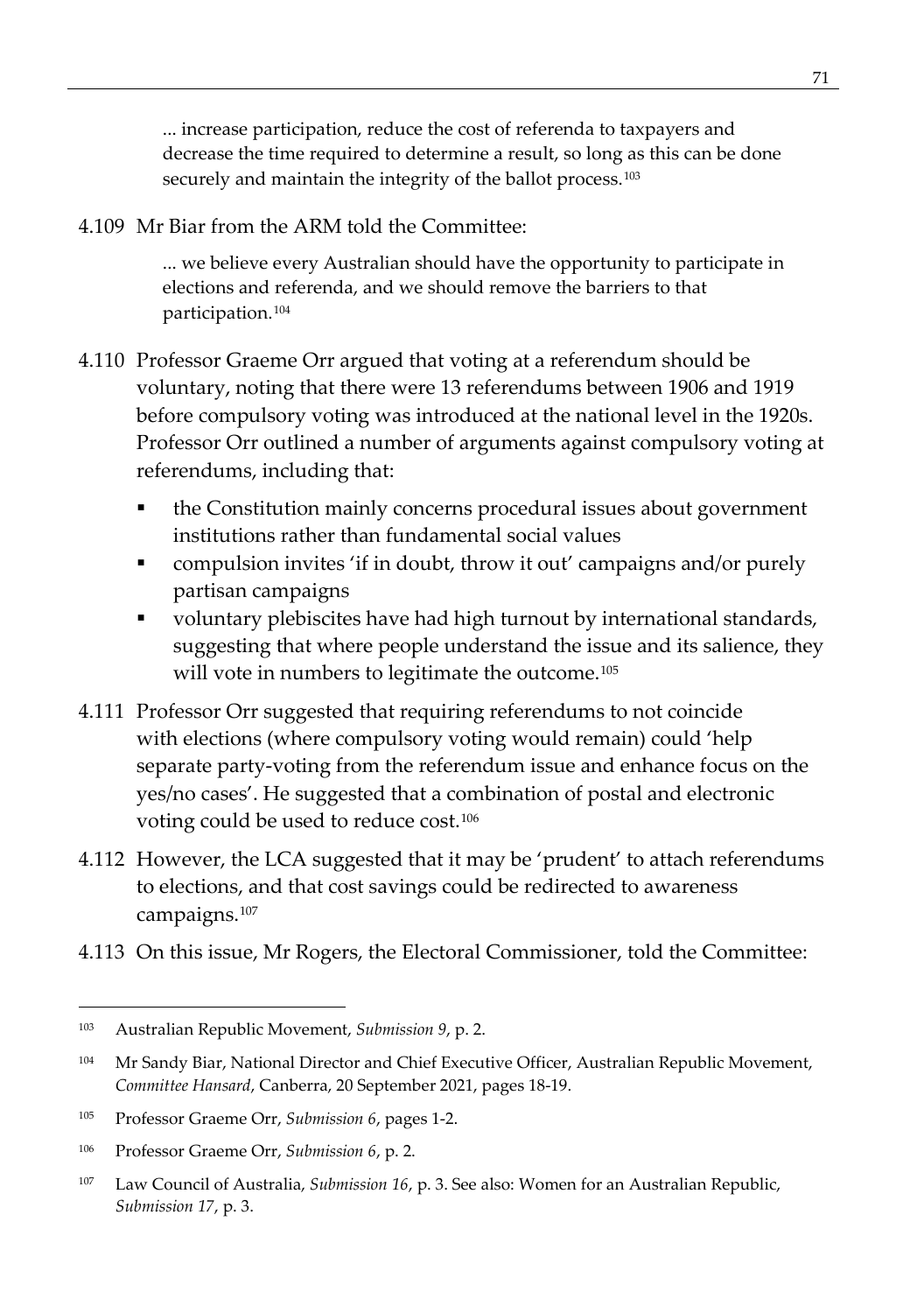Certainly, if we run a referendum at the same time as an election, there'll absolutely be economies of scale, but it will still cost money. It will require extra people, staff training, a public awareness campaign and all of those sorts of issues, which end up costing money.[108](#page-85-0)

4.114 ACM raised concerns with the AEC's practice of not including informal votes when counting the total number of electors voting. It argued that a clear reading of section 128 of the Constitution would require that both formal and informal votes are counted.[109](#page-85-1)

# **Bodies to oversee aspects of the referendum process**

4.115 As noted above, the AEC is the agency responsible for conducting referendums. However, the Committee heard evidence about the possibility of other bodies overseeing certain aspects of the referendum process.

### **Referendum panel**

- 4.116 A number of submitters recommended the establishment of an independent referendum panel in the lead-up to each referendum.
- 4.117 Dr Kildea suggested the roles and responsibilities of the referendum panel could include:

... scrutiny of question setting, preparation of a neutral statement on the meaning and implications of the proposed reform, preparation of arguments for and against that reform, and oversight of Yes and No committees.<sup>[110](#page-85-2)</sup>

- 4.118 Similar suggestions for the panel's roles and responsibilities were made by Professor Williams and the ILC.<sup>[111](#page-85-3)</sup>
- 4.119 There was a common view that the referendum panel should be appointed by the Prime Minister in consultation with other parliamentary party leaders, and should include experts in constitutional law, public

<span id="page-85-0"></span><sup>108</sup> Mr Tom Rogers, Electoral Commissioner, Australian Electoral Commission, *Committee Hansard*, Canberra, 26 October 2021, p. 1.

<span id="page-85-1"></span><sup>109</sup> Australians for Constitutional Monarchy, *Submission 14*, pages [9-11].

<span id="page-85-2"></span><sup>110</sup> Dr Paul Kildea, *Submission 15*, p. 5.

<span id="page-85-3"></span><sup>111</sup> Professor George Williams AO, *Submission 1*, p. 3; Indigenous Law Centre, University of New South Wales, *Submission 10*, pages 3-4.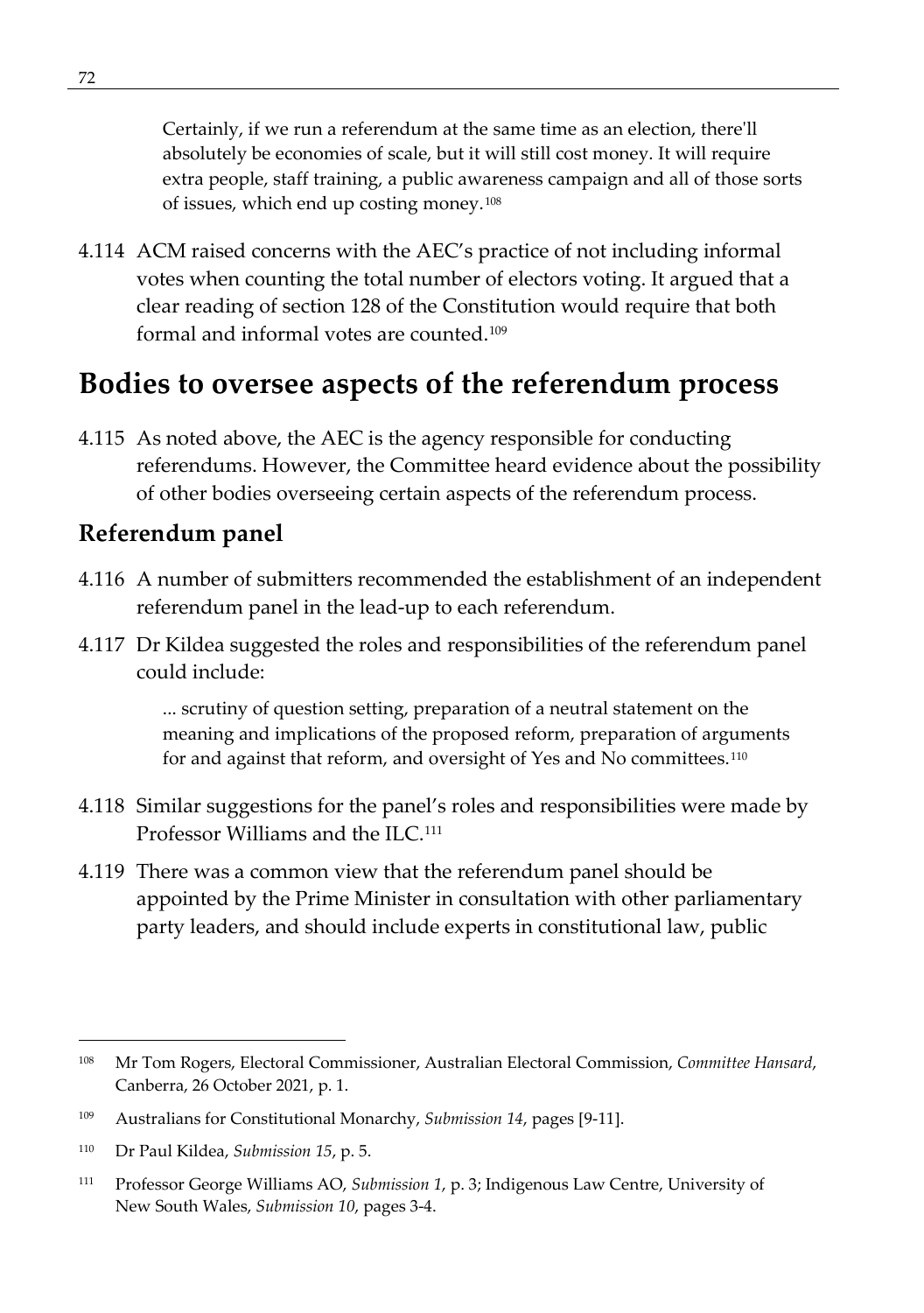communication, a representative from the AEC, and community representatives.<sup>[112](#page-86-0)</sup>

- 4.120 Professor Williams added that the states should be consulted on the panel's membership, and suggested the panel should include members who are 'widely respected and known to be impartial on the issues being debated in the referendum'.[113](#page-86-1) Similarly, Dr Kildea said that the panel's composition 'should be carefully considered to ensure that it is trusted by political parties, campaigners and the general public'.<sup>[114](#page-86-2)</sup>
- 4.121 It was noted in evidence that a referendum panel of this kind has been widely recommended. In particular, in the 2009 report of the House Standing Committee on Legal and Constitutional Affairs, the Committee recommended that amendments to the Referendum Act provide for the establishment of an independent, bipartisan referendum panel, appointed for each referendum.[115](#page-86-3)
- 4.122 The Committee recommended the panel be comprised of no more than eight persons, including a representative of the AEC, and would have responsibility for:
	- determining an appropriate and relevant information and communications strategy for the referendum, including identifying what education material should be distributed and the methods of distribution
	- determining the maximum word length for the yes/no arguments
	- **naking recommendations to the Government concerning the budget to** be provided for a referendum campaign
	- determining the budget available to the yes/no campaigns, which should be funded equally.<sup>[116](#page-86-4)</sup>
- 4.123 The Committee recommended that the Government determine the budget available to the referendum panel for education and campaign activities, and

<span id="page-86-0"></span><sup>112</sup> Professor George Williams AO, *Submission 1*, p. 3; Indigenous Law Centre, University of New South Wales, *Submission 10*, p. 3; Dr Paul Kildea, *Submission 15*, p. 5.

<span id="page-86-1"></span><sup>113</sup> Professor George Williams AO, *Submission 1*, p. 3.

<span id="page-86-2"></span><sup>114</sup> Dr Paul Kildea, *Submission 15*, p. 5.

<span id="page-86-3"></span><sup>115</sup> House of Representatives Standing Committee on Legal and Constitutional Affairs, *A Time for Change: Yes/No? Inquiry into the Machinery of Referendums,* December 2009, Recommendation 7.

<span id="page-86-4"></span><sup>116</sup> House of Representatives Standing Committee on Legal and Constitutional Affairs, *A Time for Change: Yes/No? Inquiry into the Machinery of Referendums, December 2009, Recommendations 8-*10, 13-14.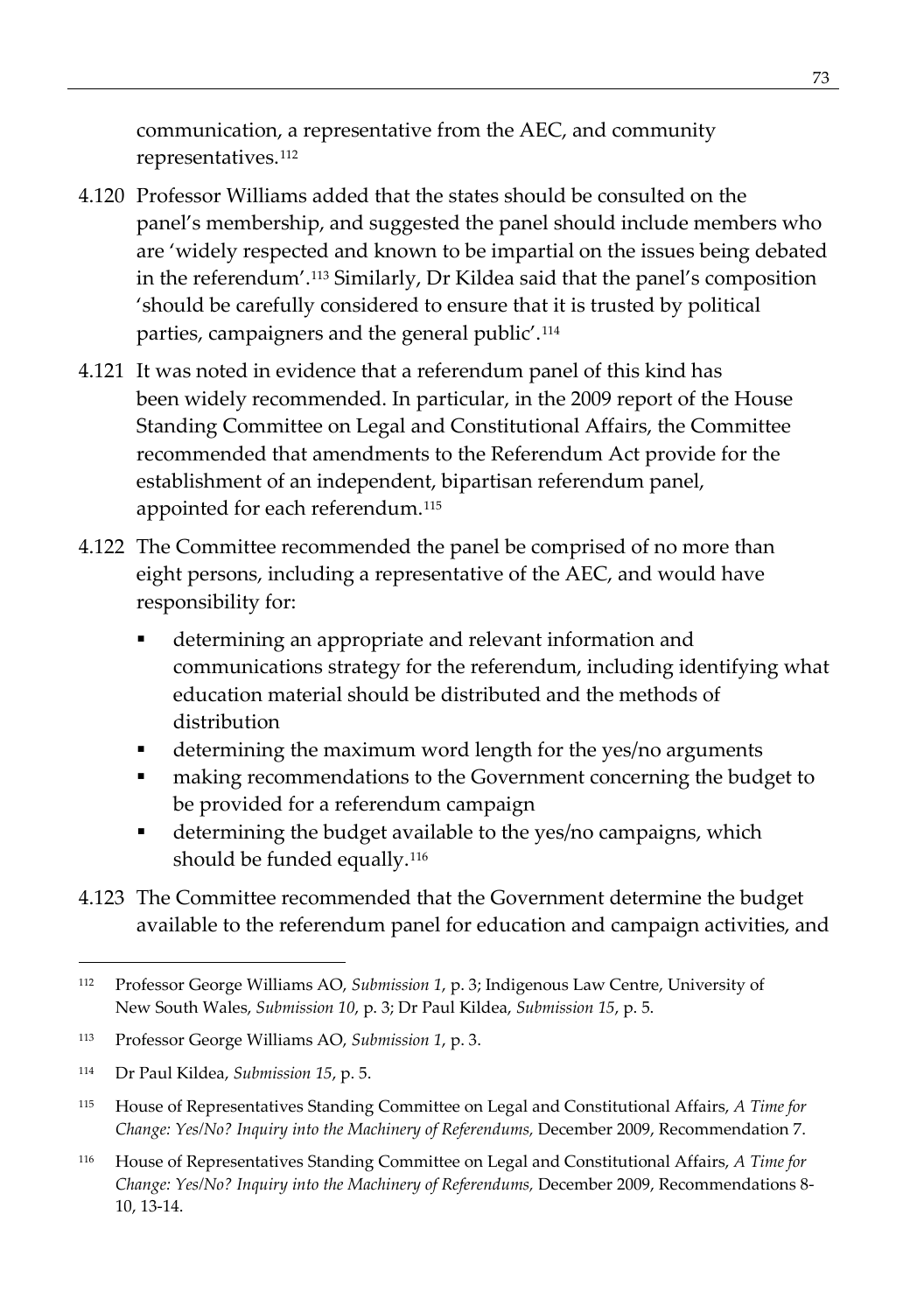that the panel provide a report to the Parliament on its activities and expenditure at the conclusion of the referendum.<sup>[117](#page-87-0)</sup>

4.124 In its response to that Committee's report, the Government noted the recommendation for the establishment of a referendum panel, and noted or otherwise did not support the recommendations relating to the proposed panel's membership and functions. It stated:

> The Government notes there may be benefits in establishing a Referendum Panel for the purposes of promoting a particular referendum and educating voters on the referendum arguments but notes that this can be achieved on an as needed basis without the need to legislate for the general establishment of a panel.<sup>[118](#page-87-1)</sup>

4.125 The Committee notes that a panel of experts was convened for the 1999 referendum to provide advice on the public education program. The panel was chaired by Sir Ninian Stephen and included Professor Geoffrey Blainey, Dr Colin Howard QC, Professor Cheryl Saunders and Dr John Hirst.[119](#page-87-2)

### **Joint parliamentary committee**

- 4.126 The ILC recommended that a joint parliamentary committee be responsible for developing a short description of the proposed constitutional amendment to be included in the referendum question. Under this model, the committee would recommend the proposed wording for approval by the Parliament.[120](#page-87-3)
- 4.127 The ILC suggested the committee should be assisted in its work by the referendum panel, which would advise the committee on the 'clarity and neutrality of proposed descriptions'.[121](#page-87-4)

- <span id="page-87-2"></span><sup>119</sup> Professor John Warhurst, 'From Constitutional Convention to Republic Referendum: A Guide to the Processes, the Issues and the Participants', *Research Paper 25 1998-99*, Parliament of Australia, Parliamentary Library, 29 June 1999.
- <span id="page-87-3"></span><sup>120</sup> Indigenous Law Centre, University of New South Wales, *Submission 10*, p. 3.
- <span id="page-87-4"></span><sup>121</sup> Indigenous Law Centre, University of New South Wales, *Submission 10*, p. 3.

<span id="page-87-0"></span><sup>117</sup> House of Representatives Standing Committee on Legal and Constitutional Affairs, *A Time for Change: Yes/No? Inquiry into the Machinery of Referendums,* December 2009, Recommendations 12, 15.

<span id="page-87-1"></span><sup>118</sup> Australian Government, *Australian Government response to the House of Representatives Standing Committee on Legal and Constitutional Affairs report: A Time for Change: Yes/No? Inquiry into the Machinery of Referendums*, October 2012, pages 2-3.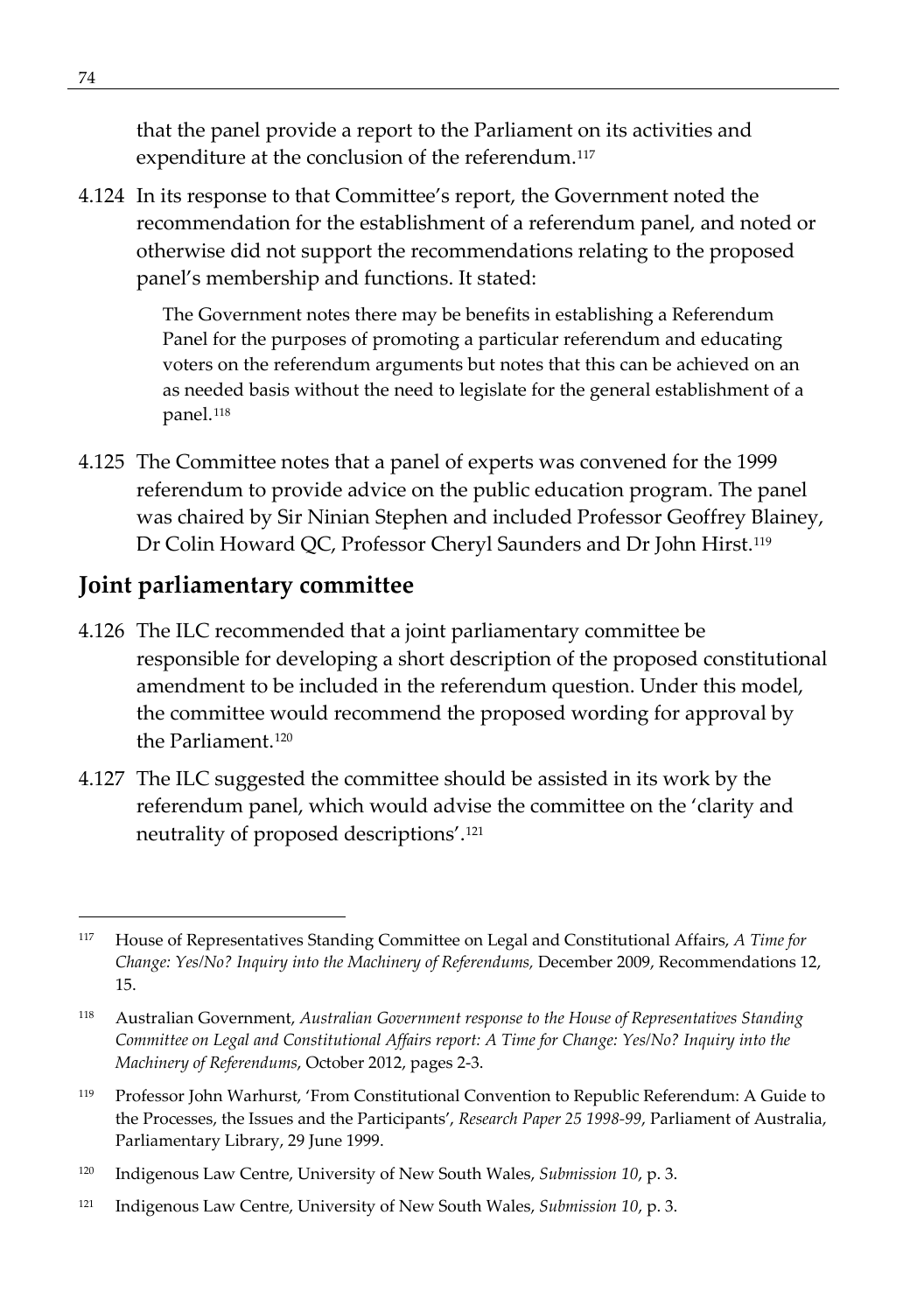4.128 Evidence on the possible role for a joint parliamentary committee in the constitutional reform process more broadly is discussed in Chapter 3.

## **Yes and no committees**

- 4.129 A number of submitters referred to the yes and no campaign committees established in the 1999 republic referendum. The committees were drawn from delegates to the 1998 Constitutional Convention, and were each allocated \$7.5 million to make the respective arguments for and against the proposed constitutional amendment.[122](#page-88-0)
- 4.130 Professor Williams recommended that the Referendum Act be amended to allow for such committees in future referendums. However, he also recommended that information and advocacy produced by the yes and no committees be subject to the oversight of the referendum panel, to ensure that statements of fact are not inaccurate.[123](#page-88-1)
- 4.131 Women for an Australian Republic commented that the way in which the yes and no committees were constituted 'only served to intensify the adversarial nature' of the referendum process.[124](#page-88-2)
- 4.132 The ARM argued that the Referendum Act should be amended to formalise the status of the yes/no committees, where these are established. In particular, it recommended that the yes/no committees be given access to electoral roll data and the list of postal vote applicants; be given the same status as registered political parties with regard to the appointment of scrutineers; and be responsible for authorising the material included in the yes/no pamphlet.[125](#page-88-3)

# **Section 128**

4.133 In addition to evidence on arrangements for the conduct of referendums as set out in the Referendum Act, the Committee received some evidence on section 128 of the Constitution, which sets out the manner in which the Constitution may be altered.

<span id="page-88-0"></span><sup>122</sup> Australian Electoral Commission, 'Public Information Campaign', https://www.aec.gov.au/ elections/referendums/1999\_referendum\_reports\_statistics/Public\_Information\_Campaign.htm.

<span id="page-88-1"></span><sup>123</sup> Professor George Williams AO, *Submission 1*, p. 5.

<span id="page-88-2"></span><sup>124</sup> Women for an Australian Republic, *Submission 17: Attachment 1*, p. 4.

<span id="page-88-3"></span><sup>125</sup> Australian Republic Movement, *Submission 9*, p. 3.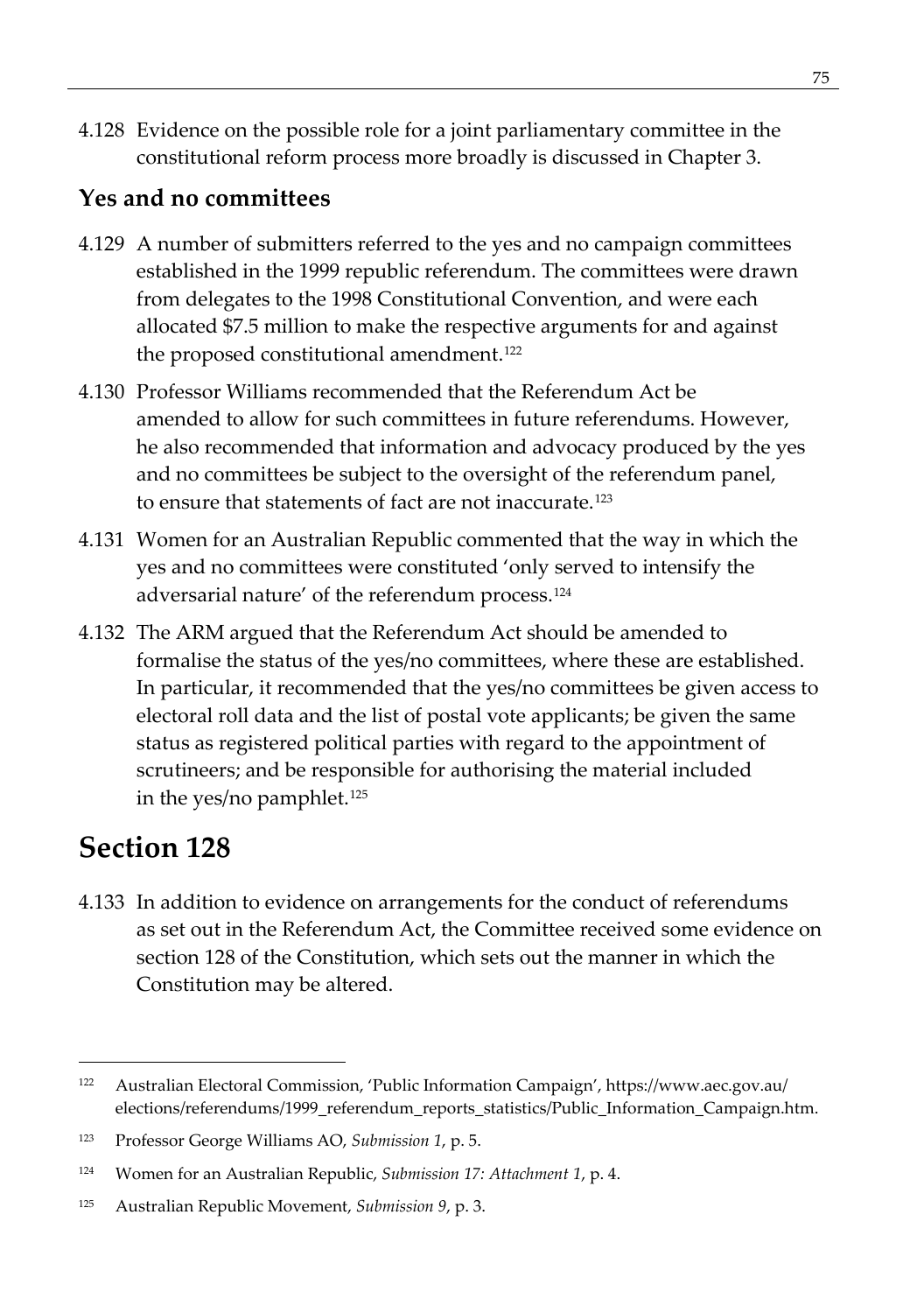- 4.134 The Committee acknowledges that the extent of evidence on section 128 may have been limited as it did not call for evidence on specific proposals for constitutional change, including changes to section 128. Nevertheless, the Committee considers this evidence to be relevant to the overall theme of the inquiry, which concerns the processes for constitutional change.
- 4.135 Aspects of section 128 examined in evidence included the provisions that:
	- a bill to amend the Constitution must be passed by an absolute majority of each House of the Parliament (although, in certain circumstances, a proposed amendment can proceed to a referendum if it is passed on two separate occasions by only one House of the Parliament)
	- a majority of electors in a majority of states *and* a majority of all electors (in electors in the territories) must approve the proposed amendment at a referendum—this requirement is sometimes referred to as a 'double majority'.
- 4.136 Some submitters suggested that the ability to initiate a referendum should not be limited to the Australian Parliament. For example, Mr Stuart McRae referred to a paper published by the Constitutional Commission in 1987, which considered proposals for referendums to be initiated by states, a constitutional convention, or directly by electors. Reflecting on these alternative means of amending the Constitution, Mr McRae stated:

... it would improve our Constitution if the ability to initiate proposals for change were not limited to the Commonwealth. The Commonwealth is unlikely to initiate a proposal that, for instance, reduced its power in some fashion even if such a change is objectively a good idea.[126](#page-89-0)

4.137 Similarly, ACM argued that the power to initiate referendums should be extended, proposing that a referendum be 'initiated by a petition approved by 10 per cent of electors nationally and five percent in a majority of states'. Under their proposal, signatures on the petition could be obtained over the period of one year, and, in the event that the proposed amendment was not supported at a referendum, 'no question in identical or substantively similar terms could be put again until ten years had elapsed'.[127](#page-89-1)

<span id="page-89-0"></span><sup>126</sup> Mr Stuart McRae, *Submission 5*, p. 2.

<span id="page-89-1"></span><sup>127</sup> Australians for Constitutional Monarchy, *Submission 14*, p. [13].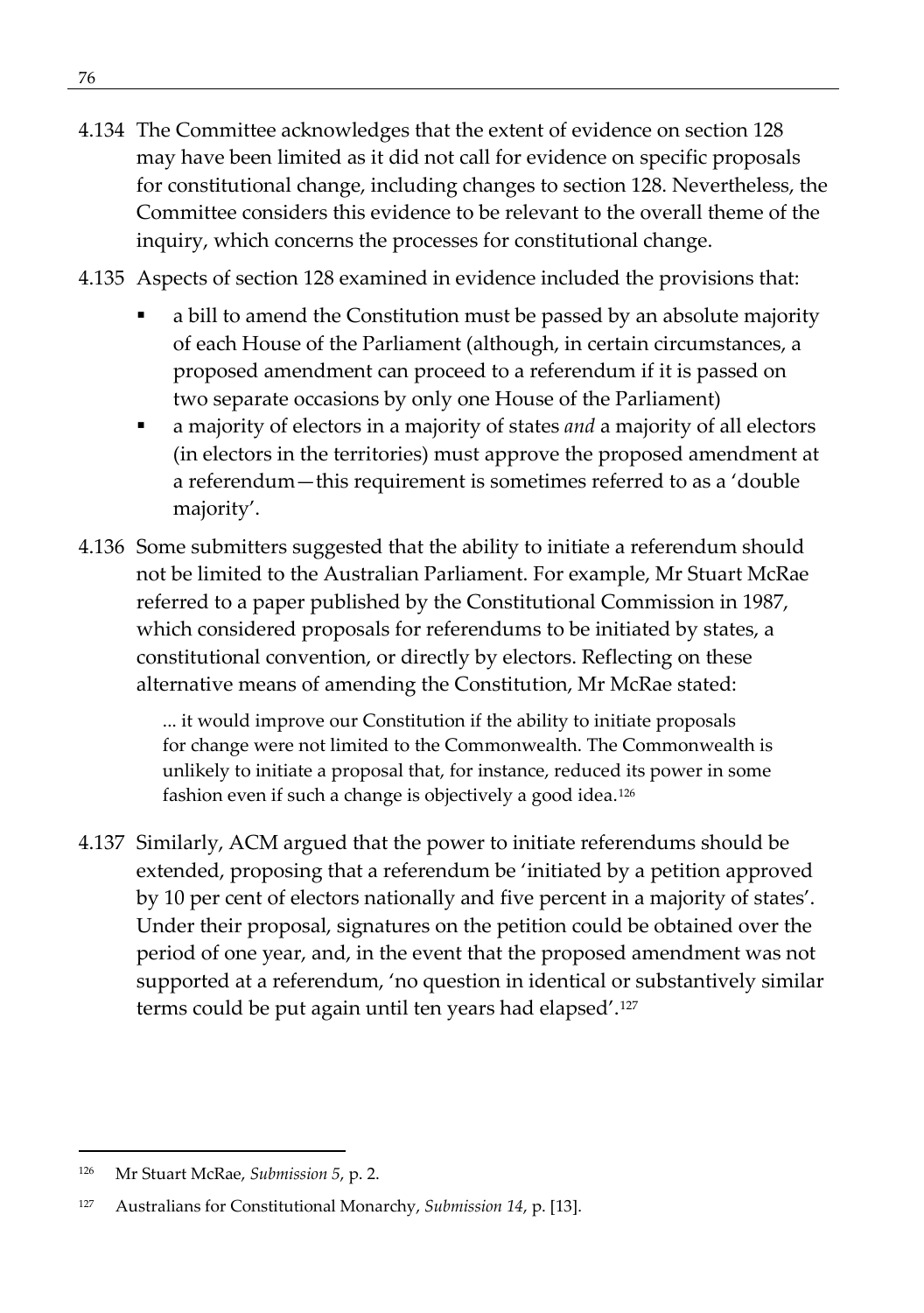- 4.138 ACM also proposed that a referendum be initiated by any four houses of any state parliaments adopting identical resolutions over the period of one year.[128](#page-90-0)
- 4.139 In making the case for these changes, Professor Flint from ACM told the Committee that power to initiate referendums should not be a monopoly of the federal Parliament and that referendums should be 'widespread'.[129](#page-90-1)
- 4.140 Associate Professor Luke Beck outlined a mechanism whereby a committee of the Australian Parliament would be required to inquire into a report on alterations to the Constitution resolved upon by any house of a state parliament. Associate Professor Beck said the present arrangements 'give insufficient respect to the States as constituent components of the Federation'.[130](#page-90-2)
- 4.141 Other submitters addressed the requirement for a 'double majority' at a referendum. For example, Women for an Australian Republic stated that section 128 'makes the Constitution almost impossible to change and brings with it consistent failure'.<sup>[131](#page-90-3)</sup> It argued that the requirement for a majority of votes in a majority of states should be removed, stating that:

... things have moved on since Federation when retention of States' rights and roles was paramount, jealously and zealously guarded... We now have more than a [century's] experience with the operation of the Senate as its members represent the interests of the States and Territories although this emphasis is now much diminished as the interests and cohesion of the nation have changed over time.[132](#page-90-4)

4.142 The Attorney-General's Department advised that the Joint Standing Committee on Constitutional Review noted the high benchmark required to achieve constitutional change in a 1958 report. In its report, the Committee recommended that the requirement for a majority of votes in a majority of states be lowered to a majority of votes in *at least half* of the states.[133](#page-90-5)

<span id="page-90-0"></span><sup>128</sup> Australians for Constitutional Monarchy, *Submission 14*, p. [13].

<span id="page-90-1"></span><sup>129</sup> Professor David Flint, National Convenor, Australians for Constitutional Monarchy, *Committee Hansard*, Canberra, 20 September 2021, p. 21.

<span id="page-90-2"></span><sup>130</sup> Associate Professor Luke Beck, *Submission 7*, p. 1.

<span id="page-90-3"></span><sup>131</sup> Women for an Australian Republic, *Submission 17*, p. 3.

<span id="page-90-4"></span><sup>132</sup> Women for an Australian Republic, *Submission 17*, p. 3.

<span id="page-90-5"></span><sup>133</sup> Attorney-General's Department, *Submission 12*, p. [9].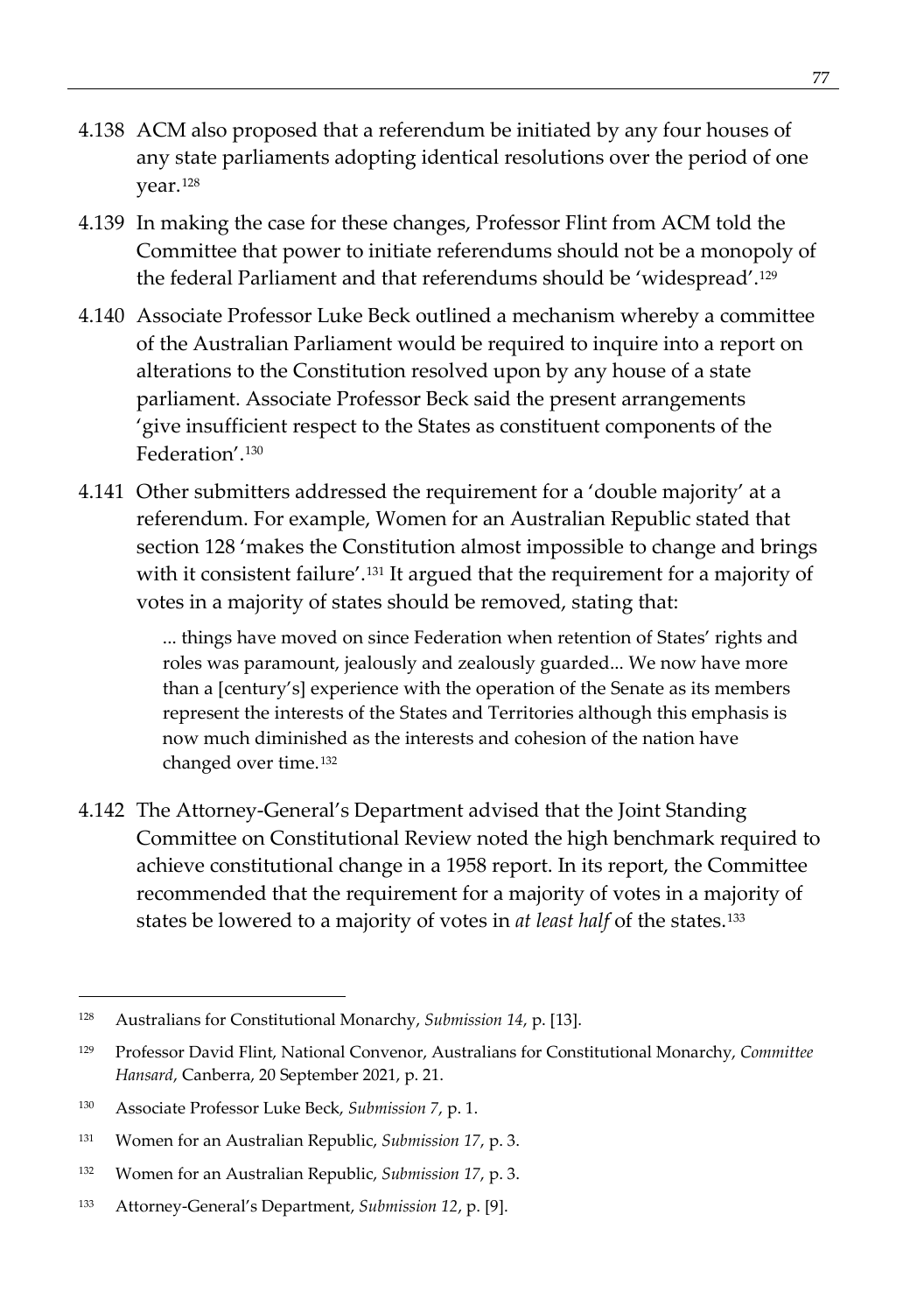- 4.143 Women for an Australian Republic also raised the possibility of section 128 being amended to allow for multiple propositions to be considered at referendums rather than simply the acceptance or rejection of single propositions.[134](#page-91-0)
- 4.144 On the other hand, reflecting on the historical difficulty of constitutional change in Australia, Mr McRae argued that section 128 'has protected us from measures that may not have improved our Constitution'. Further, he said:

... section 128 works fairly well and the focus that should occupy the minds of those who want to change the Constitution should be on the real merit of any proposed change. If there is a meritorious proposal then a good argument to adopt it can be mounted. [135](#page-91-1)

4.145 The Samuel Griffith Society argued that the stability of Australia's constitutional framework has contributed to its ongoing prosperity, and that the process for constitutional amendment set out in section 128 is 'both an effective means of altering the Constitution when appropriate, and an effective safeguard of the Constitution and its virtues':

> The framers of the Constitution conceived of the referendum process as a means by which the Australian people could be empowered to exercise a 'veto' over any proposed reform. Critically, the Constitution was deliberately designed to be relatively difficult to alter in order to afford maximum protection to the states. [136](#page-91-2)

# **Committee comment**

- 4.146 From evidence to the inquiry, it is clear to the Committee that certain provisions in the Referendum Act are outdated and not suitable for a referendum in contemporary Australia. This conclusion is consistent with the findings of the House of Representatives Standing Committee on Legal and Constitutional Affairs in 2009, indicating that these are longstanding issues which have gone unresolved by successive governments.
- 4.147 The Committee acknowledges and accepts the need for some flexibility to make special arrangements for the conduct of particular referendums,

<span id="page-91-0"></span><sup>134</sup> Women for an Australian Republic, *Submission 17: Attachment 1*, p. 6.

<span id="page-91-1"></span><sup>135</sup> Mr Stuart McRae, *Submission 5*, pages 2-4.

<span id="page-91-2"></span><sup>136</sup> Samuel Griffith Society, *Submission 11*, p. [2].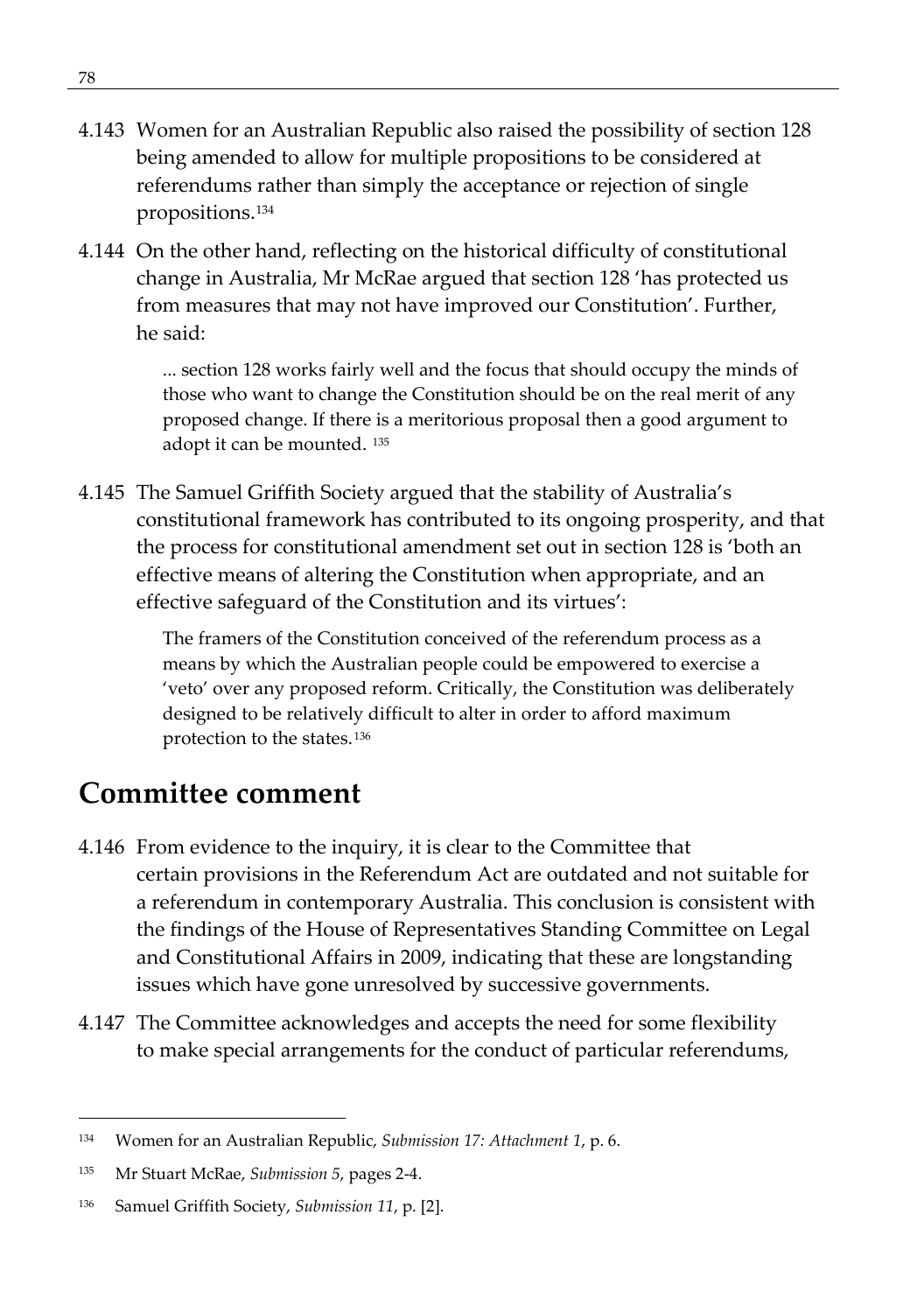having regard to the timing of the referendum, the nature of the proposed constitutional amendment, and any other relevant matters.

- 4.148 However, the Committee's view is that the arrangements set out in the Referendum Act should, in so far as possible, reflect modern expectations for how a referendum should be conducted, and should be consistent with relevant Commonwealth electoral laws. They should also facilitate, rather than restrict, the fully informed participation of voters to the highest extent possible.
- 4.149 Furthermore, the Committee's strong view is that it is desirable to consider any changes to the Referendum Act outside of the context of an imminent referendum. This is important to minimise the risk that otherwise routine amendments to the Act will be politicised in the debate about the referendum question, and to assist in setting clear expectations about the conduct of the referendum.
- 4.150 As such, the Committee is concerned to see that the Referendum Act and the referendum process more generally is modernised well in advance of any referendum on the question of constitutional recognition of Indigenous Australians, which is expected to occur in the next term of Parliament, or indeed any other future referendum.
- 4.151 To this end, the Committee has identified three specific changes needed to the Referendum Act, outlined below.
- 4.152 First, given the central role of the yes/no pamphlet in the referendum process, the Committee supports reinstating the requirement that the printed yes/no pamphlet is sent to all electors, rather than to all households. However, the Committee also recognises that people's preferences for how they receive information continue to evolve. The Referendum Act should therefore not unnecessarily constrain the Electoral Commissioner from using whatever additional methods they consider will be most effective to distribute the pamphlet.

### **Recommendation 6**

**4.153 The Committee recommends that Section 11 of the** *Referendum (Machinery Provisions) Act 1984* **be amended to enable the Electoral Commissioner to distribute the yes/no pamphlet to all electors using any additional methods that the Electoral Commissioner considers appropriate.**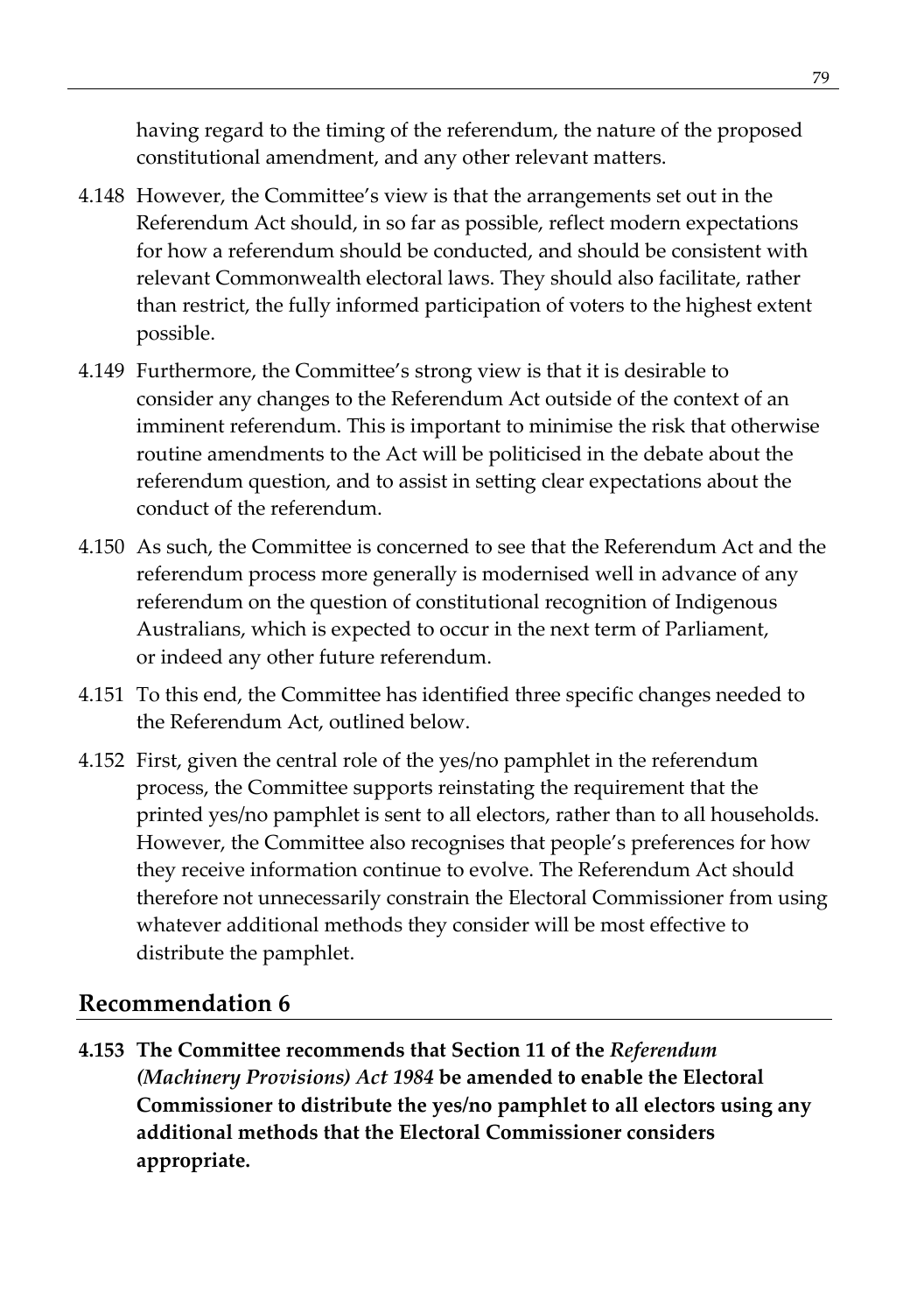- 4.154 Second, the limitation on Australian government expenditure in a referendum campaign should be relaxed. The Committee considers that there are legitimate reasons for the Government to spend money in a referendum campaign outside the scope of what is currently permitted under section 11(4) of the Referendum Act, including to conduct a neutral education campaign and to support the arguments for and against the proposed constitutional amendment. These activities are consistent with modern expectations for how governments seek to inform the community about issues of public importance.
- 4.155 The Committee also notes that section 11(4) of the Referendum Act was suspended for the referendum in 1999 and the proposed referendum in 2013, indicating the view of successive governments that the limitation is too restrictive.

### **Recommendation 7**

- **4.156 The Committee recommends that Section 11(4) of the** *Referendum (Machinery Provisions) Act 1984* **be amended to provide for the Australian Government to fund referendum education and promotion of the arguments for and against the referendum proposal.**
- 4.157 Third, there should be greater transparency in relation to donations in a referendum campaign, and a restriction on foreign donations. In this regard, the Committee considers that provisions for the regulation of donations in the Referendum Act should in so far as possible mirror those contained in the Commonwealth Electoral Act.

#### **Recommendation 8**

- **4.158 The Committee recommends that the** *Referendum (Machinery Provisions) Act 1984* **be amended, consistent with relevant provisions in Part XX of the**  *Commonwealth Electoral Act 1918,* **to:**
	- **prohibit referendum campaign organisations from receiving gifts or donations of \$100 or more from foreign donors**
	- **require referendum campaign organisations to disclose gifts or donations above a certain threshold.**
- 4.159 The Committee considers that these are relatively modest and straightforward amendments that would result in an improved set of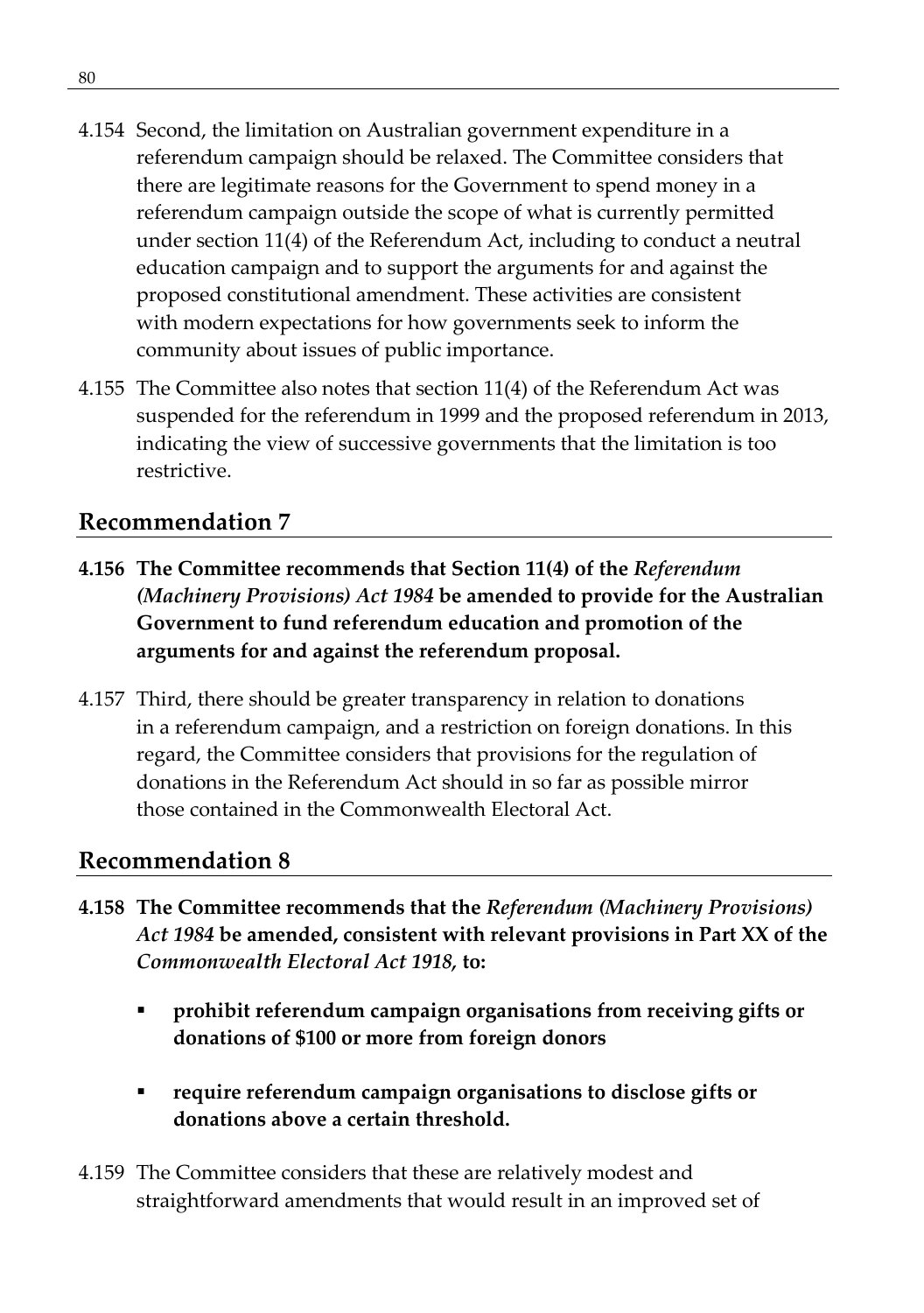arrangements for the conduct of any future referendum. The Committee's view therefore is that the Government should seek to make these changes within the first six months of the next term of Parliament.

- 4.160 Further to these changes, the Committee has identified other aspects of the referendum process with scope for improvement. These include the form of the wording of the referendum question; the inclusion of neutral information in the yes/no pamphlet; the development and rollout of other neutral information and education activities; and the establishment of yes/no campaign committees. The Committee's view is that, while it is reasonable for these issues to be determined on a case-by-case basis at each referendum, there should be a clear and consistent process for doing so.
- 4.161 The Committee acknowledges the view among some submitters that an independent referendum panel should oversee some aspects of the referendum process. This is consistent with the 2009 recommendations of the House Standing Committee on Legal and Constitutional Affairs.
- 4.162 The Committee's view, however, is that a joint parliamentary committee is a more appropriate body to examine these issues and provide advice to the Parliament. In particular, it is the Committee's expectation that the joint standing committee of the kind recommended at Recommendation 4 would have a strong understanding of the development of the referendum proposal and the specific issues to be considered when determining the arrangements for the referendum. This committee could be assisted by expert advisors and representatives of the AEC as required.

### **Recommendation 9**

- **4.163 The Committee recommends that an Independent Expert Panel be established to provide advice to the Joint Parliamentary Committee recommended at Recommendation 4 in the lead up to each referendum on aspects of the referendum process, including but not limited to:**
	- **the form of the wording of the referendum question**
	- **the inclusion of neutral information in the yes/no pamphlet**
	- **other neutral information and education activities**
	- **establishment of yes/no committees.**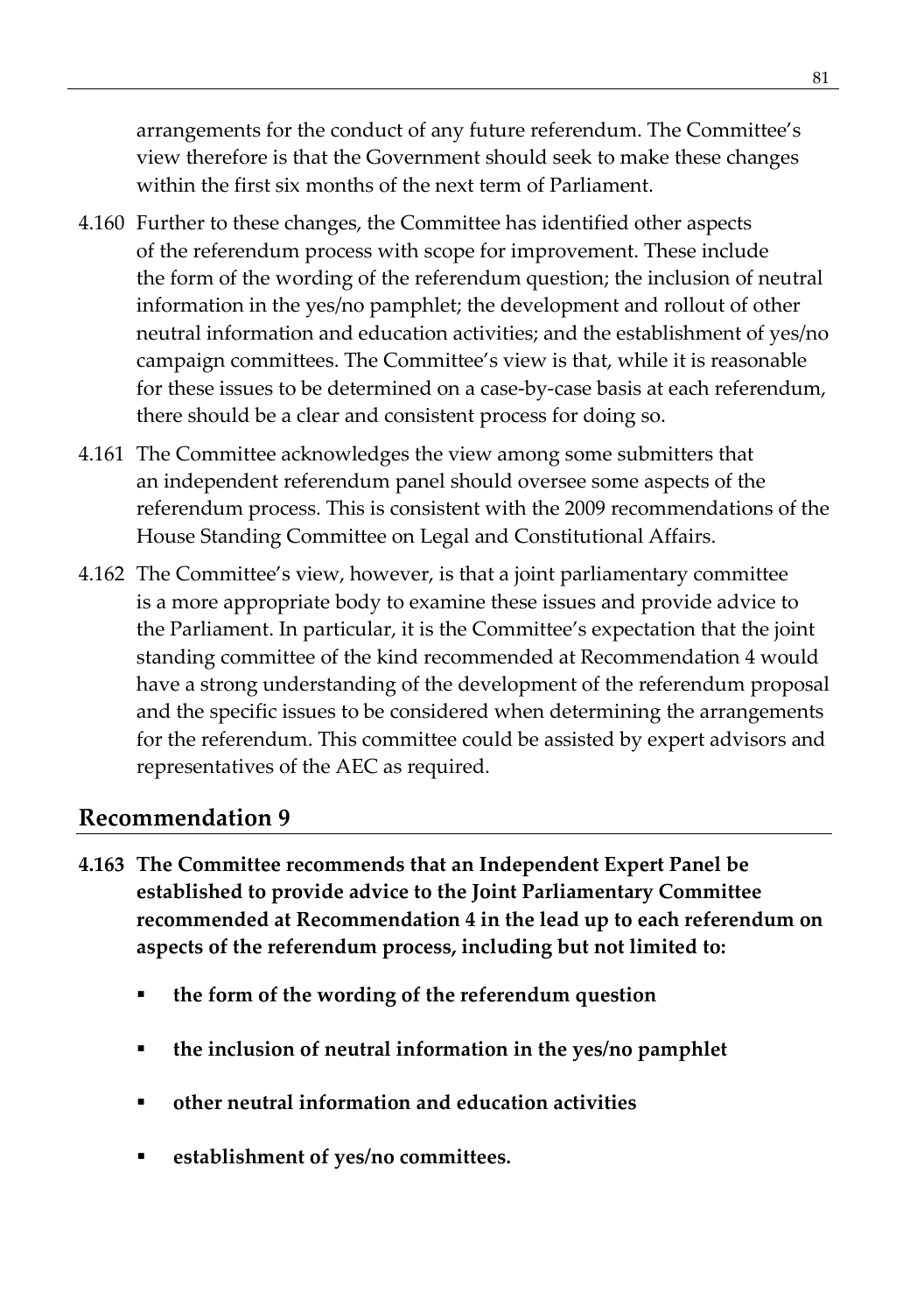**The Joint Parliamentary Committee would consider the advice of the Panel before providing that advice to the Parliament, along with the considered views of the Committee.**

**The Committee recommends that the Panel be appointed by the Prime Minister in consultation with other parliamentary party leaders, and should include experts in constitutional law, public communication, representatives from the Australian Electoral Commission and/or other relevant government entities, and community representatives.**

**This process should be reflected through amendments to the** *Referendum (Machinery Provisions) Act 1984* **where appropriate.**

- 4.164 While the Committee has sought to make recommendations to modernise the Referendum Act, it also acknowledges that some aspects of the Act were not examined in detail in evidence to the inquiry. Recognising the fact that the Referendum Act has been updated in a piecemeal, *ad hoc* fashion, the Committee therefore suggests there would be benefit in a more comprehensive review to identify any further areas where the Act should be modernised and brought into line with Commonwealth electoral laws, in addition to those outlined above. One area the Committee suggests for consideration as part of any review is the need for stronger regulation of misinformation in referendum campaigns, including on social media.
- 4.165 The Committee emphasises, however, that any review of the Referendum Act should not delay the implementation of the recommendations included in this chapter, and that the Government should seek to modernise the referendum process as soon as practicable and well in advance of any future referendum.

#### **Recommendation 10**

- **4.166 The Committee recommends that the Australian Government ensure that the** *Referendum (Machinery Provisions) Act 1984* **and the referendum process more generally is modernised well in advance of any referendum on the question of constitutional recognition of Indigenous Australians, which is expected to occur in the next term of Parliament, or any other future referendum.**
- 4.167 Lastly, the Committee received some evidence on section 128 of the Constitution, but notes that this issue was not considered in detail in the inquiry. The Committee is not convinced that there is an urgent need to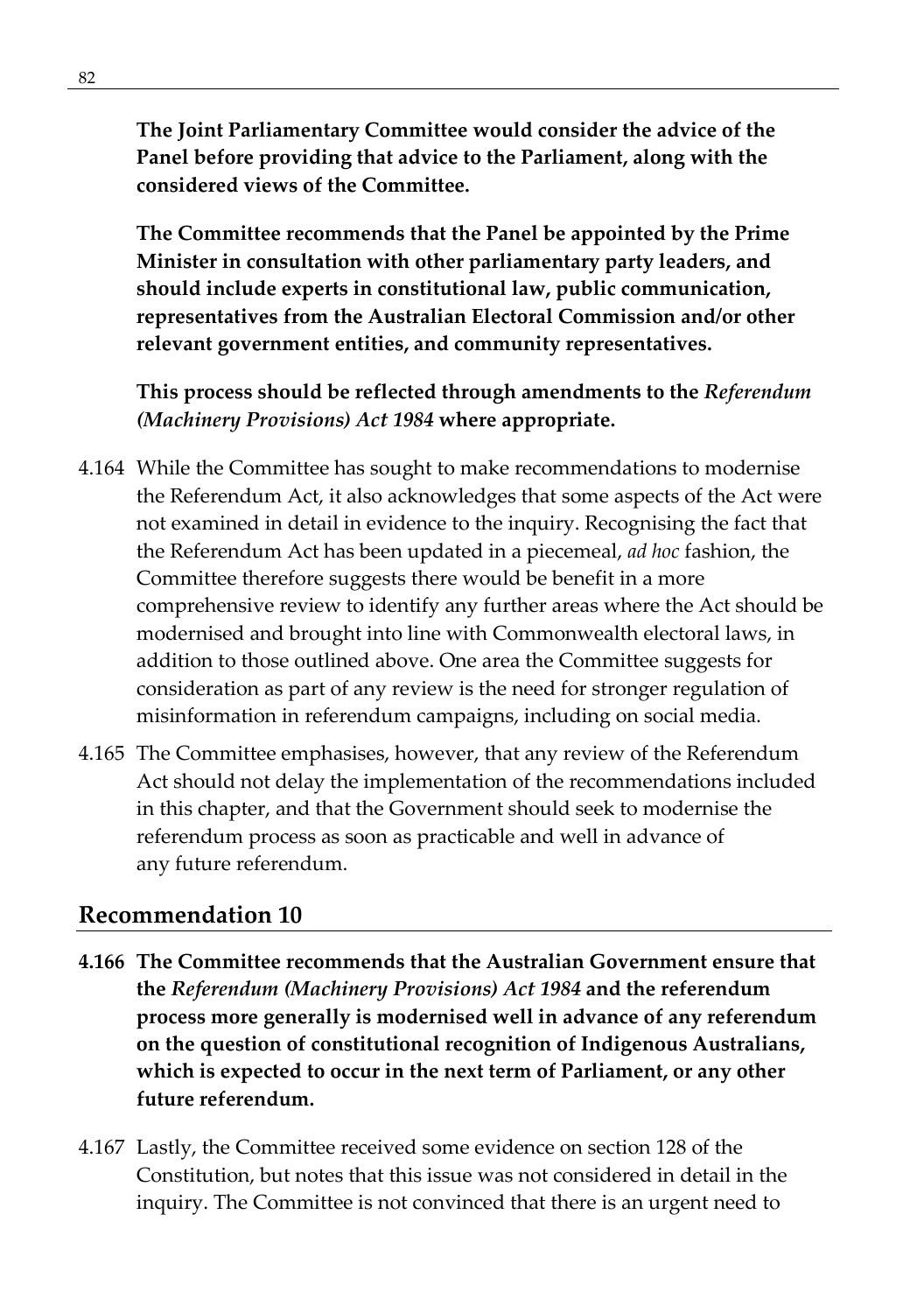pursue changes to section 128. Instead, the Committee is more concerned to see greater awareness of and engagement with constitutional issues within the existing framework for constitutional change, as articulated in the recommendations contained throughout this report.

**Ms Sharon Claydon MP Acting Chair 20 December 2021**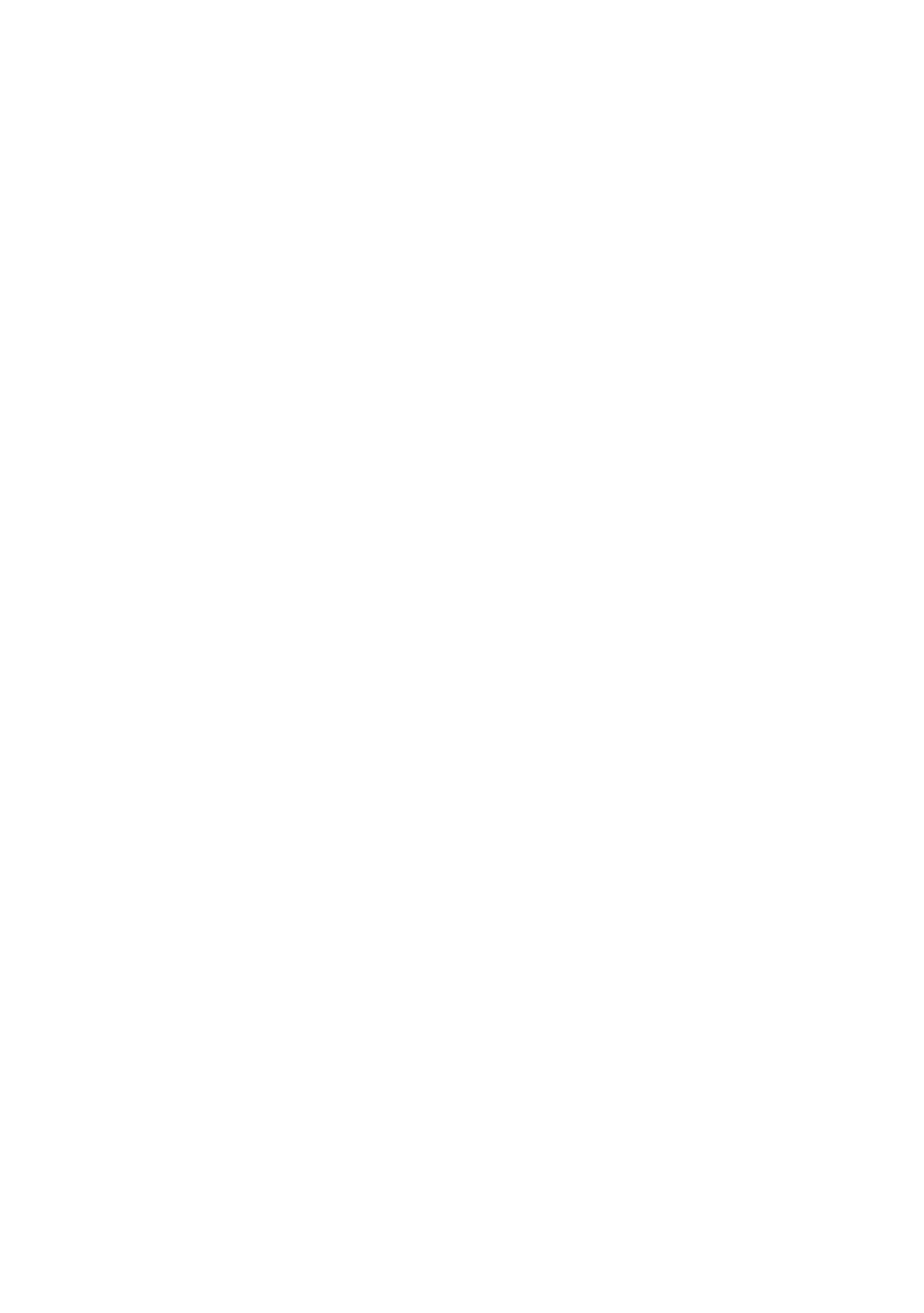# **Additional comments – Labor members**

- 1.1 Awareness and understanding of our Constitution, referendums and constitutional matters is disturbingly low amongst Australian citizens – both school students and the public alike.
- 1.2 Labor welcomes recommendations in this report that are aimed to increase public literacy about Australia's Constitution, our constitutional framework and Australia's democratic system.
- 1.3 But this increase in awareness should be met with increased public engagement.
- 1.4 Labor Members note that the evidence the Committee received strongly supports the contention that holding regular Constitutional Conventions or other deliberative processes with citizen involvement, contributes to a better understanding of Australia's constitutional framework.
- 1.5 This evidence is mapped out clearly in Chapter 3 of this report.
- 1.6 Labor Members are disappointed with the lack of recommendations to reflect this weight of evidence for increased public engagement.
- 1.7 Labor Members wish to put on record our preference for an additional recommendation that would see the Australian Government establish a process for regular Constitutional Conventions.
- 1.8 We note that in designing the Constitutional Convention process, the Government should have consideration of the Irish constitutional reform process and Australia's First Nations Regional Dialogues and National Constitutional Convention (known as the 'Uluru dialogues').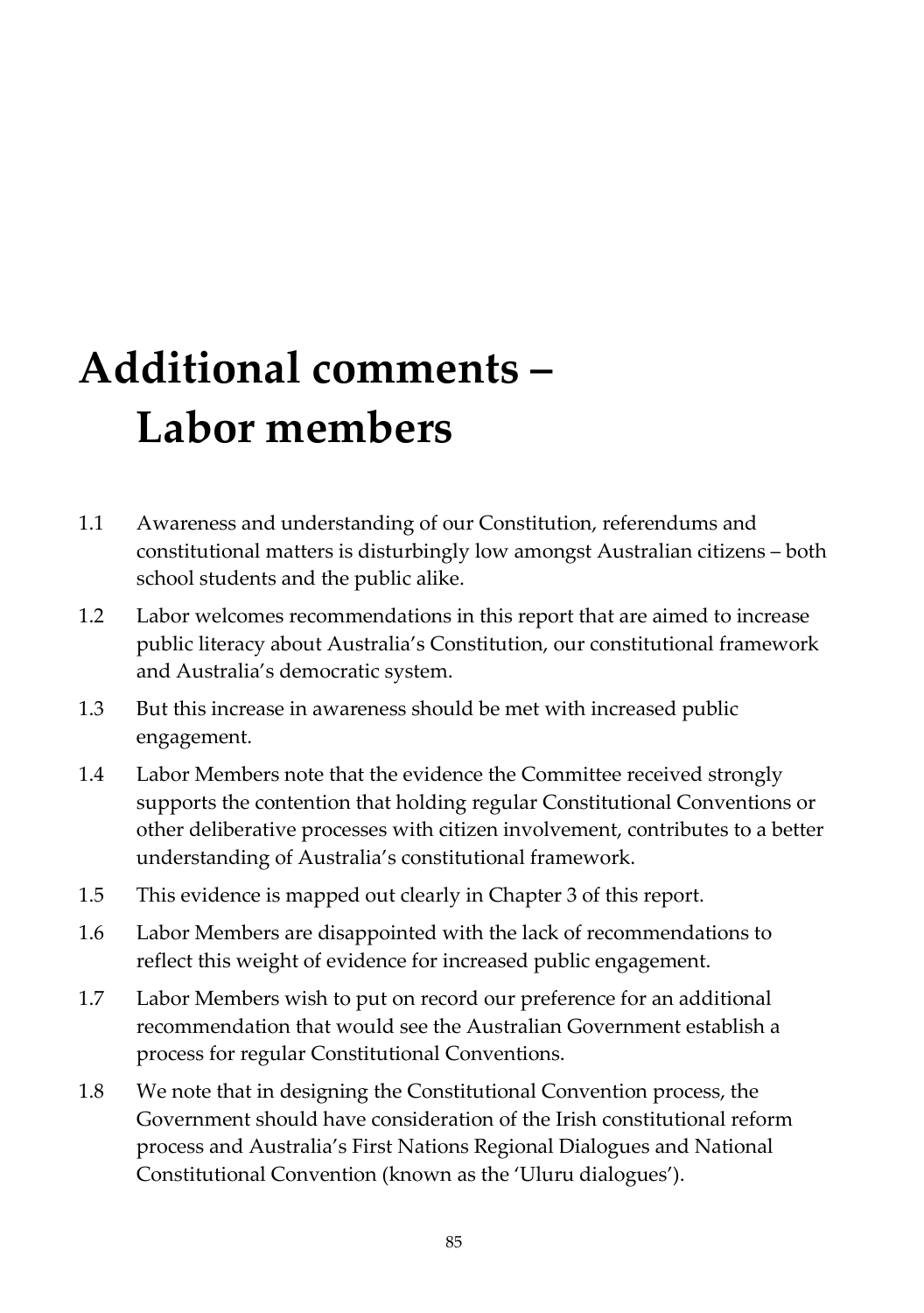- 1.9 Sadly, this additional recommendation for regular engagement with the Australian people on constitutional matters was rejected by Government Members of the Committee.
- 1.10 Regardless, Labor Members concur with the weight of evidence received by the Committee in support of regular Constitutional conventions.
- 1.11 Australia's Constitution was brought into being via a series of Constitutional Conventions, but the history of constitutional review in Australia is *ad hoc* and has met with very limited success to date. It is not unreasonable to suggest that Australia is seriously out-of-practice when it comes to Constitutional review.
- 1.12 As detailed in Chapters 2 and 3 of this report, 'inquiry participants were in broad agreement about the potential value of Constitutional Conventions not just as a mechanism for constitutional reform, but also to inspire community engagement and strengthen public awareness about the Constitution' (see paragraph 3.37, p. 35).
- 1.13 It is the view of Labor Members that we need to inspire Australians to engage with our Constitution – to understand its significance as the founding document, to seek reforms to ensure its relevance to contemporary Australia, and to debate how it might better shape our nation going forward. Moreover, this engagement should be on a regular basis – to help strengthen public knowledge and participation in all matters relating to our Constitution.
- 1.14 The Constitution is indeed our national birth certificate, but it is not a static historic document, set in stone. As John Quick and Robert Garran observed in their authoritative text on the Australian Constitution – a constitution which does not contain 'provision for its amendment with the development, growth, and expansion of the community which it is intended to govern, would be a most inadequate and imperfect deed of partnership'.
- 1.15 The Australian Constitution is necessarily a living document, that can be adapted to meet the needs of Australians now and in the future. That's what the original framers intended and that's the evolving nature of nationhood.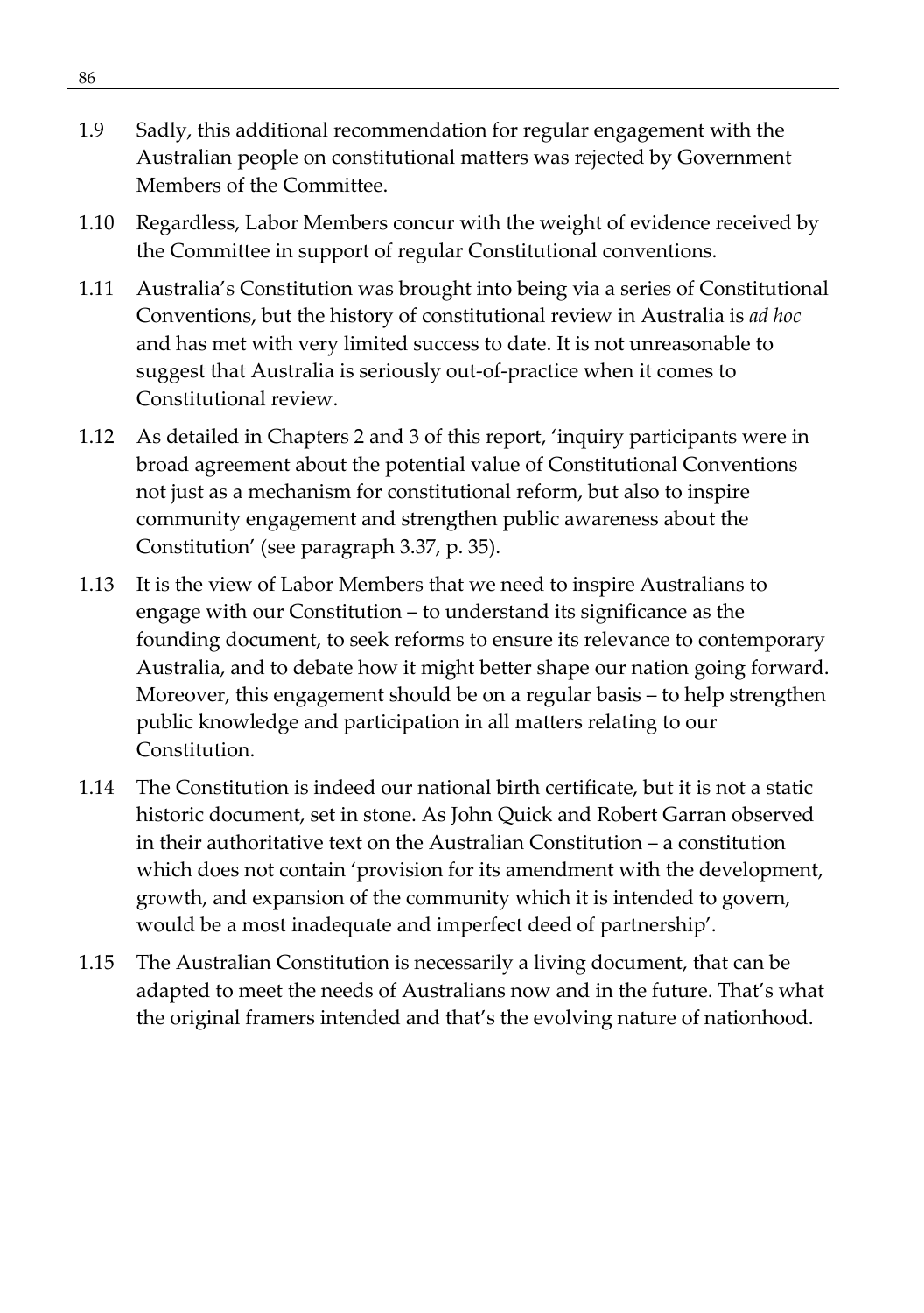**Ms Sharon Claydon MP Ms Peta Murphy MP Deputy Chair Member**

**Dr Mike Freelander MP Member**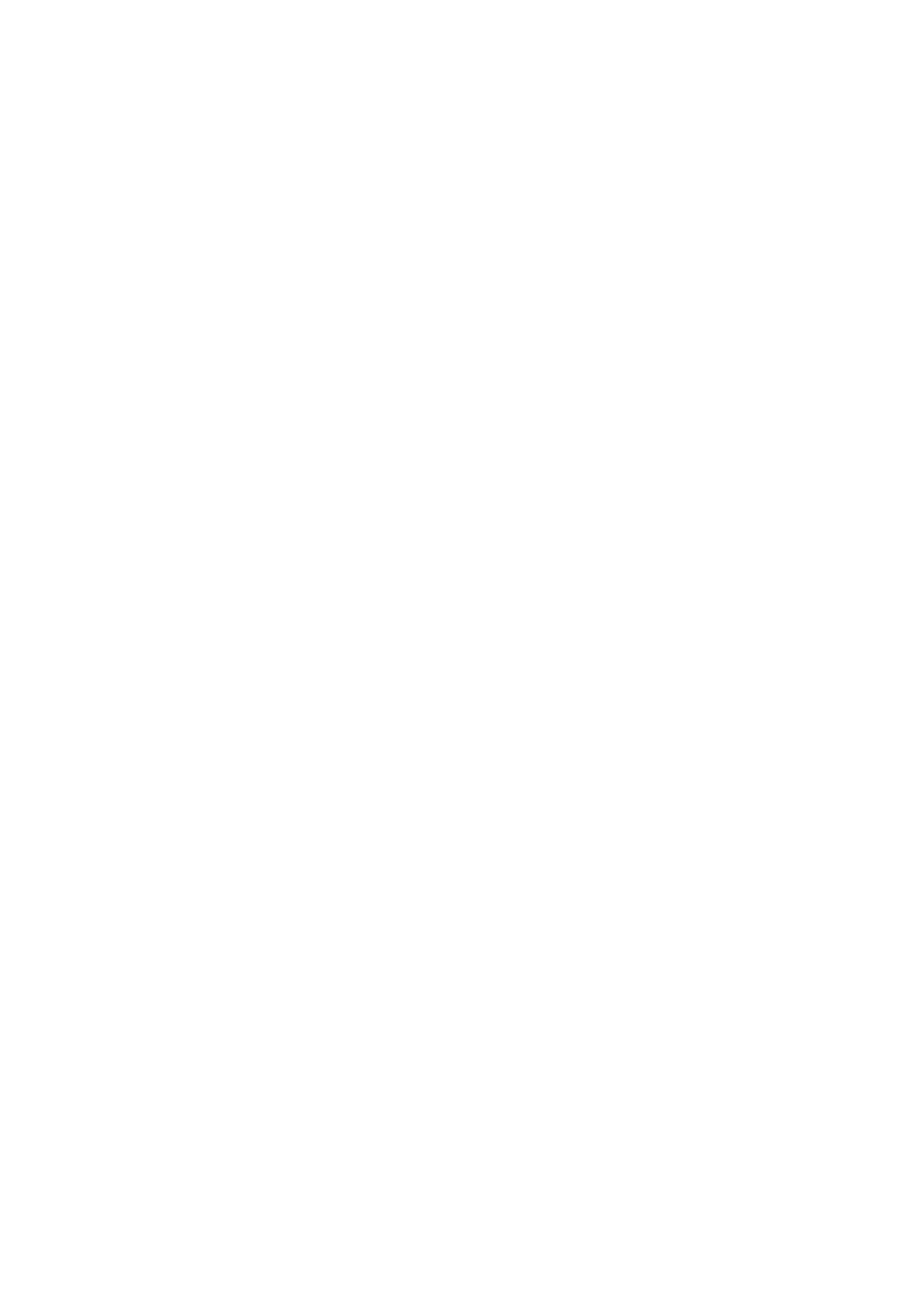# **A. List of submissions**

- Professor George Williams AO
- Dr Bede Harris
- Mr Benjamin Cronshaw
- The newDemocracy Foundation
- Mr Stuart McRae
- Professor Graeme Orr
- Associate Professor Luke Beck
- Citizens for Democratic Renewal
	- 8.1 Supplementary
- Australian Republic Movement
- Indigenous Law Centre, University of New South Wales
- The Samuel Griffith Society Inc.
- Attorney-General's Department
	- 12.1 Supplementary
- Mr Andrew Oliver
- Australians for Constitutional Monarchy
	- **14.1 Supplementary**
	- 14.2 Supplementary
- Dr Paul Kildea
- Law Council of Australia
- Women for an Australian Republic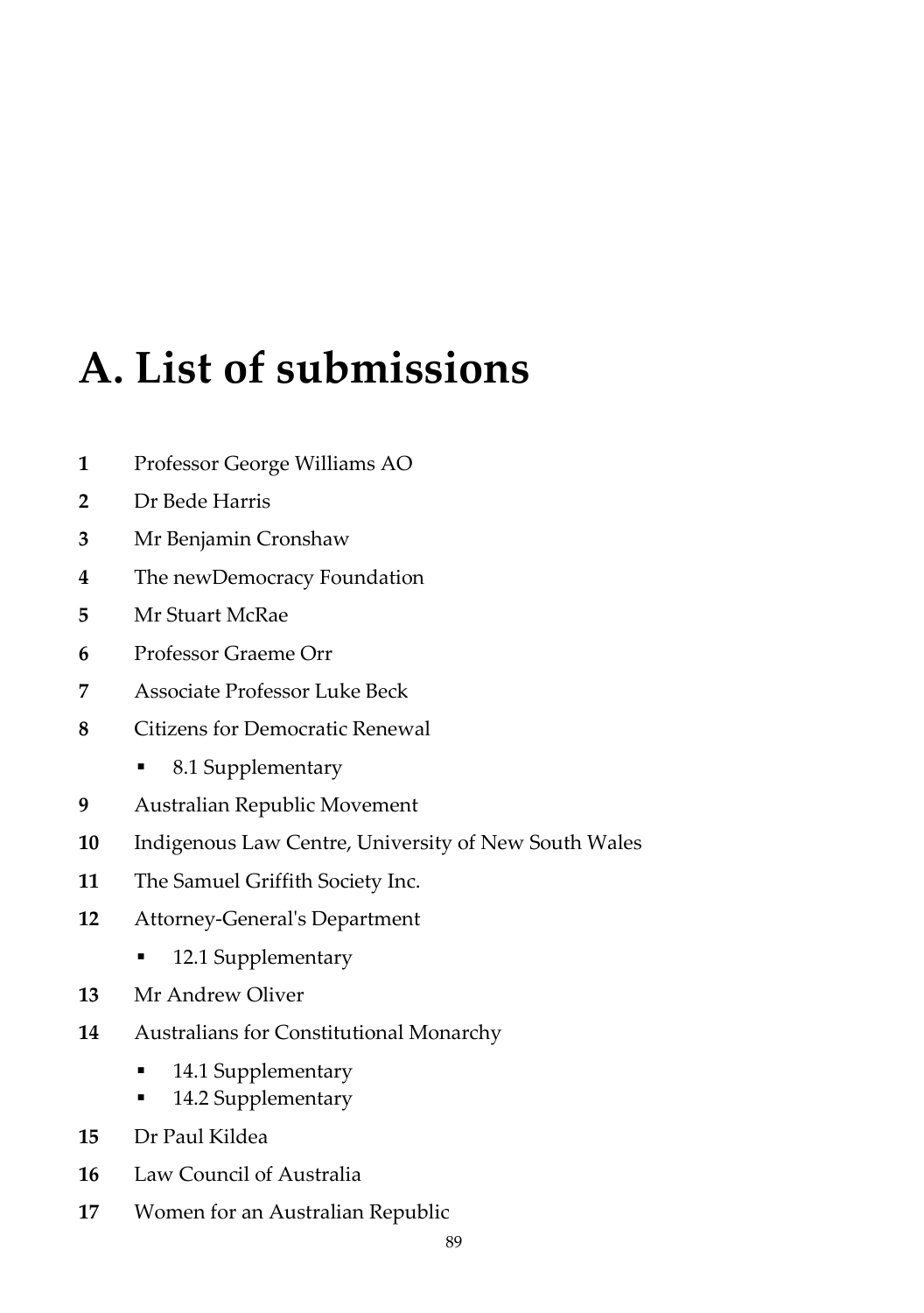- **17.1 Supplementary**
- Department of Finance
	- **18.1 Supplementary**
- Department of Education, Skills and Employment
- Australian Electoral Commission
	- 20.1 Supplementary
- Dr Carolyn Holbrook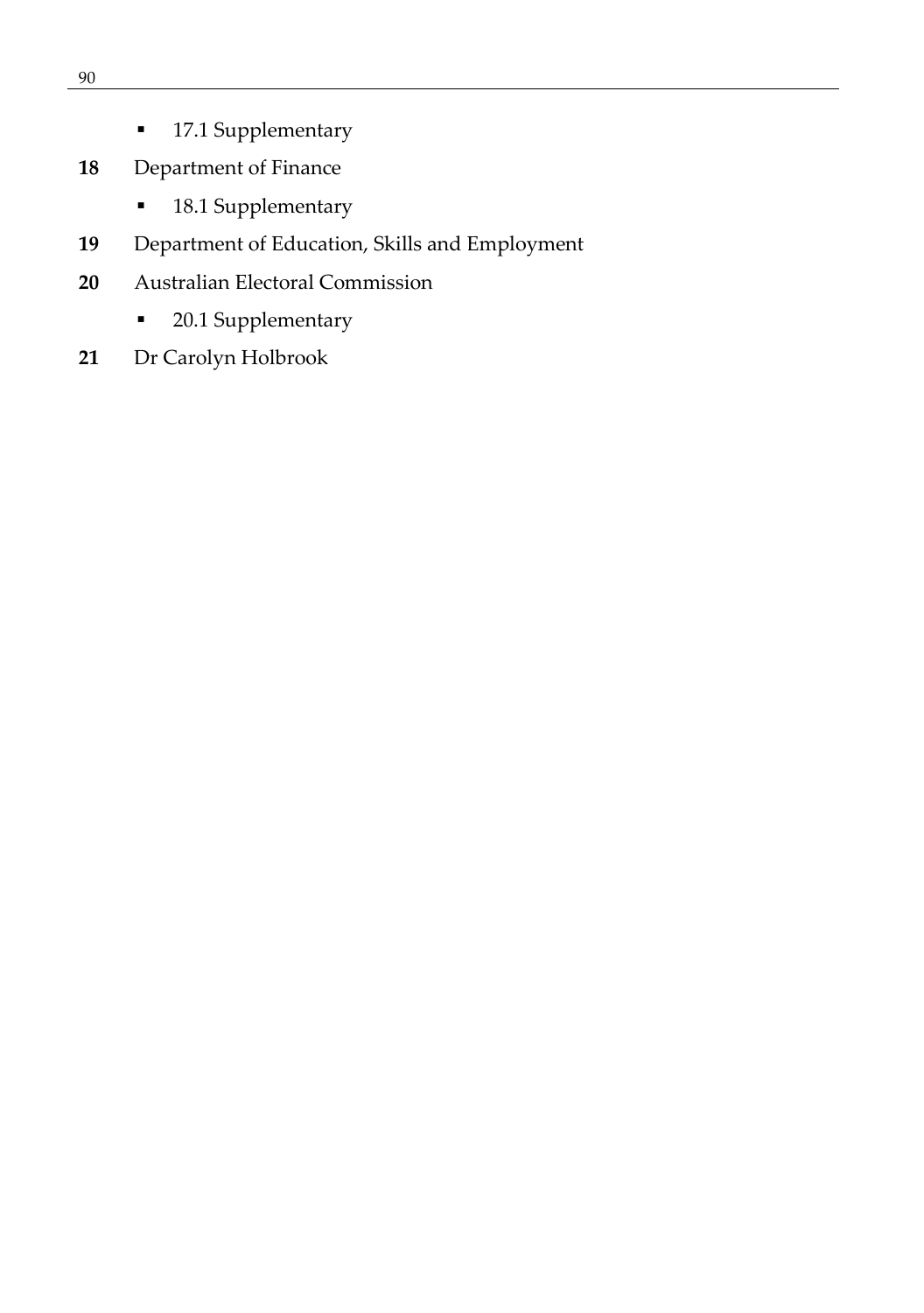# **B. List of exhibits**

- **1** David M. Farrell, Jane Suiter, and Clodagh Harris, *'Systematizing' constitutional deliberation: the 2016–18 citizens' assembly in Ireland*, Irish Political Studies, 34:1, 113-123 (2019)
- **2** David M. Farrell *et al.*, *The Effects of Mixed Membership in a Deliberative Forum: The Irish Constitutional Convention of 2012–2014*, Political Studies, 68:1, 54-73 (2019)
- **3** Paul Kildea and Rodney Smith, *The Challenge of Informed Voting at Constitutional Referendums*, UNSW Law Journal, 39(1), 368-400 (2016)
- **4** Paul Kildea, *A Little More Conversation? Assessing the Capacity of Citizens to Deliberate About Constitutional Reform in Australia*, Griffith Law Review 22:2, 291-314 (2013)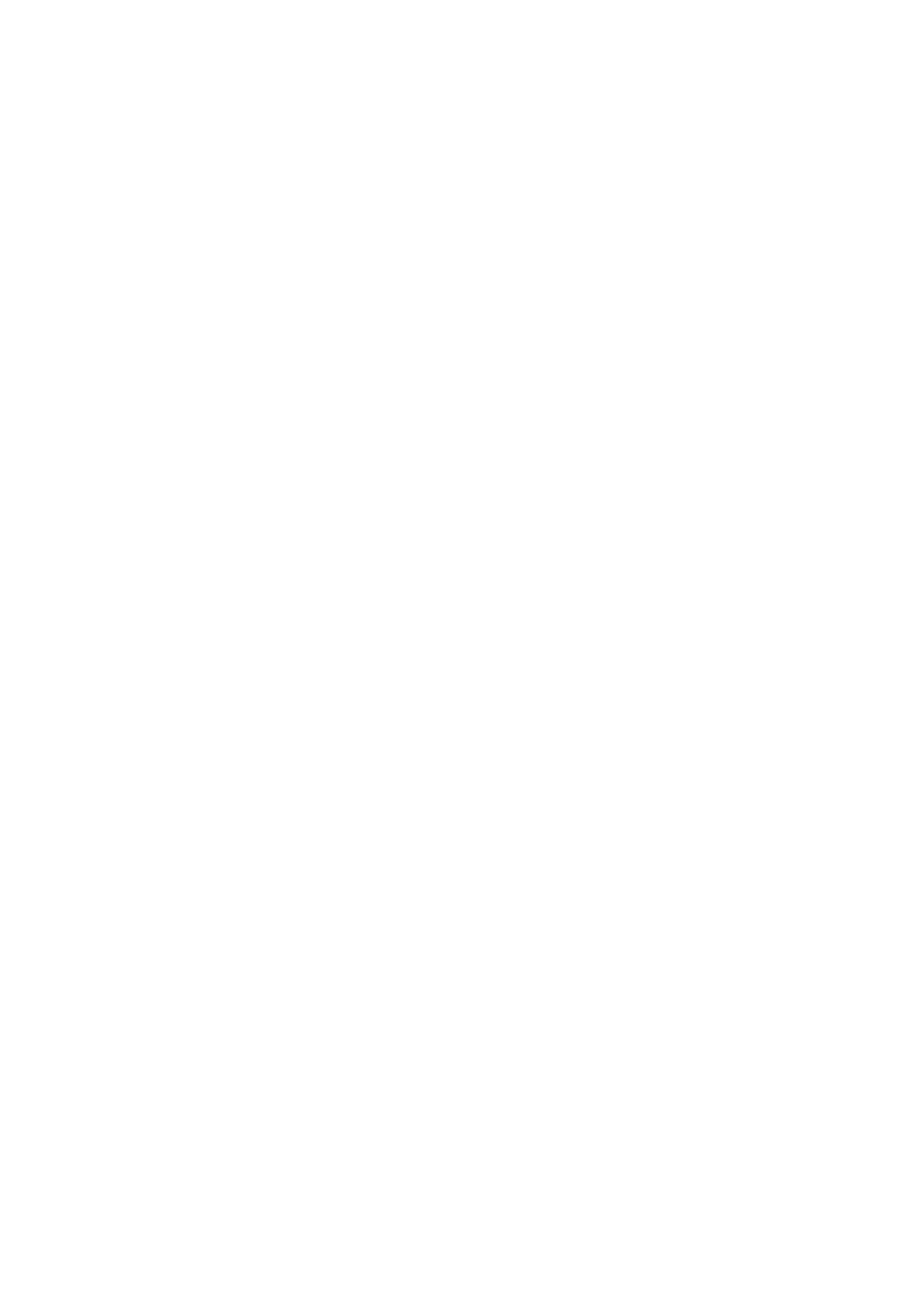# **C. List of public hearings**

## **Monday, 20 September 2021 - Canberra**

*Professor George Williams, Private capacity*

*Dr Bede Harris, Private capacity*

*Dr Paul Kildea, Private capacity*

*The newDemocracy Foundation*

Mr Iain Walker, Executive Director

*Citizens for Democratic Renewal*

**Mr Glenn Barnes, Joint Chair** 

*Professor Gabrielle Appleby, Private capacity*

*Professor Megan Davis, Private capacity*

*Australian Republic Movement*

Mr Sandy Biar, National Director and Chief Executive Officer

*Australians for Constitutional Monarchy*

- **Professor David Flint, National Convenor**
- Mr Sean Jacobs, Youth Ambassador
- **Mr Daniel Lahood, Youth Ambassador**
- **Mr Sean Burke, Member**

*Women for an Australian Republic*

Ms Sarah Brasch, National Convenor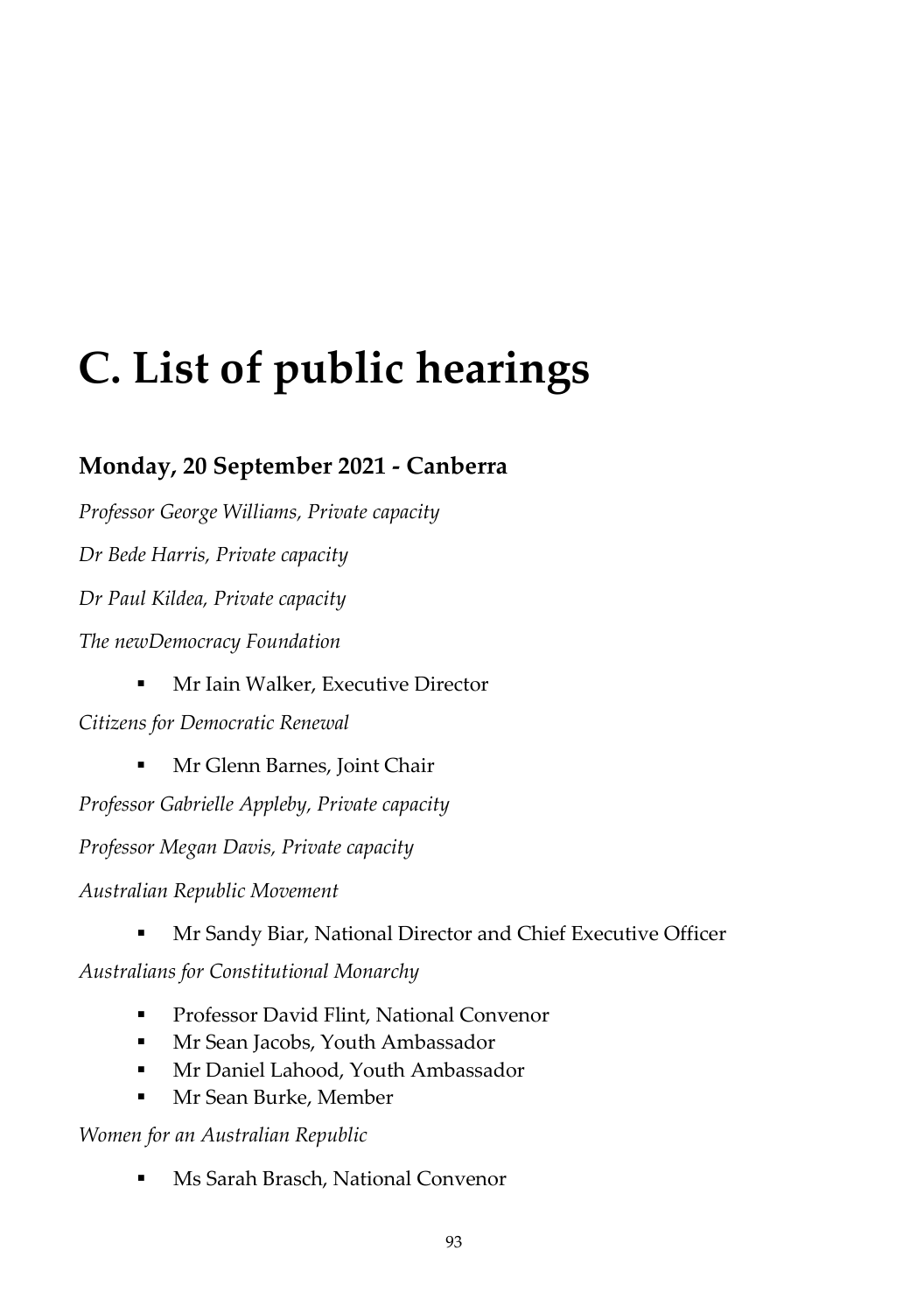#### *Attorney-General's Department*

- Mr David Lewis, General Counsel (Constitutional), Office of Constitutional Law
- Mr Christopher Malone, Senior Legal Officer, Office of Constitutional Law

### **Thursday, 7 October 2021 - Canberra**

#### *Department of Finance*

- Mr Nathan Williamson, Deputy Secretary, Governance and Resource Management
- Mr Scott Dilley, First Assistant Secretary, Governance, Governance and Resource Management
- Mr Sebastian Powney, Acting Assistant Secretary, Governance and Resource Management

#### *Department of Education, Skills and Employment*

- Dr Ros Baxter, Deputy Secretary, Schools and Youth Group
- Ms Shane Samuelson, Assistant Secretary, Youth and Student Learning Branch

# **Tuesday, 26 October 2021 - Canberra**

#### *Australian Electoral Commission*

- **Mr Tom Rogers, Electoral Commissioner**
- Mr Jeff Pope APM, Deputy Electoral Commissioner
- Dr Kath Gleeson, Acting First Assistant Commissioner, Service Delivery Division
- **Mr Andrew Johnson, Chief Legal Officer**

# **Tuesday, 2 November 2021 - Canberra**

*Irish Constitutional Convention and Citizens' Assemblies* 

- Dr Catherine Day, Chair, Citizens' Assembly on Gender Equality
- Dr Mary-Clare O'Sullivan, Secretary, Citizens' Assembly on Gender Equality